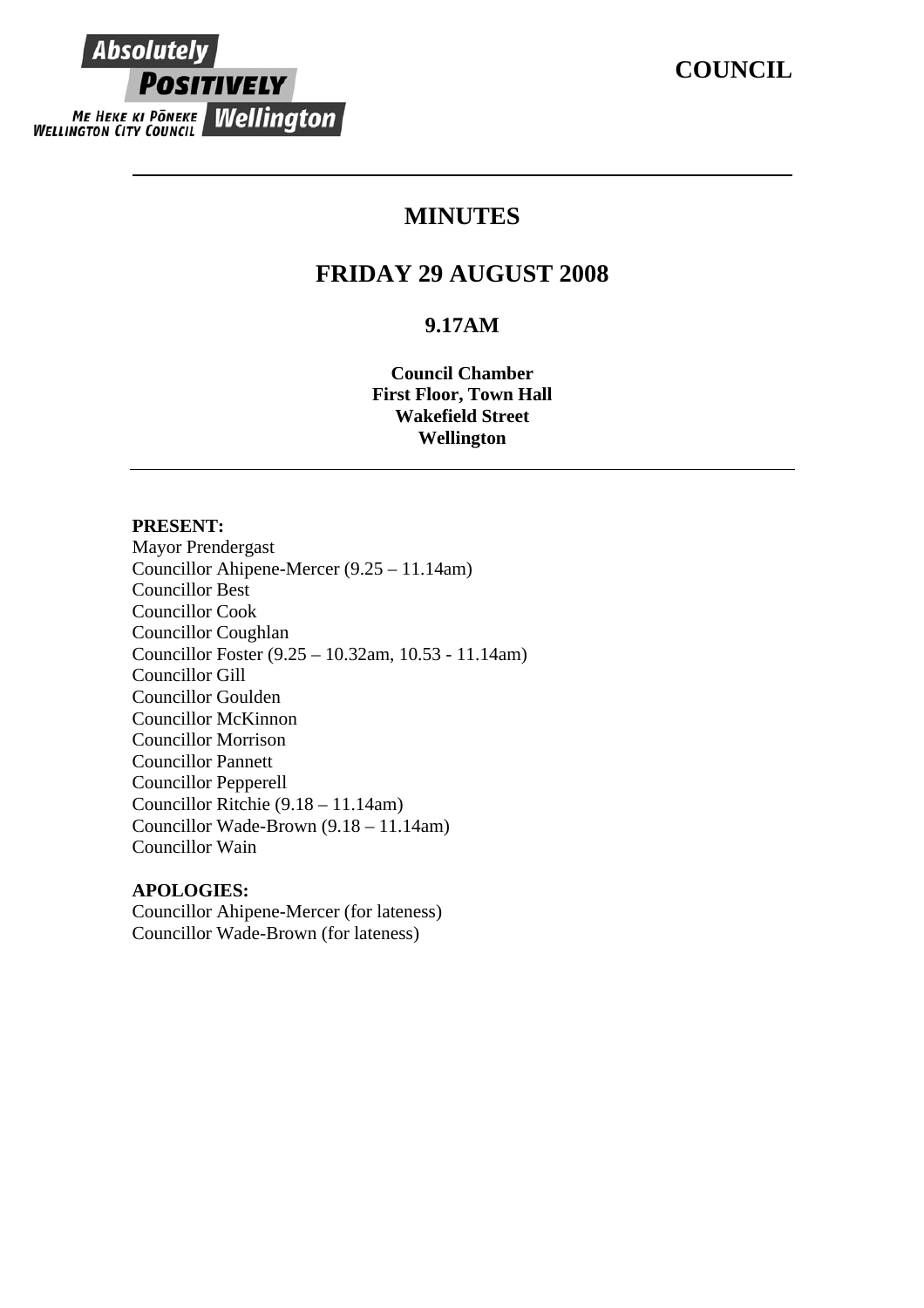# 085/08C **APOLOGIES** (1215/11/IM)

**Moved Mayor Prendergast, seconded Councillor Cook, the motion that apologies for lateness be received from Councillors Ahipene-Mercer and Wade-Brown.** 

**The motion was put and declared CARRIED on voices.**

### **RESOLVED:**

### *THAT Council:*

*1. Accept apologies for lateness from Councillors Ahipene-Mercer and Wade-Brown.* 

## 086/08C **PUBLIC PARTICIPATION** (1215/11/IM)

### **NOTED:**

There was no public participation.

# 087/08C **ANNOUNCEMENTS BY THE MAYOR** (1215/11/IM)

### **NOTED:**

There were no announcements by the Mayor.

088/08C **PETITIONS** (1215/11/IM)

# **NOTED:**

There were no petitions presented.

089/08C **CONFLICT OF INTEREST DECLARATIONS** (1215/11/IM)

### **NOTED:**

There were no conflicts of interest declared at this point. Please see clause 3 of 096/08C for a declaration from Councillor Wade-Brown.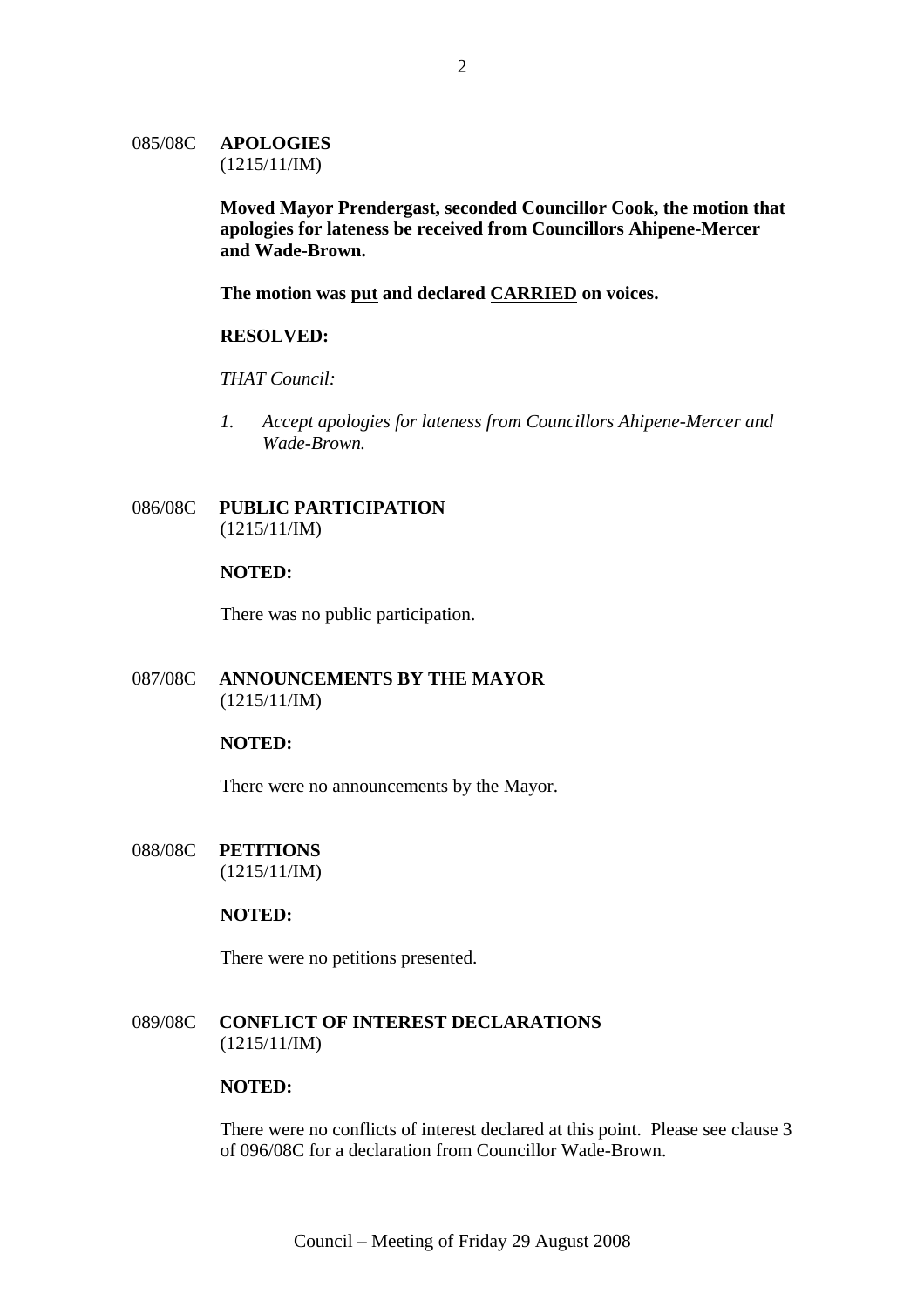# **General Business**

# 090/08C **REVOCATION BY RESOLUTION - BUS PRIORITY PLAN – COURTENAY PLACE, KENT TERRACE, CAMBRIDGE TERRACE, TARANAKI STREET SCHEMES**  (1215/11/IM) (REPORT 1)

(Councillor Ritchie joined the meeting at 9.18am.) (Councillor Wade-Brown joined the meeting at 9.18am.)

### **Moved Councillor Coughlan, seconded Mayor Prendergast the following revocation motion.**

THAT the following resolutions made at the meeting of the Strategy and Policy Committee on Thursday 12 June 2008 be revoked/altered:

# **Text of resolution made at the meeting of the Strategy and Policy Committee of Thursday 12 June 2008.**

"173/08P **BUS PRIORITY PLAN – COURTENAY PLACE, KENT TERRACE, CAMBRIDGE TERRACE, TARANAKI STREET SCHEMES**  Report of Stephen Harte – Programme Manager, Transport Network Development, Urban Development and Transport. (1215/52/IM) (REPORT 3)

# **RESOLVED:**

*THAT the Strategy and Policy Committee:* 

- *1. Receive the information.*
- *2. Agree to public consultation being carried out on a number of options for improving bus journey times and traffic management in Courtenay Place together with plans for bus lanes on Kent and Cambridge Terraces and Taranaki Street.*
- *3. Agree that the results of the consultation be brought back to Committee in September 2008 to inform a decision on a preferred option for bus priority."*

(Councillor Ahipene-Mercer joined the meeting at 9.25am.) (Councillor Foster joined the meeting at 9.25am.)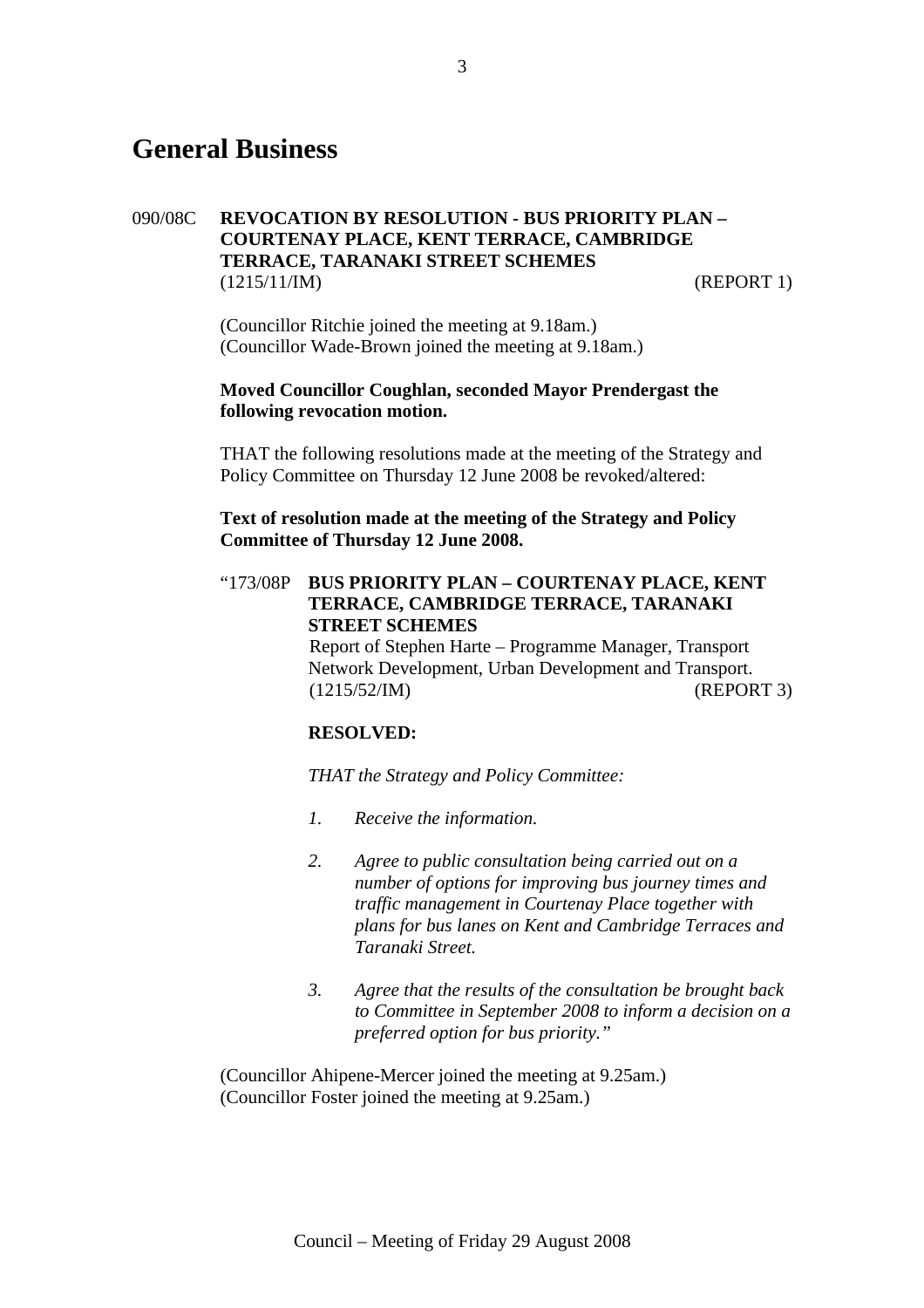# **The revocation motion was put.**

| Voting for:     | Mayor Prendergast, Councillors Ahipene-Mercer, Best,<br>Coughlan, Gill, Goulden, McKinnon, Morrison and<br>Wain. |
|-----------------|------------------------------------------------------------------------------------------------------------------|
| Voting against: | Councillors Cook, Foster, Pannett, Pepperell, Ritchie<br>and Wade-Brown.                                         |
| Majority Vote:  | 9:6                                                                                                              |

# **The revocation motion was declared CARRIED.**

# **Moved Councillor Coughlan, seconded Mayor Prendergast, the following as an amended substitute motion.**

### "THAT Council:

1. Agree not to proceed with consultation on the five bus priority options for Courtenay Place and proposed bus lanes on Kent and Cambridge Terraces and Taranaki Street, and request that a replacement paper be brought to the Strategy and Policy Committee in October 2008 that will set out a strategic public transport plan for the entire Golden Mile in partnership with Greater Wellington Regional Council and the bus operators."

# **The amended substitute motion was put.**

| Voting for:     | Mayor Prendergast, Councillors Ahipene-Mercer, Best,<br>Cook, Coughlan, Foster, Gill, Goulden, McKinnon,<br>Morrison, Pannett, Pepperell, Wade-Brown and Wain. |
|-----------------|----------------------------------------------------------------------------------------------------------------------------------------------------------------|
| Voting against: | Councillor Ritchie.                                                                                                                                            |
| Majority Vote:  | 14:1                                                                                                                                                           |

### **The amended substitute motion was declared CARRIED.**

### **RESOLVED:**

# *THAT Council:*

*1. Agree not to proceed with consultation on the five bus priority options for Courtenay Place and proposed bus lanes on Kent and Cambridge Terraces and Taranaki Street, and request that a replacement paper be brought to the Strategy and Policy Committee in October 2008 that will set out a strategic public transport plan for the entire Golden*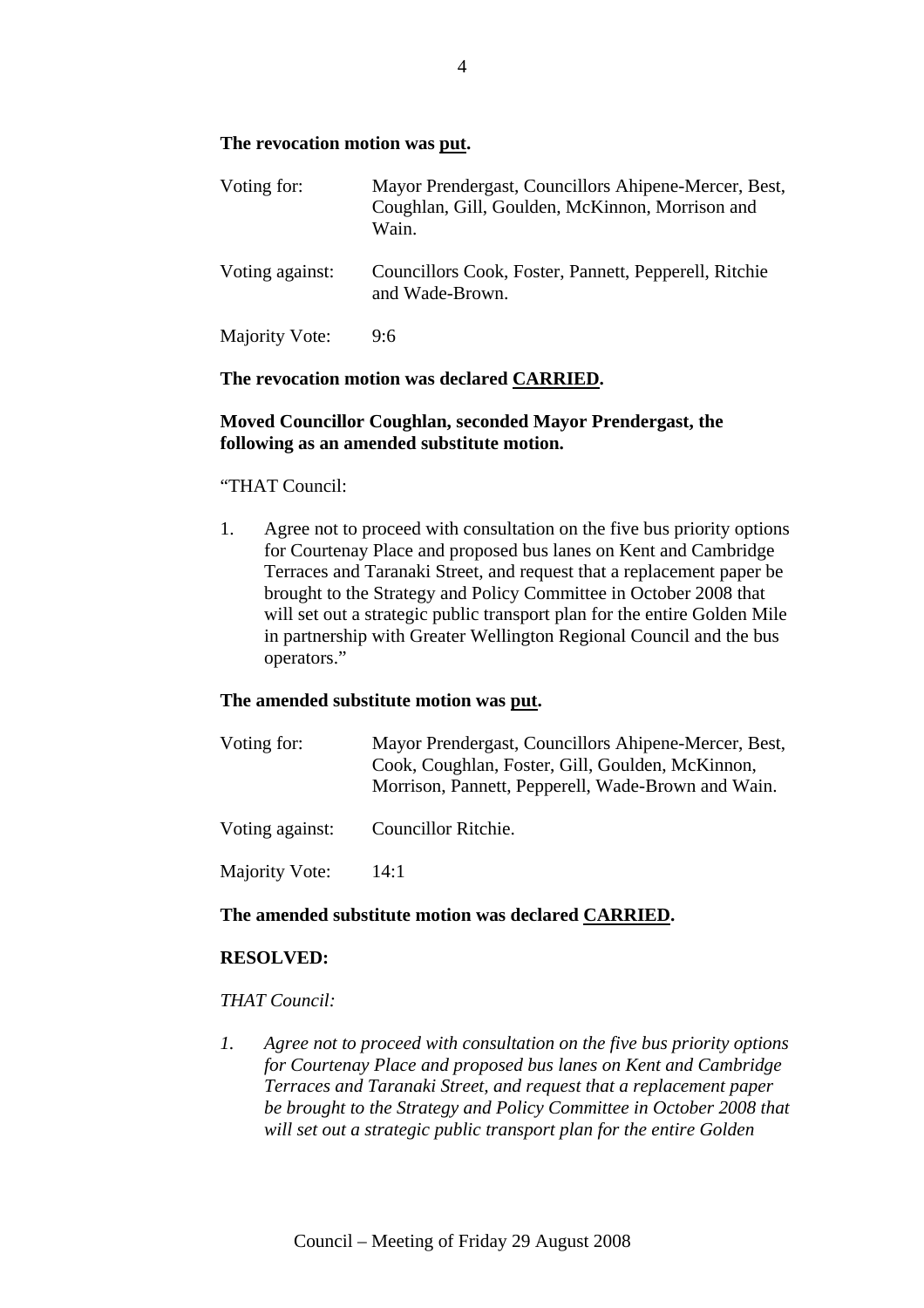*Mile in partnership with Greater Wellington Regional Council and the bus operators.* 

# 091/08C **SCHEDULE OF ORDINARY MEETINGS – FEBRUARY 2009 TO DECEMBER 2009**

Report of Svea Cunliffe-Steel, Acting City Secretary. (1215/11/IM) (REPORT 2)

## **Moved Mayor Prendergast, seconded Councillor McKinnon the substantive motion.**

## **The substantive motion was put.**

| Councillors Mayor Prendergast, Ahipene-Mercer, Best,  |
|-------------------------------------------------------|
| Cook, Coughlan, Foster, Gill, Goulden, McKinnon,      |
| Morrison, Pannett, Pepperell, Ritchie, Wade-Brown and |
| Wain.                                                 |
|                                                       |

Voting against: Nil.

Majority Vote: 15:0

# **The substantive motion was declared CARRIED.**

# **RESOLVED:**

# *THAT Council:*

- *1. Receives the information.*
- *2. Adopts the schedule of ordinary meetings, for Council and the Strategy and Policy Committee, for the period February 2009 to December 2009 (attached as Appendix 1 to the officers report).*
- *3. Notes the following timing guidelines:* 
	- *That where possible Council meetings be held from 5.30pm*
	- *That where possible Pre-Meeting Briefing sessions for the Strategy and Policy Committee meetings will be held on Tuesdays between 9.15am – 1.00pm*
	- *That where possible Strategy and Policy Committee meetings will be held on Thursdays between 9.15am-4.00pm.*
- *4. Notes that additional ordinary, extraordinary and multi-day meetings may be scheduled from time to time.*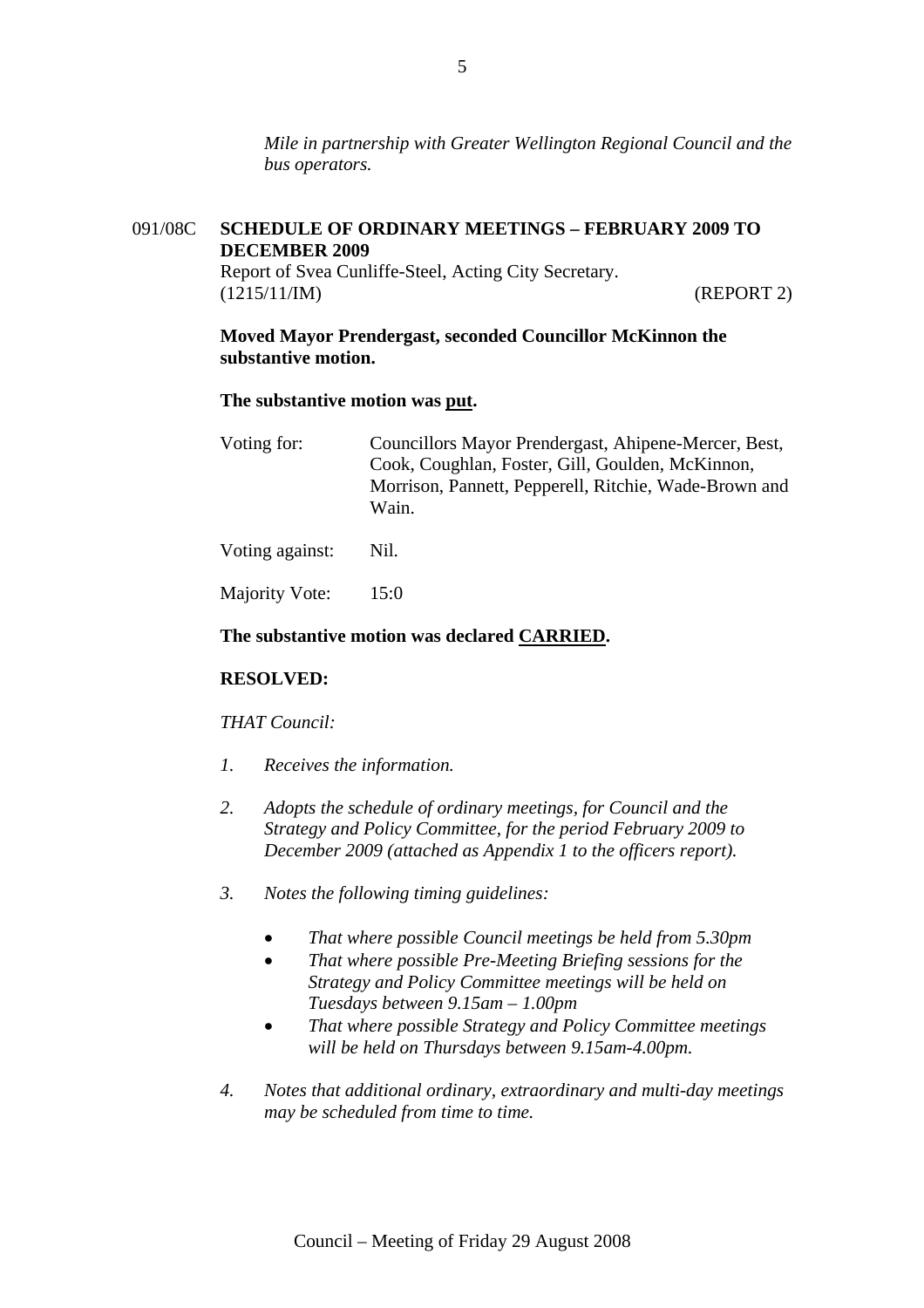*5. Notes that meeting times for other committees and subcommittees will be formally notified by Democratic Services.* 

# 092/08C **MAYORAL TRAVEL TO NORTH AMERICA** Report of Nicholas Sheridan – Strategic Adviser. (1215/11/IM) (REPORT 3)

# **Moved Councillor McKinnon, seconded Councillor Foster the substantive motion.**

### **Moved Councillor Wade-Brown, seconded Councillor Pannett the following amendment.**

"THAT Council:

3. Agrees that the emissions from this air travel be offset."

### **The ammendment was put:**

| Voting for:     | Councillors Ahipene-Mercer, Cook, Foster, Pannett,<br>Pepperell, Ritchie and Wade-Brown.      |
|-----------------|-----------------------------------------------------------------------------------------------|
| Voting against: | Mayor Prendergast, Councillors Best, Coughlan, Gill,<br>Goulden, McKinnon, Morrison and Wain. |
| Majority Vote:  | 7:8                                                                                           |

### **The ammendment was declared LOST.**

### **The substantive motion was put.**

| Voting for: | Mayor Prendergast, Councillors Ahipene-Mercer, Best, |
|-------------|------------------------------------------------------|
|             | Cook, Coughlan, Foster, Gill, Goulden, McKinnon,     |
|             | Morrison, Pannett, Wade-Brown and Wain.              |

Voting against: Councillors Pepperell and Ritchie.

Majority Vote: 13:2

# **The substantive motion was declared CARRIED.**

## **RESOLVED:**

*THAT Council:* 

*1. Receives the information.*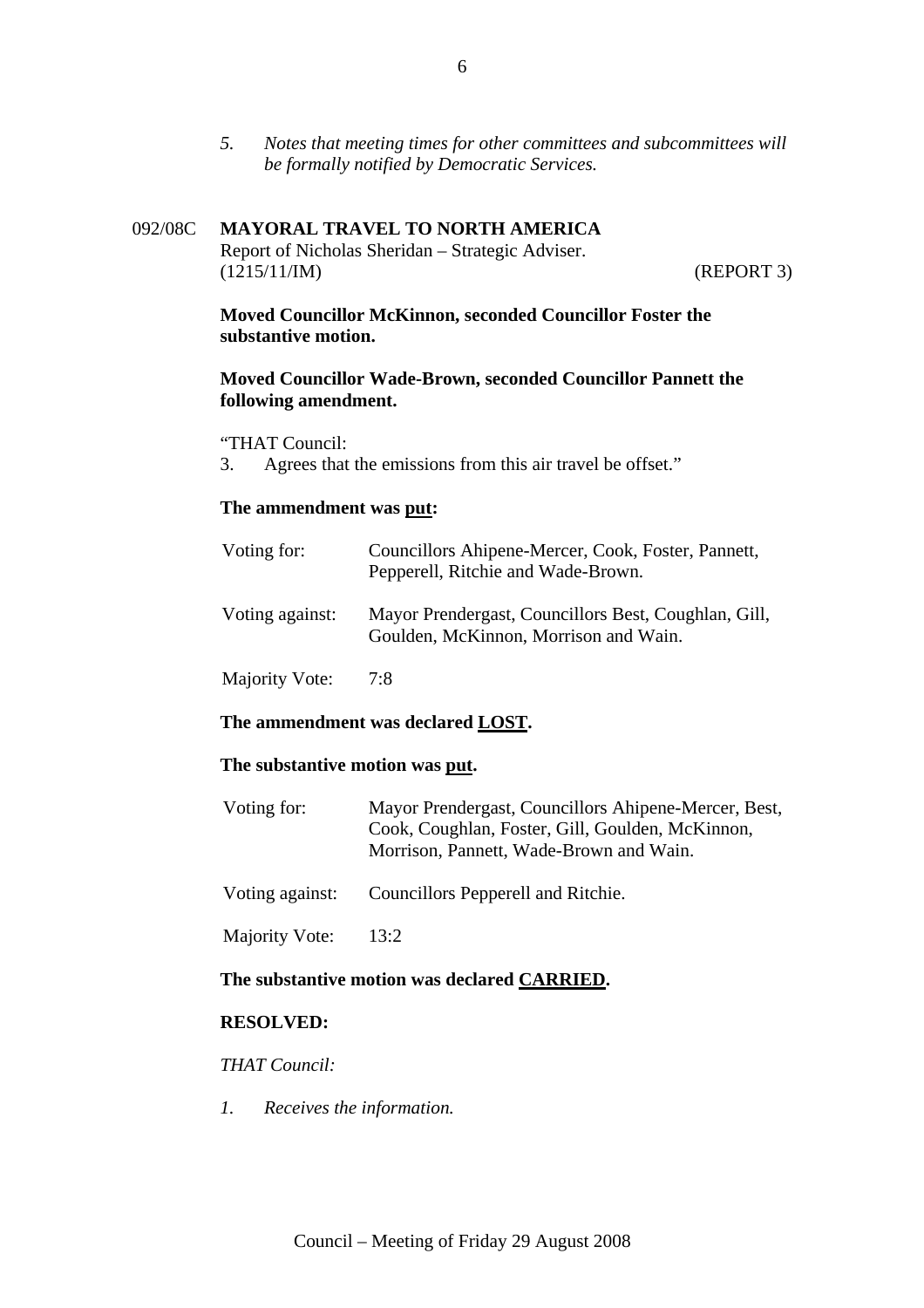*2. Agrees that the Mayor will undertake an official visit to Vancouver, Seattle, and Portland in October 2008. Note that a major proportion of the costs will be covered by Air New Zealand, and that the balance will be met from the International Relations budget (COST01 C145).* 

# **NOTED:**

Mayor Prendergast gave an undertaking to the meeting at herself, Garry Poole and the officers travelling with her would each donate \$20 to planting trees in the Hawke's Bay to offset the emissions from air travel.

(Councillor Foster left the meeting at 10.32am.) (The meeting adjourned for morning tea at 10.32am and reconvened at 10.46am.)

# **Reports from Committees - Part A Committee Decisions requiring Council approval.**

093/08C **REGULATORY PROCESSES COMMITTEE Meeting of Wednesday 6 August 2008**  (1215/11/IM) (REPORT 4)

**1. ITEM 051/08RP PROPERTY FOR DISPOSAL UNDER THE PUBLIC WORKS ACT 1981 AND THE LOCAL GOVERNMENT ACT 1974L LEGAL ROAD ADJOINING 21 FETTES CRESCENT, SEATOUN** (1215/53/IM) (REPORT 6)

> **Moved Councillor Gill, seconded Councillor Wain the substantive motion.**

**The substantive motion was put.** 

- Voting for: Mayor Prendergast, Councillors Ahipene-Mercer, Best, Cook, Coughlan, Gill, Goulden, McKinnon, Morrison, Pannett, Pepperell, Ritchie, Wade-Brown and Wain.
- Voting against: Nil.

Majority Vote: 14:0

### **The substantive motion was declared CARRIED.**

### **RESOLVED:**

*THAT Council:*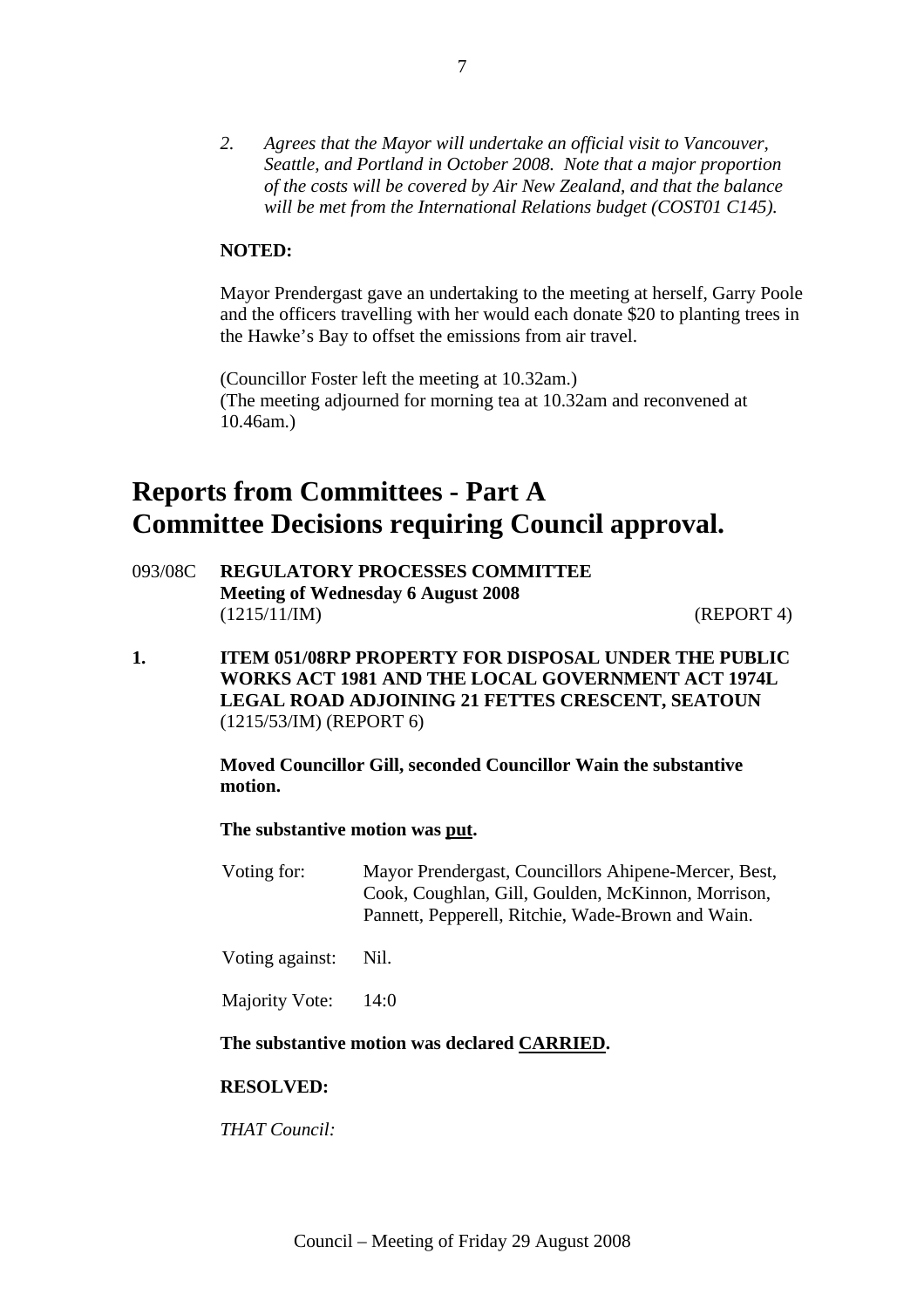- *1. Pursuant to section 40 of the Public Works Act 1981:* 
	- *a) Agrees that approximately 83m² of unformed legal road (Netherleigh St) adjoining the rear of 21 Fettes Crescent, Seatoun is not required for a public work (refer to Appendix 1 of these minutes).*

*Notes: 21 Fettes Crescent, Seatoun is described as Lot 1 DP 28148, being Computer Freehold Register WNF4/692.* 

*b) Authorises Council officers to commission a section 40 report from suitably qualified consultants to identify whether the land must be offered back to its former owner or their successor, or whether an exemption from offer back applies.* 

# 094/08C **STRATEGY AND POLICY COMMITTEE Meeting of Thursday 7 August 2008**  (1215/11/IM) (REPORT 5)

1. **ITEM 204/08P TRAFFIC RESOLUTIONS** (1215/52/IM) (REPORT 5)

# **Moved Councillor McKinnon, seconded Councillor Coughlan the substantive motion.**

### **The substantive motion was put.**

Voting for: Mayor Prendergast, Councillors Ahipene-Mercer, Best, Cook, Coughlan, Gill, Goulden, McKinnon, Morrison, Pannett, Pepperell, Ritchie, Wade-Brown and Wain.

Voting against: Nil.

Majority Vote: 14:0

# **The substantive motion was declared CARRIED.**

### **RESOLVED:**

# *THAT Council:*

- *1. Approve the following amendments pursuant to the provisions of the Wellington City Council Consolidated Bylaw 2008 Part 18 (Traffic):* 
	- *a) NO STOPPING RESTRICTION NO STOPPING AT ALL TIMES – EBOR STREET – TE ARO (44-08)*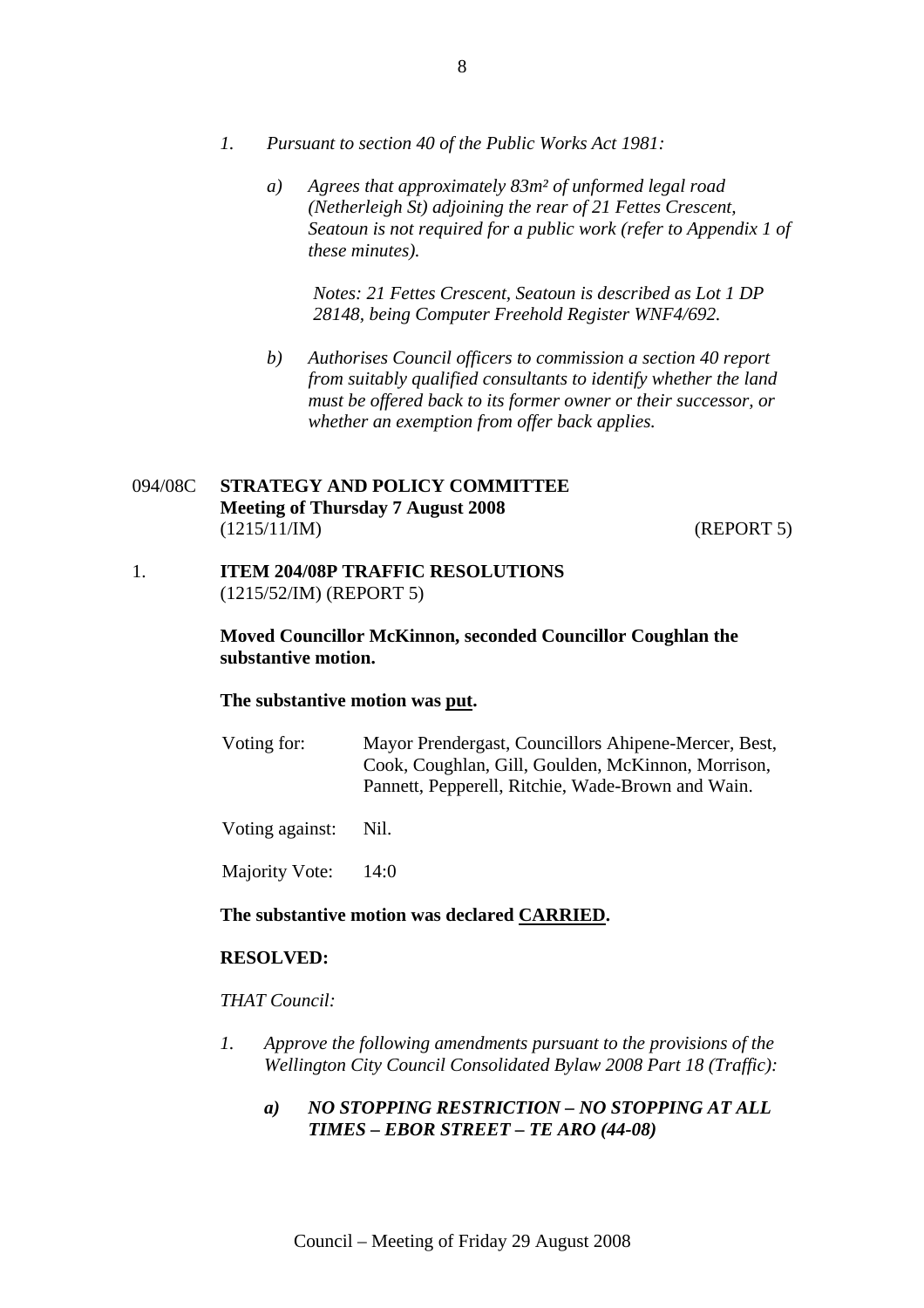*Delete from Schedule A (Time Limited Parking) of the Traffic Restrictions Schedule.* 

| <b>Column One</b>  |  |
|--------------------|--|
| <b>Ebor Street</b> |  |

*Column One Column Two Column Three Ebor Street P10 Monday to Saturday, 8:00am - 6:00pm.* 

*North side, commencing 66.3 metres west of its intersection with Tory Street and extending in a westerly direction following the northern kerbline for 6 metres.* 

*Delete from Schedule D (No Stopping Restrictions) of the Traffic Restrictions Schedule.* 

| <b>Column One</b>  | <b>Column Two</b>         | <b>Column Three</b>     |
|--------------------|---------------------------|-------------------------|
| <b>Ebor Street</b> | No Stopping At All Times. | North side,             |
|                    |                           | commencing 72.3         |
|                    |                           | metres west of its      |
|                    |                           | intersection with Tory  |
|                    |                           | Street and extending in |
|                    |                           | a westerly direction    |
|                    |                           | following the northern  |
|                    |                           | kerbline for 29.5       |
|                    |                           | metres.                 |
|                    |                           |                         |

*Add to Schedule D (No Stopping Restrictions) of the Traffic Restrictions Schedule.* 

| Column One<br><b>Ebor Street</b> | Column Two<br>No Stopping At All<br>Times. | <b>Column Three</b><br>North side.<br>commencing 72.5<br>metres west of its<br><i>intersection with Tory</i><br>Street and extending in<br>a westerly direction<br>following the northern<br>kerbline for 4.5 metres. |
|----------------------------------|--------------------------------------------|-----------------------------------------------------------------------------------------------------------------------------------------------------------------------------------------------------------------------|
| <b>Ebor Street</b>               | No Stopping At All<br>Times.               | North side,<br>commencing 93 metres<br>west of its intersection<br>with Tory Street and<br>extending in a westerly<br>direction following the<br>northern kerbline for 9<br>metres.                                   |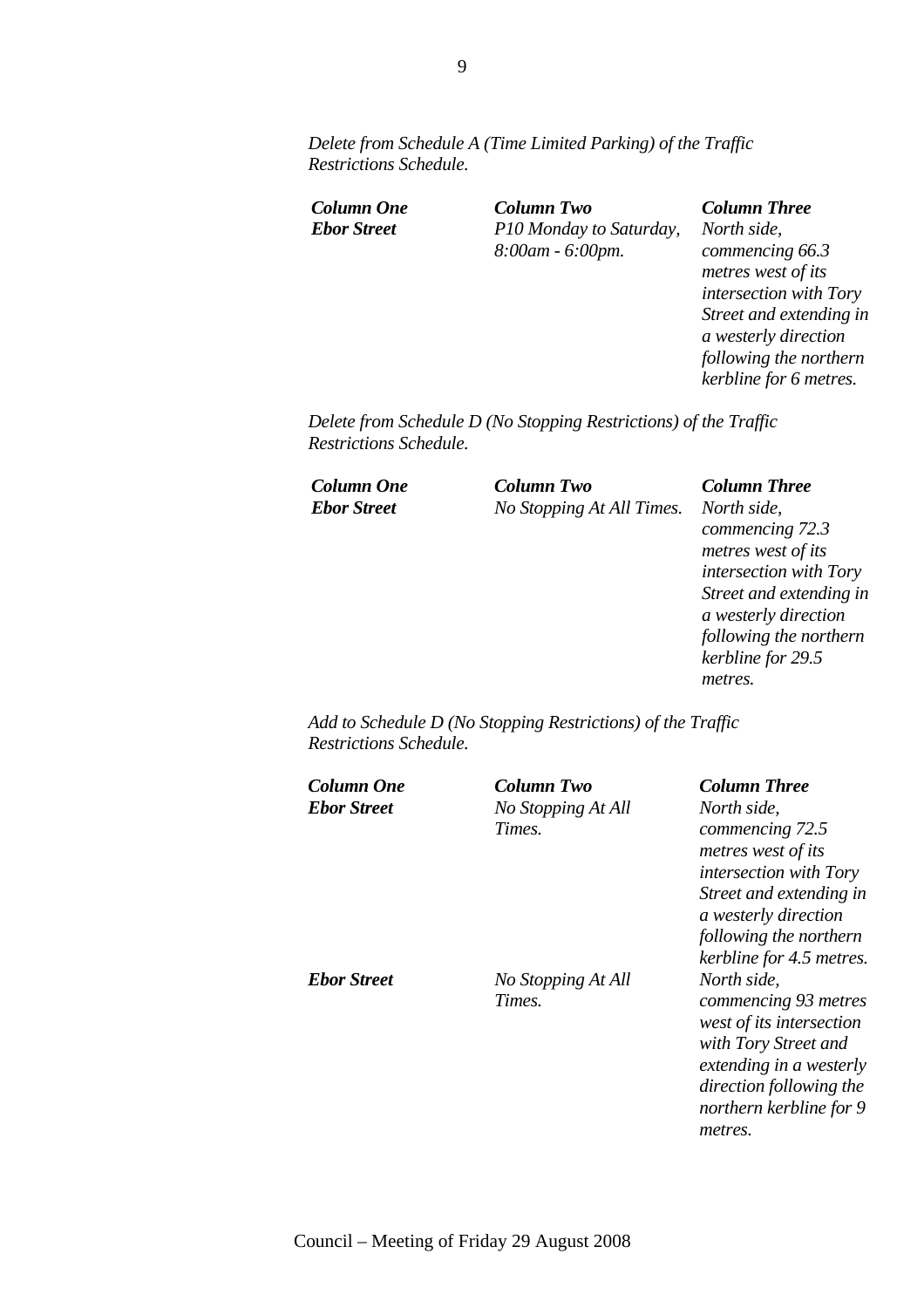# *b) RESTRICTED PARKING – MOTORCYCLE PARKING – CABLE STREET – TE ARO (45-08)*

*Add to Schedule B (Restricted Parking) of the Traffic Restrictions Schedule* 

*Column One Column Two Column Three Cable Street No Stopping Except for Angle Parked Motorcycles, At All Times.* 

*South side, commencing 153 metres east of its intersection with Taranaki Street, following the southern kerbline, and extending in an easterly direction for 3.5 metres.* 

### *c) NO STOPPING RESTRICTION – MOTORCYCLE PARKING – CABLE STREET – TE ARO (46-08)*

*Delete from Schedule D (No Stopping Restrictions) of the Traffic Restrictions Schedule.* 

*Column One Column Two Column Three Cable Street No Stopping At All Times.* 

*South side, commencing 151 metres west of its intersection with Tory Street and extending in a westerly direction following the southern kerbline for 28 metres.* 

*Add to Schedule D (No Stopping Restrictions) of the Traffic Restrictions Schedule.* 

*Column One Column Two Column Three*

*Cable Street No Stopping At All Times.* 

*South side, commencing 34 metres east of its intersection with Taranaki Street, following the southern kerbline, and extending in an easterly direction for 3 metres.*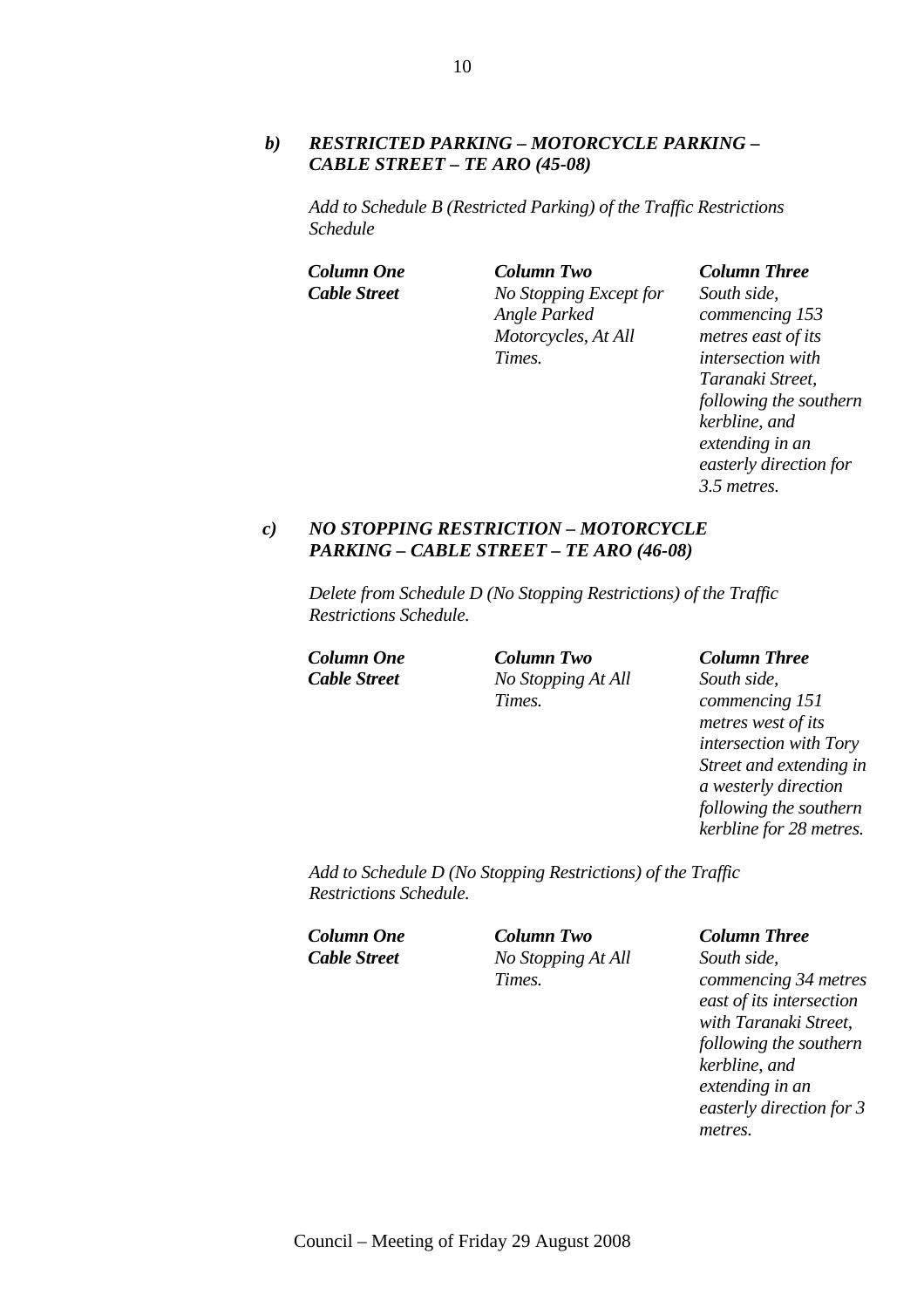*Cable Street No Stopping At All Times.* 

*South side, commencing 47.5 metres east of its intersection with Taranaki Street, following the southern kerbline, and extending in an easterly direction for 14.5 metres.* 

*Add to Schedule B (Restricted Parking) of the Traffic Restrictions Schedule* 

*Column One Column Two Column Three Cable Street No Stopping Except for Angle Parked Motorcycles, At All Times.* 

*South side, commencing 37 metres east of its intersection with Taranaki Street, following the southern kerbline, and extending in an easterly direction for 10.5 metres.* 

# *d) NO STOPPING RESTRICTION – MOTORCYCLE PARKING – VICTORIA STREET - TE ARO (47-08)*

*Delete from Schedule D (No Stopping Restrictions) of the Traffic Restrictions Schedule.* 

*Column One Column Two Column Three*

*Victoria Street No Stopping At All Times.* 

*West side, commencing from its intersection with Mercer Street and extending in a northerly direction following the western kerbline for 38 metres* 

*Add to Schedule D (No Stopping Restrictions) of the Traffic Restrictions Schedule.* 

*Column One Column Two Column Three Victoria Street No Stopping At All Times. West side,* 

*commencing 59 metres south of its intersection with*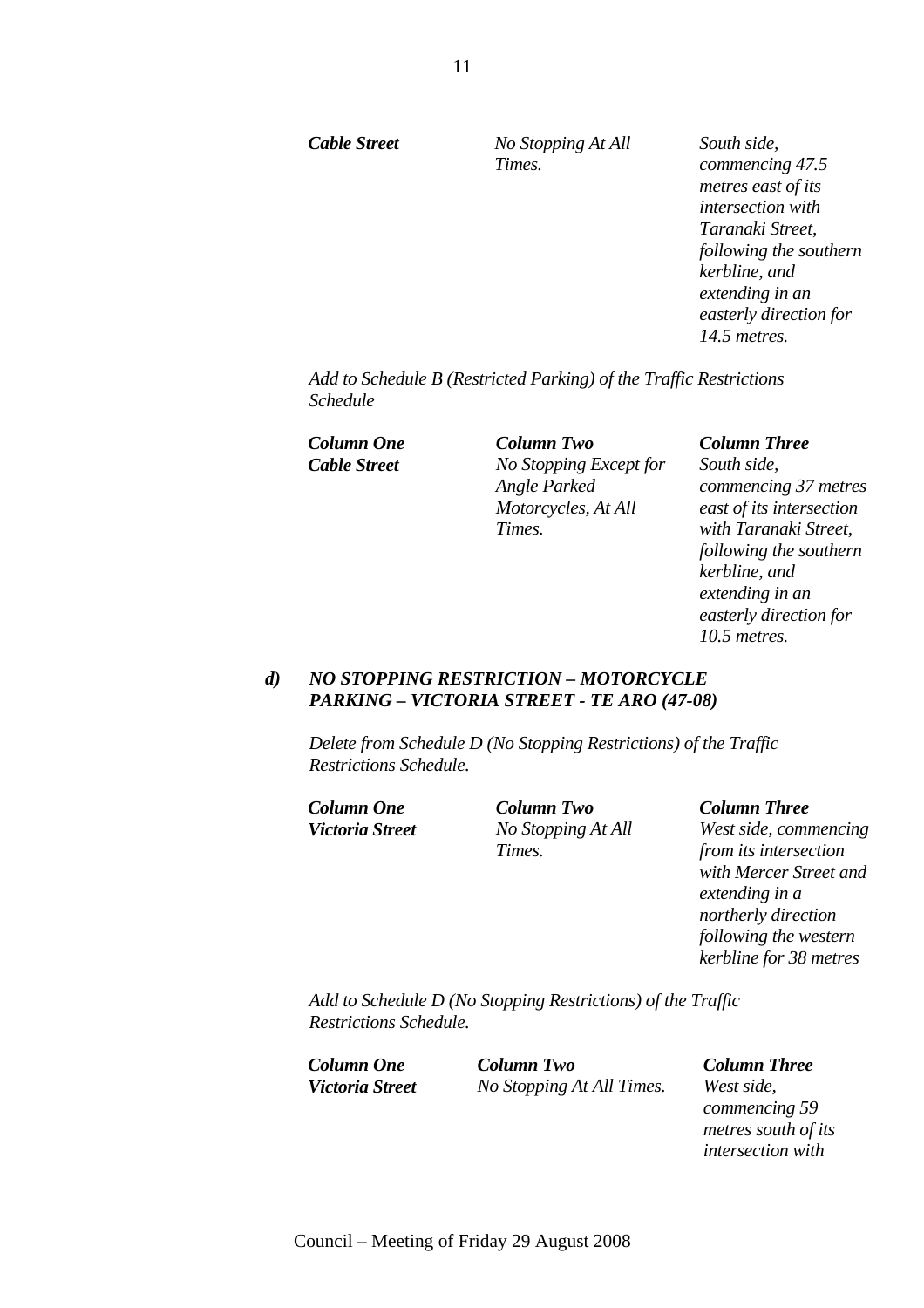*Chews Lane, following the western kerbline, and extending in a southerly direction for 15 metres.* 

*Add to Schedule D (No Stopping Restrictions) of the Traffic Restrictions Schedule.* 

| Column One      | Column Two                | <b>Column Three</b>   |
|-----------------|---------------------------|-----------------------|
| Victoria Street | No Stopping At All Times. | West side,            |
|                 |                           | commencing 83         |
|                 |                           | metres south of its   |
|                 |                           | intersection with     |
|                 |                           | Chews Lane,           |
|                 |                           | following the western |
|                 |                           | kerbline, and         |

*Add to Schedule B (Restricted Parking) of the Traffic Restrictions Schedule.* 

*Column One Column Two Column Three Victoria Street No Stopping Except for Angle Parked Motorcycles, At All Times.* 

*extending in a southerly direction for 14 metres.* 

*West side, commencing 74 metres south of its intersection with Chews Lane, following the western kerbline, and extending in a southerly direction for 9 metres.* 

# *e) TIME LIMITED PARKING – P5 AT ALL TIMES – HUNTER STREET – LAMBTON (50-08)*

*Delete from Schedule A (Time Limited Parking) of the Traffic Restrictions Schedule.* 

*Column One Column Two Column Three Hunter Street P5, Monday to Saturday, 8:00am-6:00pm.* 

*South side, commencing 46 metres west of its intersection with*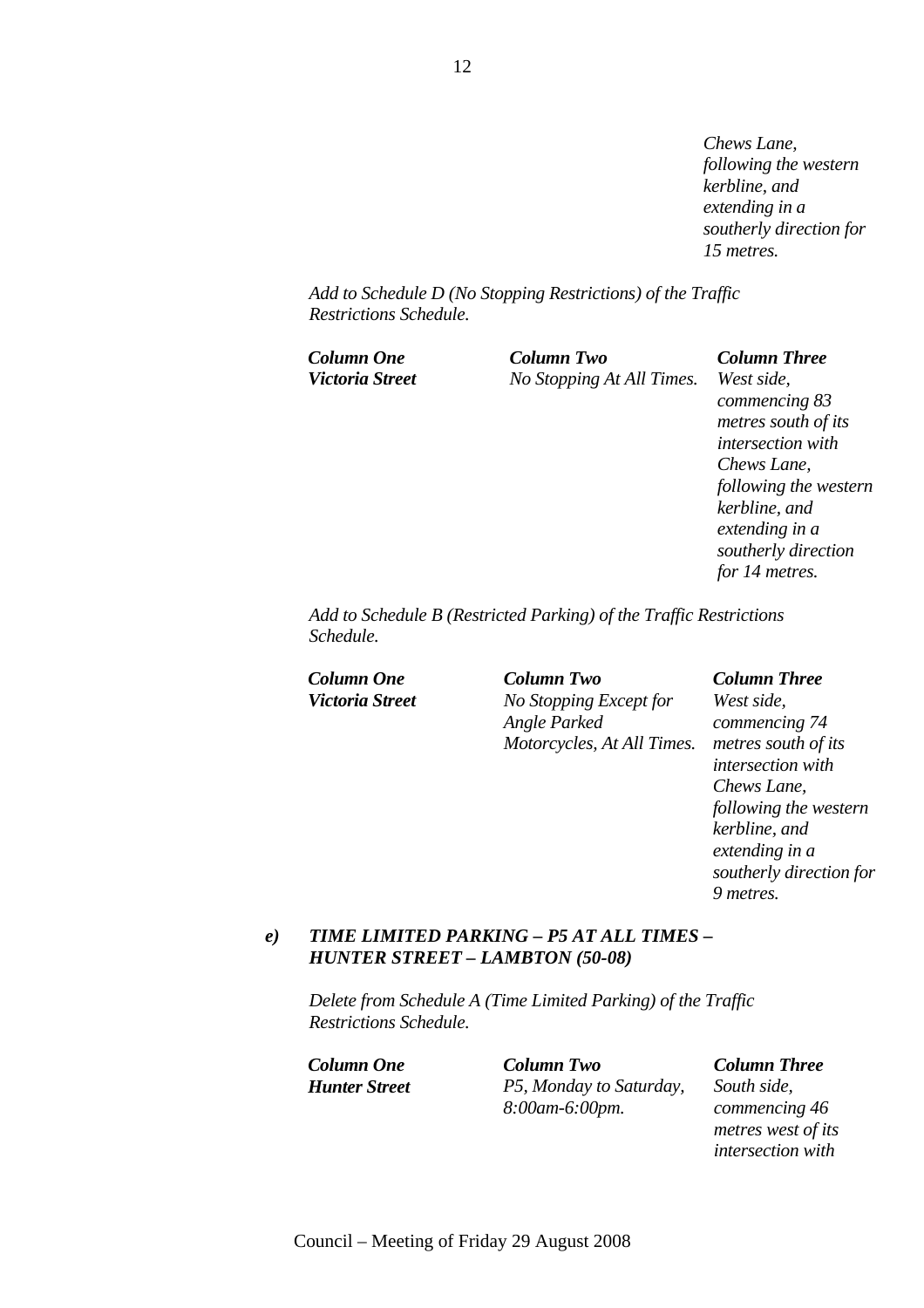*Customhouse Quay and extending in a westerly direction following the southern kerbline for 12 metres.*

*Add to Schedule A (Time Limited Parking) of the Traffic Restrictions Schedule.* 

*Column One Column Two Column Three Hunter Street P5, At All Times. South side,* 

*commencing 46 metres west of its intersection with Customhouse Quay and extending in a westerly direction following the southern kerbline for 9.5 metres.* 

# *f) TIME LIMITED PARKING – P60 - NO STOPPING RESTRICTION – ARTHUR STREET – TE ARO (51-08)*

*Delete from Schedule A (Time Limited Parking) of the Traffic Restrictions Schedule.* 

| Column One<br><b>Arthur Street</b> | Column Two<br>P60 Monday to Saturday,<br>$8:00$ am $-6:00$ pm. | <b>Column Three</b><br>North side, commencing<br>46 metres north of its<br><i>intersection with Cuba</i><br>Street and extending in<br>an easterly direction<br>following the northern<br>kerbline for 114.5<br>metres. |
|------------------------------------|----------------------------------------------------------------|-------------------------------------------------------------------------------------------------------------------------------------------------------------------------------------------------------------------------|
| <b>Arthur Street</b>               | P60 Monday to Saturday,<br>$8:00$ am $-6:00$ pm.               | North side, commencing<br>6 metres north of its<br><i>intersection with Cuba</i><br>Street and extending in<br>an easterly direction<br>following the northern<br>kerbline for 5.5 metres.                              |
| <b>Arthur Street</b>               | P60 Monday to Saturday,<br>$8:00$ am $-6:00$ pm.               | South side, commencing<br>36.5 metres south of its<br><i>intersection with</i><br>Taranaki Street and<br>extending in a westerly                                                                                        |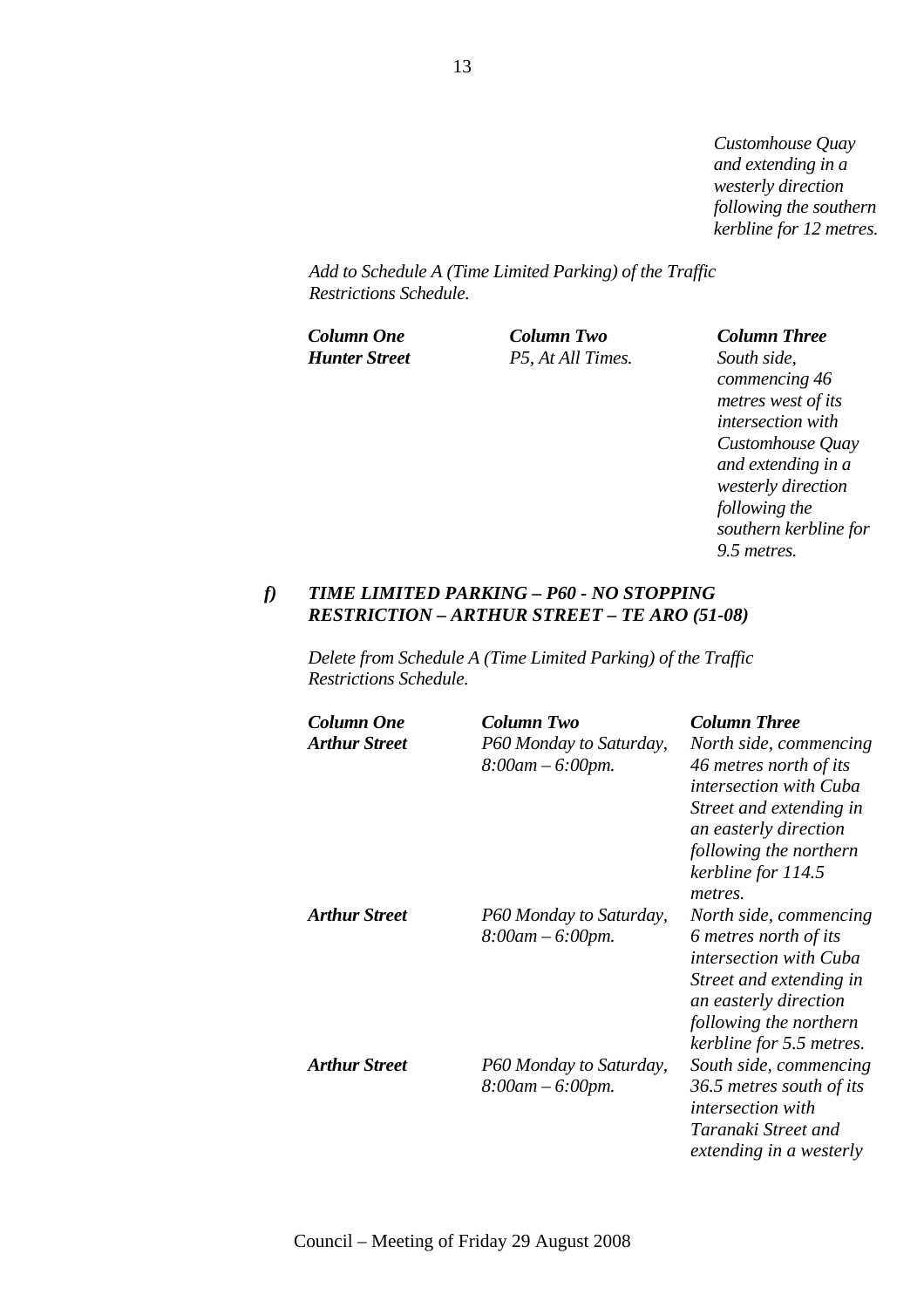*direction following the southern kerbline for 159.5 metres.* 

*Delete from Schedule D (No Stopping Restrictions) of the Traffic Restrictions Schedule.* 

| Column One<br><b>Arthur Street</b> | <b>Column Two</b><br>No Stopping At All Times. | <b>Column Three</b><br>North side, commencing<br>11.5 metres east of its<br>intersection with Cuba<br>Street and extending in<br>an easterly direction<br>following the northern<br>kerbline for 34.5 metres.                                |
|------------------------------------|------------------------------------------------|----------------------------------------------------------------------------------------------------------------------------------------------------------------------------------------------------------------------------------------------|
| <b>Arthur Street</b>               | No Stopping At All Times.                      | North side, commencing<br>160.5 metres north of its<br>intersection with Cuba<br>Street and extending in<br>an easterly direction<br>following the northern<br>kerbline for 31 metres to<br><i>its intersection with</i><br>Taranaki Street. |
| <b>Arthur Street</b>               | No Stopping At All Times.                      | North side, commencing<br>from its intersection with<br>Cuba Street and<br>extending in a northerly<br>direction following the<br>eastern kerbline for 6<br>metres.                                                                          |
| <b>Arthur Street</b>               | No Stopping At All Times.                      | South side, commencing<br>159.5 metres west of its<br>intersection with<br>Taranaki Street and<br>extending in a westerly<br>direction following the<br>southern kerbline for 12<br>metres.                                                  |
| <b>Arthur Street</b>               | No Stopping At All Times.                      | South side, commencing<br>185 metres west of its<br>intersection with<br>Taranaki Street and<br>extending in a westerly<br>direction following the<br>southern kerbline for 4.5<br>metres.                                                   |
| <b>Arthur Street</b>               | No Stopping At All Times.                      | South side, commencing                                                                                                                                                                                                                       |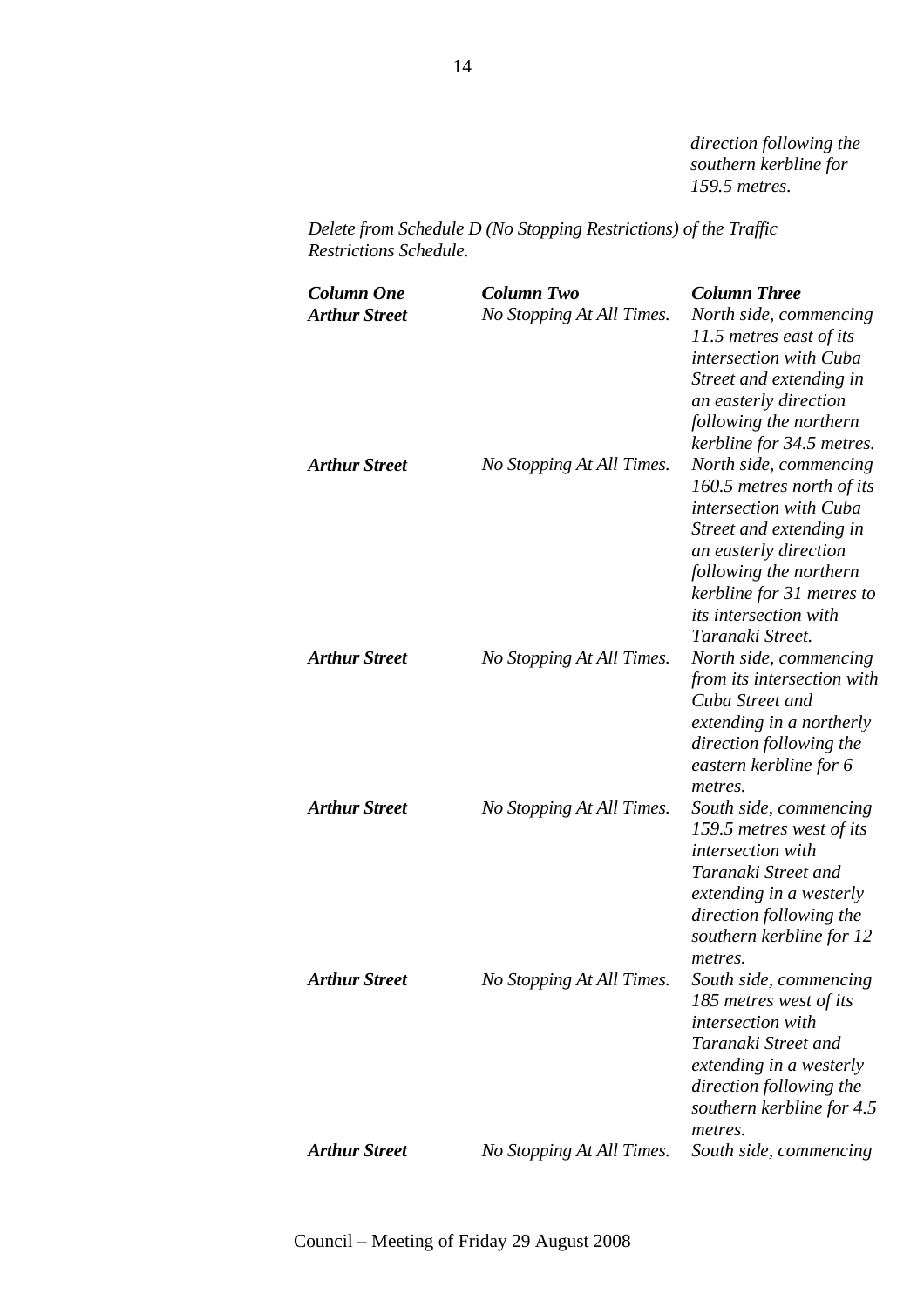*from its intersection with Taranaki Street and extending in a westerly direction following the southern kerbline for 36.5 metres.* 

*Delete from Schedule E (Residents Parking) of the Traffic Restrictions Schedule.* 

*Column One Column Two Column Three*

*Arthur Street No Stopping Except for Authorised Resident Vehicles, Monday to Friday, 8:00am – 6:00pm.* 

*South side, commencing 171.5 metres west of its intersection with Taranaki Street and extending in a westerly direction following the southern kerbline for 14.5 metres.* 

*Add to Schedule A (Time Limited Parking) of the Traffic Restrictions Schedule.* 

| <b>Column One</b><br><b>Arthur Street (Slip</b><br>Lane) | Column Two<br>P60 Monday to Saturday,<br>$8:00$ am $-6:00$ pm. | <b>Column Three</b><br>North side, commencing<br>48 metres west of its<br><i>intersection with</i><br>Taranaki Street and<br>extending in a westerly<br>direction following the<br>northern kerbline for 97<br>metres. |
|----------------------------------------------------------|----------------------------------------------------------------|------------------------------------------------------------------------------------------------------------------------------------------------------------------------------------------------------------------------|
| <b>Arthur Street (Slip</b><br>Lane)                      | P60 Monday to Saturday,<br>$8:00$ am $-6:00$ pm.               | South side, commencing<br>76.5 metres west of its<br><i>intersection with</i><br>Taranaki Street and<br>extending in a westerly<br>direction following the<br>southern kerbline for 9<br>metres.                       |
| <b>Arthur Street (Slip</b><br>Lane)                      | P60 Monday to Saturday,<br>$8:00$ am $-6:00$ pm.               | South side, commencing<br>109 metres west of its<br><i>intersection with</i><br>Taranaki Street and<br>extending in a westerly<br>direction following the<br>southern kerbline for 6<br>metres                         |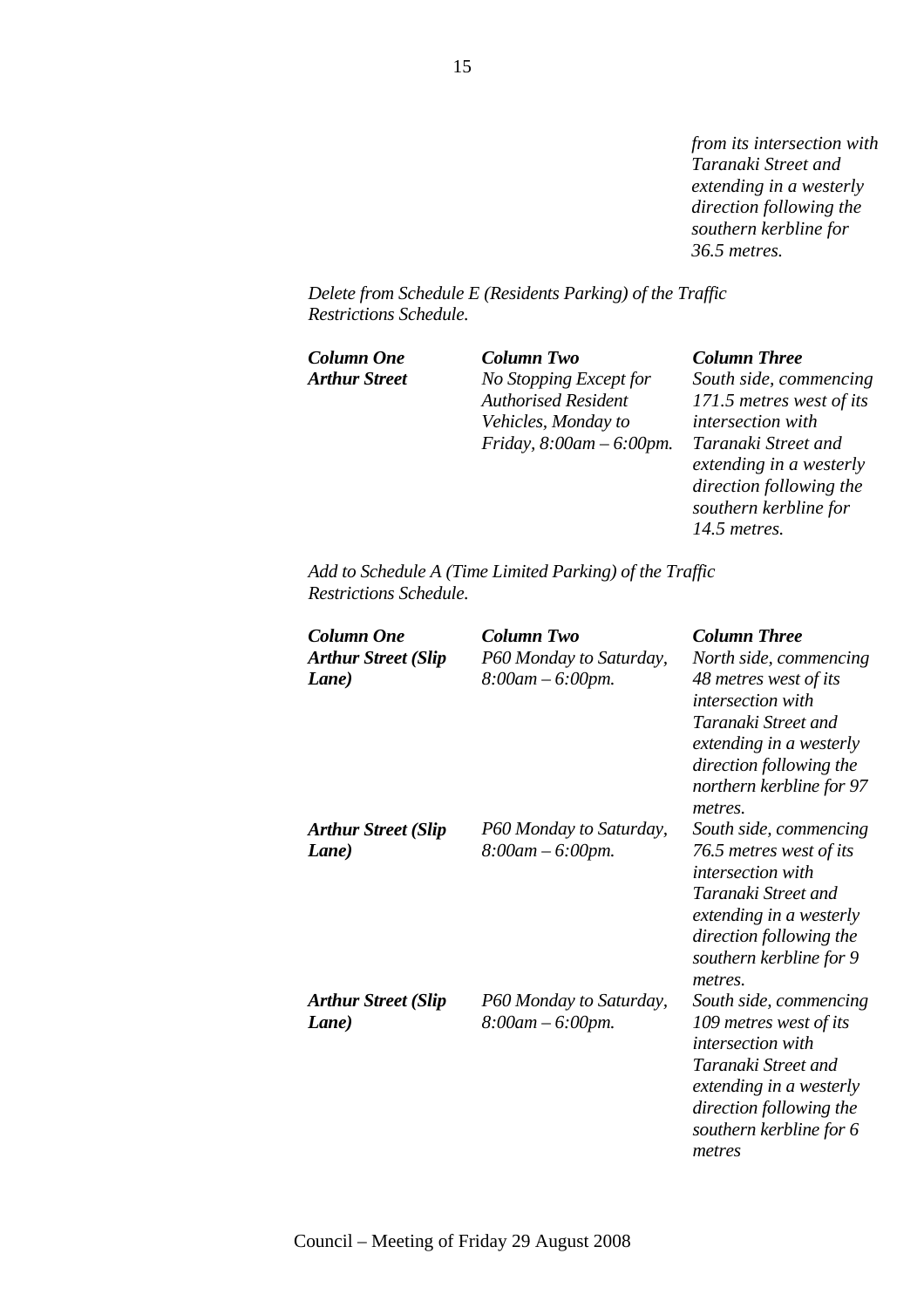| <b>Arthur Street (Slip</b> | P60 Monday to Saturday, | South side, commencing  |
|----------------------------|-------------------------|-------------------------|
| Lane)                      | $8:00$ am $-6:00$ pm.   | 129 metres west of its  |
|                            |                         | intersection with       |
|                            |                         | Taranaki Street and     |
|                            |                         | extending in a westerly |
|                            |                         | direction following the |
|                            |                         | southern kerbline for   |
|                            |                         | 29.5 metres.            |
|                            |                         |                         |

*Add to Schedule D (No Stopping Restrictions) of the Traffic Restrictions Schedule.* 

| <b>Column One</b><br><b>Arthur Street (Slip</b><br>Lane) | <b>Column Two</b><br>No Stopping At All Times. | <b>Column Three</b><br>North side, commencing<br>28.5 metres west of its<br>intersection with<br>Taranaki Street and<br>extending in a westerly<br>direction following the<br>northern kerbline for<br>19.5 metres. |
|----------------------------------------------------------|------------------------------------------------|---------------------------------------------------------------------------------------------------------------------------------------------------------------------------------------------------------------------|
| <b>Arthur Street (Slip</b><br>Lane)                      | No Stopping At All Times.                      | North side, commencing<br>145 metres west of its<br>intersection with<br>Taranaki Street and<br>extending in a westerly<br>direction following the<br>northern kerbline for 9.5<br>metres.                          |
| <b>Arthur Street (Slip</b><br>Lane)                      | No Stopping At All Times.                      | South side, commencing<br>7 metres west of its<br>intersection with<br>Taranaki Street and<br>extending in a westerly<br>direction following the<br>southern kerbline for<br>69.5 metres.                           |
| <b>Arthur Street (Slip</b><br>Lane)                      | No Stopping At All Times.                      | South side, commencing<br>85.5 metres west of its<br>intersection with<br>Taranaki Street and<br>extending in a westerly<br>direction following the<br>southern kerbline for 24<br>metres.                          |
| <b>Arthur Street (Slip</b><br>Lane)                      | No Stopping At All Times.                      | South side, commencing<br>115.5 metres west of its<br>intersection with                                                                                                                                             |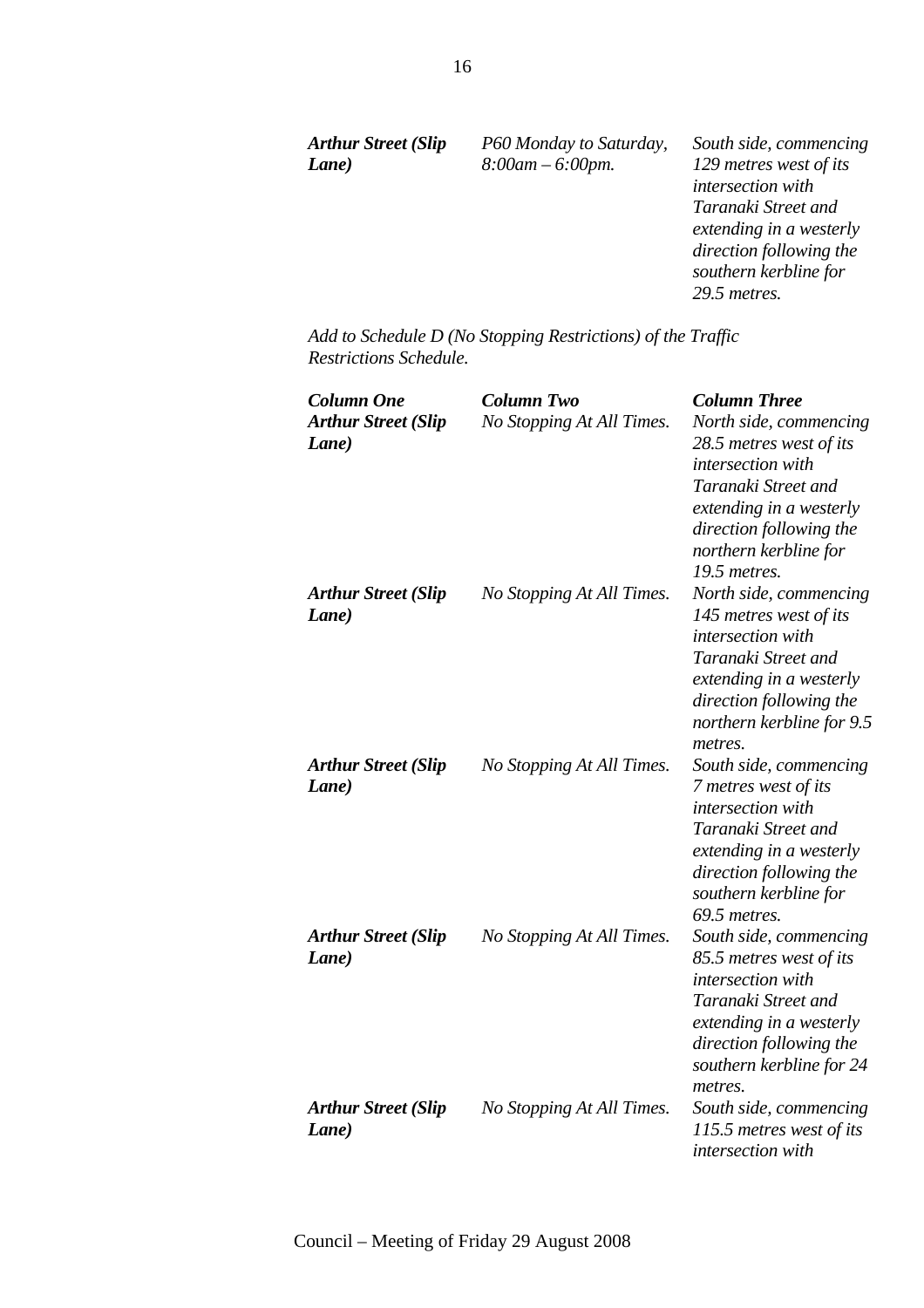| <b>Arthur Street (Slip</b><br>Lane) | No Stopping At All Times. | Taranaki Street and<br>extending in a westerly<br>direction following the<br>southern kerbline for<br>$13.5$ metres.<br>South side, commencing<br>158.5 metres west of its |
|-------------------------------------|---------------------------|----------------------------------------------------------------------------------------------------------------------------------------------------------------------------|
|                                     |                           | <i>intersection with</i><br>Taranaki Street and<br>extending in a westerly                                                                                                 |
|                                     |                           | then northerly direction<br>following the southern                                                                                                                         |
|                                     |                           | kerbline for 16.5 metres<br>to its intersection with<br>Arthur Street.                                                                                                     |

### *g) METERED PARKING - MOTORCYCLE PARKING - WAKEFIELD STREET – TE ARO (52-08)*

*Delete from Schedule D (No Stopping Restrictions) of the Traffic Restrictions Schedule.* 

| Column One       | Column Two                | <b>Column Three</b>                                  |
|------------------|---------------------------|------------------------------------------------------|
| Wakefield Street | No Stopping At All Times. | South side, commencing                               |
|                  |                           | from its intersection with                           |
|                  |                           | Cuba Street extending in<br>a westerly direction for |
|                  |                           | 12.6 metres                                          |
| Wakefield Street | No Stopping At All Times. | South side, commencing                               |
|                  |                           | 105.4 metres from its                                |
|                  |                           | <i>intersection with Cuba</i>                        |
|                  |                           | Street extending in a                                |
|                  |                           | westerly direction for                               |
|                  |                           | 17.5 metres                                          |
| Wakefield Street | No Stopping At All Times. | South side, commencing                               |
|                  |                           | 136.5 metres from its                                |
|                  |                           | intersection with Cuba                               |
|                  |                           | Street extending in a                                |
|                  |                           | westerly direction for                               |
|                  |                           | 13.5 metres                                          |

*Delete from Schedule F (Metered Parking) of the Traffic Restrictions Schedule.* 

*Column One Column Two Column Three Wakefield Street Parking Meters P120 Maximum, Monday to Thursday, 8:00am - South side, commencing 12.6 metres west of its intersection with Cuba*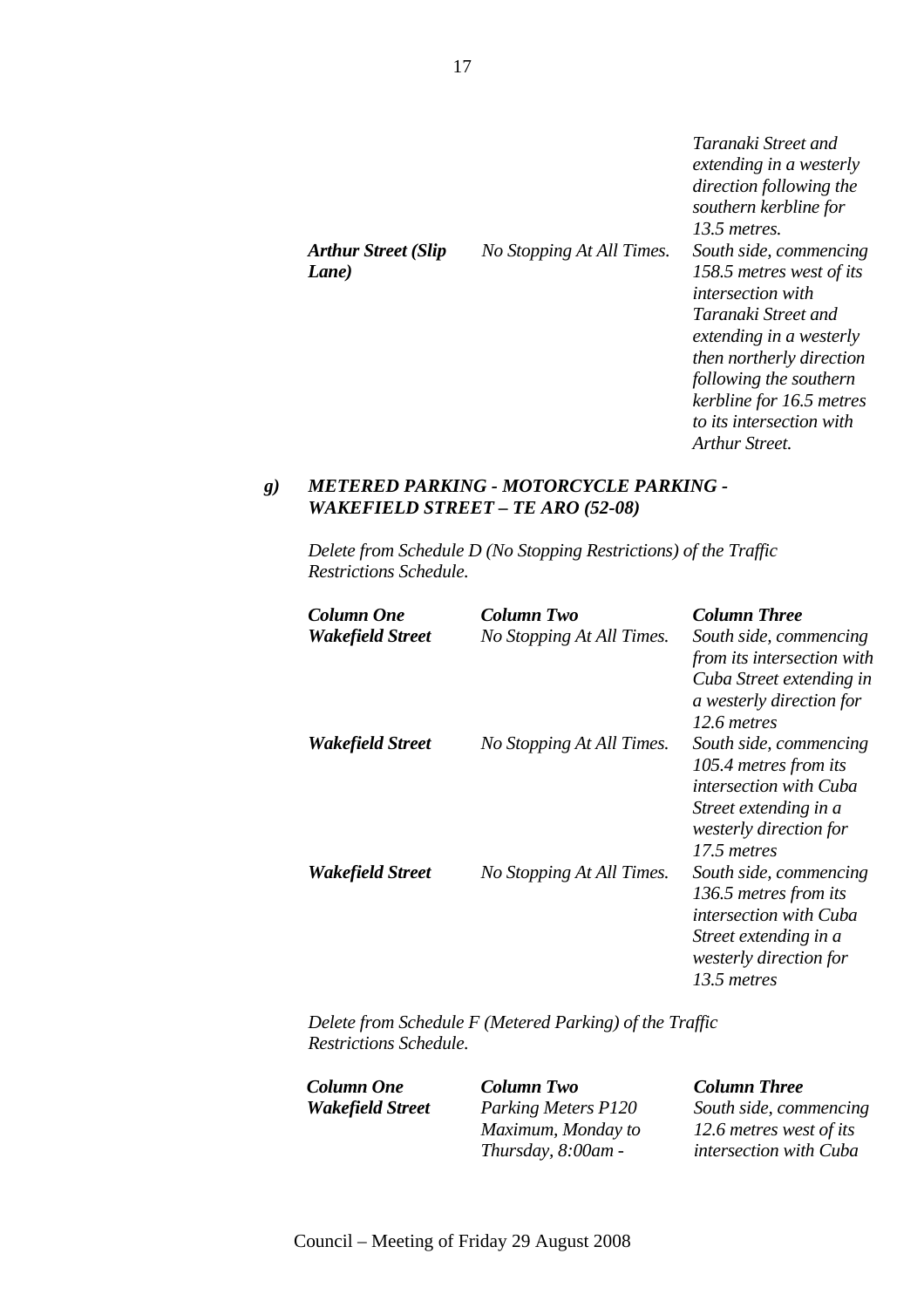|                  | 6:00pm, Friday 8:00am -<br>8:00pm, Saturday 8:00am<br>$-1:00pm$                                                                    | Street and extending in a<br>westerly direction<br>following the southern<br>kerbline for 74.2 metres<br>$(13 \text{ carparks)$                                                                      |
|------------------|------------------------------------------------------------------------------------------------------------------------------------|------------------------------------------------------------------------------------------------------------------------------------------------------------------------------------------------------|
| Wakefield Street | Parking Meters P120<br>Maximum, Monday to<br>Thursday, 8:00am -<br>6:00pm, Friday 8:00am -<br>8:00pm, Saturday 8:00am<br>$-1:00pm$ | South side, commencing<br>124 metres west of its<br>intersection with Cuba<br>Street and extending in a<br>westerly direction<br>following the southern<br>kerbline for 12.5 metres.<br>(2 carparks) |

*Add to Schedule B (Restricted Parking) of the Traffic Restrictions Schedule.* 

*Column One Column Two Column Three*

*Wakefield Street No Stopping Except for Angle Parked Motorcycles, At All Times.* 

*South side, commencing 96.5 metres west of its intersection with Cuba Street and extending in a westerly direction following the southern kerbline for 7 metres.* 

*Add to Schedule D (No Stopping Restrictions) of the Traffic Restrictions Schedule.* 

| Column One<br>Wakefield Street | Column Two<br>No Stopping At All Times. | <b>Column Three</b><br>South side,<br>commencing at its<br><i>intersection with Cuba</i><br>Street and extending in<br>a westerly direction<br>following the southern<br>kerbline for 13.5<br>metres. |
|--------------------------------|-----------------------------------------|-------------------------------------------------------------------------------------------------------------------------------------------------------------------------------------------------------|
| Wakefield Street               | No Stopping At All Times.               | South side,<br>commencing 67 metres<br>west of its intersection<br>with Cuba Street and<br>extending in a westerly<br>direction following the<br>southern kerbline for 1<br>metre.                    |
| Wakefield Street               | No Stopping At All Times.               | South side.                                                                                                                                                                                           |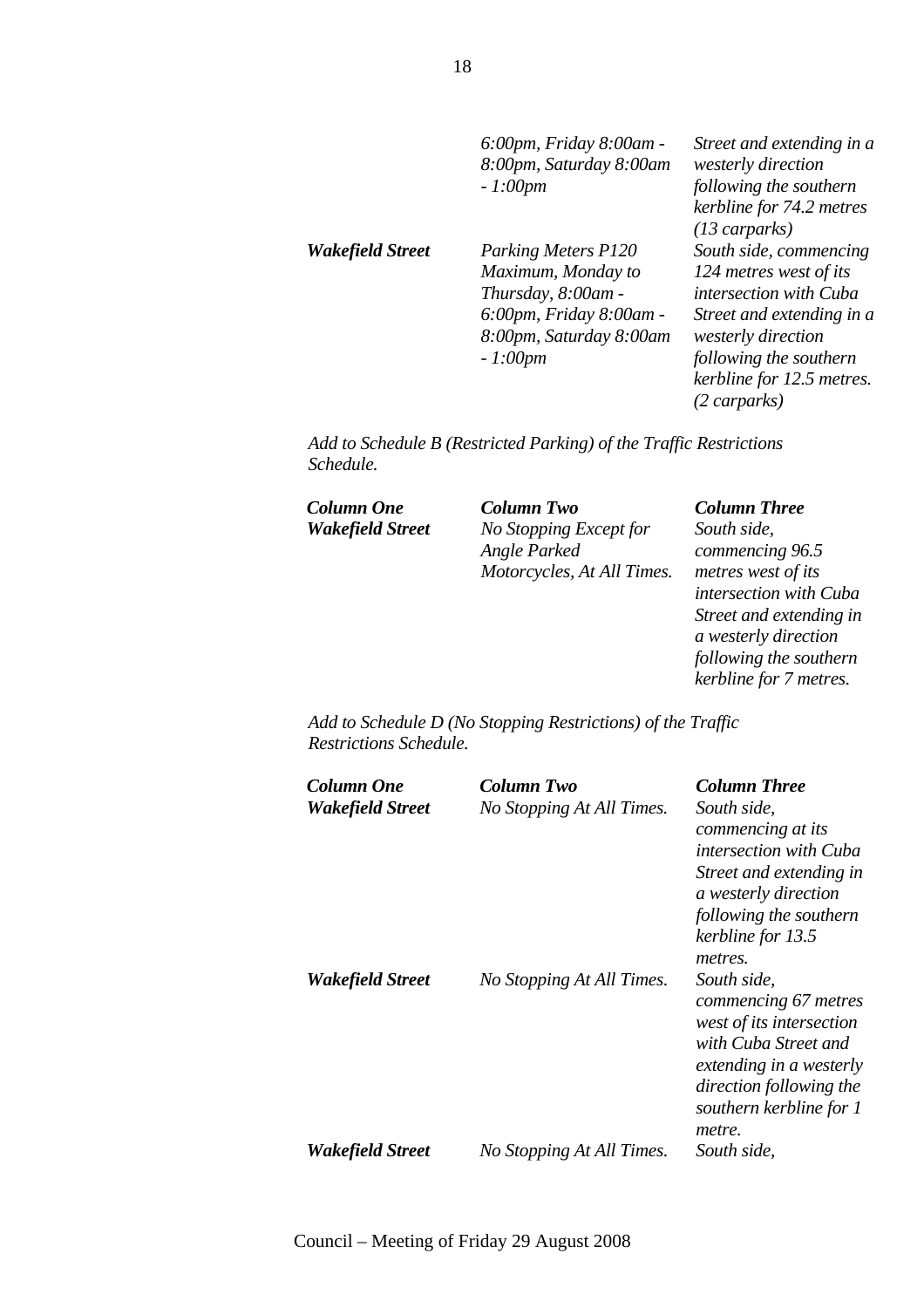| Wakefield Street | No Stopping At All Times. | commencing 103.5<br>metres west of its<br><i>intersection with Cuba</i><br>Street and extending in<br>a westerly direction<br>following the southern<br>kerbline for 17.5<br>metres.<br>South side,<br>commencing 131 |
|------------------|---------------------------|-----------------------------------------------------------------------------------------------------------------------------------------------------------------------------------------------------------------------|
|                  |                           | metres west of its<br><i>intersection with Cuba</i><br>Street and extending in                                                                                                                                        |
|                  |                           | a westerly direction<br>following the southern<br>kerbline for 24 metres<br>to its intersection with                                                                                                                  |
|                  |                           | <i>Victoria Street.</i>                                                                                                                                                                                               |

*Add to Schedule F (Metered Parking) of the Traffic Restrictions Schedule.* 

| Column One<br>Wakefield Street | <b>Column Two</b><br><b>Parking Meters P120</b><br>Maximum, Monday to<br>Thursday, 8:00am -<br>6:00pm, Friday 8:00am -<br>8:00pm, Saturday 8:00am<br>$-6:00$ pm. | <b>Column Three</b><br>South side,<br>commencing 13.5<br>metres west of its<br>intersection with Cuba<br>Street and extending in<br>a westerly direction<br>following the southern<br>kerbline for 53.5<br>metres (9 parking<br>spaces). |
|--------------------------------|------------------------------------------------------------------------------------------------------------------------------------------------------------------|------------------------------------------------------------------------------------------------------------------------------------------------------------------------------------------------------------------------------------------|
| Wakefield Street               | <b>Parking Meters P120</b><br>Maximum, Monday to<br>Thursday, 8:00am -<br>6:00pm, Friday 8:00am -<br>8:00pm, Saturday 8:00am<br>$-6:00$ pm.                      | South side,<br>commencing 68 metres<br>west of its intersection<br>with Cuba Street and<br>extending in a westerly<br>direction following the<br>southern kerbline for<br>28.5 metres (5 parking<br>spaces).                             |
| Wakefield Street               | <b>Parking Meters P120</b><br>Maximum, Monday to<br>Thursday, 8:00am -<br>6:00pm, Friday 8:00am -<br>8:00pm, Saturday 8:00am<br>$-6:00$ pm.                      | East side, commencing<br>121 metres west of its<br>intersection with Cuba<br>Street and extending in<br>a westerly direction<br>following the southern                                                                                   |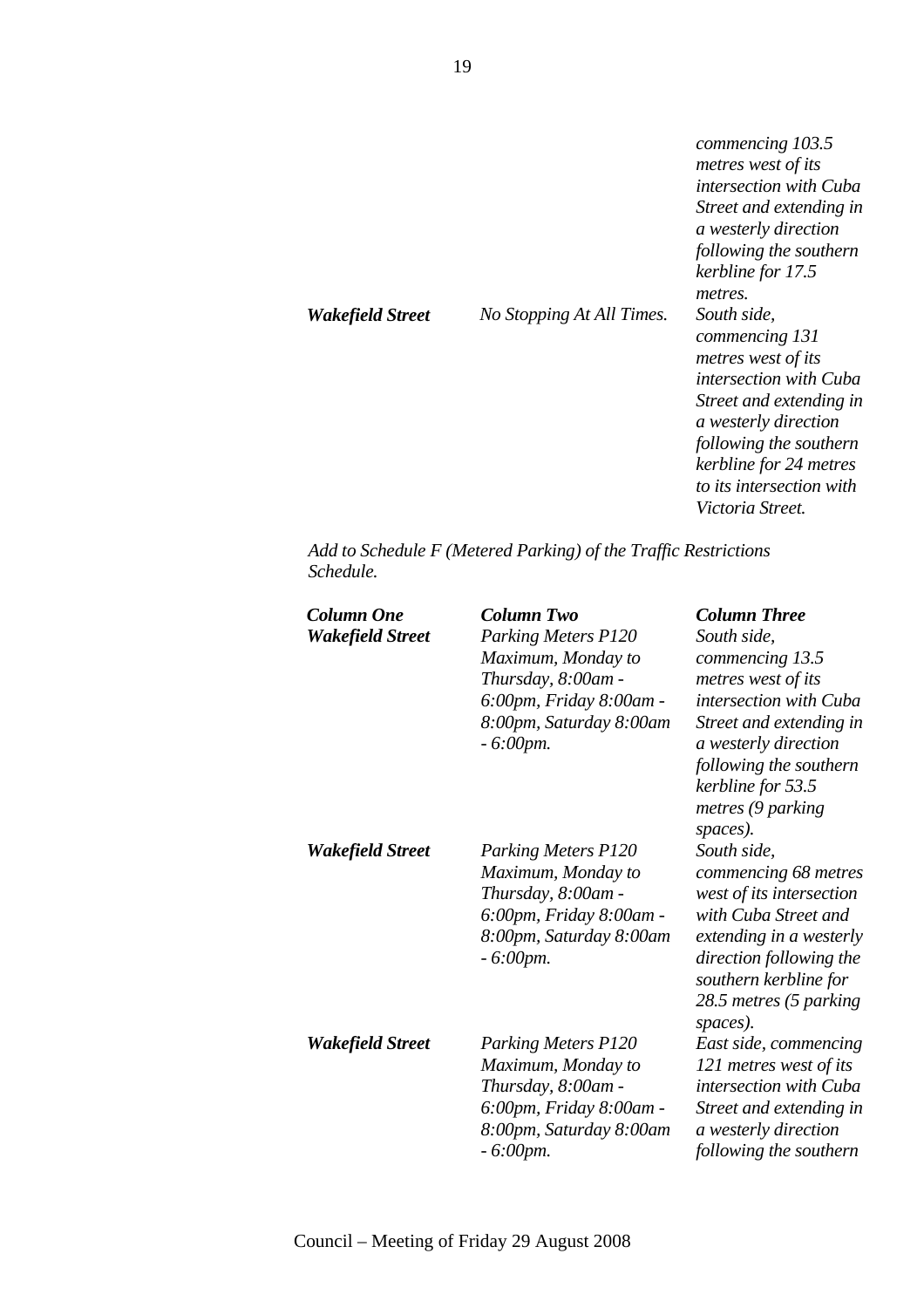*kerbline for 10 metres (2 parking spaces).* 

# *h) METERED PARKING – MOTORCYCLE PARKING – WAKEFIELD STREET – TE ARO - (53-08)*

*Delete from Schedule F (Metered Parking) of the Traffic Restrictions Schedule.* 

*Wakefield Street Metered Parking. North side,* 

*Column One Column Two Column Three commencing 2.5 metres east of its intersection with Tory Street and extending in an easterly direction following the northern kerbline for 31.5 metres.* 

*Add to Schedule F (Metered Parking) of the Traffic Restrictions Schedule.* 

*Column One Column Two Column Three*

*Wakefield Street Metered Parking, P120 Maximum, Monday to Thursday, 8.00am – 6.00pm, Friday 8.00m. – 8.00pm, Saturday 8.00am – 6.00pm.* 

*North side, commencing 88.5 metres west of its intersection with Chaffers Street, following the northern kerbline and extending in a westerly direction for 19.5 metres. (6 angle carparks)* 

*Add to Schedule B (Restricted Parking) of the Traffic Restrictions Schedule.* 

*Column One Column Two Column Three Wakefield Street No Stopping Except for Angle Parked Motorcycles, At All Times.* 

*North side, commencing 108 metres west of its intersection with Chaffers Street, following the northern kerbline and extending in a westerly direction for 4 metres.*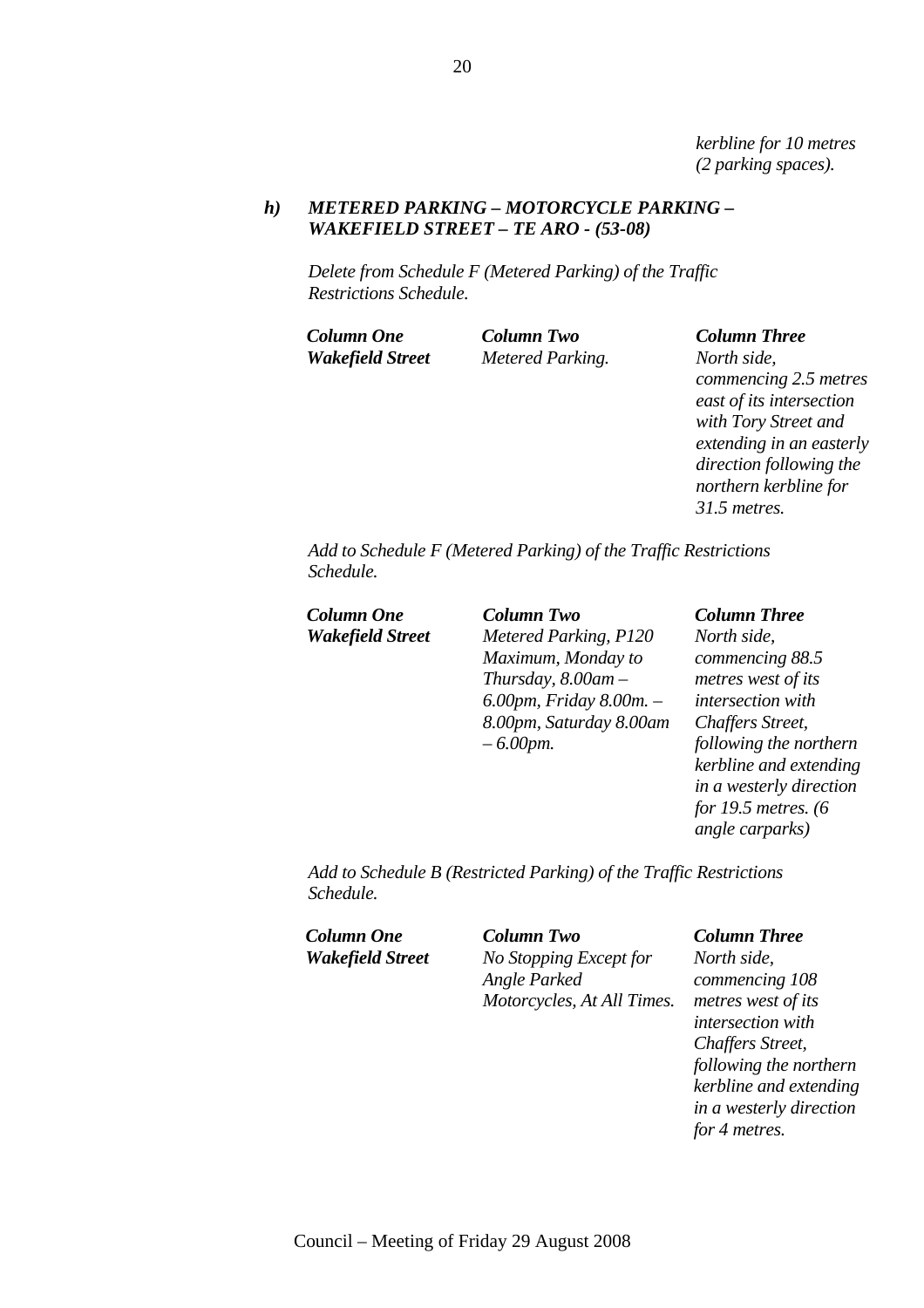# *i) RESTRICTED PARKING – MOTORCYCLE PARKING – JESSIE STREET – TE ARO (55-08)*

*Add to Schedule B (Restricted Parking) of the Traffic Restrictions Schedule.* 

*Column One Column Two Column Three Jessie Street No Stopping Except for Angle Parked Motorcycles, At All Times.* 

*South side, commencing 25 metres east of its intersection with Taranaki Street and extending in an easterly direction following the southern kerbline for 4 metres.* 

# *j) METERED PARKING – MOTORCYCLE PARKING – TENNYSON STREET – TE ARO (56-08)*

*Delete from Schedule F (Metered Parking) of the Traffic Restrictions Schedule.* 

*Column One Column Two Column Three*

*Tennyson Street Metered Parking South side, commencing 147 metres west of its intersection with Cambridge Terrace and extending in a westerly direction following the southern kerbline for 57 metres (13 spaces).* 

*Delete from Schedule F (Metered Parking) of the Traffic Restrictions Schedule.* 

*Column One Column Two Column Three*

*Tennyson Street Parking Meters South side, commencing 147 metres west of its intersection with Cambridge Terrace and extending in a westerly direction following the southern kerbline for 53 metres. (9 car parks).* 

*Add to Schedule F (Metered Parking) of the Traffic Restrictions Schedule.*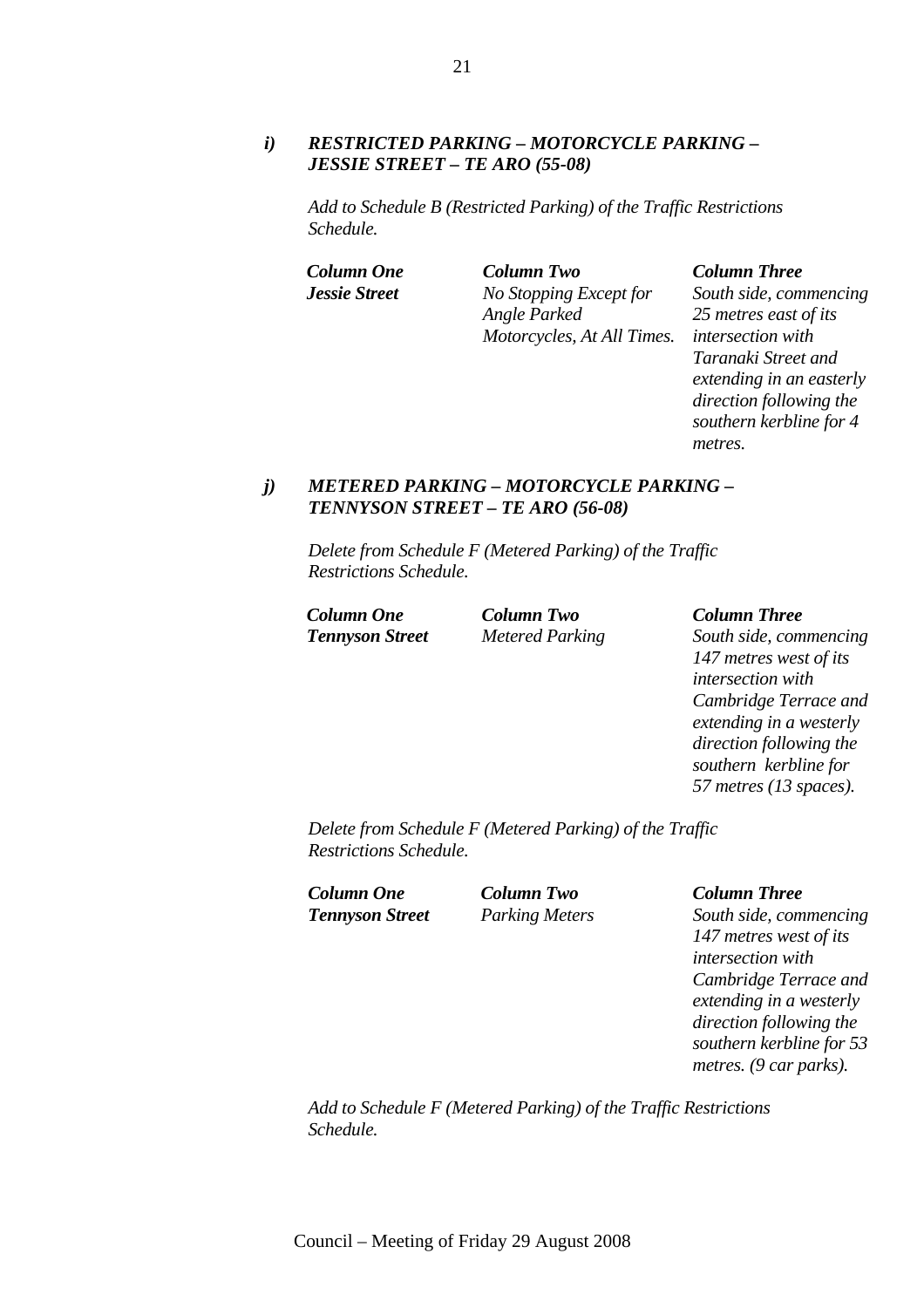*Column One Column Two Column Three Tennyson Street Metered Parking, P120 Maximum, Monday to Thursday, 8.00am – 6.00pm, Friday 8.00m. – 8.00pm, Saturday 8.00am – 6.00pm* 

*South side, commencing 156 metres west of its intersection with Cambridge Terrace, following the southern kerbline, and extending in a westerly direction for 44.5 metres. (15 angle car parks)* 

*Add to Schedule B (Restricted Parking) of the Traffic Restrictions Schedule* 

*Column One Column Two Column Three Tennyson Street No Stopping Except for Angle Parked Motorcycles, At All Times.* 

*South side, commencing 147 metres west of its intersection with Cambridge Terrace, following the southern kerbline, and extending in a westerly direction for 9 metres* 

# *k) NO STOPPING RESTRICTION – MOTORCYCLE PARKING – METERED PARKING - MARION STREET – TE ARO (58-08)*

*Delete from Schedule B (Restricted Parking) of the Traffic Restrictions Schedule.* 

| Column One           | <b>Column Two</b>       | <b>Column Three</b>   |
|----------------------|-------------------------|-----------------------|
| <b>Marion Street</b> | Loading Zone, Goods     | East side, comn       |
|                      | Vehicles And Authorised | 64 metres south       |
|                      | Vehicles Only P10       | intersection wit      |
|                      | Monday to Saturday,     | <b>Ghuznee Street</b> |
|                      | 8:00am - 6:00pm Only    | extending in a s      |
|                      |                         | direction follow      |

*East side, commencing 64 metres south of its intersection with Ghuznee Street and extending in a southerly direction following the eastern kerbline for 5.5 metres.* 

*Delete from Schedule D (No Stopping Restrictions) of the Traffic Restrictions Schedule.* 

*Column One Column Two Column Three Marion Street No Stopping At All Times. East side, commencing* 

*113 metres south of its intersection with*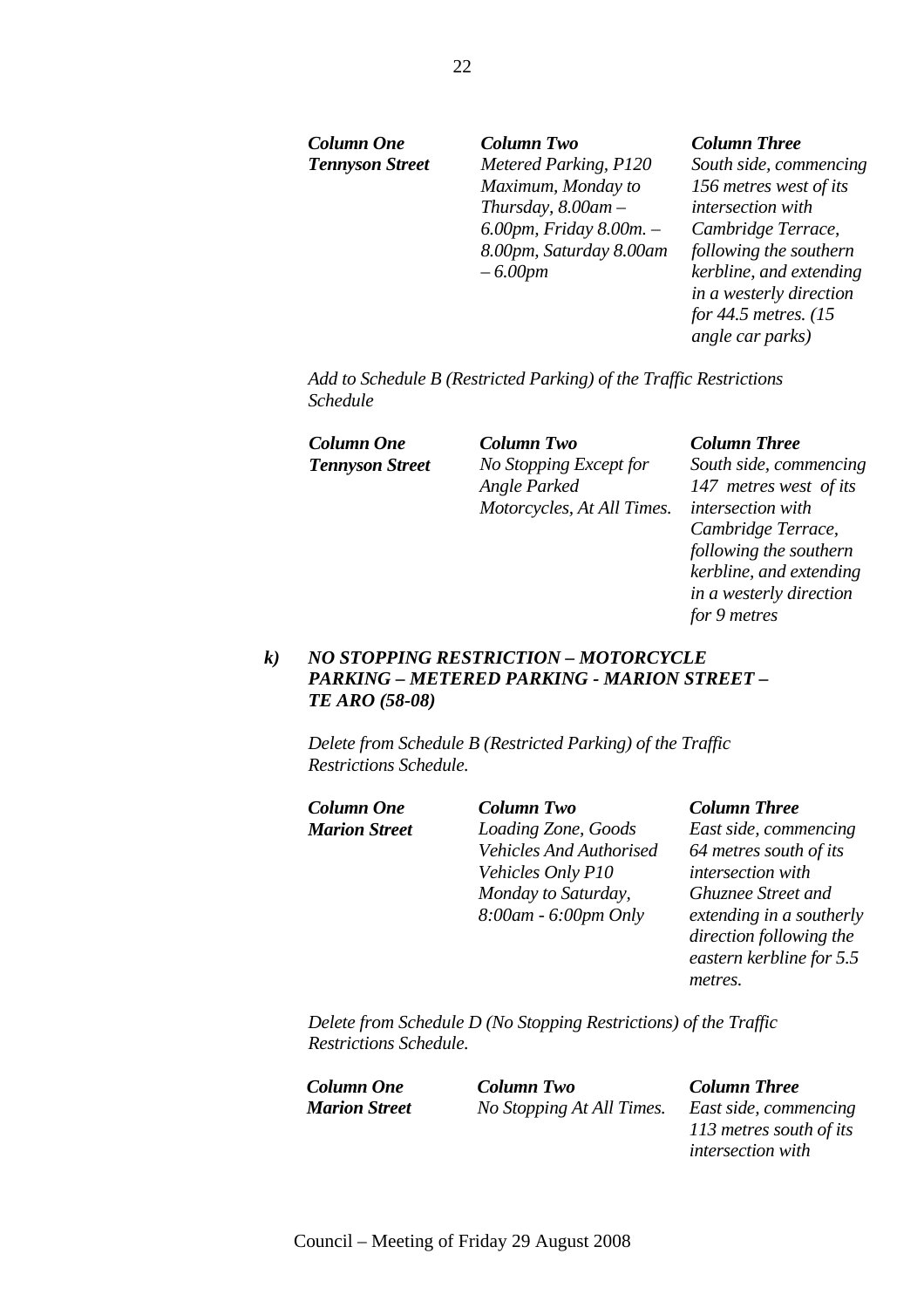| <b>Marion Street</b> | No Stopping At All Times. | <b>Ghuznee Street and</b><br>extending in a southerly<br>direction following the<br>eastern kerbline for 12<br>metres.<br>East side, commencing<br>131 metres south of its                                                                  |
|----------------------|---------------------------|---------------------------------------------------------------------------------------------------------------------------------------------------------------------------------------------------------------------------------------------|
|                      |                           | intersection with<br>Ghuznee Street and<br>extending in a southerly<br>direction following the<br>eastern kerbline for 15<br>metres.                                                                                                        |
| <b>Marion Street</b> | No Stopping At All Times. | East side, commencing<br>155 metres south of its<br>intersection with<br><b>Ghuznee Street and</b><br>extending in a southerly<br>direction following the<br>eastern kerbline for 13.5<br>metres to its intersection<br>with Vivian Street. |
| <b>Marion Street</b> | No Stopping At All Times. | East side, commencing<br>20.5 metres south of its<br>intersection with<br><b>Ghuznee Street and</b><br>extending in a southerly<br>direction following the<br>eastern kerbline for 8.5<br>metres.                                           |
| <b>Marion Street</b> | No Stopping At All Times. | East side, commencing<br>48 metres south of its<br><i>intersection with</i><br><b>Ghuznee Street and</b><br>extending in a southerly<br>direction following the<br>eastern kerbline for 7.5<br>metres.                                      |
| <b>Marion Street</b> | No Stopping At All Times. | East side, commencing<br>76.5 metres south of its<br>intersection with<br>Ghuznee Street and<br>extending in a southerly<br>direction following the<br>eastern kerbline for 12.5<br>metres.                                                 |
| <b>Marion Street</b> | No Stopping At All Times. | East side, commencing<br>from its intersection                                                                                                                                                                                              |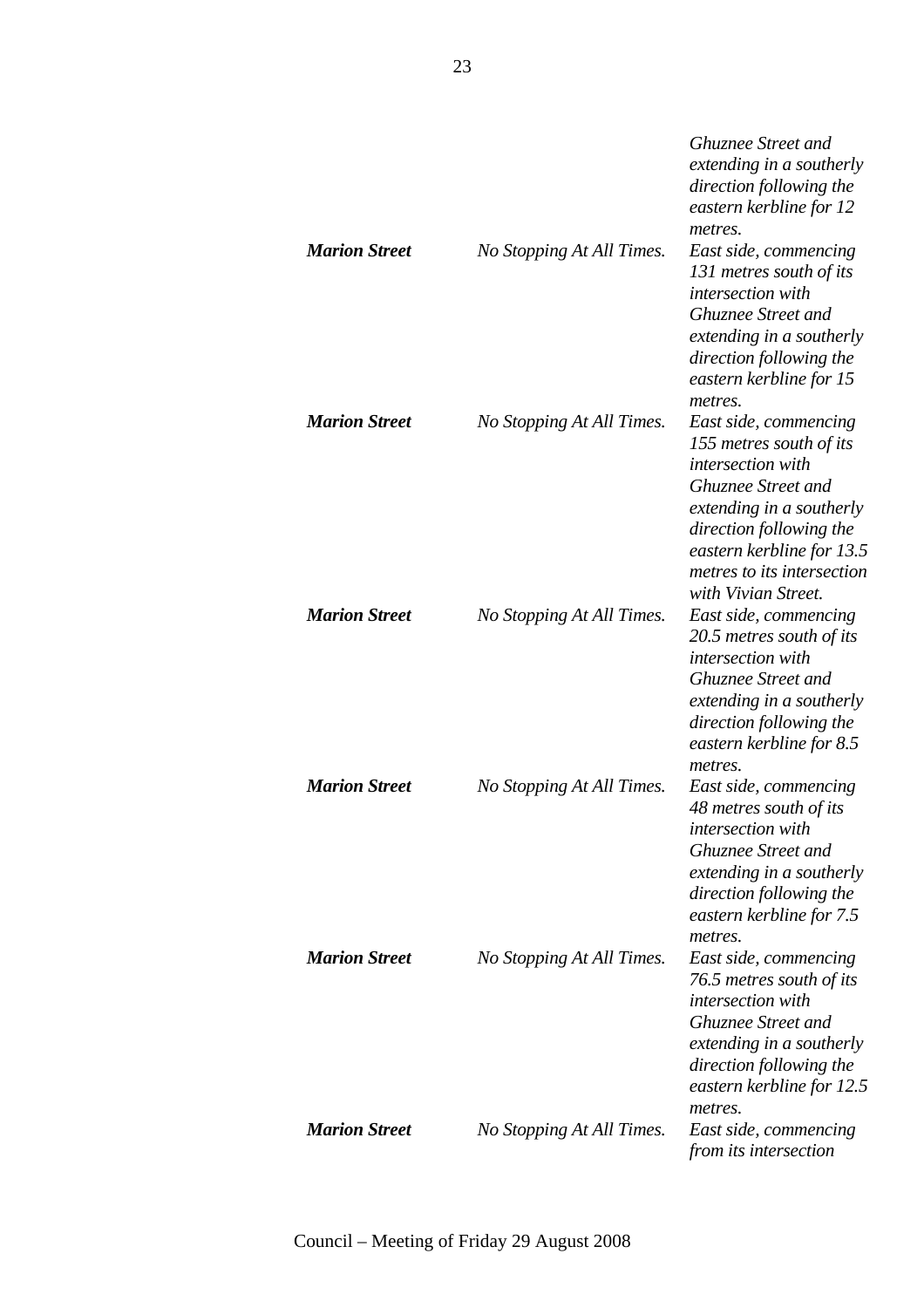| <b>Marion Street</b> | No Stopping At All Times | with Ghuznee Street and<br>extending in a southerly<br>direction following the<br>eastern kerbline for 4<br>metres.<br>West side, commencing<br>34.5 metres north of its<br><i>intersection with Vivian</i><br>Street and extending in<br>a northerly direction<br>following the western |
|----------------------|--------------------------|------------------------------------------------------------------------------------------------------------------------------------------------------------------------------------------------------------------------------------------------------------------------------------------|
|                      |                          | kerbline for 17.5 metres.                                                                                                                                                                                                                                                                |

*Delete from Schedule F (Metered Parking) of the Traffic Restrictions Schedule.* 

| <b>Column One</b><br><b>Marion Street</b> | <b>Column Two</b><br><b>Parking Meters P120</b><br>Maximum, Monday to<br>Thursday, 8:00am -<br>6:00pm, Friday 8:00am -<br>8:00pm, Saturday 8:00am<br>$-1:00pm$ | <b>Column Three</b><br>East side, commencing<br>125 metres south of its<br>intersection with<br>Ghuznee Street and<br>extending in a southerly<br>direction following the<br>eastern kerbline for 6<br>metres. (1 carpark) |
|-------------------------------------------|----------------------------------------------------------------------------------------------------------------------------------------------------------------|----------------------------------------------------------------------------------------------------------------------------------------------------------------------------------------------------------------------------|
| <b>Marion Street</b>                      | <b>Parking Meters P120</b><br>Maximum, Monday to<br>Thursday, 8:00am -<br>6:00pm, Friday 8:00am -<br>8:00pm, Saturday 8:00am<br>$-1:00pm$                      | East side, commencing<br>146 metres south of its<br>intersection with<br><b>Ghuznee Street and</b><br>extending in a southerly<br>direction following the<br>eastern kerbline for 9<br>metres. (2 carparks)                |
| <b>Marion Street</b>                      | <b>Parking Meters P120</b><br>Maximum, Monday to<br>Thursday, 8:00am -<br>6:00pm, Friday 8:00am -<br>8:00pm, Saturday 8:00am<br>$-1:00pm$                      | East side, commencing<br>31.5 metres south of its<br><i>intersection</i> with<br><b>Ghuznee Street and</b><br>extending in a southerly<br>direction following the<br>eastern kerbline for 16.5<br>metres. (3 carparks)     |
| <b>Marion Street</b>                      | <b>Parking Meters P120</b><br>Maximum, Monday to<br>Thursday, 8:00am -<br>6:00pm, Friday 8:00am -<br>8:00pm, Saturday 8:00am<br>$-1:00pm$                      | East side, commencing<br>4 metres south of its<br>intersection with<br><b>Ghuznee Street and</b><br>extending in a southerly<br>direction following the<br>eastern kerbline for 16.5                                       |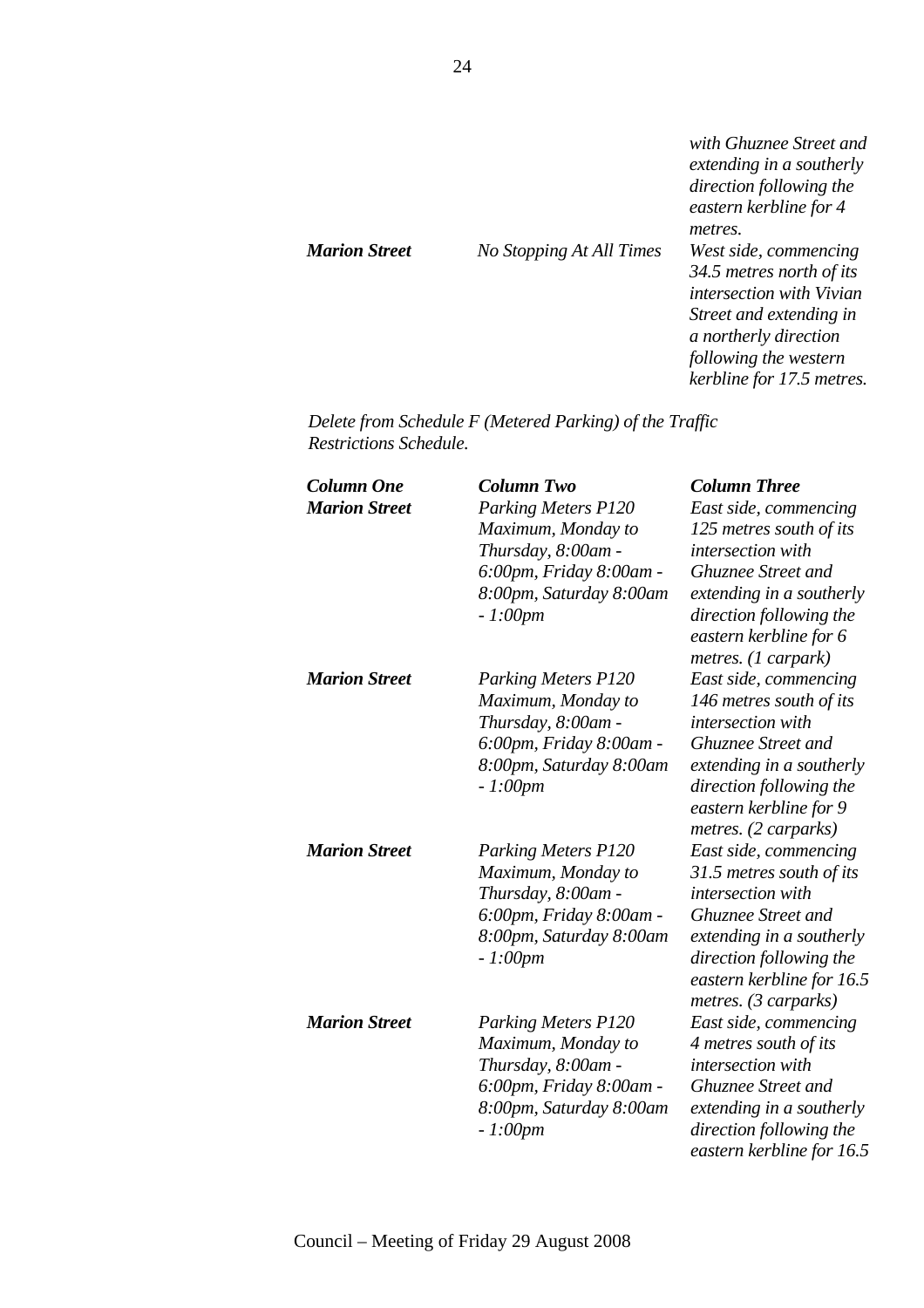| <b>Marion Street</b> | <b>Parking Meters P120</b><br>Maximum, Monday to<br>Thursday, 8:00am -<br>6:00pm, Friday 8:00am -<br>8:00pm, Saturday 8:00am<br>$-1:00pm$ | metres. (3 carparks)<br>East side, commencing<br>55.5 metres south of its<br>intersection with<br><b>Ghuznee Street and</b><br>extending in a southerly<br>direction following the<br>eastern kerbline for 8.5<br>metres. (2 carparks) |
|----------------------|-------------------------------------------------------------------------------------------------------------------------------------------|----------------------------------------------------------------------------------------------------------------------------------------------------------------------------------------------------------------------------------------|
| <b>Marion Street</b> | <b>Parking Meters P120</b><br>Maximum, Monday to<br>Thursday, 8:00am -<br>6:00pm, Friday 8:00am -<br>8:00pm, Saturday 8:00am<br>$-1:00pm$ | East side, commencing<br>70.5 metres south of its<br>intersection with<br><b>Ghuznee Street and</b><br>extending in a southerly<br>direction following the<br>eastern kerbline for 6<br>metres. (1 carpark)                            |
| <b>Marion Street</b> | <b>Parking Meters P120</b><br>Maximum, Monday to<br>Thursday, 8:00am -<br>6:00pm, Friday 8:00am -<br>8:00pm, Saturday 8:00am<br>$-1:00pm$ | East side, commencing<br>89 metres south of its<br>intersection with<br>Ghuznee Street and<br>extending in a southerly<br>direction following the<br>eastern kerbline for 24<br>metres. (4 carparks)                                   |
| <b>Marion Street</b> | <b>Parking Meters P120</b><br>Maximum, Monday to<br>Thursday, 8:00am -<br>6:00pm, Friday 8:00am -<br>8:00pm, Saturday 8:00am<br>$-1:00pm$ | West side, commencing<br>6 metres north of its<br>intersection with Vivian<br>Street and extending in<br>a northerly direction<br>following the western<br>kerbline for 28.5 metres.<br>(5 carparks).                                  |

*Add to Schedule B (Restricted Parking) of the Traffic Restrictions Schedule.* 

*Column One Column Two Column Three Marion Street No Stopping Except for Angle Parked Motorcycles, At All Times.* 

*East side, commencing 16 metres south of its intersection with Ghuznee Street and extending in a southerly direction following the eastern kerbline for 7 metres.*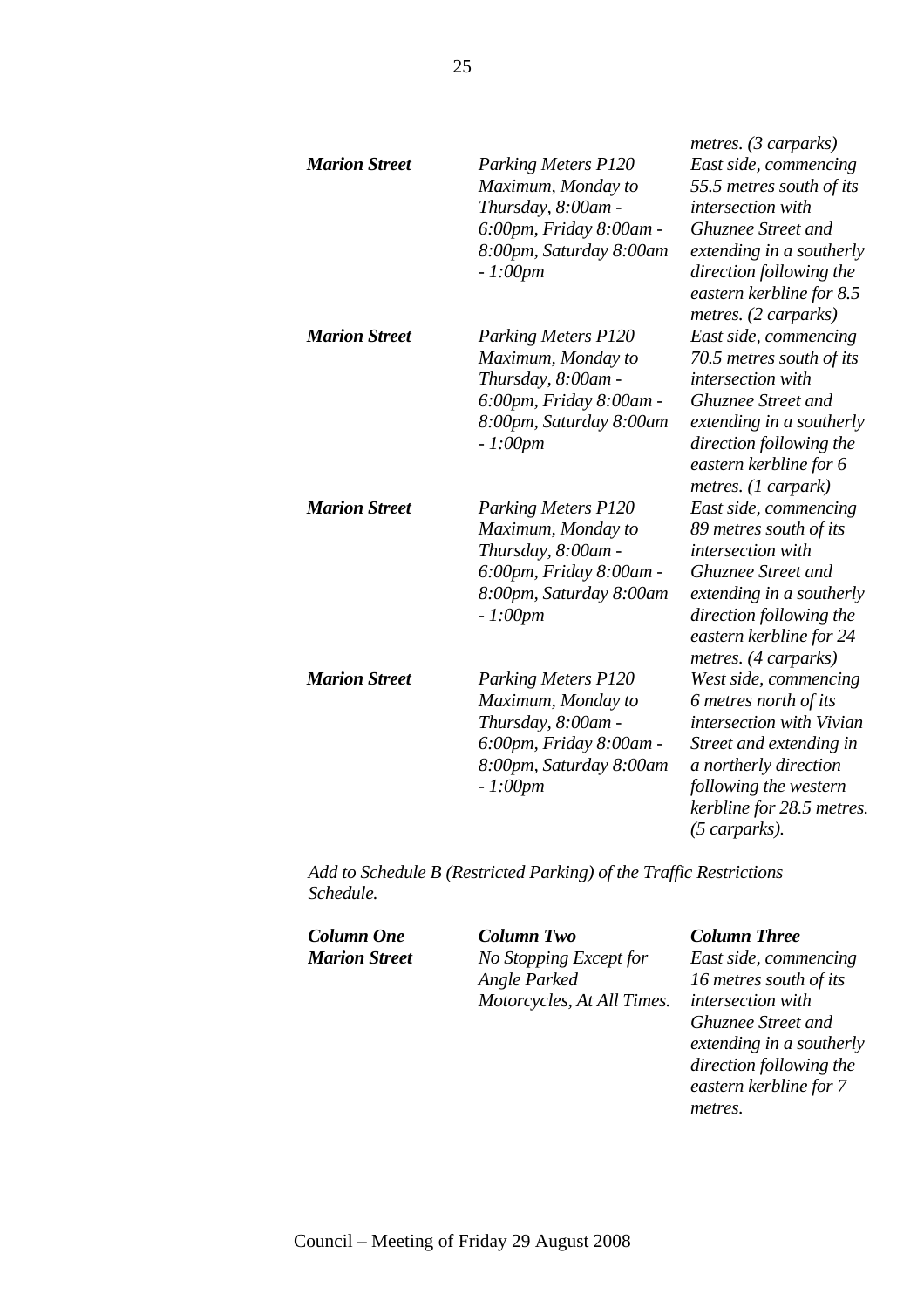| <b>Column One</b><br><b>Marion Street</b> | <b>Column Two</b><br>No Stopping At All Times. | <b>Column Three</b><br>East side, commencing<br>at its intersection with<br>Ghuznee and extending                                                                                                        |
|-------------------------------------------|------------------------------------------------|----------------------------------------------------------------------------------------------------------------------------------------------------------------------------------------------------------|
| <b>Marion Street</b>                      | No Stopping At All Times.                      | in a southerly direction<br>following the eastern<br>kerbline for 6 metres.<br>East side, commencing<br>23 metres south of its<br>intersection with<br>Ghuznee and extending<br>in a southerly direction |
| <b>Marion Street</b>                      | No Stopping At All Times.                      | following the eastern<br>kerbline for 9 metres.<br>East side, commencing<br>48 metres south of its<br>intersection with<br>Ghuznee and extending                                                         |
| <b>Marion Street</b>                      | No Stopping At All Times.                      | in a southerly direction<br>following the eastern<br>kerbline for 7.5 metres.<br>East side, commencing<br>48 metres south of its<br>intersection with<br>Ghuznee and extending                           |
| <b>Marion Street</b>                      | No Stopping At All Times.                      | in a southerly direction<br>following the eastern<br>kerbline for 7.5 metres.<br>East side, commencing<br>77.5 metres south of its<br><i>intersection</i> with<br>Ghuznee and extending                  |
| <b>Marion Street</b>                      | No Stopping At All Times.                      | in a southerly direction<br>following the eastern<br>kerbline for 9 metres.<br>East side, commencing<br>116 metres south of its<br><i>intersection</i> with<br>Ghuznee and extending                     |
| <b>Marion Street</b>                      | No Stopping At All Times.                      | in a southerly direction<br>following the eastern<br>kerbline for 6 metres.<br>East side, commencing<br>137 metres south of its<br>intersection with                                                     |

*Add to Schedule D (No Stopping Restrictions) of the Traffic Restrictions Schedule.*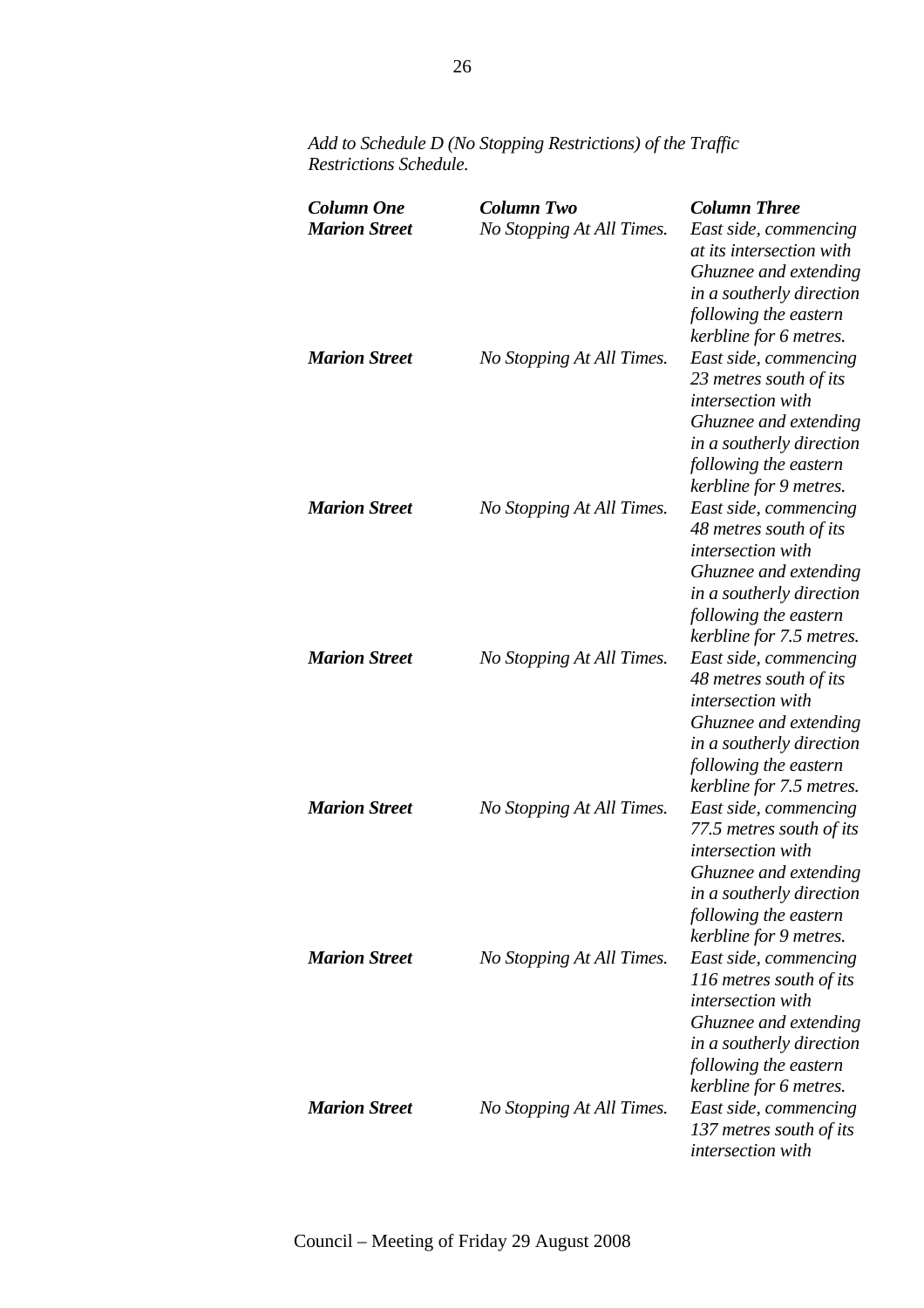| <b>Marion Street</b> | No Stopping At All Times. | Ghuznee and extending<br>in a southerly direction<br>following the eastern<br>kerbline for 9 metres.<br>East side, commencing<br>155.5 metres south of its<br><i>intersection with</i><br>Ghuznee and extending<br>in a southerly direction                                                        |
|----------------------|---------------------------|----------------------------------------------------------------------------------------------------------------------------------------------------------------------------------------------------------------------------------------------------------------------------------------------------|
| <b>Marion Street</b> | No Stopping At All Times. | following the eastern<br>kerbline for 12 metres to<br><i>its intersection with</i><br>Vivian Street.<br>West side, commencing<br>35 metres north of its<br><i>intersection with Vivian</i><br>Street and extending in<br>a northerly direction<br>following the western<br>kerbline for 17 metres. |

*Add to Schedule F (Metered Parking) of the Traffic Restrictions Schedule.* 

| Column One<br><b>Marion Street</b> | <b>Column Two</b><br>Metered Parking, P120<br>Maximum, Monday to<br>Thursday, 8:00am -<br>6:00pm, Friday 8:00am -<br>8:00pm, Saturday 8:00am<br>$-6:00$ pm. | <b>Column Three</b><br>East side, commencing<br>31 metres south of its<br><i>intersection</i> with<br><b>Ghuznee Street and</b><br>extending in a<br>southerly direction<br>following the eastern<br>kerbline for 17 metres<br>$(6 \text{ spaces}).$ |
|------------------------------------|-------------------------------------------------------------------------------------------------------------------------------------------------------------|------------------------------------------------------------------------------------------------------------------------------------------------------------------------------------------------------------------------------------------------------|
| <b>Marion Street</b>               | Metered Parking, P120<br>Maximum, Monday to<br>Thursday, 8:00am -<br>6:00pm, Friday 8:00am -<br>8:00pm, Saturday 8:00am<br>$-6:00$ pm.                      | East side, commencing<br>55.5 metres south of its<br>intersection with<br>Ghuznee Street and<br>extending in a<br>southerly direction<br>following the eastern<br>kerbline for 22 metres<br>$(7$ spaces).                                            |
| <b>Marion Street</b>               | Metered Parking, P120<br>Maximum, Monday to<br>Thursday, 8:00am -<br>6:00pm, Friday 8:00am -<br>8:00pm, Saturday 8:00am                                     | East side, commencing<br>86.5 metres south of its<br>intersection with<br><b>Ghuznee Street and</b><br>extending in a                                                                                                                                |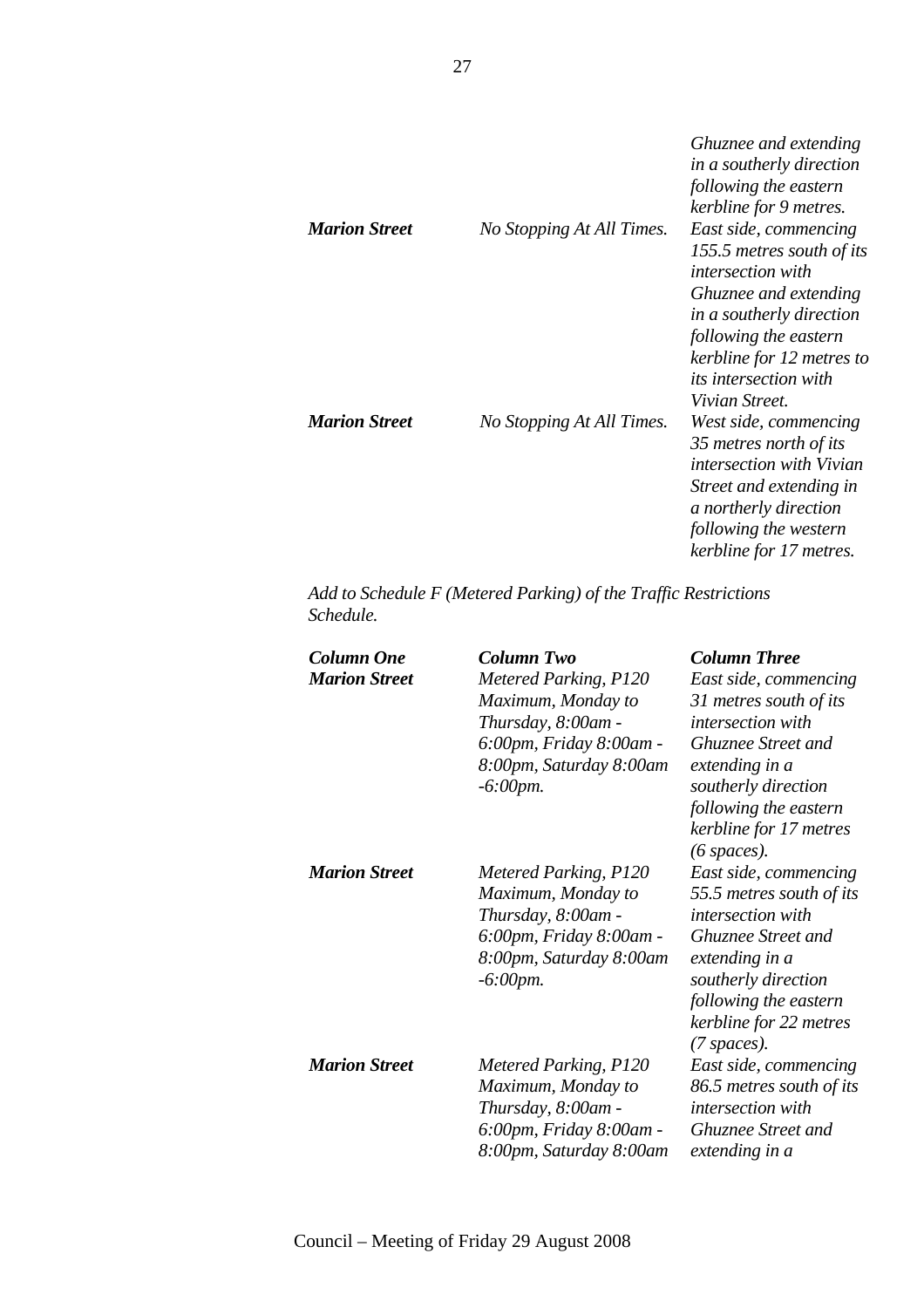|                      | $-6:00$ pm.                                                                                                                            | southerly direction<br>following the eastern<br>kerbline for 29.5<br>metres (10 spaces).                                                                                                                         |
|----------------------|----------------------------------------------------------------------------------------------------------------------------------------|------------------------------------------------------------------------------------------------------------------------------------------------------------------------------------------------------------------|
| <b>Marion Street</b> | Metered Parking, P120<br>Maximum, Monday to<br>Thursday, 8:00am -<br>6:00pm, Friday 8:00am -<br>8:00pm, Saturday 8:00am<br>$-6:00$ pm. | East side, commencing<br>122 metres south of its<br>intersection with<br>Ghuznee Street and<br>extending in a<br>southerly direction<br>following the eastern<br>kerbline for 15 metres<br>$(5$ spaces).         |
| <b>Marion Street</b> | Metered Parking, P120<br>Maximum, Monday to<br>Thursday, 8:00am -<br>6:00pm, Friday 8:00am -<br>8:00pm, Saturday 8:00am<br>$-6:00$ pm. | East side, commencing<br>146 metres south of its<br>intersection with<br><b>Ghuznee Street and</b><br>extending in a<br>southerly direction<br>following the eastern<br>kerbline for 9.5 metres<br>$(2$ spaces). |
| <b>Marion Street</b> | Metered Parking, P120<br>Maximum, Monday to<br>Thursday, 8:00am -<br>6:00pm, Friday 8:00am -<br>8:00pm, Saturday 8:00am<br>$-6:00$ pm. | West side,<br>commencing 6 metres<br>north of its intersection<br>with Vivian Street and<br>extending in a<br>northerly direction<br>following the western<br>kerbline for 29 metres<br>(7 carparks).            |

# *l) METERED PARKING – MOBILITY PARKING – BALLANCE STREET – LAMBTON (60-08)*

*Delete from Schedule F (Metered Parking) of the Traffic Restrictions Schedule.* 

*Column One Column Two Column Three Ballance Street P120, Monday -* 

*Thursday, 8:00am – 6:00pm, Friday 8:00am – 8:00pm, Saturday 8:00am – 1:00pm.* 

*North side, commencing 6 metres east of its intersection with Lambton Quay and extending in an easterly direction following the northern kerbline for 38.5 metres. (12 angle parks)*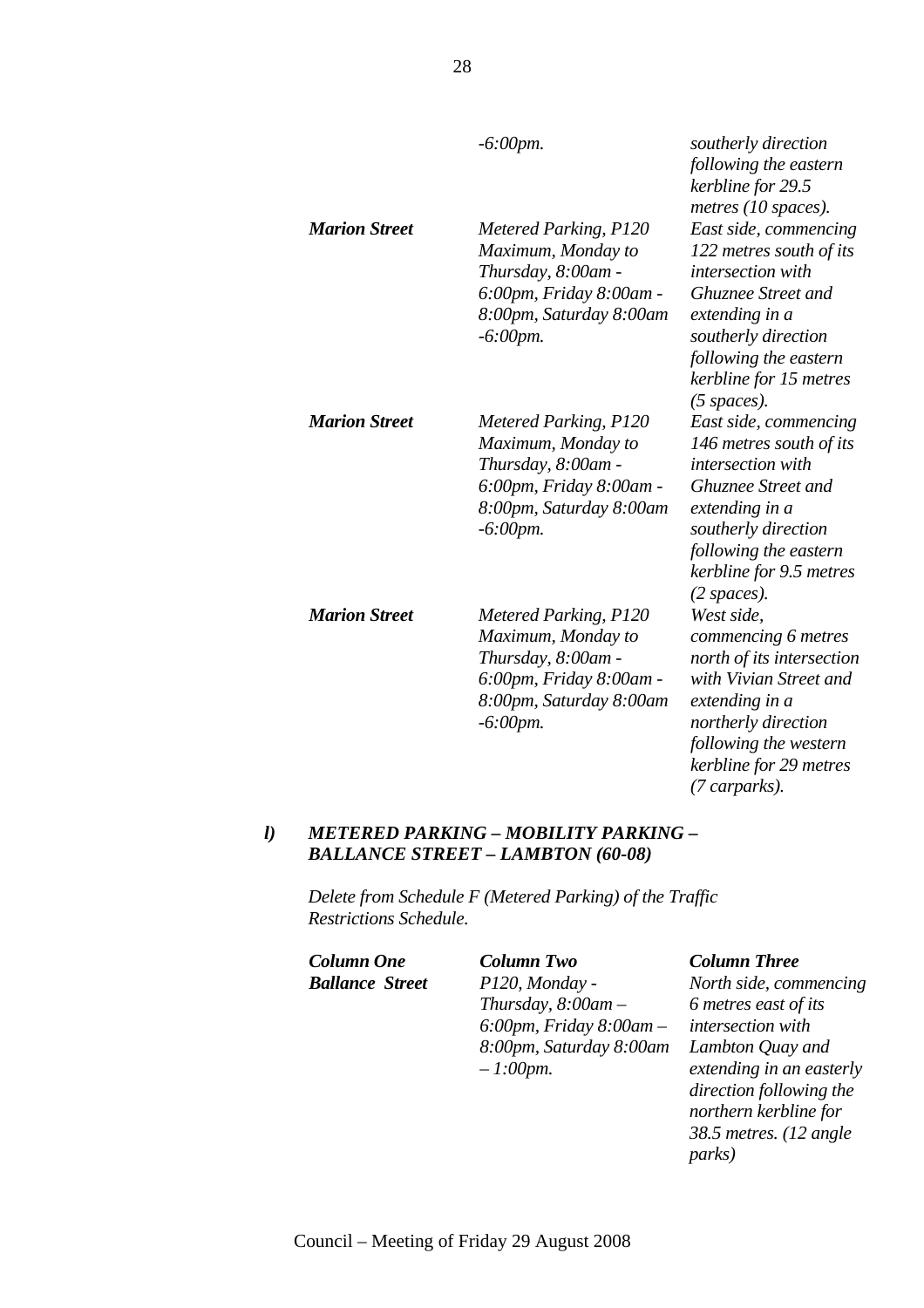*Add to Schedule B (Restricted Parking) of the Traffic Restrictions Schedule.* 

| Column One             | <b>Column Two</b>           | <b>Column Three</b>      |
|------------------------|-----------------------------|--------------------------|
| <b>Ballance Street</b> | Vehicles Displaying an      | North side, commencing   |
|                        | <b>Operational Mobility</b> | 14 metres east of its    |
|                        | Permit Only, At All Times,  | intersection with        |
|                        | P120 Maximum, Monday        | Lambton Quay and         |
|                        | $- Thursday, 8.00am -$      | extending in an easterly |
|                        | 6.00pm, Friday, 8.00am -    | direction following the  |
|                        | 8.00pm, Saturday, 8.00am    | northern kerbline for 3  |
|                        | $-6.00$ <i>pm</i> .         | metres. (one angle park) |
|                        |                             |                          |

*Add to Schedule F (Metered Parking) of the Traffic Restrictions Schedule.* 

*Column One Column Two Column Three*

*Ballance Street P120, Monday - Thursday, 8:00am – 6:00pm, Friday 8:00am – 8:00pm, Saturday 8:00am – 6:00pm.* 

*North side, commencing 20 metres east of its intersection with Lambton Quay and extending in an easterly direction following the northern kerbline for 25.5 metres. (9 angle parks)* 

# *m) NO STOPPING RESTRICTION – RESIDENTS PARKING – BULLER STREET – TE ARO (61-08)*

*Delete from Schedule B (Restricted Parking) of the Traffic Restrictions Schedule.* 

| Column One    | <b>Column Two</b>                                                                                          | <b>Column Three</b>                                                                                                |
|---------------|------------------------------------------------------------------------------------------------------------|--------------------------------------------------------------------------------------------------------------------|
| Buller Street | No Stopping Except for                                                                                     | West side, commencing                                                                                              |
|               | <b>Authorised Resident</b>                                                                                 | 10.5 metres from its                                                                                               |
|               | Vehicles, Monday to                                                                                        | <i>intersection with Vivian</i>                                                                                    |
|               | Friday, $8:00am - 6:00pm$ .                                                                                | Street and extending in<br>a northerly direction<br>following the western<br>kerbline for 110                      |
|               |                                                                                                            | metres.                                                                                                            |
| Vivian Street | No Stopping Except for<br><b>Authorised Resident</b><br>Vehicles, Monday to<br>Friday, $8:00am - 6:00pm$ . | North side,<br>commencing 14.5<br>metres east of its<br><i>intersection with Buller</i><br>Street and extending in |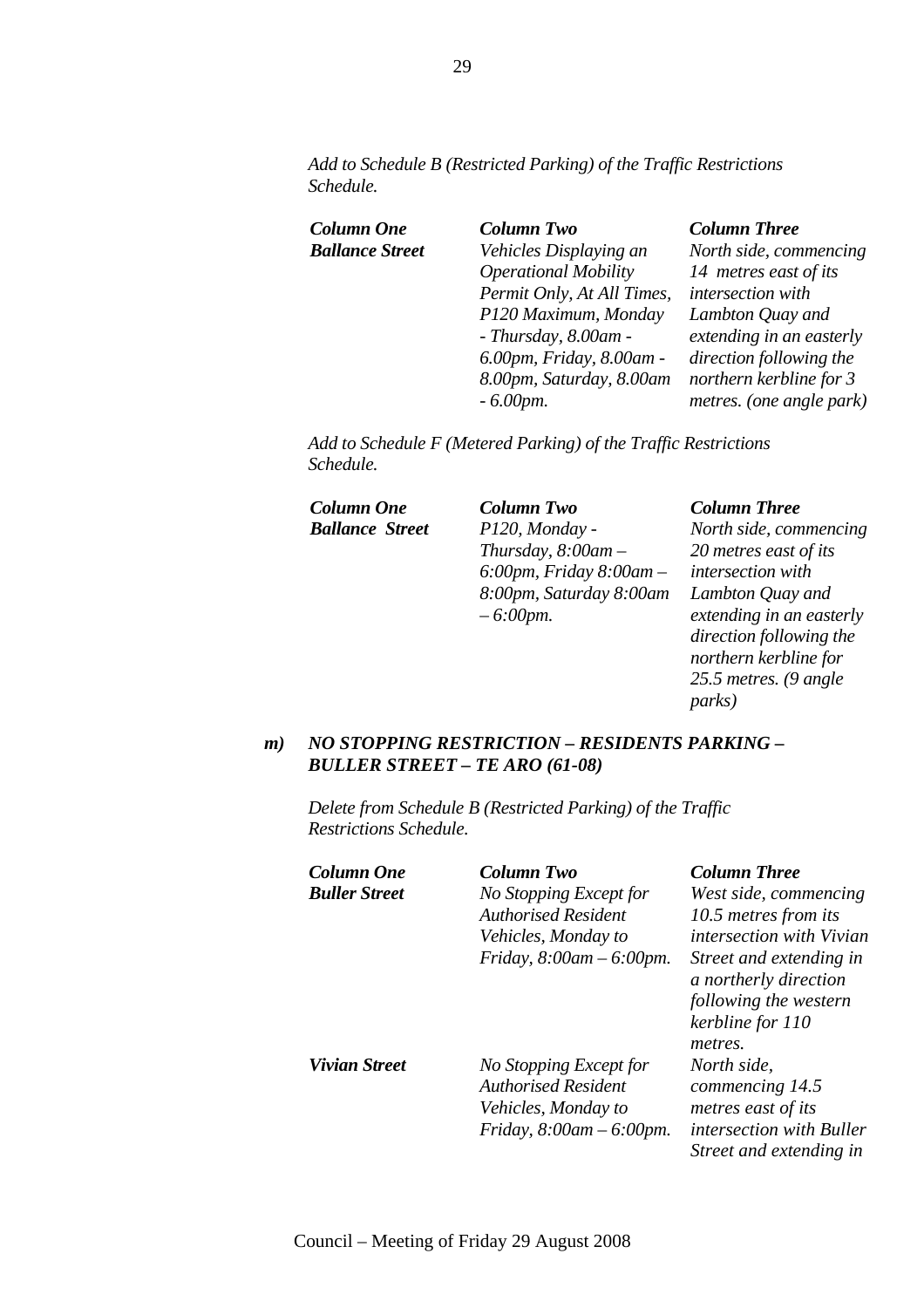*an easterly direction following the northern kerbline for 40 metres.* 

*Delete from Schedule D (No Stopping Restrictions) of the Traffic Restrictions Schedule.* 

| <b>Column One</b><br><b>Buller Street</b> | Column Two<br>No Stopping At All Times. | <b>Column Three</b><br>East side, commencing<br>from its intersection<br>with Vivian Street and<br>extending in a northerly<br>direction following the<br>eastern kerbline for<br>177.5 metres to its<br>intersection with<br>Ghuznee Street. |
|-------------------------------------------|-----------------------------------------|-----------------------------------------------------------------------------------------------------------------------------------------------------------------------------------------------------------------------------------------------|
| <b>Buller Street</b>                      | No Stopping At All Times.               | West side, commencing<br>140 metres from its<br>intersection with Vivian<br>Street and extending in<br>a northerly direction<br>following the western<br>kerbline for 42 metres<br>to Ghuznee Street.                                         |
| <b>Buller Street</b>                      | No Stopping At All Times.               | West side, commencing<br>from its intersection<br>with Vivian Street and<br>extending in a northerly<br>direction following the<br>western kerbline for<br>$10.5$ metres.                                                                     |
| <b>Vivian Street</b>                      | No Stopping At All Times.               | North side,<br>commencing 54.5<br>metres east of its<br>intersection with Buller<br>Street and extending in<br>an easterly direction<br>following the northern<br>kerbline for 17.5 metres<br>to its intersection with<br>Motorway North.     |
| <b>Vivian Street</b>                      | No Stopping At All Times.               | North side,<br>commencing from its<br><i>intersection with Buller</i><br>Road and extending in<br>an easterly direction<br>following the northern                                                                                             |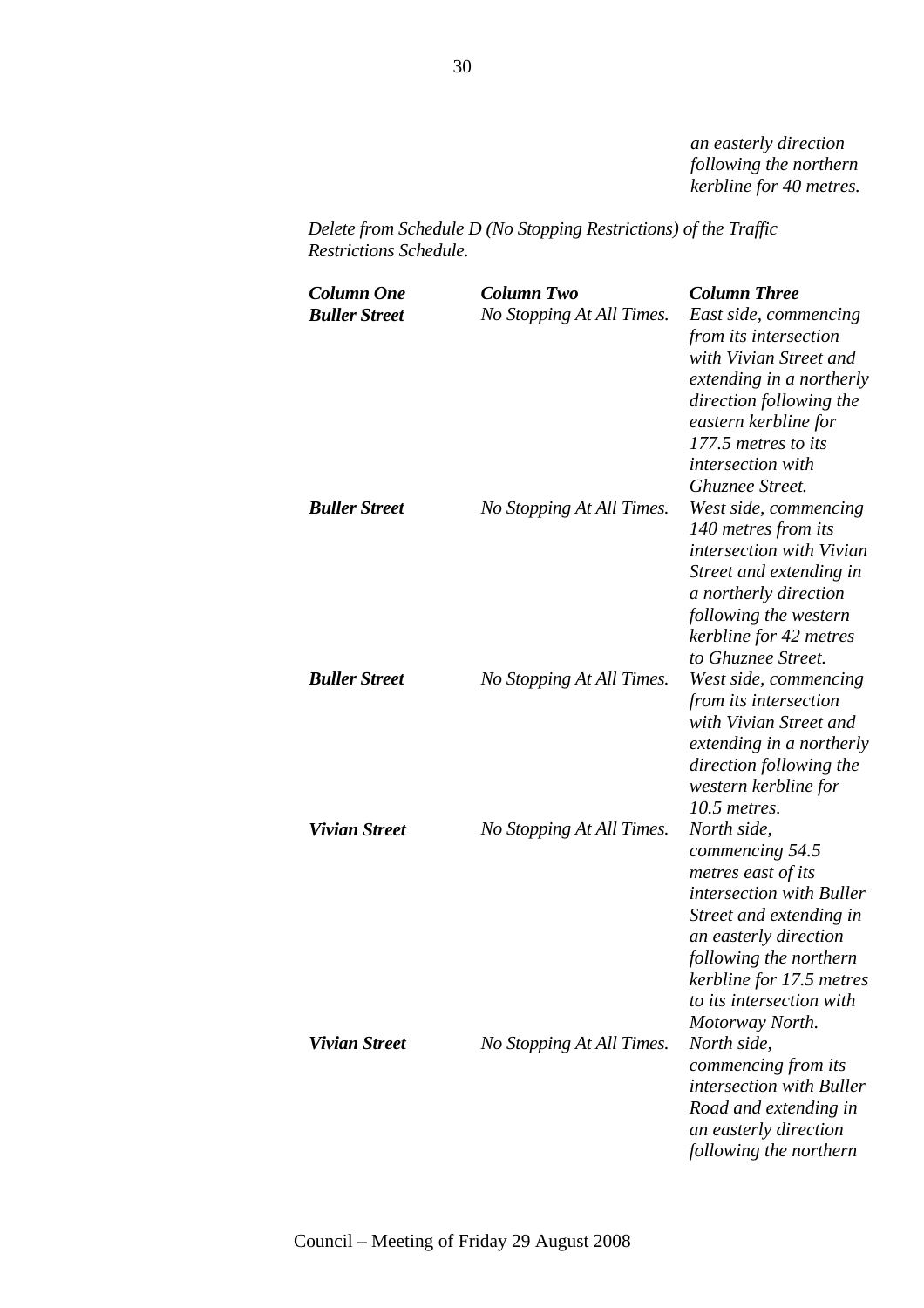*kerbline for 14.5 metres.* 

*Add to Schedule B (Restricted Parking) of the Traffic Restrictions Schedule.* 

| Column One<br><b>Buller Street</b> | Column Two<br>No Stopping Except for<br><b>Authorised Resident</b><br>Vehicles, Monday to<br>Friday, $8:00am - 6:00pm$ . | <b>Column Three</b><br>East side, commencing<br>14 metres north of its<br><i>intersection with the</i><br>northern kerbline and<br>extending in a northerly<br>direction following the<br>eastern kerbline for 43<br>metres. |
|------------------------------------|--------------------------------------------------------------------------------------------------------------------------|------------------------------------------------------------------------------------------------------------------------------------------------------------------------------------------------------------------------------|
| <b>Buller Street</b>               | No Stopping Except for<br><b>Authorised Resident</b><br>Vehicles, Monday to<br>Friday, $8:00am - 6:00pm$ .               | East side, commencing<br>64.5 metres north of its<br><i>intersection with the</i><br>northern kerbline and<br>extending in a northerly<br>direction following the<br>eastern kerbline for 35<br>metres.                      |

*Add to Schedule D (No Stopping Restrictions) of the Traffic Restrictions Schedule.* 

| Column One<br><b>Buller Street</b> | Column Two<br>No Stopping At All Times. | <b>Column Three</b><br>North side, commencing<br>from its intersection<br>with the eastern<br>kerbline and extending<br>in an easterly direction<br>following the northern<br>kerbline for 36.5 metres.                                                                                                                               |
|------------------------------------|-----------------------------------------|---------------------------------------------------------------------------------------------------------------------------------------------------------------------------------------------------------------------------------------------------------------------------------------------------------------------------------------|
| <b>Buller Street</b>               | No Stopping At All Times.               | North side, commencing<br>48 metres east of its<br><i>intersection with the</i><br>eastern kerbline and<br>extending in a northerly<br>direction for 5 metres<br>then easterly direction<br>for 4.5 metres then<br>southerly direction for<br>12 metres then westerly<br>direction for 54.5<br>metres, all following the<br>kerbline. |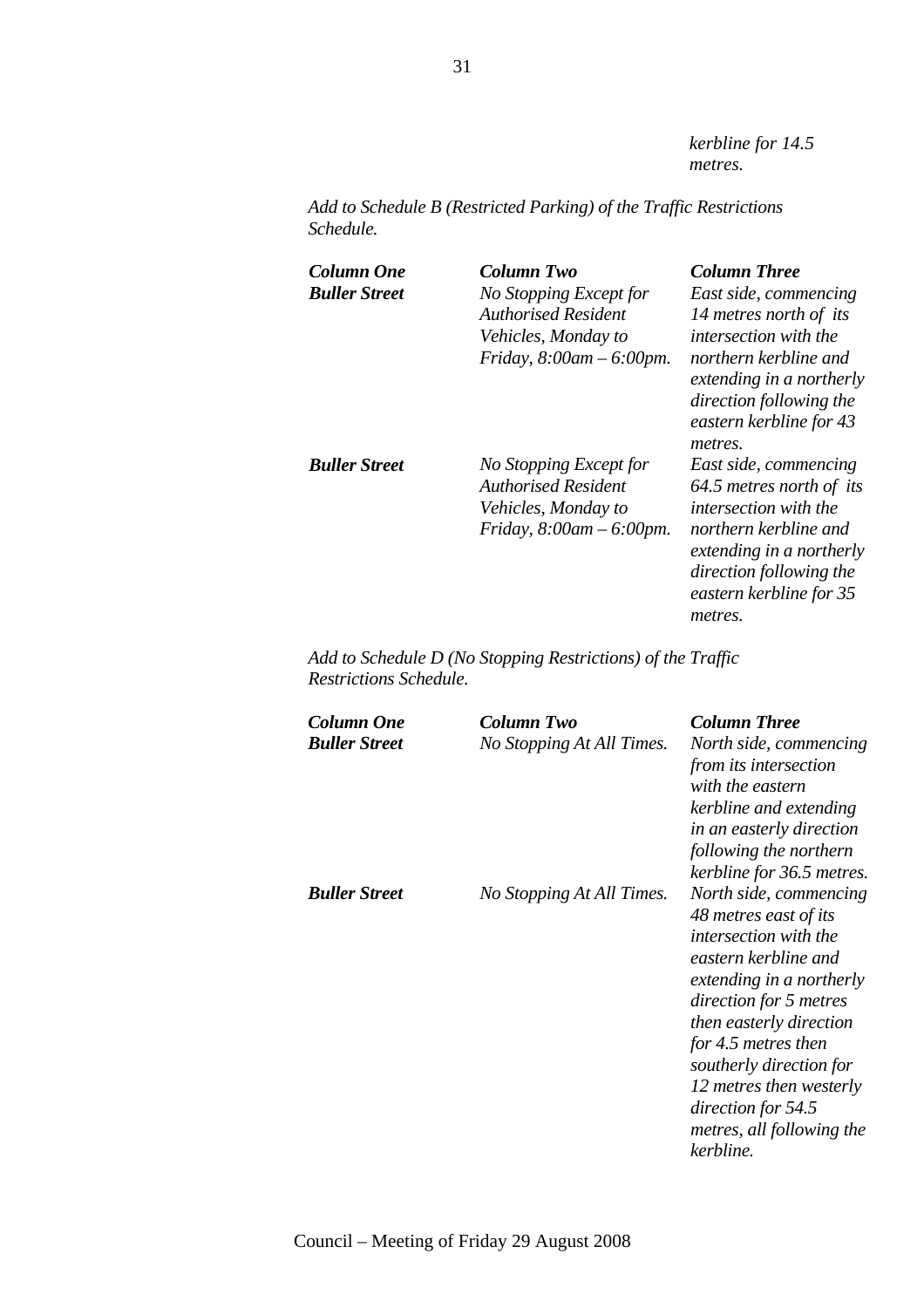| <b>Buller Street</b> | No Stopping At All Times. | North side, commencing<br>55.5 metres east of its<br>intersection with the<br>eastern kerbline and<br>extending in an easterly<br>direction following the<br>northern kerbline for 18<br>metres.                               |
|----------------------|---------------------------|--------------------------------------------------------------------------------------------------------------------------------------------------------------------------------------------------------------------------------|
| <b>Buller Street</b> | No Stopping At All Times. | West side, commencing<br>from its intersection<br>with the northern<br>kerbline and extending<br>in a northerly direction<br>following the western<br>kerbline for 174.5<br>metres to its intersection<br>with Ghuznee Street. |
| <b>Buller Street</b> | No Stopping At All Times. | West side of the<br>motorway, commencing<br>17 metres northeast<br>from the intersection of<br>the northern and<br>eastern kerblines and<br>extending in a northerly<br>direction following the<br>kerbline for 51.5 metres.   |
| <b>Buller Street</b> | No Stopping At All Times. | East side, commencing<br>from its intersection<br>with the northern<br>kerbline and extending<br>in a northerly direction<br>following the eastern<br>kerbline for 14 metres.                                                  |
| <b>Buller Street</b> | No Stopping At All Times. | East side, commencing<br>99.5 metres north of its<br>intersection with the<br>northern kerbline and<br>extending in a northerly<br>direction following the<br>eastern kerbline for 73.5<br>metres.                             |

# *n) NO STOPPING RESTRICTION - METERED PARKING - RESTRICTED PARKING – CHAFFERS STREET – TE ARO (62-08)*

*Delete from Schedule B (Restricted Parking) of the Traffic Restrictions Schedule.*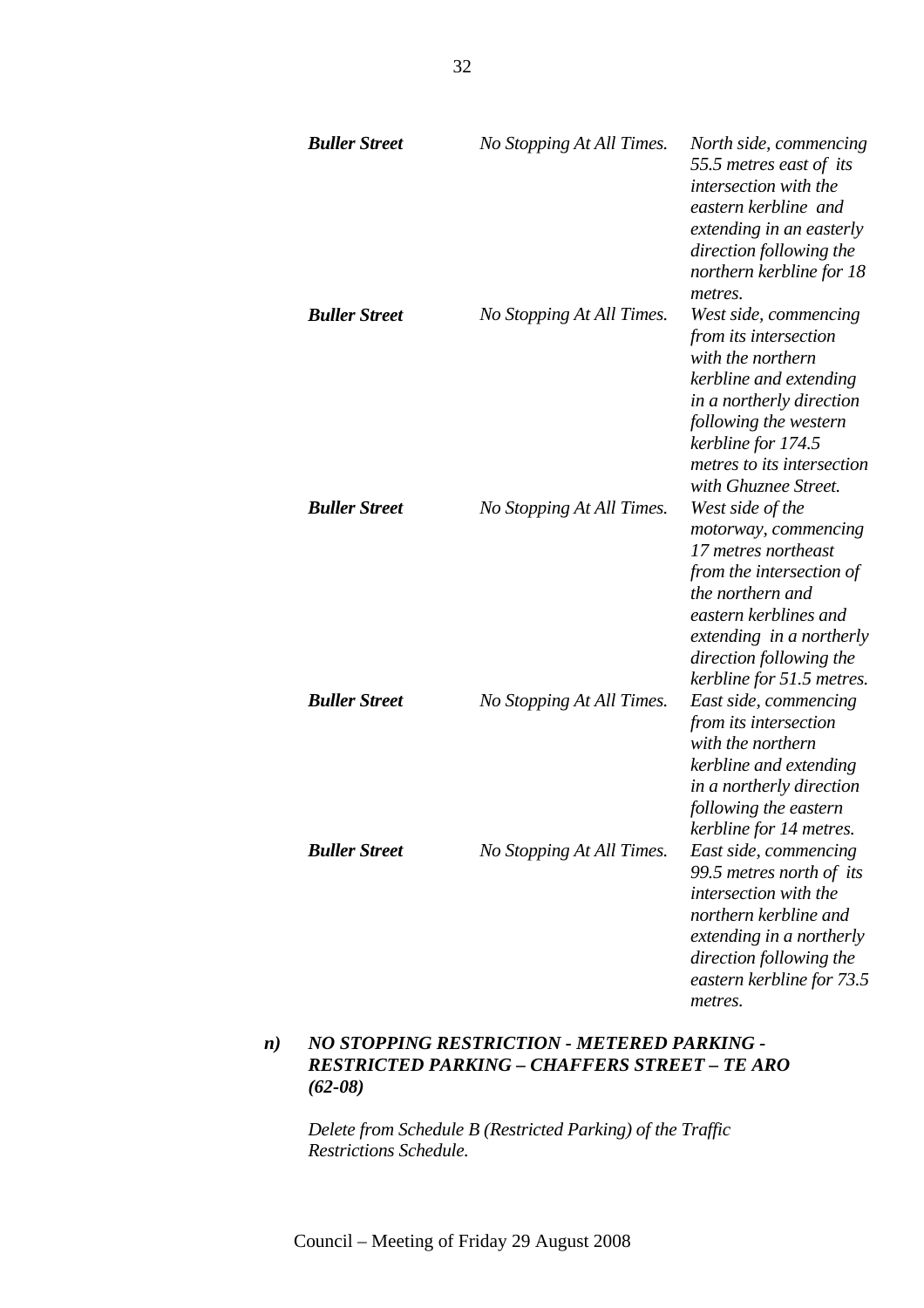*Column One Column Two Column Three Chaffers Street No Stopping, At All Times except WCC Drainage Vehicles.* 

*East side, commencing 35 metres north of its intersection with Wakefield Street and extending in a northerly direction following the eastern kerbline for 5.5 metres.* 

*Delete from Schedule D (No Stopping Restrictions) of the Traffic Restrictions Schedule.* 

| <b>Column One</b><br><b>Chaffers Street</b> | <b>Column Two</b><br>No Stopping, At All<br>Times. | <b>Column Three</b><br>East side, commencing 3<br>metres north of its<br>intersection with Cable<br>Street and extending in a<br>northerly direction                                                             |
|---------------------------------------------|----------------------------------------------------|------------------------------------------------------------------------------------------------------------------------------------------------------------------------------------------------------------------|
| <b>Chaffers Street</b>                      | No Stopping, At All<br>Times.                      | following the eastern<br>kerbline for 16.5 metres.<br>East side, commencing<br>30.5 metres north of its<br>intersection with Cable<br>Street and extending in a<br>northerly direction                           |
| <b>Chaffers Street</b>                      | No Stopping, At All<br>Times.                      | following the eastern<br>kerbline for 6.5 metres.<br>East side, commencing<br>40.5 metres north of its<br>intersection with Wakefield<br>Street and extending in a                                               |
| <b>Chaffers Street</b>                      | No Stopping, At All<br>Times.                      | northerly direction<br>following the eastern<br>kerbline for 11.5 metres.<br>East side, commencing 46<br>metres south of its<br>intersection with Herd<br>Street and extending in a                              |
| <b>Chaffers Street</b>                      | No Stopping, At All<br>Times.                      | southerly direction<br>following the eastern<br>kerbline for 4.5 metres.<br>East side, commencing<br>68.5 metres north of its<br>intersection with Wakefield<br>Street and extending in a<br>northerly direction |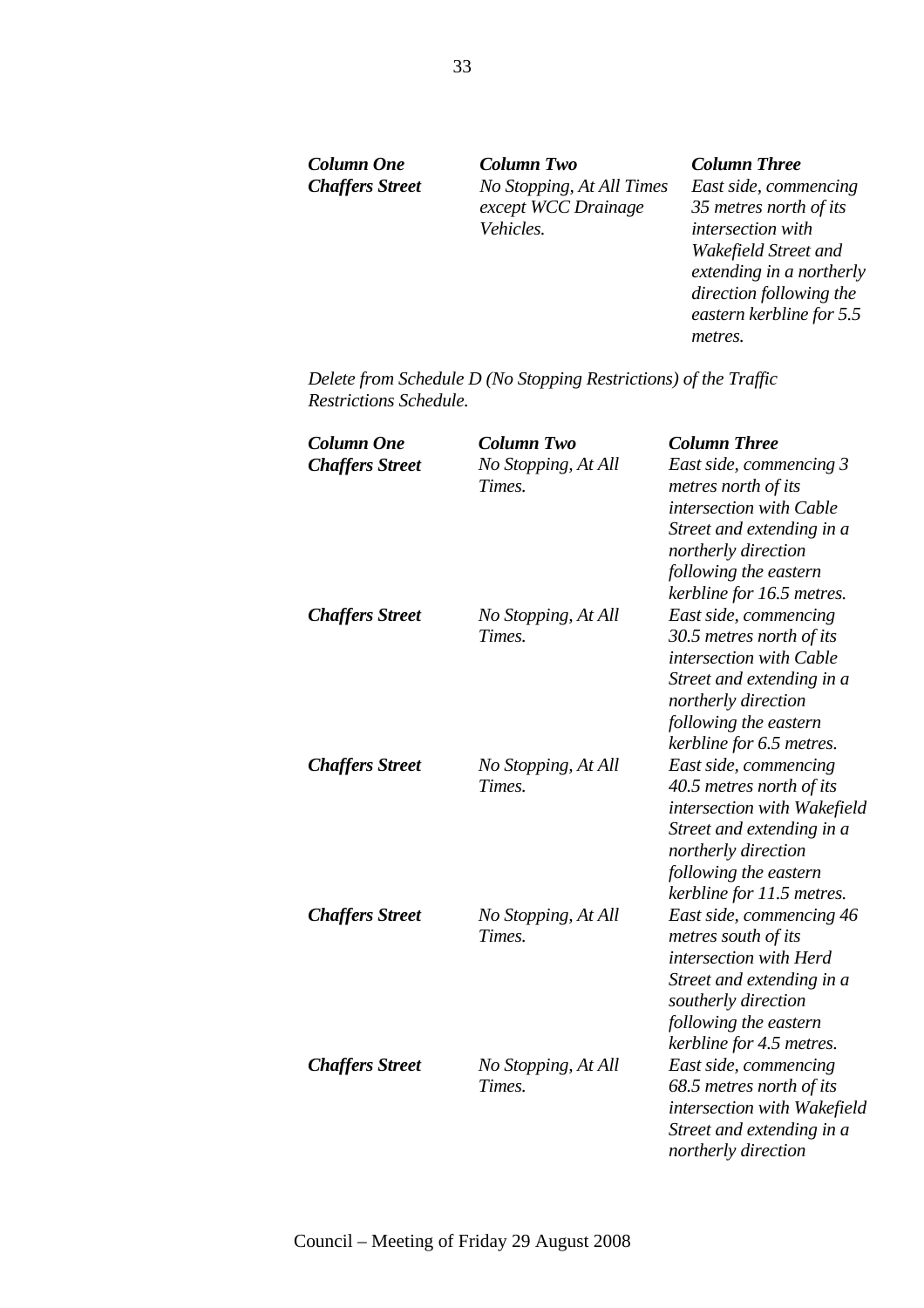| <b>Chaffers Street</b> | No Stopping, At All<br>Times. | following the eastern<br>kerbline for 5 metres.<br>East side, commencing<br>from its intersection with<br>Wakefield Street and<br>extending in a northerly<br>direction following the<br>eastern kerbline for 10 |
|------------------------|-------------------------------|------------------------------------------------------------------------------------------------------------------------------------------------------------------------------------------------------------------|
| <b>Chaffers Street</b> | No Stopping, At All<br>Times. | metres.<br>North side, commencing 51<br>metres east of its<br>intersection with Tory<br>Street and extending in a<br>easterly direction following<br>the northern kerbline for<br>23 metres.                     |
| <b>Chaffers Street</b> | No Stopping, At All<br>Times. | West side, commencing<br>21.5 metres south of its<br>intersection with Cable<br>Street and extending in a<br>southerly direction<br>following the western<br>kerbline for 7.5 metres.                            |
| <b>Chaffers Street</b> | No Stopping, At All<br>Times. | West side, commencing 4.5<br>metres south of its<br>intersection with Cable<br>Street and extending in a<br>southerly direction<br>following the western<br>kerbline for 5.5 metres.                             |
| <b>Chaffers Street</b> | No Stopping, At All<br>Times. | West side, commencing 66<br>metres south of its<br>intersection with Cable<br>Street and extending in a<br>southerly direction<br>following the western<br>kerbline for 13.5 metres.                             |
| <b>Chaffers Street</b> | No Stopping, At All<br>Times. | West side, commencing at<br>its intersection with Cable<br>Street and extending in a<br>northerly direction<br>following the western<br>kerbline for 6 metres.                                                   |

*Delete from Schedule F (Metered Parking) of the Traffic Restrictions Schedule.*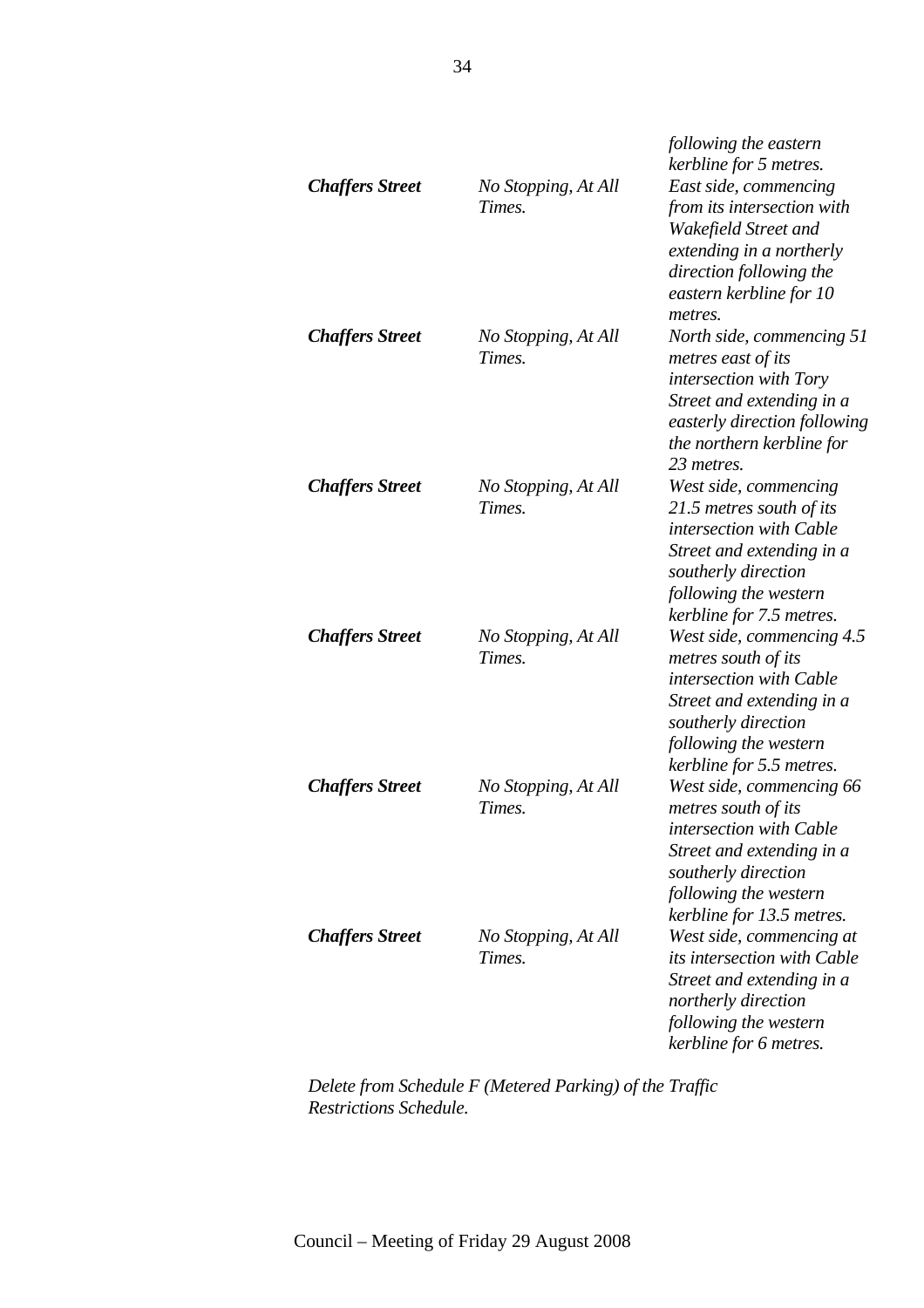| <b>Column One</b><br><b>Chaffers Street</b> | <b>Column Two</b><br><b>Parking Meters P10 Hours</b><br>Maximum, Monday to<br>Friday, 8:00am - 6:00pm.                                      | <b>Column Three</b><br>East side, commencing<br>11 metres south of its<br>intersection with Herd<br>Street and extending in<br>a southerly direction<br>following the eastern<br>kerbline for 35 metres.<br>$(6 \text{ carparks).$ |
|---------------------------------------------|---------------------------------------------------------------------------------------------------------------------------------------------|------------------------------------------------------------------------------------------------------------------------------------------------------------------------------------------------------------------------------------|
| <b>Chaffers Street</b>                      | <b>Parking Meters P10 Hours</b><br>Maximum, Monday to<br>Friday, 8:00am - 6:00pm.                                                           | East side, commencing<br>19.5 metres north of its<br>intersection with Cable<br>Street and extending in<br>a northerly direction<br>following the eastern<br>kerbline for 11 metres.<br>(2 carparks).                              |
| <b>Chaffers Street</b>                      | <b>Parking Meters P120</b><br>Maximum, Monday to<br>Thursday, 8:00am -<br>6:00pm, Friday 8:00am -<br>8:00pm, Saturday 8:00am<br>$-1:00$ pm. | East side, commencing<br>10 metres north of its<br>intersection with<br>Wakefield Street and<br>extending in a northerly<br>direction following the<br>eastern kerbline for 25<br>metres. (5 carparks).                            |
| <b>Chaffers Street</b>                      | <b>Parking Meters P120</b><br>Maximum, Monday to<br>Thursday, 8:00am -<br>6:00pm, Friday 8:00am -<br>8:00pm, Saturday 8:00am<br>$-1:00$ pm. | East side, commencing<br>52 metres north of its<br>intersection with<br>Wakefield Street and<br>extending in a northerly<br>direction following the<br>eastern kerbline for<br>16.5 metres. $(3)$<br>carparks).                    |
| <b>Chaffers Street</b>                      | <b>Parking Meters P120</b><br>Maximum, Monday to<br>Thursday, 8:00am -<br>6:00pm, Friday 8:00am -<br>8:00pm, Saturday 8:00am<br>$-1:00$ pm. | West side, commencing<br>10 metres south of its<br>intersection with Cable<br>Street and extending in<br>a southerly direction<br>following the western<br>kerbline for 11.5<br>metres. (2 carparks).                              |
| <b>Chaffers Street</b>                      | <b>Parking Meters P120</b><br>Maximum, Monday to<br>Thursday, 8:00am -<br>6:00pm, Friday 8:00am -<br>8:00pm, Saturday 8:00am<br>$-1:00$ pm. | West side, commencing<br>29 metres south of its<br>intersection with Cable<br>Street and extending in<br>a southerly direction<br>following the western                                                                            |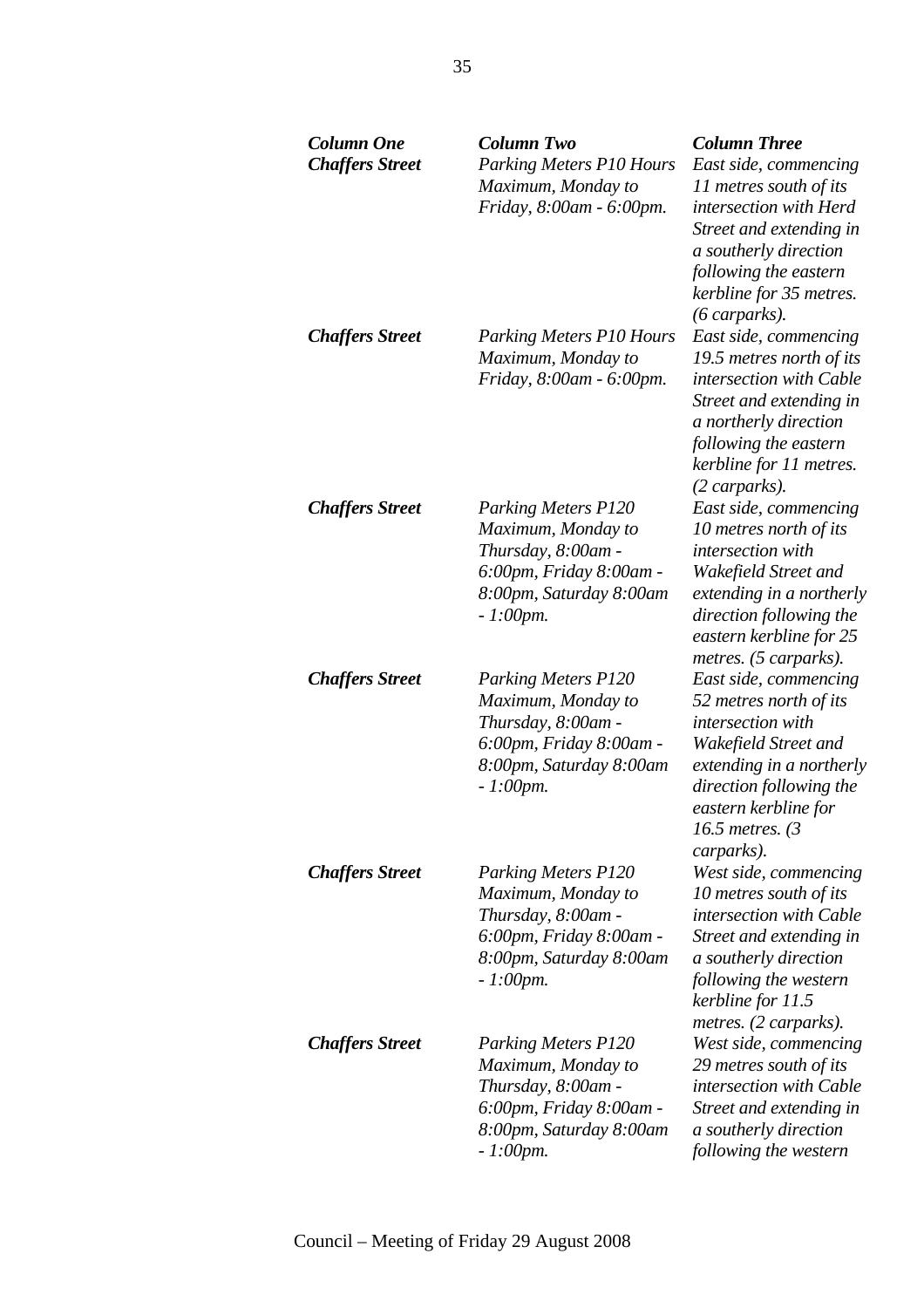| <b>Chaffers Street</b> | <b>Parking Meters P120</b><br>Maximum, Monday to<br>Thursday, 8:00am -<br>6:00pm, Friday 8:00am -<br>8:00pm, Saturday 8:00am<br>$-1:00$ pm. | kerbline for 15.5<br>metres. (3 carparks)<br>West side, commencing<br>55 metres south of its<br>intersection with Cable<br>Street and extending in<br>a southerly direction<br>following the western<br>kerbline for 11 metres.<br>(2 carparks). |
|------------------------|---------------------------------------------------------------------------------------------------------------------------------------------|--------------------------------------------------------------------------------------------------------------------------------------------------------------------------------------------------------------------------------------------------|
| <b>Chaffers Street</b> | Pay and Display At All<br>Times.                                                                                                            | East side, commencing<br>37 metres north of its<br>intersection with Cable<br>Street and extending in<br>a northerly direction<br>following the western<br>kerbline to intersection<br>with Herd Street.                                         |
| <b>Chaffers Street</b> | Pay and Display At All<br>Times.                                                                                                            | West side, commencing<br>29 metres north of its<br>intersection with Cable<br>Street and extending in<br>a northerly direction<br>following the western<br>kerbline for 73.5 metres                                                              |
| <b>Chaffers Street</b> | Pay and Display Parking<br><b>At All Times</b>                                                                                              | West side, commencing<br>6 metres north of its<br>intersection with Cable<br>Street and extending in<br>a northerly direction<br>following the western<br>kerbline for 20 metres.                                                                |

*Add to Schedule B (Restricted Parking) of the Traffic Restrictions Schedule.* 

*Column One Column Two Column Three Chaffers Street No Stopping, At All Times except WCC Drainage Vehicles.* 

*East side, commencing 33.5 metres north of its intersection with Wakefield Street and extending in a northerly direction following the eastern kerbline for 5.5 metres.* 

*Add to Schedule D (No Stopping Restrictions) of the Traffic Restrictions Schedule.*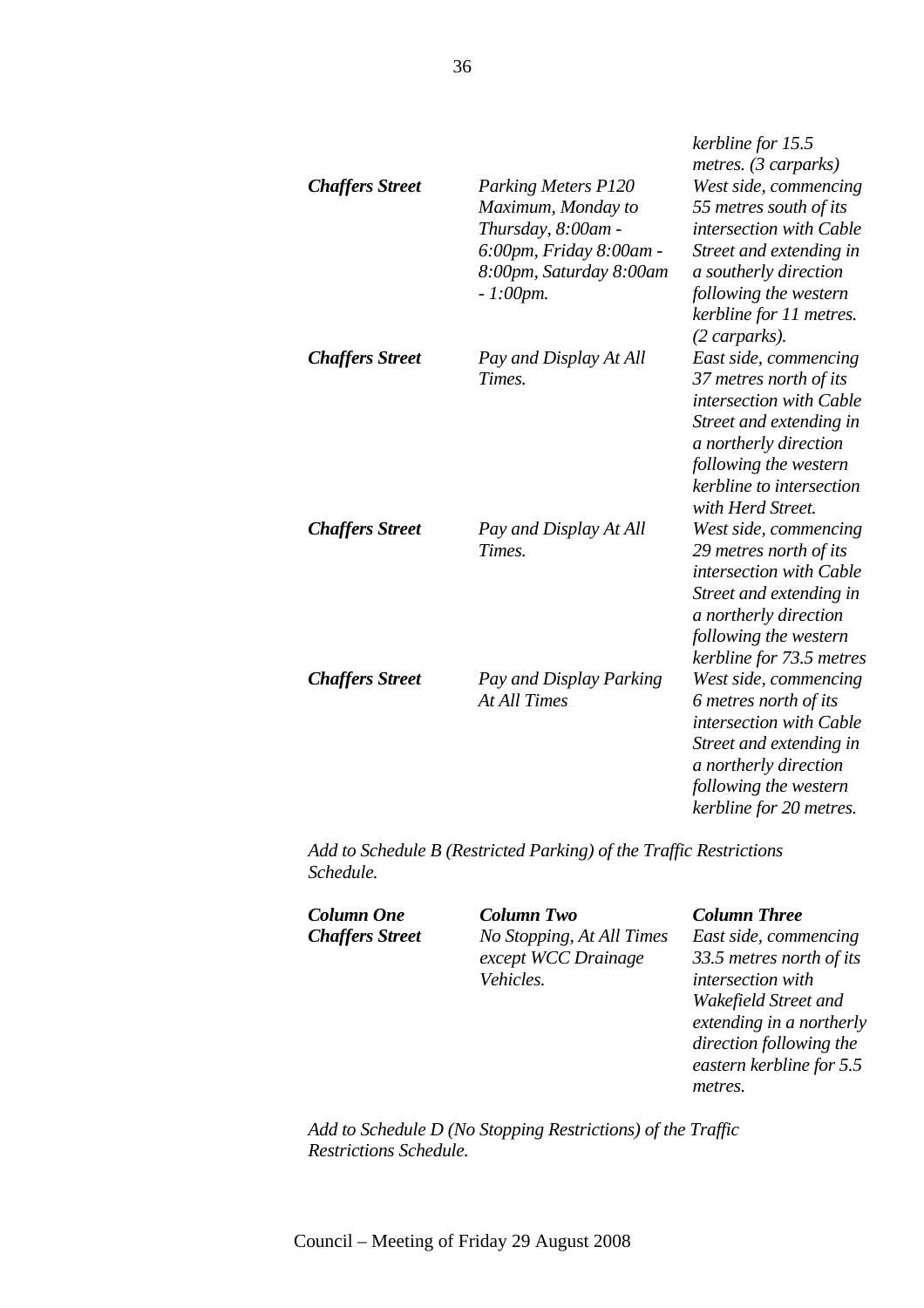| <b>Column One</b><br><b>Chaffers Street</b> | <b>Column Two</b><br>No Stopping, At All Times. | <b>Column Three</b><br>East side, commencing<br>at its intersection with<br>Wakefield Street and<br>extending in a northerly<br>direction following the<br>eastern kerbline for 9<br>metres.                                            |
|---------------------------------------------|-------------------------------------------------|-----------------------------------------------------------------------------------------------------------------------------------------------------------------------------------------------------------------------------------------|
| <b>Chaffers Street</b>                      | No Stopping, At All Times.                      | East side, commencing<br>24 metres north of its<br>intersection with<br>Wakefield Street and<br>extending in a northerly<br>direction following the<br>eastern kerbline for 9.5<br>metres.                                              |
| <b>Chaffers Street</b>                      | No Stopping, At All Times.                      | East side, commencing<br>64.5 metres north of its<br>intersection with<br>Wakefield Street and<br>extending in a northerly<br>direction following the<br>eastern kerbline for 10<br>metres to its<br>intersection with Cable<br>Street. |
| <b>Chaffers Street</b>                      | No Stopping, At All Times.                      | West side, commencing<br>at its intersection with<br>Wakefield Street and<br>extending in a northerly<br>direction following the<br>western kerbline for<br>14.5 metres.                                                                |
| <b>Chaffers Street</b>                      | No Stopping, At All Times.                      | West side, commencing<br>51 metres north of its<br>intersection with<br>Wakefield Street and<br>extending in a northerly<br>direction following the<br>western kerbline for 8<br>metres.                                                |
| <b>Chaffers Street</b>                      | No Stopping, At All Times.                      | West side, commencing<br>69 metres north of its<br>intersection with<br>Wakefield Street and<br>extending in a northerly<br>direction following the                                                                                     |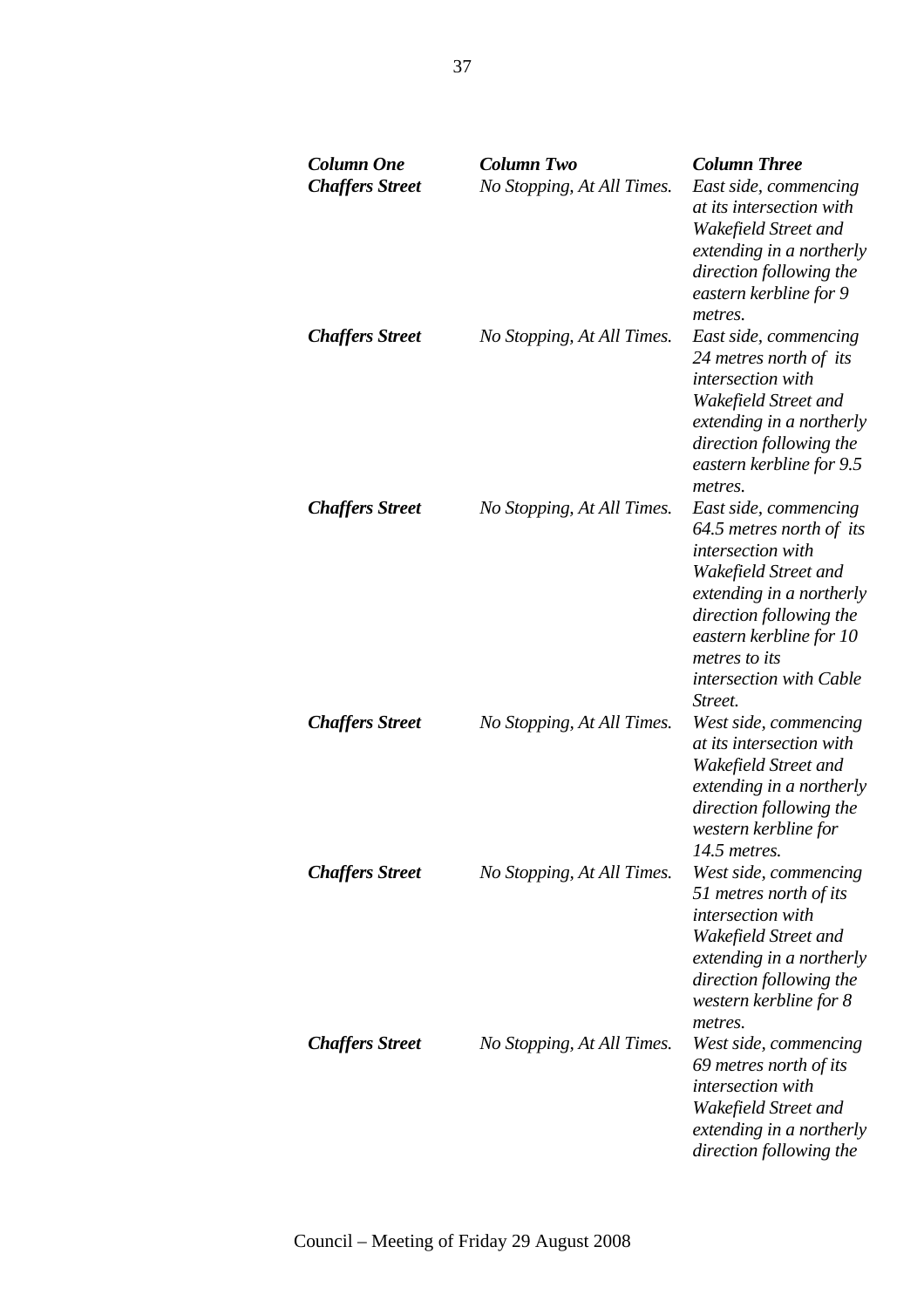*western kerbline for 13 metres to its intersection with Cable Street.* 

*Add to Schedule F (Metered Parking) of the Traffic Restrictions Schedule.* 

| <b>Column One</b><br><b>Chaffers Street</b> | <b>Column Two</b><br>Parking Meters P120<br>Maximum, Monday to<br>Thursday, 8:00am -<br>6:00pm, Friday 8:00am -<br>8:00pm, Saturday 8:00am<br>$-6:00$ pm. | <b>Column Three</b><br>East side, commencing<br>9 metres north of its<br>intersection with<br>Wakefield Street and<br>extending in a northerly<br>direction following the<br>eastern kerbline for<br>24.5 metres (4<br>carparks). |
|---------------------------------------------|-----------------------------------------------------------------------------------------------------------------------------------------------------------|-----------------------------------------------------------------------------------------------------------------------------------------------------------------------------------------------------------------------------------|
| <b>Chaffers Street</b>                      | <b>Parking Meters P120</b><br>Maximum, Monday to<br>Thursday, 8:00am -<br>6:00pm, Friday 8:00am -<br>8:00pm, Saturday 8:00am<br>$-6:00$ pm.               | East side, commencing<br>48.5 metres north of its<br>intersection with<br>Wakefield Street and<br>extending in a northerly<br>direction following the<br>eastern kerbline for 16<br>metres (3 carparks).                          |
| <b>Chaffers Street</b>                      | <b>Parking Meters P120</b><br>Maximum, Monday to<br>Thursday, 8:00am -<br>6:00pm, Friday 8:00am -<br>8:00pm, Saturday 8:00am<br>$-6:00$ pm.               | West side, commencing<br>14.5 metres north of its<br><i>intersection</i> with<br>Wakefield Street and<br>extending in a northerly<br>direction following the<br>eastern kerbline for 10<br>metres (2 carparks).                   |
| <b>Chaffers Street</b>                      | <b>Parking Meters P120</b><br>Maximum, Monday to<br>Thursday, 8:00am -<br>6:00pm, Friday 8:00am -<br>8:00pm, Saturday 8:00am<br>$-6:00$ pm.               | West side, commencing<br>35 metres north of its<br>intersection with<br>Wakefield Street and<br>extending in a northerly<br>direction following the<br>eastern kerbline for 16<br>metres (3 carparks).                            |
| <b>Chaffers Street</b>                      | <b>Parking Meters P120</b><br>Maximum, Monday to<br>Thursday, 8:00am -<br>6:00pm, Friday 8:00am -<br>8:00pm, Saturday 8:00am<br>$-6:00$ pm.               | West side, commencing<br>35 metres north of its<br>intersection with<br>Wakefield Street and<br>extending in a northerly<br>direction following the                                                                               |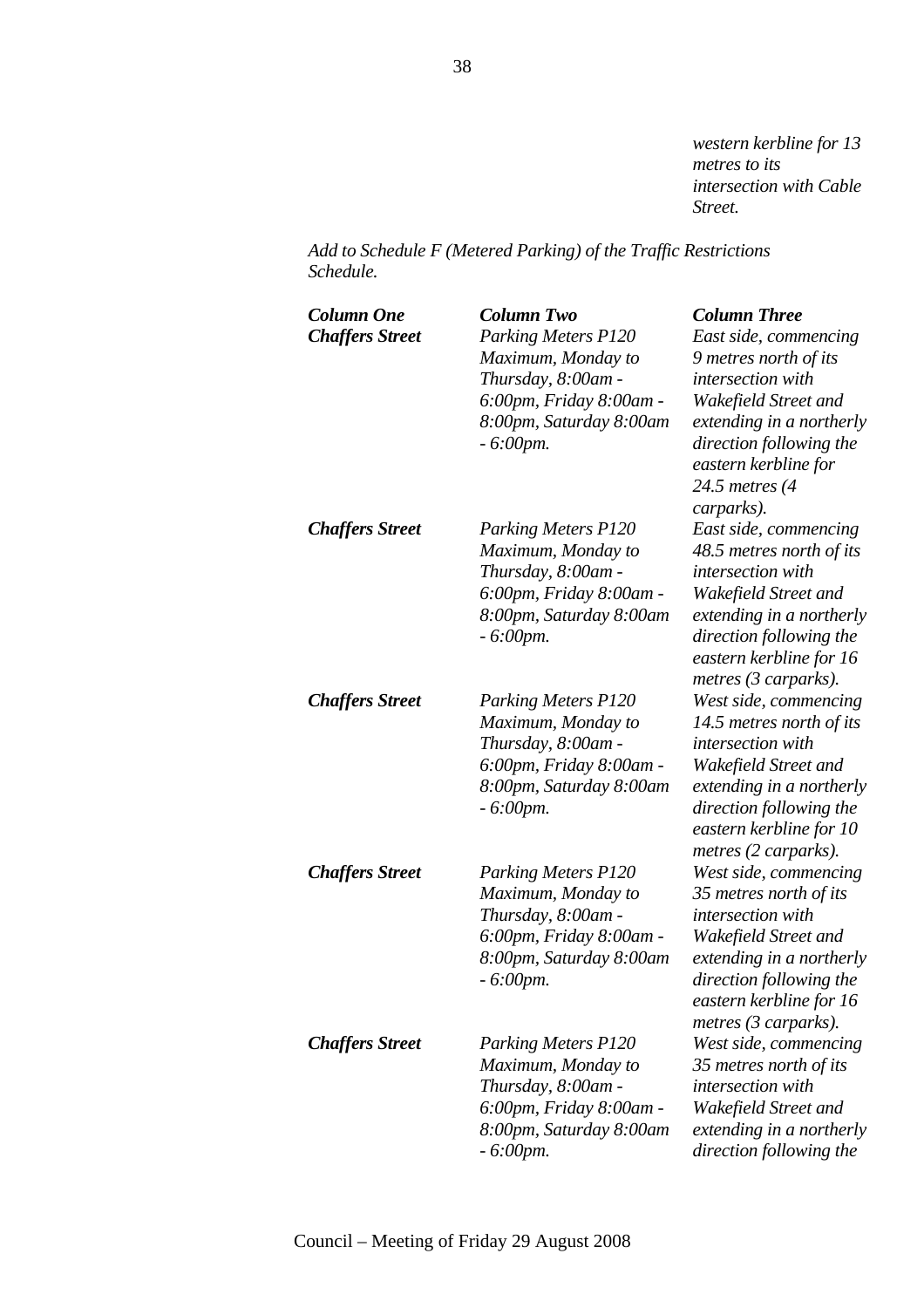*eastern kerbline for 10 metres (2 carparks).* 

### *o) NO STOPPING RESTRICTION - RESTRICTED PARKING – METERED PARKING – CABLE STREET – TE ARO (63-08)*

*Delete from Schedule A (Time Limited Parking) of the Traffic Restrictions Schedule.* 

*Column One Column Two Column Three Cable Street P120 Maximum, Monday – Saturday, 8:00am - 6:00pm.* 

*North side commencing 42 metres from its intersection Barnett street and extending in a westerly direction for 85 metres.* 

*Delete from Schedule B (Restricted Parking) of the Traffic Restrictions Schedule.* 

| Column One          | <b>Column Two</b>            | <b>Column Three</b>     |
|---------------------|------------------------------|-------------------------|
| <b>Cable Street</b> | <b>Bus Stop At All Times</b> | North side, commencing  |
|                     |                              | 21.5 motros gast of its |

*81.5 metres east of its intersection with Chaffers Street and extending in a easterly direction following the northern kerbline for 19 metres.* 

*Delete from Schedule D (No Stopping Restrictions) of the Traffic Restrictions Schedule.* 

*Column One Column Two Column Three Cable Street No Stopping At All Times.* 

*Cable Street No Stopping At All Times.*

*North side, commencing 84 metres east of its intersection with Chaffers Street and extending in a easterly direction following the northern kerbline for 54 metres. North side, commencing 142 metres east of its intersection with Chaffers Street and extending in an easterly direction following the northern kerbline for 11 metres.*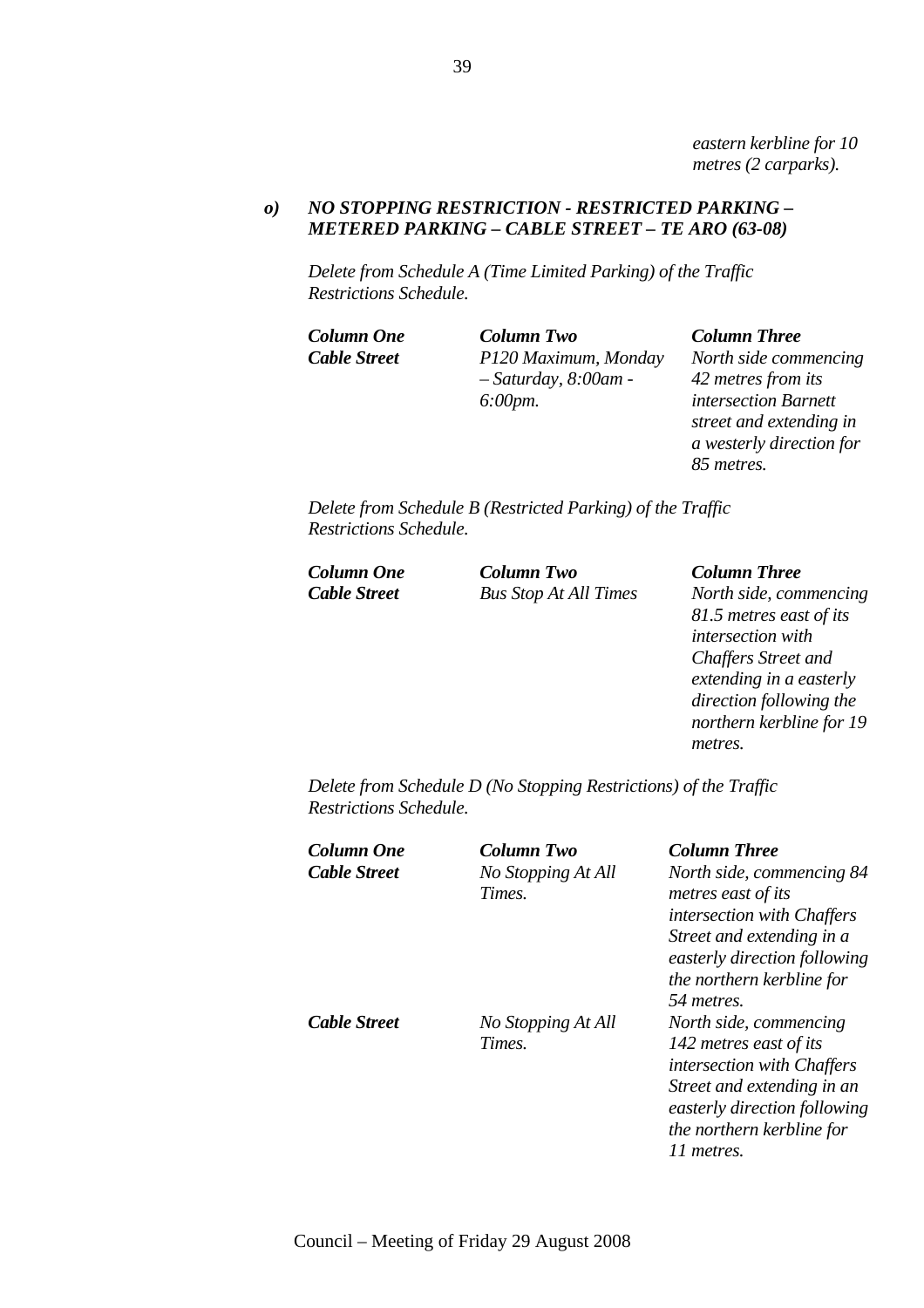| <b>Cable Street</b> | No Stopping At All<br>Times. | North side, commencing<br>74.5 from its intersection<br>with Chaffers Street and<br>extending in an easterly<br>direction following the<br>northern kerbline for 17.5<br>metres.                                                            |
|---------------------|------------------------------|---------------------------------------------------------------------------------------------------------------------------------------------------------------------------------------------------------------------------------------------|
| <b>Cable Street</b> | No Stopping At All<br>Times. | North side, commencing<br>from its intersection with<br><b>Chaffers Street and</b><br>extending in an easterly<br>direction following the<br>northern kerbline for 9.5<br>metres.                                                           |
| Cable Street        | No Stopping At All<br>Times. | North side, commencing 22<br>metres east of its<br>intersection with Chaffers<br>Street and extending in an<br>easterly direction following<br>the southern kerbline for<br>28.5 metres.                                                    |
| <b>Cable Street</b> | No Stopping At All<br>Times. | South side, commencing 36<br>metres west of its<br>intersection with Chaffers<br>Street and extending in a<br>westerly direction<br>following the southern<br>kerbline for 15.5 metres.                                                     |
| <b>Cable Street</b> | No Stopping At All<br>Times. | South side, commencing<br>56.5 metres west of its<br>intersection with Chaffers<br>Street and extending in a<br><i>westerly direction</i><br>following the southern<br>kerbline for 10 metres.                                              |
| <b>Cable Street</b> | No Stopping At All<br>Times. | South side, commencing<br>103.5 metres west of its<br>intersection with Chaffers<br>Street and extending in a<br>westerly direction<br>following the southern<br>kerbline for 7.5 metres to<br><i>its intersection with Tory</i><br>street. |
| Cable Street        | No Stopping At All<br>Times. | South side, commencing<br>from its intersection with<br><b>Tory Street and extending</b><br>in a westerly direction                                                                                                                         |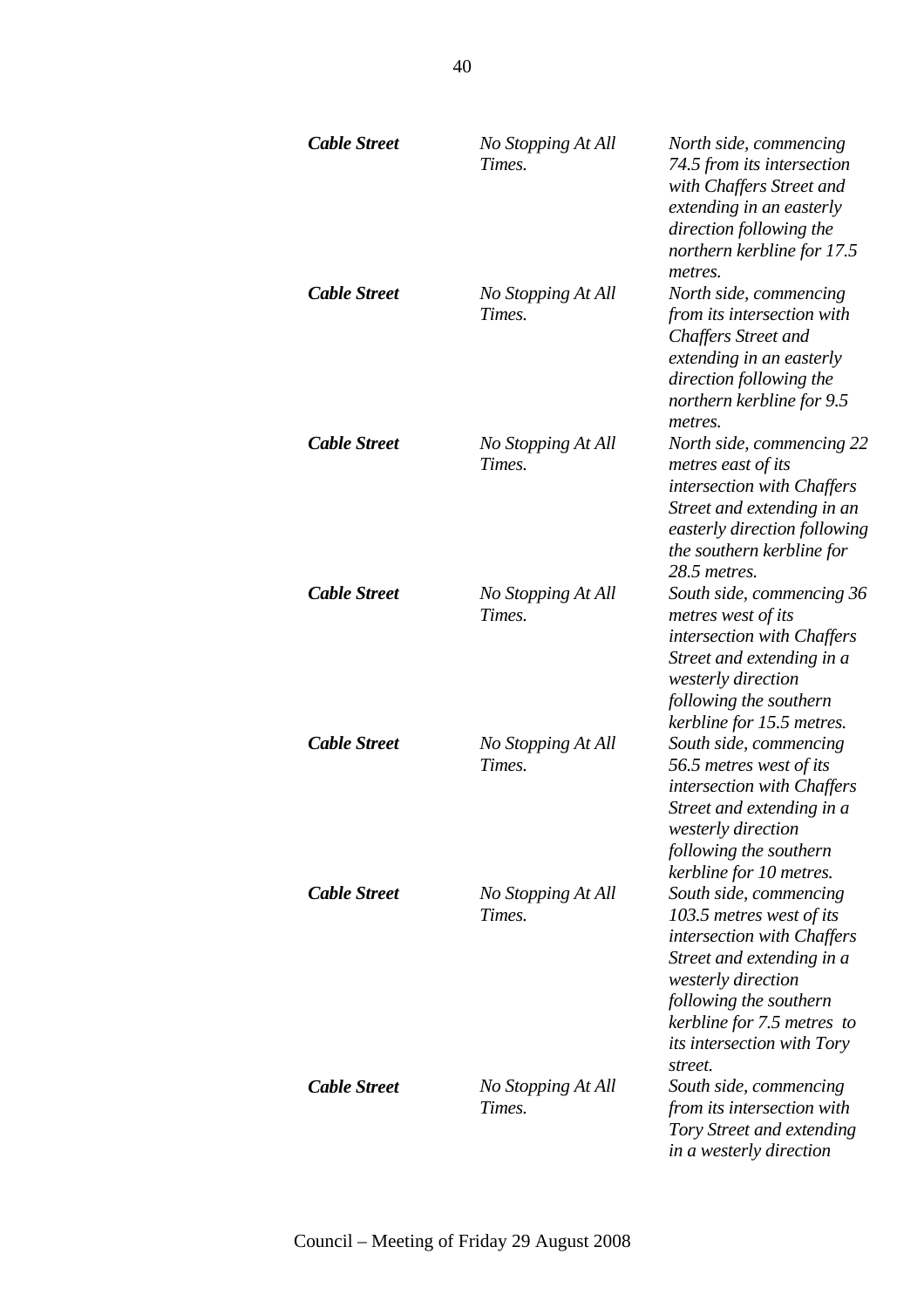|                     |                    | following the southern<br>kerbline for 9.5 metres. |
|---------------------|--------------------|----------------------------------------------------|
| <b>Cable Street</b> | No Stopping At All | South side, commencing                             |
|                     | Times.             | 49.5 metres west of its                            |
|                     |                    | intersection with Tory                             |
|                     |                    | Street and extending in a                          |
|                     |                    | westerly direction                                 |
|                     |                    | following the southern                             |
|                     |                    | kerbline for 7.5 metres.                           |
| <b>Cable Street</b> | No Stopping At All | South side, commencing                             |
|                     | Times.             | 190.5 metres west of its                           |
|                     |                    | intersection with Tory                             |
|                     |                    | Street and extending in a                          |
|                     |                    | westerly direction                                 |
|                     |                    | following the southern                             |
|                     |                    | kerbline for 11 metres.                            |
| <b>Cable Street</b> | No Stopping At All | North side commencing at                           |
|                     | Times.             | <i>its intersection with</i>                       |
|                     |                    | Taranaki Street and                                |
|                     |                    | extending in an easterly                           |
|                     |                    | direction for 127 metres.                          |
| <b>Cable Street</b> | No Stopping At All | North side commencing at                           |
|                     | Times.             | <i>its intersection with</i>                       |
|                     |                    | <b>Barnett Street and</b>                          |
|                     |                    | extending in a westerly                            |
|                     |                    | direction for 42 metres.                           |
| <b>Cable Street</b> | No Stopping At All | South side, commencing                             |
|                     | Times.             | from its intersection with                         |
|                     |                    | <b>Chaffers Street and</b>                         |
|                     |                    | extending in an easterly                           |
|                     |                    | direction following the                            |
|                     |                    | southern kerbline for 50.5                         |
|                     |                    | <i>metres</i>                                      |
| <b>Cable Street</b> | No Stopping At All | South side, commencing                             |
|                     | Times.             | 151 metres west of its                             |
|                     |                    | intersection with Tory                             |
|                     |                    | Street and extending in a                          |
|                     |                    | westerly direction                                 |
|                     |                    | following the southern                             |
|                     |                    | kerbline for 28 metres                             |

*Delete from Schedule F (Metered Parking) of the Traffic Restrictions Schedule.* 

*Column One Column Two Column Three Cable Street Parking Meters, P10 Hours Maximum, Monday to Friday, 8:00am -* 

*North side, commencing 18 metres west of its intersection with*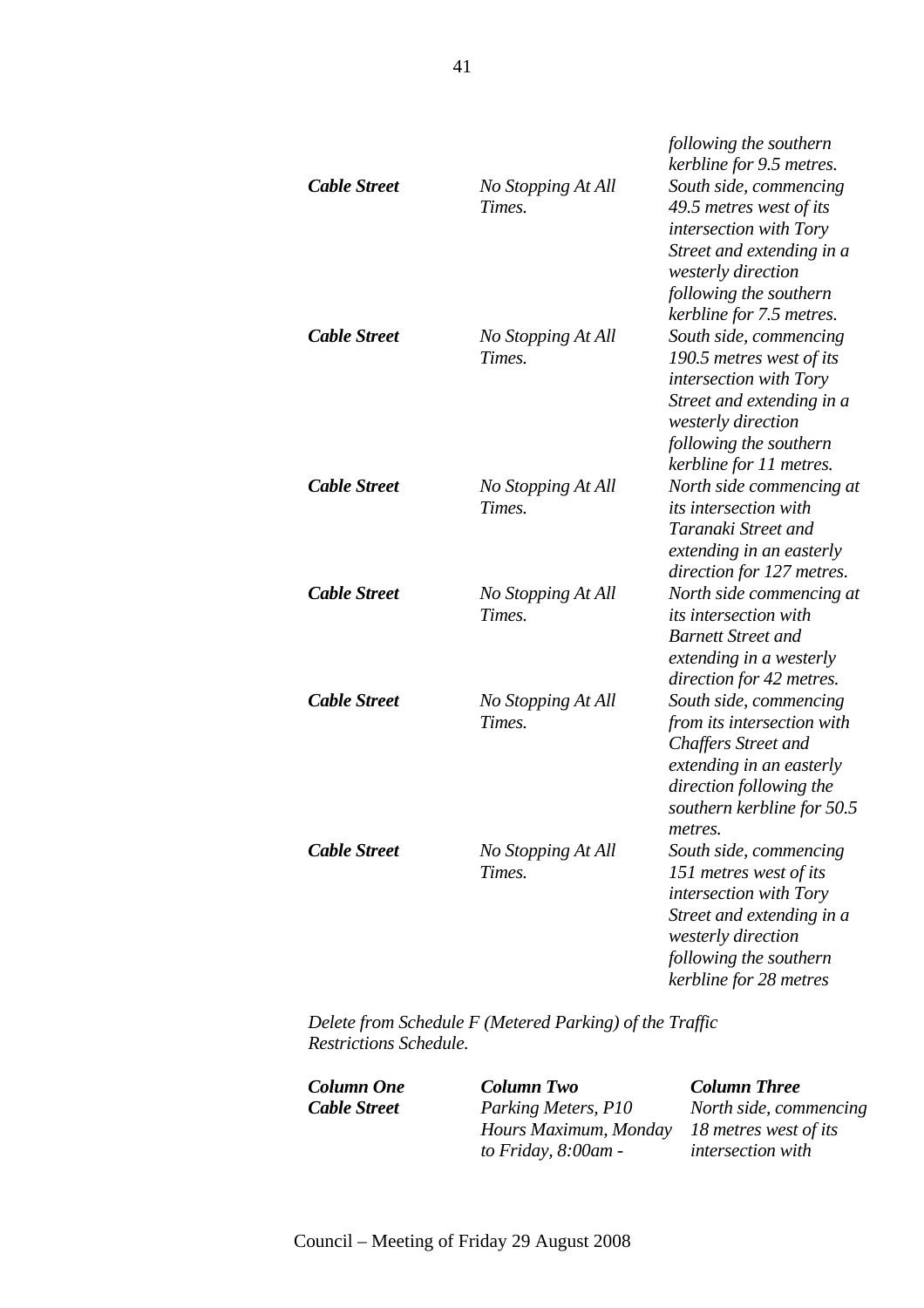|                     | $6:00$ pm.                                                                                                                                  | <b>Chaffers Street and</b><br>extending in a westerly<br>direction following the<br>northern kerbline for<br>56.5 metres. (10)<br>carparks)                                                                              |
|---------------------|---------------------------------------------------------------------------------------------------------------------------------------------|--------------------------------------------------------------------------------------------------------------------------------------------------------------------------------------------------------------------------|
| <b>Cable Street</b> | Parking Meters, P10<br>Hours Maximum, Monday<br>to Friday, 8:00am -<br>6:00pm.                                                              | North side, commencing<br>9.5 metres east of its<br>intersection with<br><b>Chaffers Street and</b><br>extending in an easterly<br>direction following the<br>northern kerbline for 72<br>metres. (12 carparks)          |
| <b>Cable Street</b> | <b>Parking Meters P120</b><br>Maximum, Monday to<br>Thursday, 8:00am -<br>6:00pm, Friday 8:00am -<br>8:00pm, Saturday 8:00am<br>$-1:00$ pm. | South side, commencing<br>12.5 metres west of its<br>intersection with<br><b>Chaffers Street and</b><br>extending in a westerly<br>direction following the<br>southern kerbline for<br>23.5 metres. (4<br>carparks)      |
| <b>Cable Street</b> | <b>Parking Meters P120</b><br>Maximum, Monday to<br>Thursday, 8:00am -<br>6:00pm, Friday 8:00am -<br>8:00pm, Saturday 8:00am<br>$-1:00$ pm. | South side, commencing<br>66.5 metres west of its<br>intersection with<br>Chaffers Street and<br>extending in a westerly<br>direction following the<br>southern kerbline for 37<br>metres. (7 carparks)                  |
| <b>Cable Street</b> | <b>Parking Meters P120</b><br>Maximum, Monday to<br>Thursday, 8:00am -<br>6:00pm, Friday 8:00am -<br>8:00pm, Saturday 8:00am<br>$-1:00$ pm. | South side, commencing<br>50.5 metres east of its<br><i>intersection with</i><br>Chaffers Street and<br>extending in an easterly<br>direction following the<br>southern kerbline for<br>33.5 metres. (6                  |
| <b>Cable Street</b> | <b>Parking Meters P120</b><br>Maximum, Monday to<br>Thursday, 8:00am -<br>6:00pm, Friday 8:00am -<br>8:00pm, Saturday 8:00am<br>$-1:00$ pm. | carparks)<br>South side, commencing<br>9.5 metres west of its<br><i>intersection with Tory</i><br>Street and extending in<br>a westerly direction<br>following the southern<br>kerbline for 31.5 metres.<br>(6 carparks) |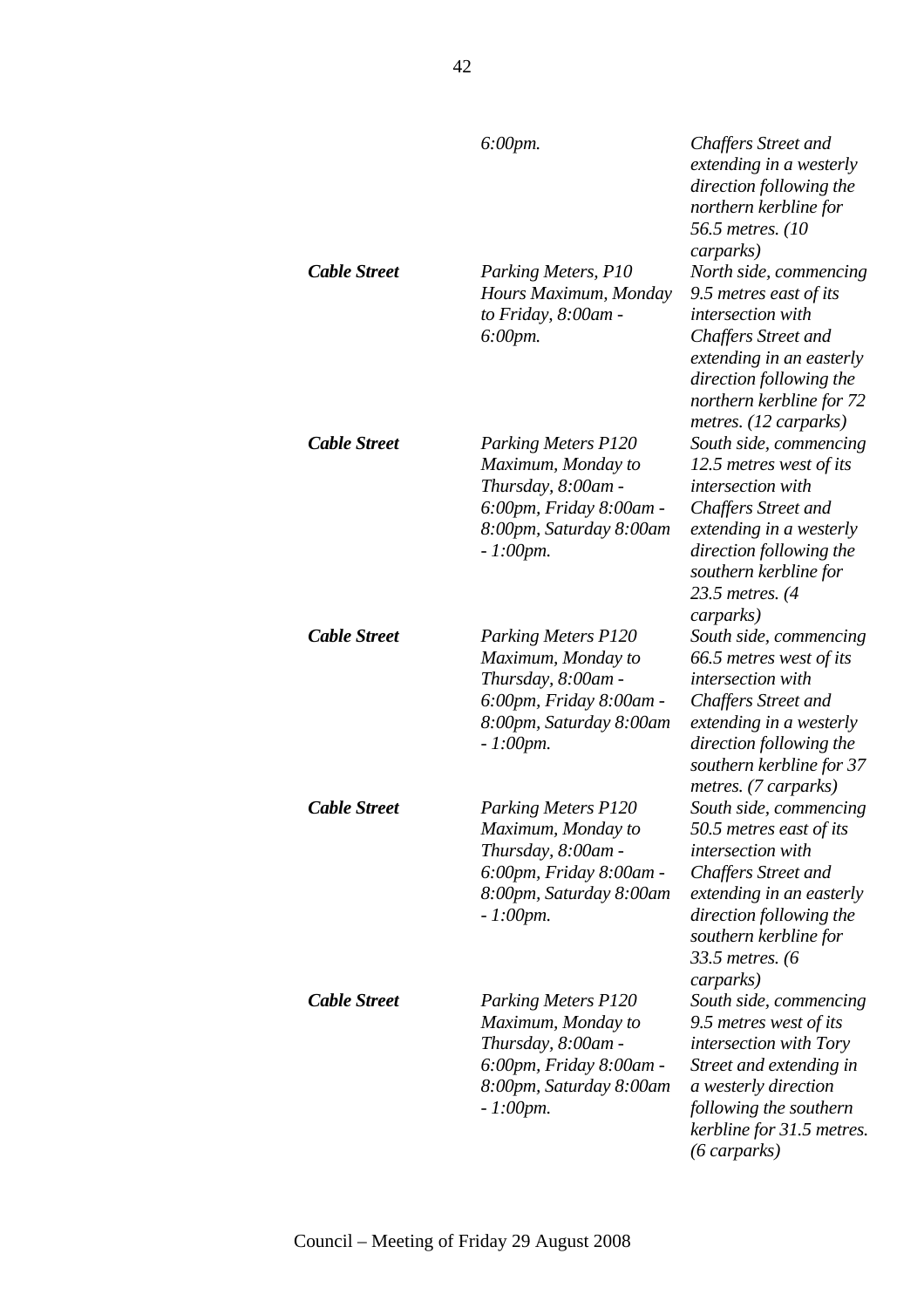| <b>Cable Street</b> | <b>Parking Meters P120</b><br>Maximum, Monday to<br>Thursday, 8:00am -<br>6:00pm, Friday 8:00am -<br>8:00pm, Saturday 8:00am<br>$-1:00$ pm. | South side, commencing<br>71.5 metres west of its<br>intersection with Tory<br>Street and extending in<br>a westerly direction<br>following the southern<br>kerbline for 29 metres.<br>$(5 \text{ carparks})$ |
|---------------------|---------------------------------------------------------------------------------------------------------------------------------------------|---------------------------------------------------------------------------------------------------------------------------------------------------------------------------------------------------------------|
| <b>Cable Street</b> | <b>Parking Meters P120</b><br>Maximum, Monday to<br>Thursday, 8:00am -<br>6:00pm, Friday 8:00am -<br>8:00pm, Saturday 8:00am<br>$-1:00$ pm. | South side, commencing<br>168 metres west of its<br>intersection with Tory<br>Street and extending in<br>a westerly direction<br>following the southern<br>kerbline for 7.5 metres.<br>$(1 \text{ carpark)$   |
| <b>Cable Street</b> | <b>Parking Meters P120</b><br>Maximum, Monday to<br>Thursday, 8:00am -<br>6:00pm, Friday 8:00am -<br>8:00pm, Saturday 8:00am<br>$-1:00$ pm. | South side, commencing<br>179.5 metres west of its<br>intersection with Tory<br>Street and extending in<br>a westerly direction<br>following the southern<br>kerbline for 11 metres.<br>$(2 \text{ carparks)$ |
| <b>Cable Street</b> | <b>Parking Meters P120</b><br>Maximum, Monday to<br>Thursday, 8:00am -<br>6:00pm, Friday 8:00am -<br>8:00pm, Saturday 8:00am<br>$-1:00$ pm. | South side, commencing<br>110 metres west of its<br>intersection with Tory<br>Street and extending in<br>a westerly direction<br>following the southern<br>kerbline for 41 metres.<br>(7 carparks)            |

*Add to Schedule B (Restricted Parking) of the Traffic Restrictions Schedule.* 

*Column One Column Two Column Three*

*Cable Street Bus Stop At All Times. North side, commencing 173.5 metres east of its intersection with Barnett Street and extending in a easterly direction following the northern kerbline for 22 metres.* 

*Add to Schedule D (No Stopping Restrictions) of the Traffic Restrictions Schedule.*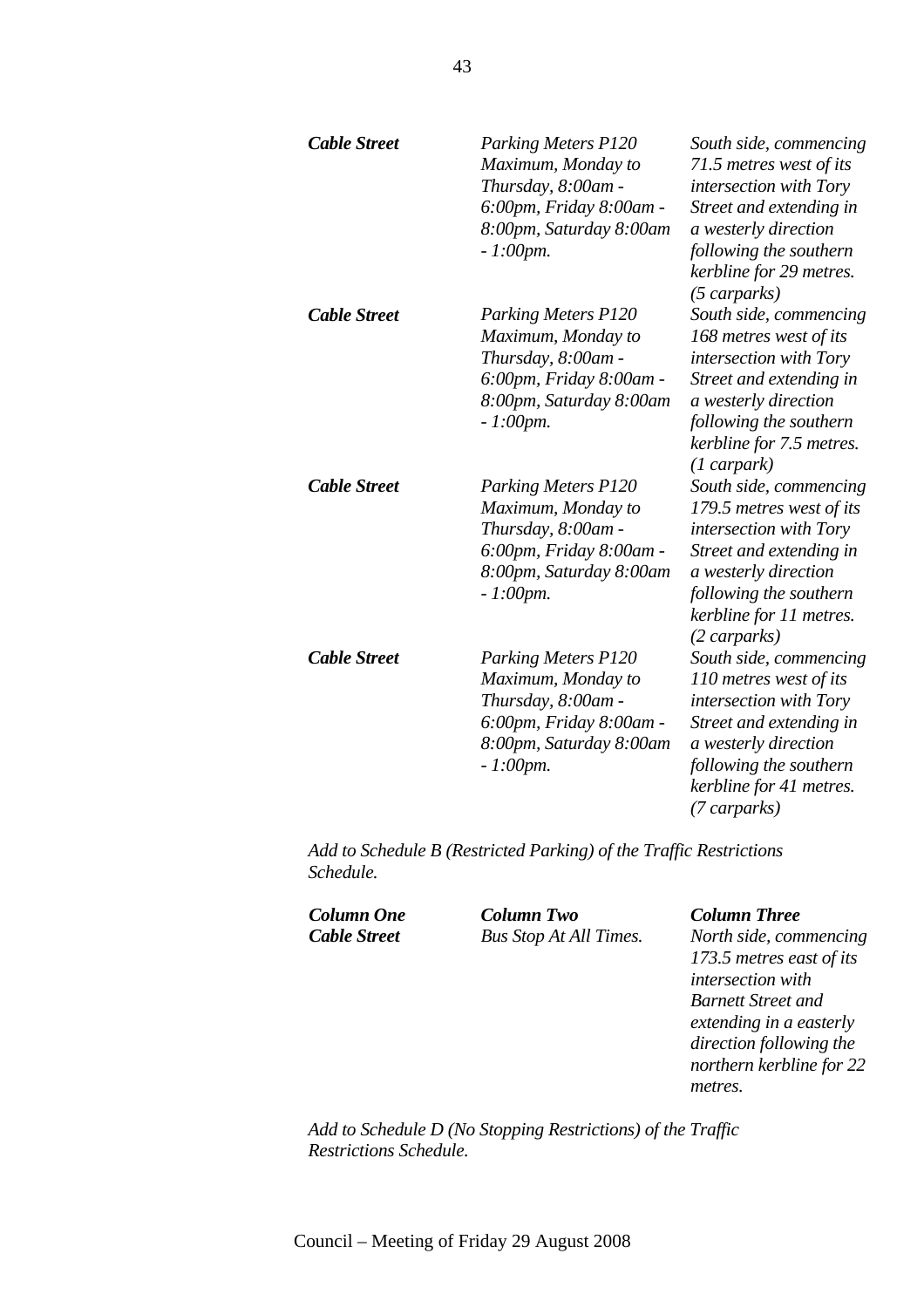| <b>Column One</b><br><b>Cable Street</b> | <b>Column Two</b><br>No Stopping At All Times. | <b>Column Three</b><br>North side, commencing<br>at its intersection with<br>Taranaki Street and<br>extending in an easterly<br>direction following the<br>northern kerbline for<br>237 metres to its<br>intersection with<br><b>Barnett Street.</b> |
|------------------------------------------|------------------------------------------------|------------------------------------------------------------------------------------------------------------------------------------------------------------------------------------------------------------------------------------------------------|
| <b>Cable Street</b>                      | No Stopping At All Times.                      | North side, commencing<br>at its intersection with<br><b>Barnett Street and</b><br>extending in an easterly<br>direction following the<br>northern kerbline for<br>7.5 metres.                                                                       |
| <b>Cable Street</b>                      | No Stopping At All Times.                      | North side, commencing<br>69.5 metres east of its<br>intersection with<br><b>Barnett Street and</b><br>extending in an easterly<br>direction following the<br>northern kerbline for 20<br>metres.                                                    |
| <b>Cable Street</b>                      | No Stopping At All Times.                      | North side, commencing<br>195.5 metres east of its<br>intersection with<br><b>Barnett Street and</b><br>extending in an easterly<br>direction following the<br>northern kerbline for 67<br>metres into Oriental<br>Parade.                           |
| <b>Cable Street</b>                      | No Stopping At All Times.                      | South side, commencing<br>at its intersection with<br>Taranaki Street and<br>extending in an easterly<br>direction following the<br>southern kerbline for 23<br>metres.                                                                              |
| <b>Cable Street</b>                      | No Stopping At All Times.                      | South side, commencing<br>at a point 34.5 metres<br>east of its intersection<br>with Taranaki Street<br>and extending in an<br>easterly direction                                                                                                    |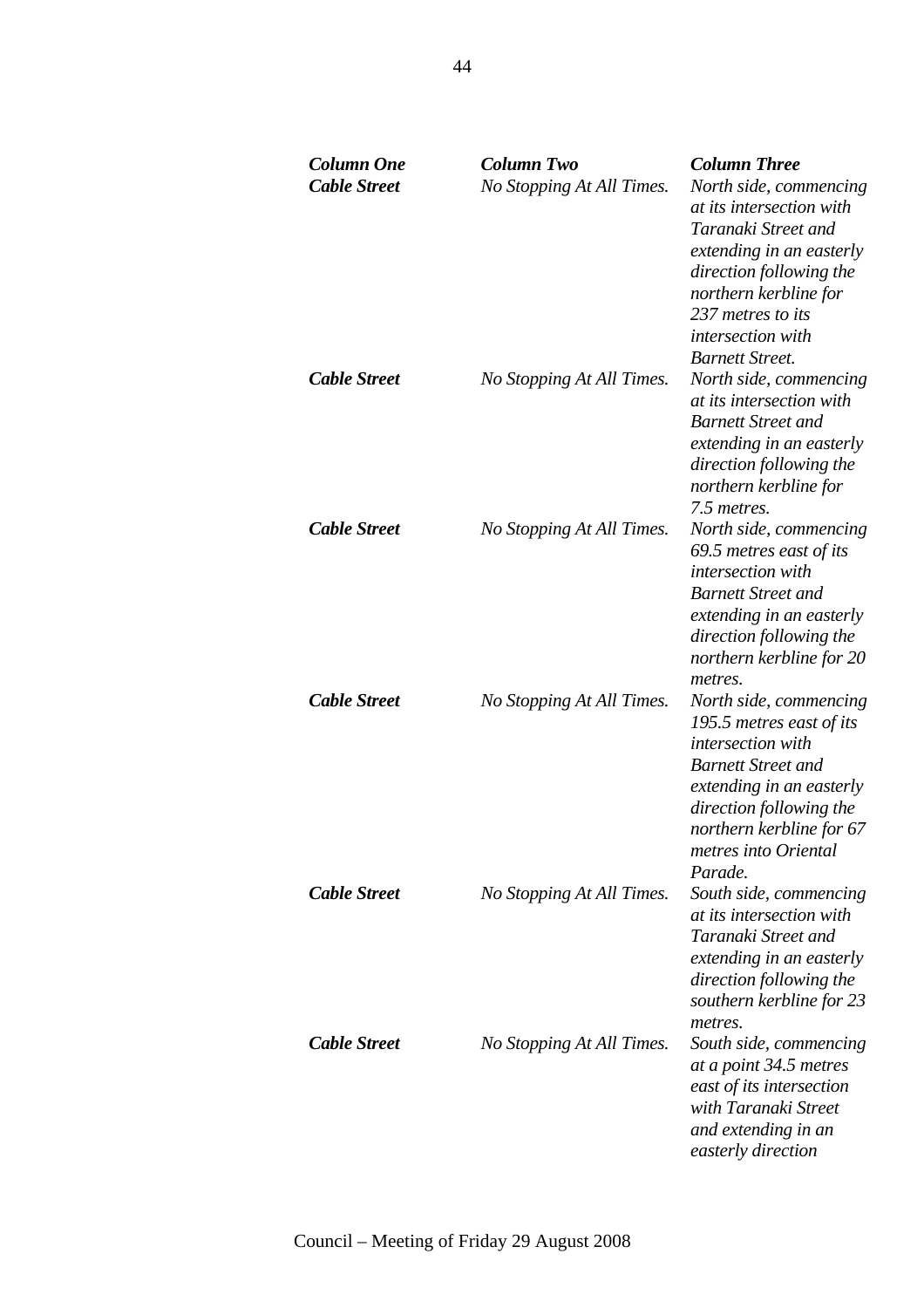| <b>Cable Street</b> | No Stopping At All Times. | following the southern<br>kerbline for 3 metres.<br>South side, commencing<br>at a point 48 metres east<br>of its intersection with<br>Taranaki Street and<br>extending in an easterly<br>direction following the                                            |
|---------------------|---------------------------|--------------------------------------------------------------------------------------------------------------------------------------------------------------------------------------------------------------------------------------------------------------|
| <b>Cable Street</b> | No Stopping At All Times. | southern kerbline for 17<br>metres.<br>South side, commencing<br>at a point 103 metres<br>east of its intersection<br>with Taranaki Street<br>and extending in an<br>easterly direction<br>following the southern                                            |
| <b>Cable Street</b> | No Stopping At All Times. | kerbline for 9.5 metres.<br>South side, commencing<br>at a point 141 metres<br>east of its intersection<br>with Taranaki Street<br>and extending in an<br>easterly direction<br>following the southern                                                       |
| <b>Cable Street</b> | No Stopping At All Times. | kerbline for 12 metres.<br>South side, commencing<br>at a point 156.5 metres<br>east of its intersection<br>with Taranaki Street<br>and extending in an<br>easterly direction<br>following the southern                                                      |
| <b>Cable Street</b> | No Stopping At All Times. | kerbline for 9 metres.<br>South side, commencing<br>at a point 197 metres<br>east of its intersection<br>with Taranaki Street<br>and extending in an<br>easterly direction<br>following the southern<br>kerbline for 15.5 metres<br>to its intersection with |
| <b>Cable Street</b> | No Stopping At All Times. | Tory Street.<br>South side, commencing<br>at its intersection with<br>Tory Street and<br>extending in an easterly                                                                                                                                            |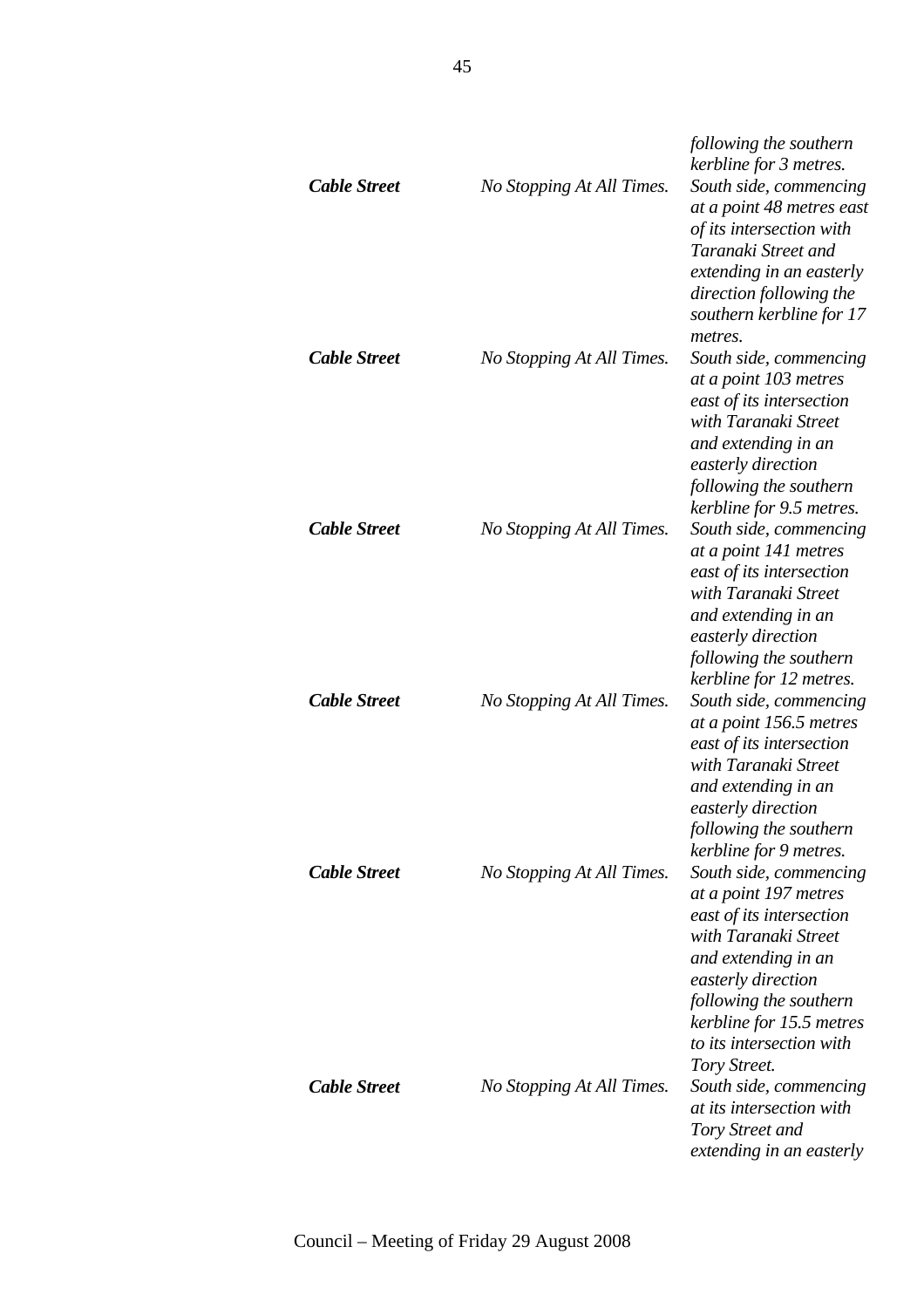|                     |                           | direction following the<br>southern kerbline for<br>11.5 metres.                                                                                                                                                                              |
|---------------------|---------------------------|-----------------------------------------------------------------------------------------------------------------------------------------------------------------------------------------------------------------------------------------------|
| <b>Cable Street</b> | No Stopping At All Times. | South side, commencing<br>at a point 23.5 metres<br>east of its intersection<br>with Tory Street and<br>extending in an easterly<br>direction following the<br>southern kerbline for<br>13.5 metres.                                          |
| <b>Cable Street</b> | No Stopping At All Times. | South side, commencing<br>at a point 63.5 metres<br>east of its intersection<br>with Tory Street and<br>extending in an easterly<br>direction following the<br>southern kerbline for<br>15.5 metres.                                          |
| <b>Cable Street</b> | No Stopping At All Times. | South side, commencing<br>at a point 102 metres<br>east of its intersection<br>with Tory Street and<br>extending in an easterly<br>direction following the<br>southern kerbline for 13<br>metres to its intersection<br>with Chaffers Street. |

*Add to Schedule F (Metered Parking) of the Traffic Restrictions Schedule.* 

| Column One<br>Cable Street, inset<br>parking lay-by | <b>Column Two</b><br>Parking Meters, P120<br>Maximum, Monday to<br>Thursday, 8:00am -<br>6:00pm, Friday 8:00am -<br>8:00pm, Saturday 8:00am<br>$-6:00$ pm. | <b>Column Three</b><br>North side, commencing<br>131 metres east of its<br><i>intersection with</i><br>Taranaki Street and<br>extending in an easterly<br>direction following the<br>northern kerbline for             |
|-----------------------------------------------------|------------------------------------------------------------------------------------------------------------------------------------------------------------|------------------------------------------------------------------------------------------------------------------------------------------------------------------------------------------------------------------------|
| <b>Cable Street</b>                                 | Parking Meters, P120<br>Maximum, Monday to<br>Thursday, 8:00am -<br>6:00pm, Friday 8:00am -<br>8:00pm, Saturday 8:00am<br>$-6:00$ pm.                      | $67.5$ metres (11 spaces).<br>North side, commencing<br>10 metres east of its<br><i>intersection</i> with<br><b>Barnett Street and</b><br>extending in an easterly<br>direction following the<br>northern kerbline for |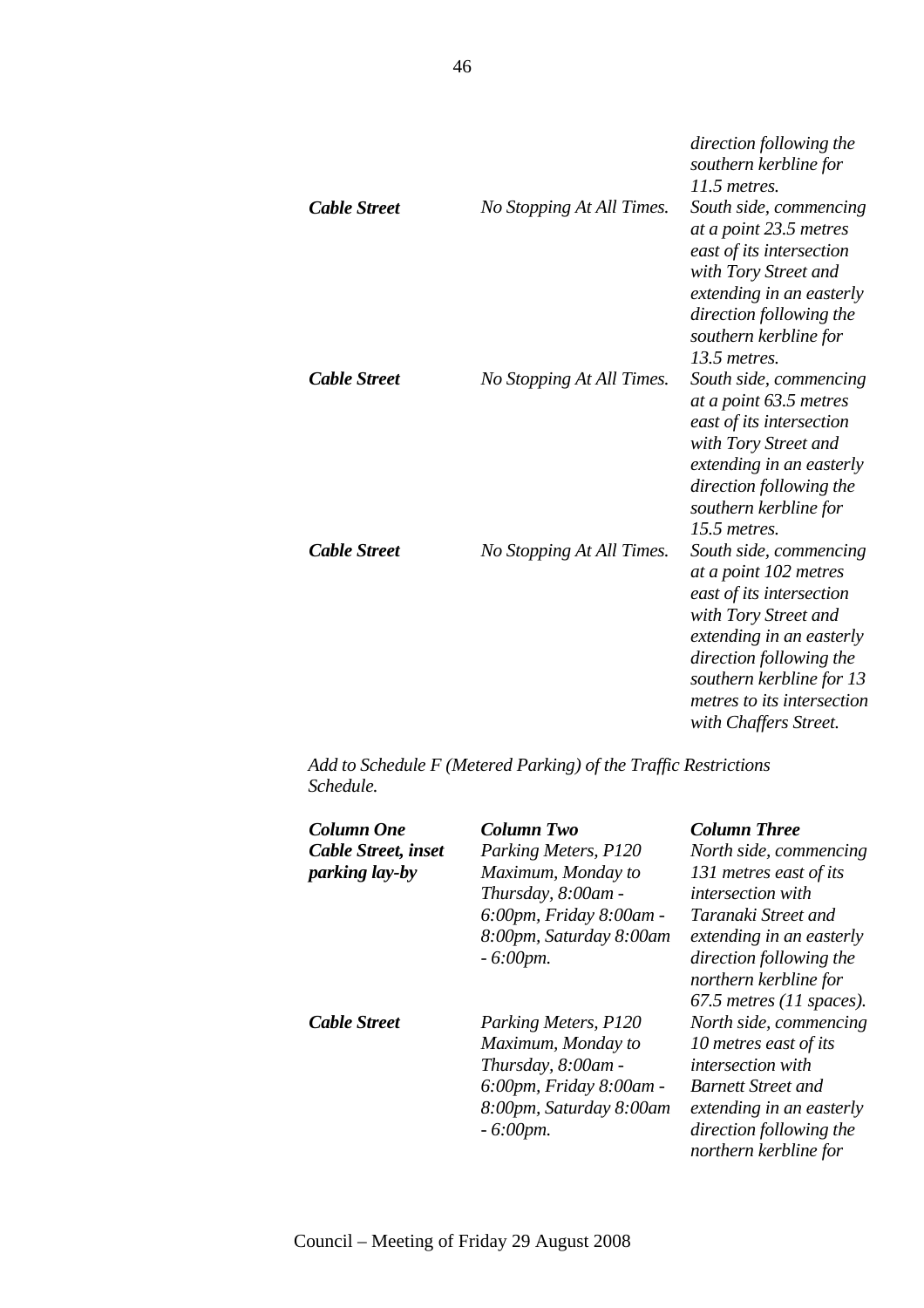|                     |                                                                                                                                       | 59.5 metres (10 spaces).                                                                                                                                                                                       |
|---------------------|---------------------------------------------------------------------------------------------------------------------------------------|----------------------------------------------------------------------------------------------------------------------------------------------------------------------------------------------------------------|
| <b>Cable Street</b> | Parking Meters, P120<br>Maximum, Monday to<br>Thursday, 8:00am -<br>6:00pm, Friday 8:00am -<br>8:00pm, Saturday 8:00am<br>$-6:00$ pm. | North side, commencing<br>89.5 metres east of its<br>intersection with<br><b>Barnett Street and</b><br>extending in an easterly<br>direction following the<br>northern kerbline for 84<br>metres (14 spaces).  |
| <b>Cable Street</b> | Parking Meters, P120<br>Maximum, Monday to<br>Thursday, 8:00am -<br>6:00pm, Friday 8:00am -<br>8:00pm, Saturday 8:00am<br>$-6:00$ pm. | South side, commencing<br>23 metres east of its<br>intersection with<br>Taranaki Street and<br>extending in an easterly<br>direction following the<br>southern kerbline for<br>$11.5$ metres (2 spaces).       |
| <b>Cable Street</b> | Parking Meters, P120<br>Maximum, Monday to<br>Thursday, 8:00am -<br>6:00pm, Friday 8:00am -<br>8:00pm, Saturday 8:00am<br>$-6:00$ pm. | South side, commencing<br>37.5 metres east of its<br>intersection with<br>Taranaki Street and<br>extending in an easterly<br>direction following the<br>southern kerbline for<br>10.5 metres (2 spaces).       |
| <b>Cable Street</b> | Parking Meters, P120<br>Maximum, Monday to<br>Thursday, 8:00am -<br>6:00pm, Friday 8:00am -<br>8:00pm, Saturday 8:00am<br>$-6:00$ pm. | South side, commencing<br>65 metres east of its<br>intersection with<br>Taranaki Street and<br>extending in an easterly<br>direction following the<br>southern kerbline for 38<br>metres (6 spaces).           |
| <b>Cable Street</b> | Parking Meters, P120<br>Maximum, Monday to<br>Thursday, 8:00am -<br>6:00pm, Friday 8:00am -<br>8:00pm, Saturday 8:00am<br>$-6:00$ pm. | South side, commencing<br>112.5 metres east of its<br><i>intersection</i> with<br>Taranaki Street and<br>extending in an easterly<br>direction following the<br>southern kerbline for 38<br>metres (5 spaces). |
| <b>Cable Street</b> | Parking Meters, P120<br>Maximum, Monday to<br>Thursday, 8:00am -<br>6:00pm, Friday 8:00am -<br>8:00pm, Saturday 8:00am<br>$-6:00$ pm. | South side, commencing<br>165.5 metres east of its<br>intersection with<br>Taranaki Street and<br>extending in an easterly<br>direction following the<br>southern kerbline for                                 |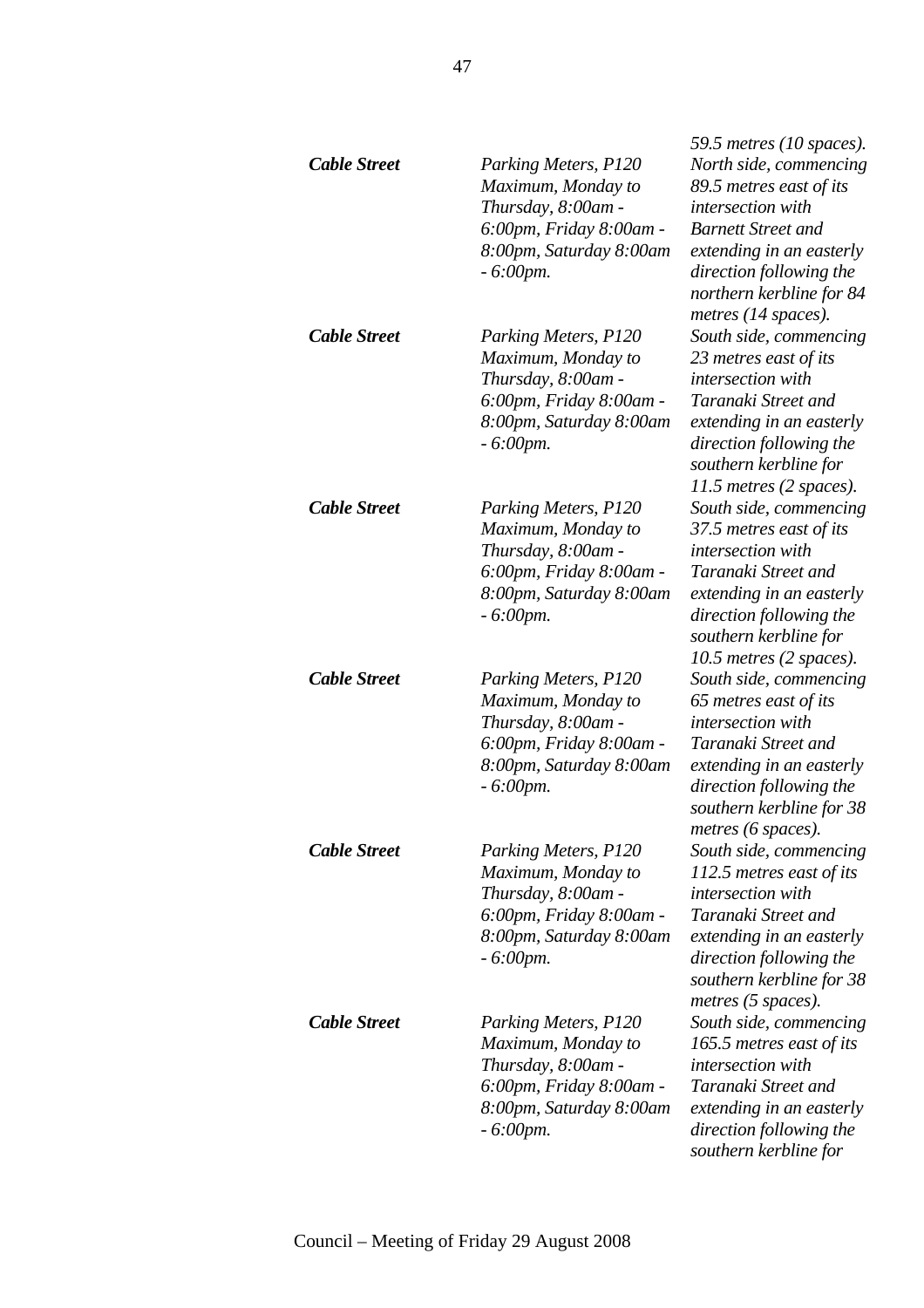| <b>Cable Street</b> | Parking Meters, P120<br>Maximum, Monday to<br>Thursday, 8:00am -<br>6:00pm, Friday 8:00am -<br>8:00pm, Saturday 8:00am<br>$-6:00$ pm. | $31.5$ metres (5 spaces).<br>South side, commencing<br>11.5 metres east of its<br><i>intersection with Tory</i><br>Street and extending in<br>an easterly direction<br>following the southern<br>kerbline for 12 metres |
|---------------------|---------------------------------------------------------------------------------------------------------------------------------------|-------------------------------------------------------------------------------------------------------------------------------------------------------------------------------------------------------------------------|
| <b>Cable Street</b> | Parking Meters, P120<br>Maximum, Monday to<br>Thursday, 8:00am -<br>6:00pm, Friday 8:00am -<br>8:00pm, Saturday 8:00am<br>$-6:00$ pm. | $(2 \text{ spaces}).$<br>South side, commencing<br>37 metres east of its<br>intersection with Tory<br>Street and extending in<br>an easterly direction<br>following the southern<br>kerbline for 26.5 metres            |
| <b>Cable Street</b> | Parking Meters, P120<br>Maximum, Monday to<br>Thursday, 8:00am -<br>6:00pm, Friday 8:00am -<br>8:00pm, Saturday 8:00am<br>$-6:00pm.$  | $(5$ spaces).<br>South side, commencing<br>79 metres east of its<br>intersection with Tory<br>Street and extending in<br>an easterly direction<br>following the southern<br>kerbline for 23 metres<br>$(4$ spaces).     |

# *p) NO STOPPING RESTRICTION – METERED PARKING – TIME LIMITED PARKING – DUNLOP TERRACE – TE ARO (72-08)*

*Delete from Schedule A (Time Limited Parking) of the Traffic Restrictions Schedule.* 

*Column One Column Two Column Three*

*Dunlop Terrace P10 At All Times. West side, commencing 36.5 metres south of its intersection with Vivian Street and extending in a southerly direction following the western kerbline for 25.5 metres.* 

*Delete from Schedule D (No Stopping Restrictions) of the Traffic Restrictions Schedule.* 

*Column One Column Two Column Three Dunlop Terrace No Stopping At All Times. East side, commencing*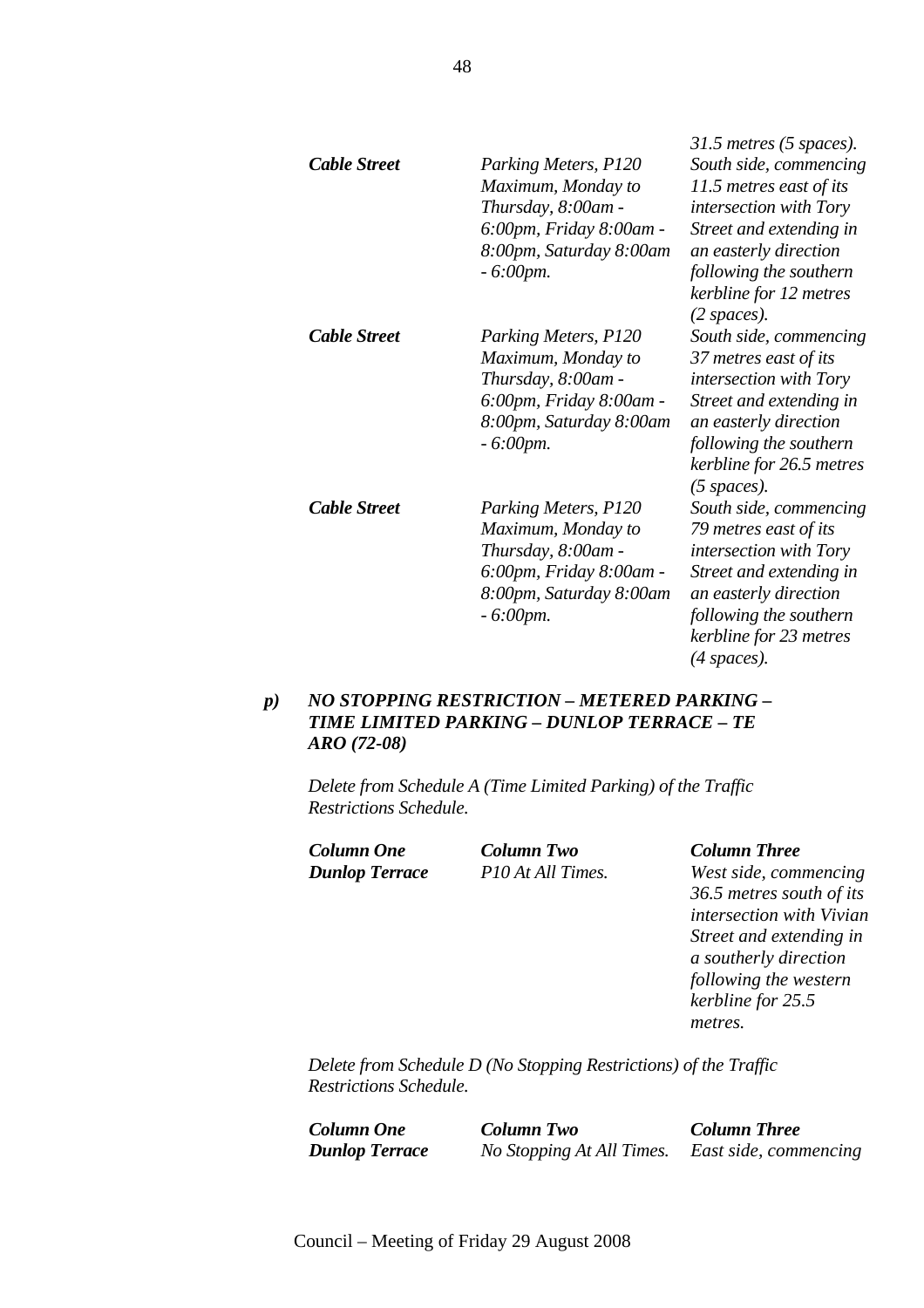| <b>Dunlop Terrace</b> | No Stopping At All Times. | from its intersection<br>with Vivian Street and<br>extending in a<br>southerly direction<br>following the eastern<br>kerbline for 82 metres.<br>West side, commencing<br>79 metres west of its<br><i>intersection with Vivian</i><br>Street and extending in<br>a southerly direction |
|-----------------------|---------------------------|---------------------------------------------------------------------------------------------------------------------------------------------------------------------------------------------------------------------------------------------------------------------------------------|
|                       |                           | following the western<br>kerbline for 4 metres.                                                                                                                                                                                                                                       |

*Delete from Schedule F (Metered Parking) of the Traffic Restrictions Schedule.* 

| Column One<br><b>Dunlop Terrace</b> | Column Two<br>P120 Maximum, Monday<br>to Thursday, 8:00am -<br>6:00pm, Friday 8:00am -<br>8:00pm, Saturday<br>8:00am - 1:00pm | <b>Column Three</b><br>West side, commencing<br>25.5 metres south of its<br><i>intersection with</i><br>Vivian Street and<br>extending in a<br>southerly direction<br>following the western<br>kerbline for11 metres<br>$(2 \text{ carparts).$ |
|-------------------------------------|-------------------------------------------------------------------------------------------------------------------------------|------------------------------------------------------------------------------------------------------------------------------------------------------------------------------------------------------------------------------------------------|
| <b>Dunlop Terrace</b>               | P120 Maximum, Monday<br>to Thursday, 8:00am -<br>6:00pm, Friday 8:00am -<br>8:00pm, Saturday<br>8:00am - 1:00pm               | West side, commencing<br>57.5 metres south of its<br><i>intersection with</i><br>Vivian Street and<br>extending in a<br>southerly direction<br>following the western<br>kerbline for 21.5<br>metres (4 carparks).                              |

*Add to Schedule A (Time Limited Parking) of the Traffic Restrictions Schedule.* 

*Column One Column Two Column Three*

*Dunlop Terrace P10 At All Times West side, commencing 56 metres south of its intersection with Vivian Street and extending in a southerly direction following the western*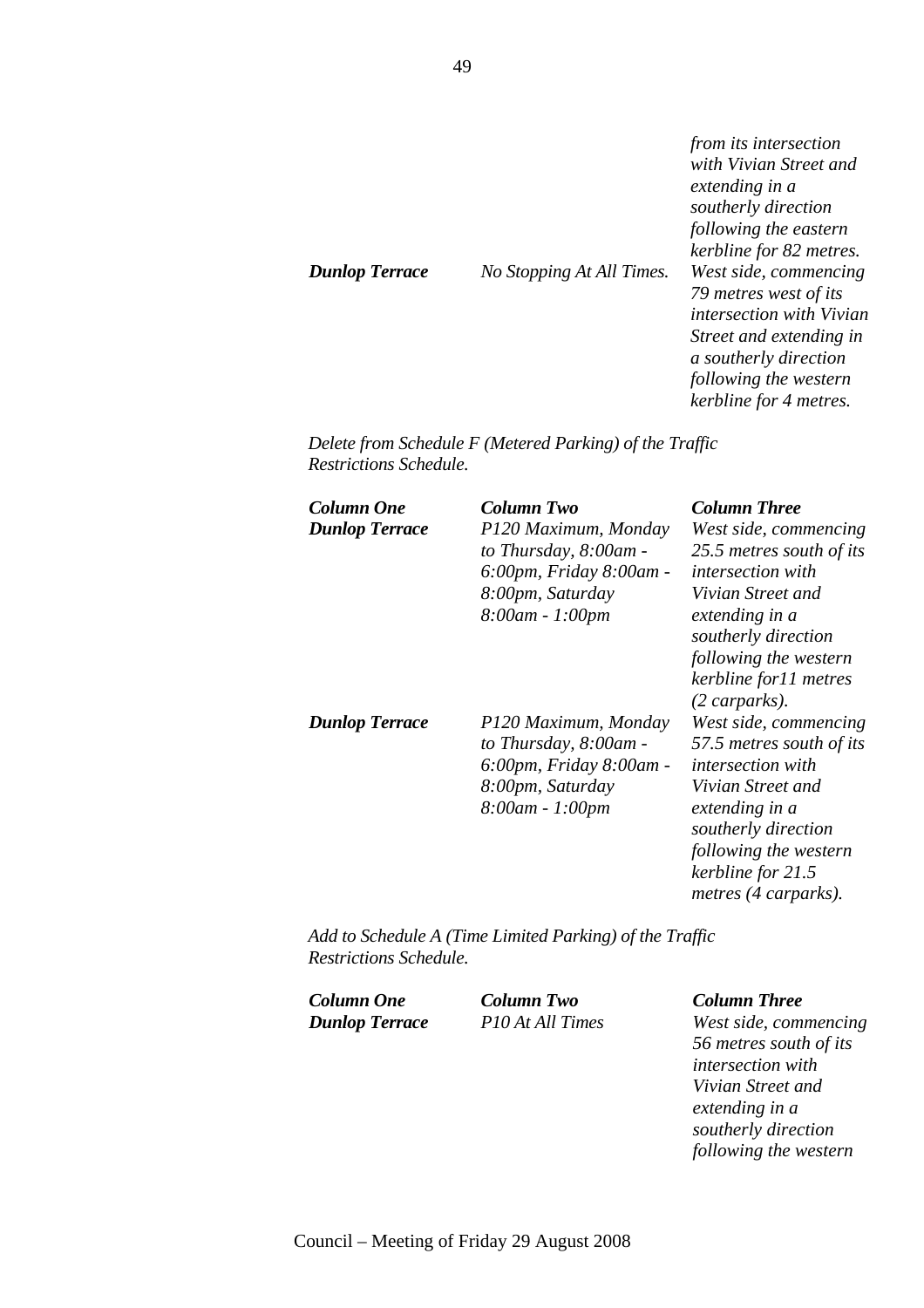*kerbline for 7.5 metres.* 

*Add to Schedule D (No Stopping Restrictions) of the Traffic Restrictions Schedule.* 

| <b>Column Two</b>         | <b>Column Three</b>                                                                                                                                                                              |
|---------------------------|--------------------------------------------------------------------------------------------------------------------------------------------------------------------------------------------------|
| No Stopping At All Times. | East side, commencing<br>from its intersection<br>with Vivian Street and<br>extending in a<br>southerly direction<br>then westerly direction<br>following the eastern<br>and southern kerblines, |
|                           | respectively, for 87.5<br>metres.                                                                                                                                                                |
|                           |                                                                                                                                                                                                  |

*Add to Schedule F (Metered Parking) of the Traffic Restrictions Schedule.* 

| Column One<br><b>Dunlop Terrace</b> | Column Two<br>P120 Maximum, Monday<br>to Thursday, 8:00am -<br>6:00pm, Friday 8:00am -<br>8:00pm, Saturday<br>8:00am - 6:00pm | <b>Column Three</b><br>West side, commencing<br>25.5 metres south of its<br><i>intersection</i> with<br>Vivian Street and<br>extending in a<br>southerly direction<br>following the western<br>kerbline for 29 metres                     |
|-------------------------------------|-------------------------------------------------------------------------------------------------------------------------------|-------------------------------------------------------------------------------------------------------------------------------------------------------------------------------------------------------------------------------------------|
| <b>Dunlop Terrace</b>               | P120 Maximum, Monday<br>to Thursday, 8:00am -<br>6:00pm, Friday 8:00am -<br>8:00pm, Saturday<br>8:00am - 6:00pm               | $(5 \text{ carparks).$<br>West side, commencing<br>70.5 metres south of its<br><i>intersection</i> with<br>Vivian Street and<br>extending in a<br>southerly direction<br>following the western<br>kerbline for 11 metres<br>(2 carparks). |

# *q) NO STOPPING RESTRICTION – METERED PARKING – RESTRICTED PARKING – LAMBTON QUAY - LAMBTON (84-08)*

*Delete from Schedule B (Restricted Parking), Schedule D (No Stopping Restriction) and Schedule F (Metered Parking) of the Traffic Restrictions Schedule.*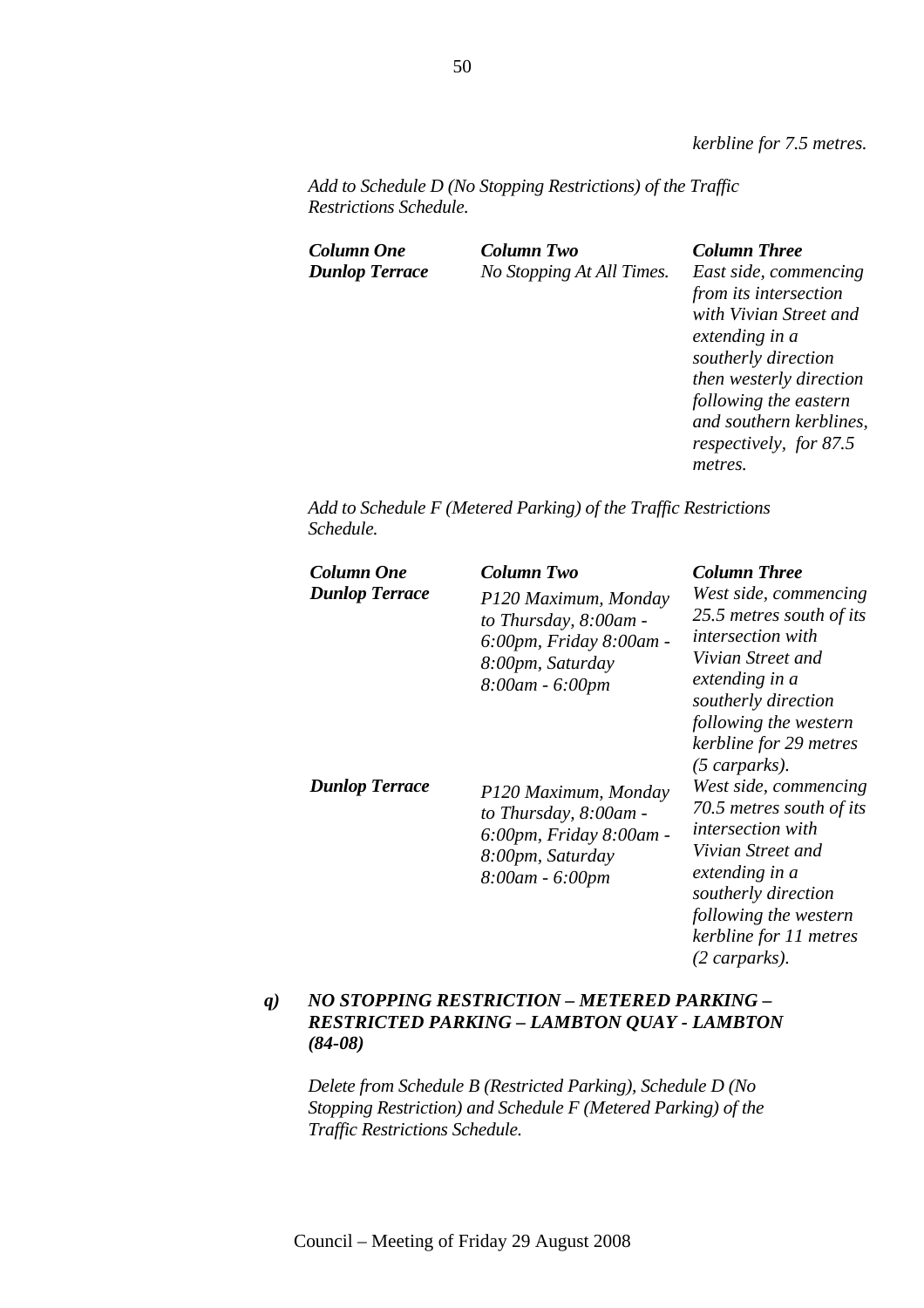| <b>Column One</b><br><b>Lambton Quay</b> | <b>Column Two</b><br>Loading Zone, Goods<br><b>Vehicles And Authorised</b><br>Vehicles Only P10 At<br>Other Times. | <b>Column Three</b><br>East side,<br>commencing 55<br>metres north of its<br>intersection with<br><b>Stout Street and</b><br>extending in a<br>northerly direction<br>following the eastern<br>kerbline for 13.5<br>metres. |
|------------------------------------------|--------------------------------------------------------------------------------------------------------------------|-----------------------------------------------------------------------------------------------------------------------------------------------------------------------------------------------------------------------------|
| <b>Lambton Quay</b>                      | No Stopping At All Times.                                                                                          | East side,<br>commencing 11<br>metres north of its<br>intersection with<br><b>Stout Street and</b><br>extending in a<br>northerly direction<br>following the eastern<br>kerbline for 12<br>metres.                          |
| <b>Lambton Quay</b>                      | <b>Bus Stop At All Times.</b>                                                                                      | East side,<br>commencing 23<br>metres north of its<br>intersection with<br><b>Stout Street and</b><br>extending in a<br>northerly direction<br>following the eastern<br>kerbline for 32<br>metres.                          |
| <b>Lambton Quay</b>                      | No Stopping At All Times.                                                                                          | West side,<br>commencing 3 metres<br>north of its<br>intersection with<br>Willis Street and<br>extending in a<br>northerly direction<br>following the western<br>kerbline for 38.5<br>metres.                               |
| <b>Lambton Quay</b>                      | No Stopping At All Times.                                                                                          | West side.<br>commencing 82.5<br>metres north of its<br>intersection with<br>Willis Street and<br>extending in a<br>northerly direction                                                                                     |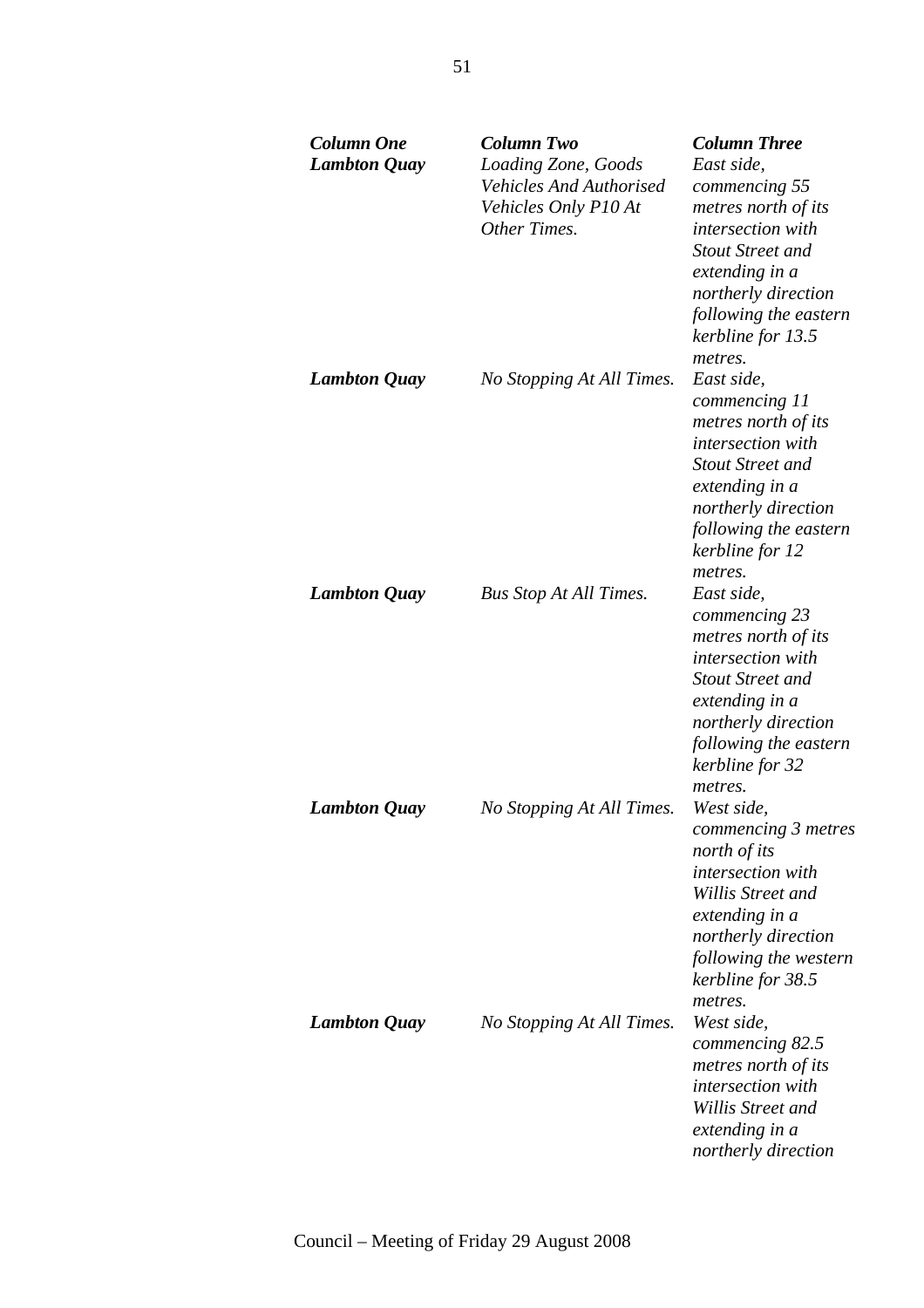| <b>Lambton Quay</b> | No Stopping At All Times.     | following the western<br>kerbline for 137.5<br>metres.<br>West side,<br>commencing 219.5<br>metres west of its<br>intersection with<br>Willis Street and<br>extending in a                                  |
|---------------------|-------------------------------|-------------------------------------------------------------------------------------------------------------------------------------------------------------------------------------------------------------|
| <b>Lambton Quay</b> | <b>Bus Stop At All Times.</b> | northerly direction<br>following the western<br>kerbline for 20.5<br>metres.<br>West side,<br>commencing 243<br>north of its<br>intersection with<br>Willis Street and<br>extending in a                    |
| <b>Lambton Quay</b> | Taxi Stand.                   | northerly direction<br>following the western<br>kerbline for 52.5<br>metres.<br>West side,<br>commencing 324.5<br>metres north of its<br><i>intersection with</i><br>Willis St and<br>extending in a        |
| <b>Lambton Quay</b> | No Stopping At All Times.     | northerly direction<br>following the western<br>kerbline for 43<br>metres.<br>West side,<br>commencing 367.5<br>metres north of its<br>intersection with<br>Willis Street and                               |
| <b>Lambton Quay</b> | No Stopping At All Times.     | extending in a<br>northerly direction<br>following the western<br>kerbline for 9 metres.<br>West side,<br>commencing 379<br>metres north of its<br>intersection with<br>Willis Street and<br>extending in a |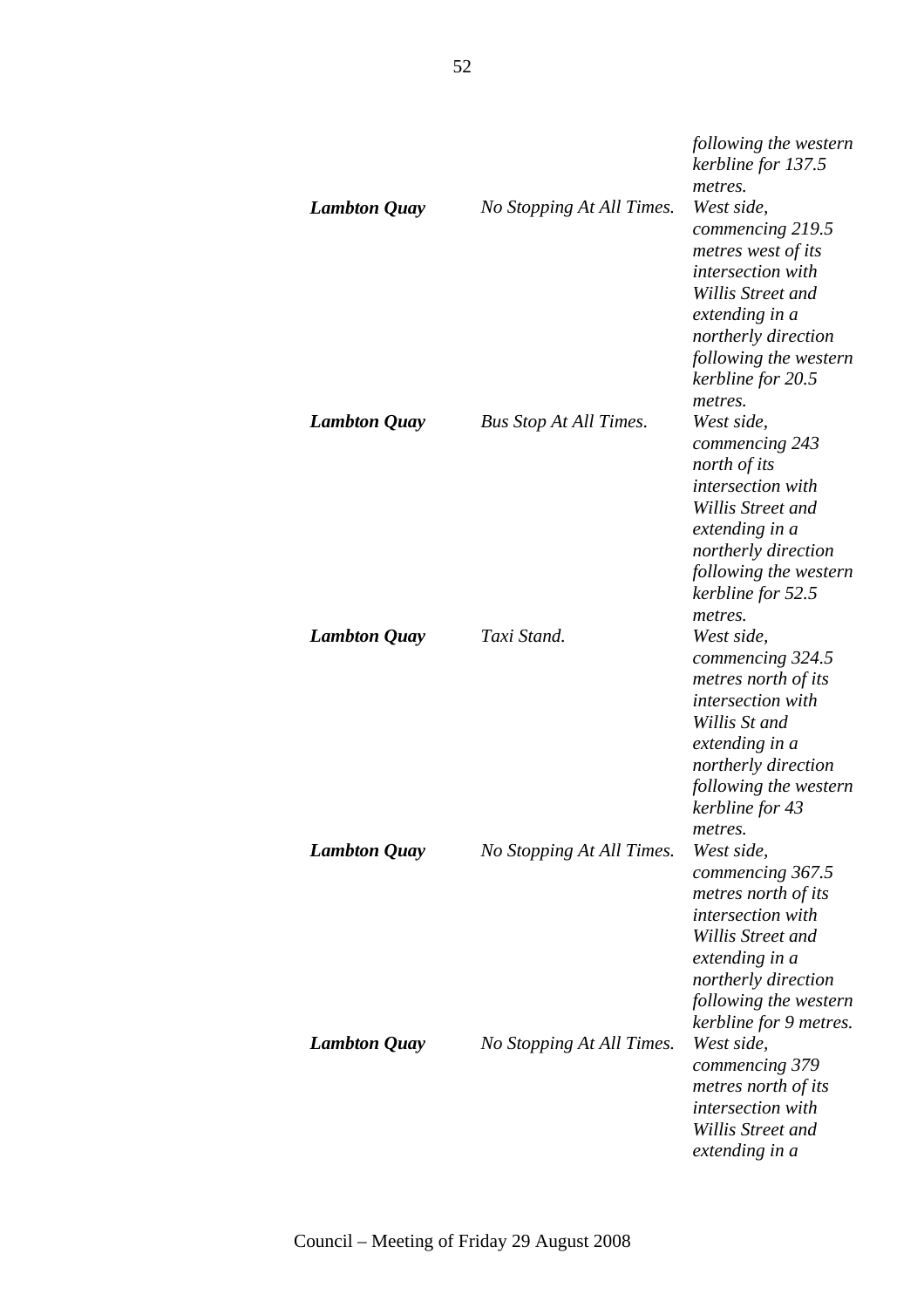| <b>Lambton Quay</b> | No Stopping At All Times.     | northerly direction<br>following the western<br>kerbline for 18<br>metres.<br>West side,<br>commencing 400<br>metres north of its<br>intersection with<br>Willis Street and                                 |
|---------------------|-------------------------------|-------------------------------------------------------------------------------------------------------------------------------------------------------------------------------------------------------------|
| <b>Lambton Quay</b> | <b>Bus Stop At All Times.</b> | extending in a<br>northerly direction<br>following the western<br>kerbline for 7 metres.<br>West side,<br>commencing 407<br>metres north of its<br>intersection with<br>Willis Street and<br>extending in a |
| <b>Lambton Quay</b> | No Stopping At All Times.     | northerly direction<br>following the western<br>kerbline for 36<br>metres.<br>West side,<br>commencing 490<br>metres north of its<br>intersection with<br>Willis Street and                                 |
| <b>Lambton Quay</b> | No Stopping At All Times.     | extending in a<br>northerly direction<br>following the western<br>kerbline for 19<br>metres.<br>West side,<br>commencing 552<br>metres north of its<br><i>intersection with</i><br>Willis Street and        |
| <b>Lambton Quay</b> | No Stopping At All Times.     | extending in a<br>northerly direction<br>following the western<br>kerbline for 19.5<br>metres.<br>West side,<br>commencing 574.5<br>metres north of its<br>intersection with<br>Willis Street and           |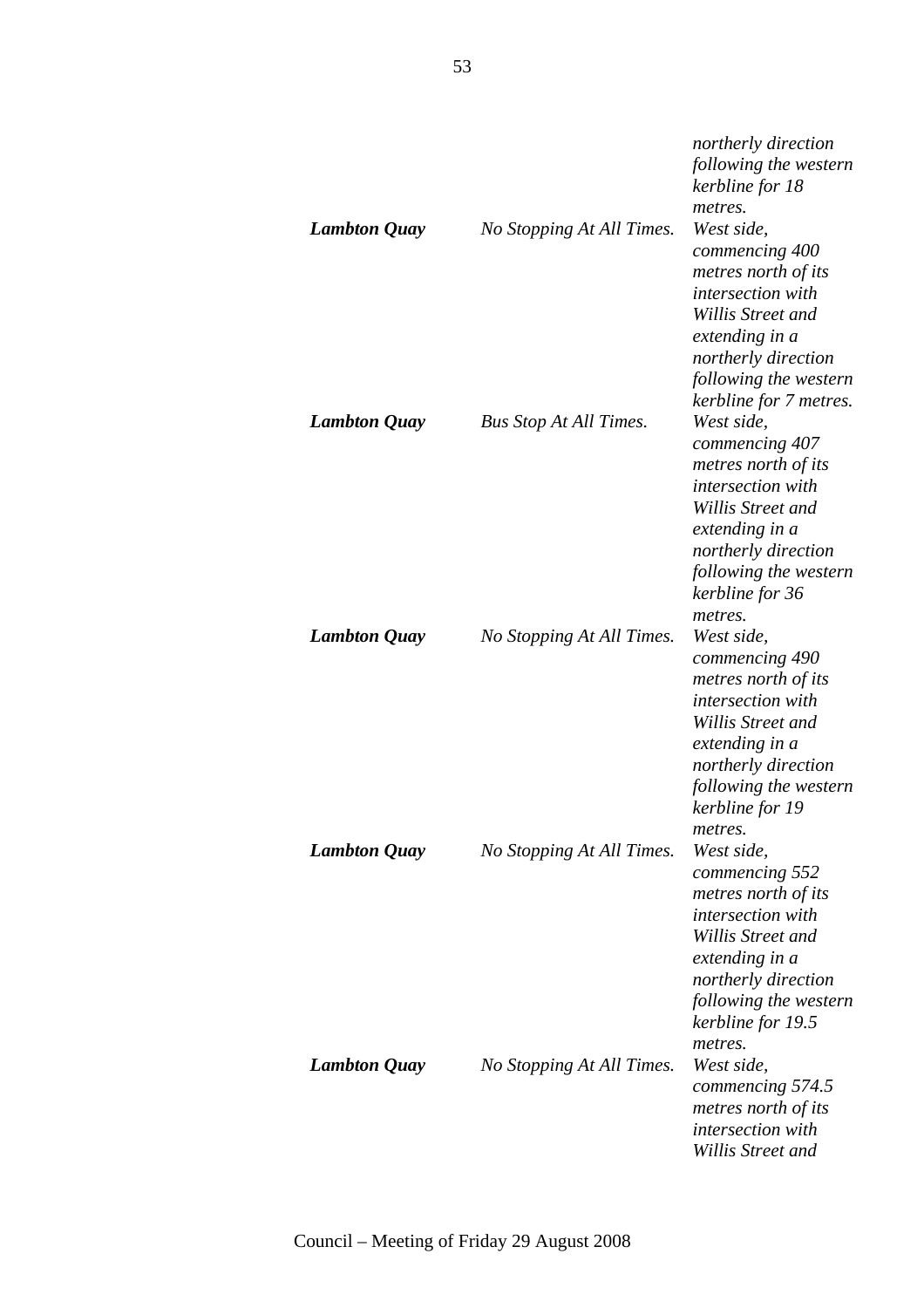| <b>Lambton Quay</b> | <b>Bus Stop At All Times.</b> | extending in a<br>northerly direction<br>following the western<br>kerbline for 22<br>metres.<br>West side,<br>commencing 719.5<br>metres north of its<br>intersection with<br>Willis Street and<br>extending in a<br>northerly direction<br>following the western<br>kerbline for 21.5 |
|---------------------|-------------------------------|----------------------------------------------------------------------------------------------------------------------------------------------------------------------------------------------------------------------------------------------------------------------------------------|
| <b>Lambton Quay</b> | No Stopping At All Times.     | metres.<br>West side,<br>commencing 741<br>metres north of its<br><i>intersection with</i><br>Willis Street and<br>extending in a<br>northerly direction<br>following the western<br>kerbline for 3.5<br>metres.                                                                       |
| <b>Lambton Quay</b> | <b>Bus Stop At All Times.</b> | West side,<br>commencing 744.5<br>metres north of its<br>intersection with<br>Willis Street and<br>extending in a<br>northerly direction<br>following the western<br>kerbline for 39.5<br>metres.                                                                                      |
| <b>Lambton Quay</b> | Taxi Stand.                   | West side,<br>commencing 798<br>metres north of its<br>intersection with<br>Willis Street and<br>extending in a<br>northerly direction<br>following the western<br>kerbline for 22<br>metres.                                                                                          |
| <b>Lambton Quay</b> | No Stopping At All Times.     | West side,<br>commencing 820<br>metres north of its                                                                                                                                                                                                                                    |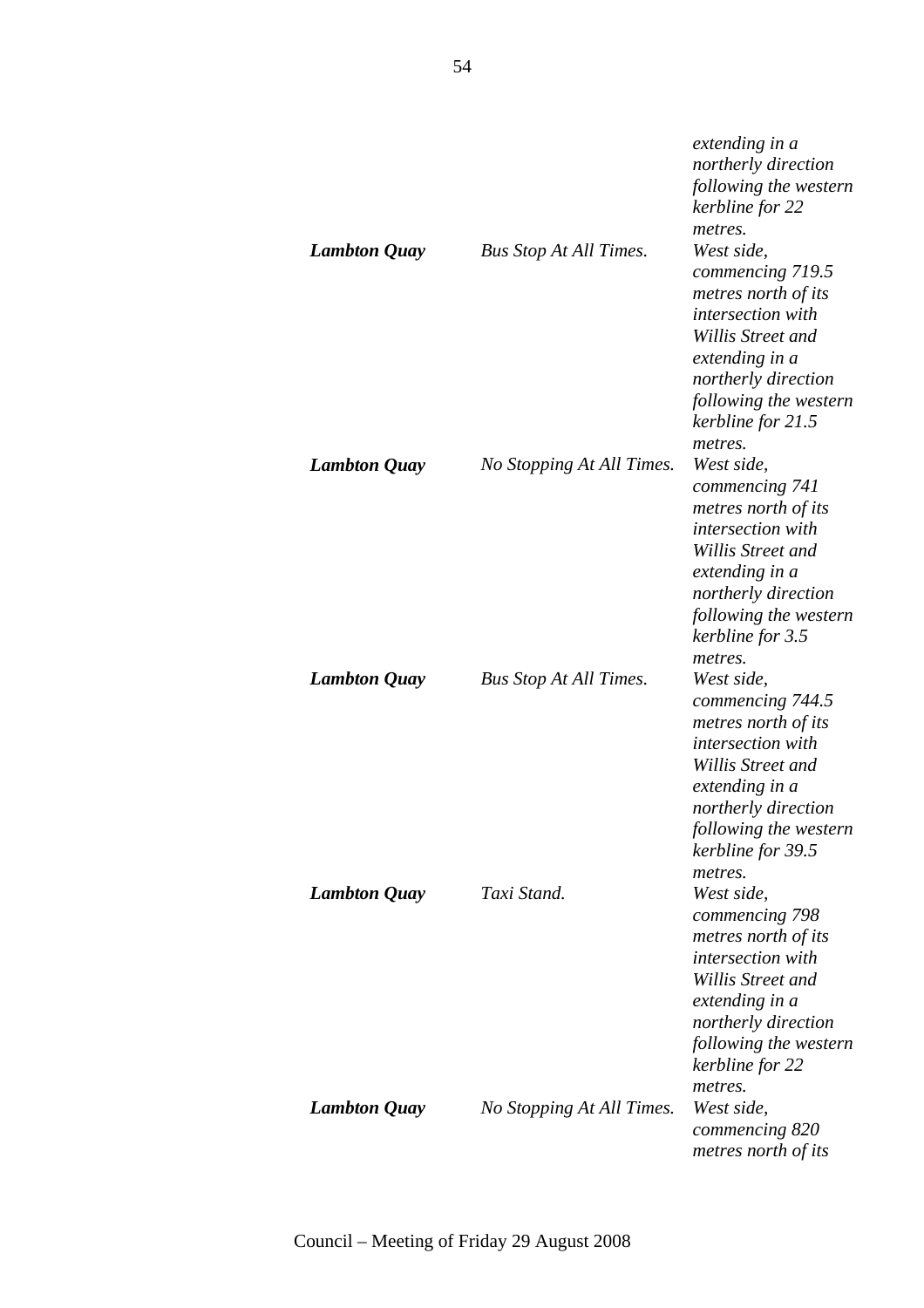|                     |                               | <i>intersection</i> with<br>Willis Street and<br>extending in a<br>northerly direction<br>following the western<br>kerbline for 19<br>metres.                                                                                                           |
|---------------------|-------------------------------|---------------------------------------------------------------------------------------------------------------------------------------------------------------------------------------------------------------------------------------------------------|
| <b>Lambton Quay</b> | No Stopping At All Times.     | West side,<br>commencing 839<br>metres north of its<br>intersection with<br>Willis Street and<br>extending in a<br>northerly direction<br>following the western<br>kerbline for 3 metres.                                                               |
| <b>Lambton Quay</b> | <b>Bus Stop At All Times.</b> | East side,<br>commencing 10<br>metres north of its<br>intersection with<br><b>Brandon Street and</b><br>extending in a<br>northerly direction<br>following the eastern<br>kerbline for 42.5<br>metres.                                                  |
| <b>Lambton Quay</b> | No Stopping At All Times.     | East side,<br>commencing 52.5<br>metres east of its<br><i>intersection with</i><br><b>Brandon Street and</b><br>extending in a<br>northerly direction<br>following the eastern<br>kerbline for 6 metres<br>to its intersection<br>with Johnston Street. |
| <b>Lambton Quay</b> | No Stopping At All Times.     | East side,<br>commencing from its<br>intersection with<br>Johnston Street and<br>extending in a<br>northerly direction<br>following the eastern<br>kerbline for 6 metres.                                                                               |
| <b>Lambton Quay</b> | Taxi Stand.                   | East side,<br>commencing 6 metres<br>north of its                                                                                                                                                                                                       |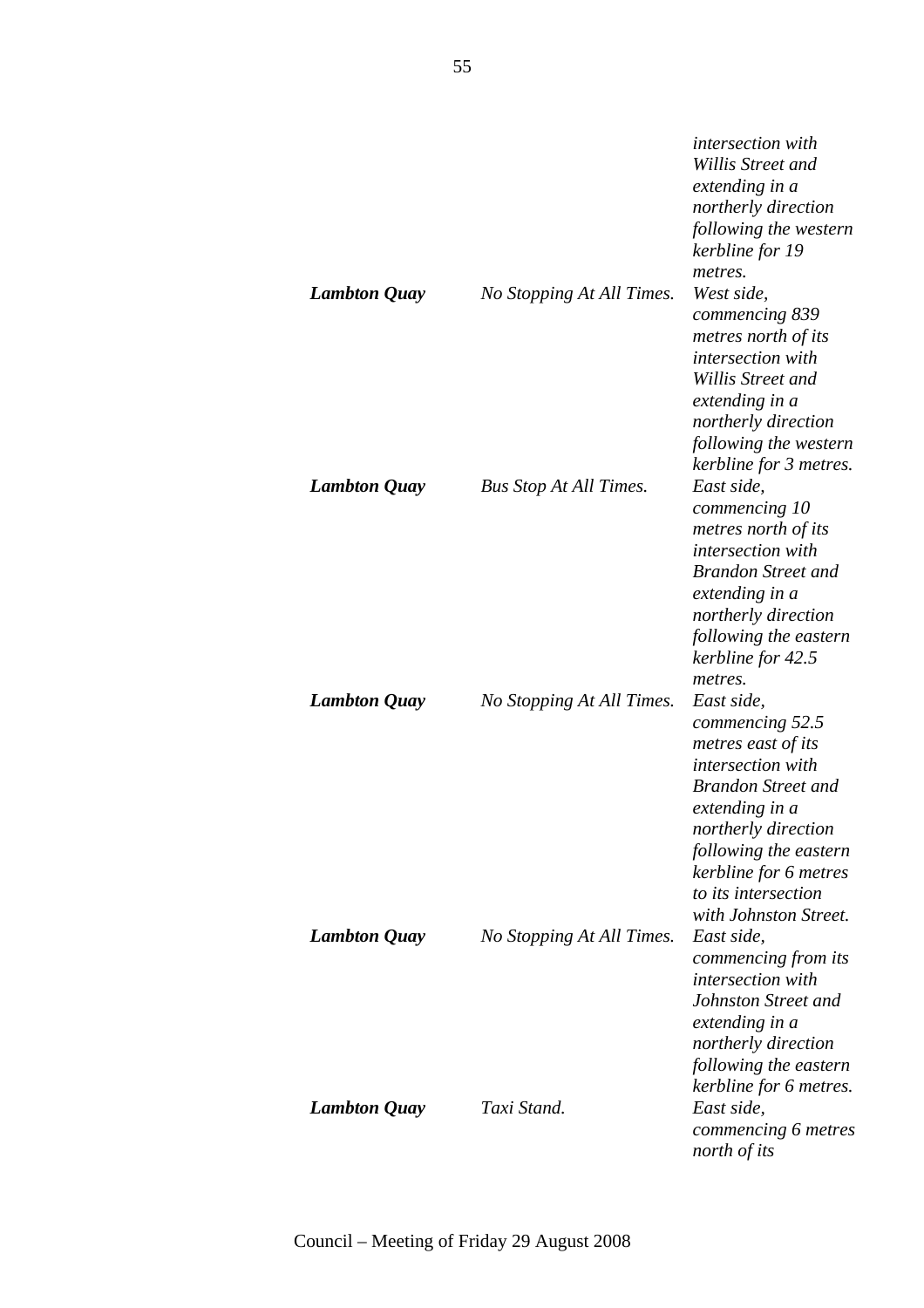| <b>Lambton Quay</b> | No Stopping At All Times. | <i>intersection</i> with<br>Johnston Street and<br>extending in a<br>northerly direction<br>following the eastern<br>kerbline for 13<br>metres.<br>East side,<br>commencing 19<br>metres east of its<br>intersection with<br><b>Brandon Street and</b><br>extending in a<br>northerly direction<br>following the eastern<br>kerbline for 14<br>metres. |
|---------------------|---------------------------|--------------------------------------------------------------------------------------------------------------------------------------------------------------------------------------------------------------------------------------------------------------------------------------------------------------------------------------------------------|
| <b>Lambton Quay</b> | No Stopping At All Times. | East side,<br>commencing 55.5<br>metres east of its<br><i>intersection with</i><br><b>Brandon Street and</b><br>extending in a<br>northerly direction<br>following the eastern<br>kerbline for 4 metres<br>to its intersection<br>with Waring Taylor<br>Street.                                                                                        |
| <b>Lambton Quay</b> | No Stopping At All Times. | East side,<br>commencing from its<br><i>intersection with</i><br><b>Waring Taylor Street</b><br>and extending in a<br>northerly direction<br>following the eastern<br>kerbline for 6.5<br>metres.                                                                                                                                                      |
| <b>Lambton Quay</b> | No Stopping At All Times. | East side,<br>commencing 4 metres<br>north of its<br>intersection with<br>Customhouse Quay<br>and extending in a<br>northerly direction<br>following the eastern<br>kerbline for 108<br>metres to its                                                                                                                                                  |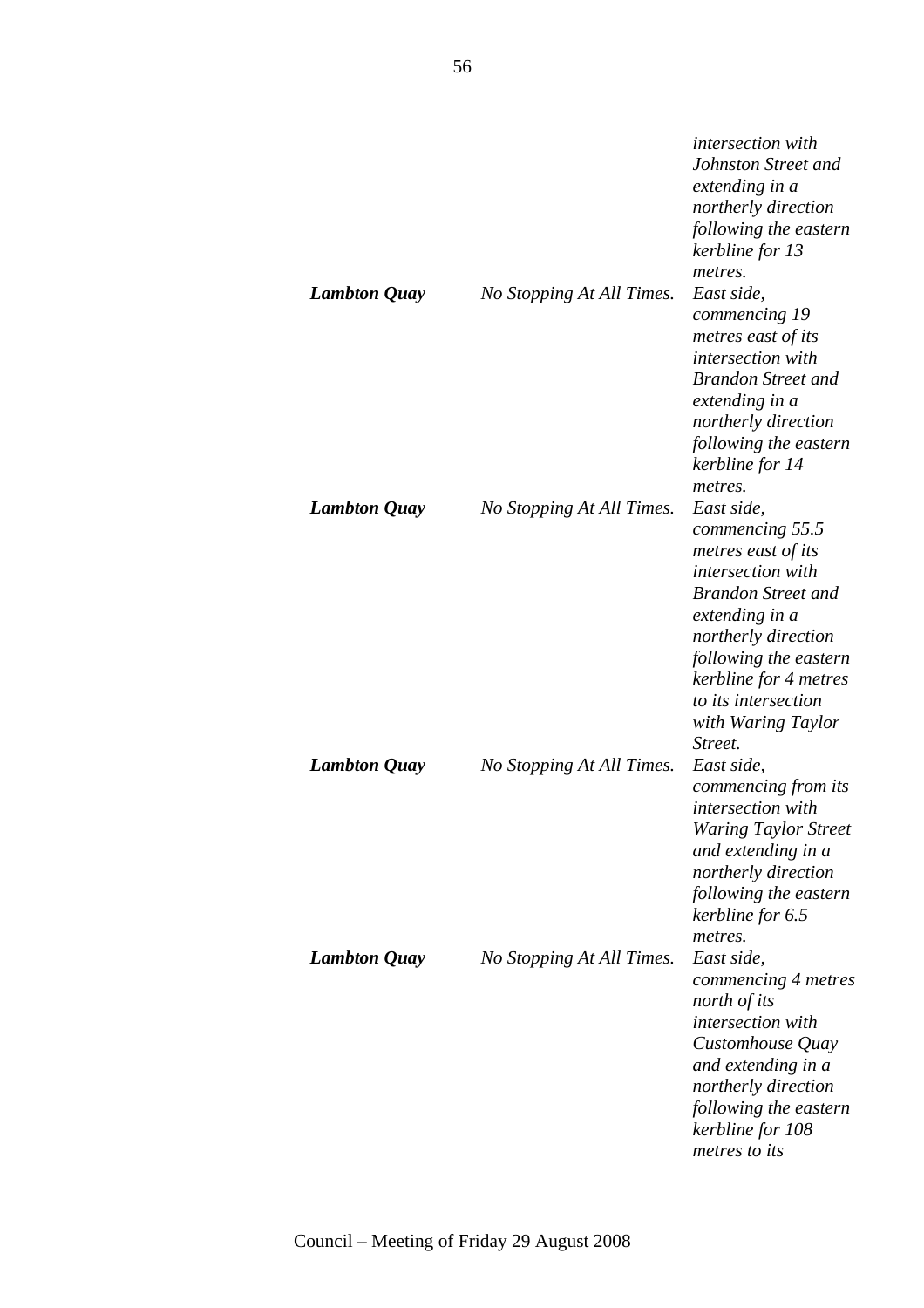*intersection with Hunter Street. Lambton Quay No Stopping At All Times. East side, commencing from its intersection with Panama Street and extending in a northerly direction following the eastern kerbline for 12 metres. Lambton Quay No Stopping At All Times. East side, commencing 52 metres north of its intersection with Panama Street and extending in a northerly direction following the eastern kerbline for 3 metres. Lambton Quay No Stopping Except for Motorcycles Monday to Saturday, 8:00am - 6:00pm. West side, commencing 600.5 metres north of its intersection with Willis Street and extending in a northerly direction following the western kerbline for 18 metres. Lambton Quay Bus Stop Monday to Friday, 7:00am - 9:00am, 4:00pm - 6:00pm. East side, commencing 55 metres north of its intersection with Stout Street and extending in a northerly direction following the eastern kerbline for 13.5* 

*metres. Lambton Quay No Stopping At All Times. East side, commencing at its intersection with Featherston Street and extending in a northerly direction*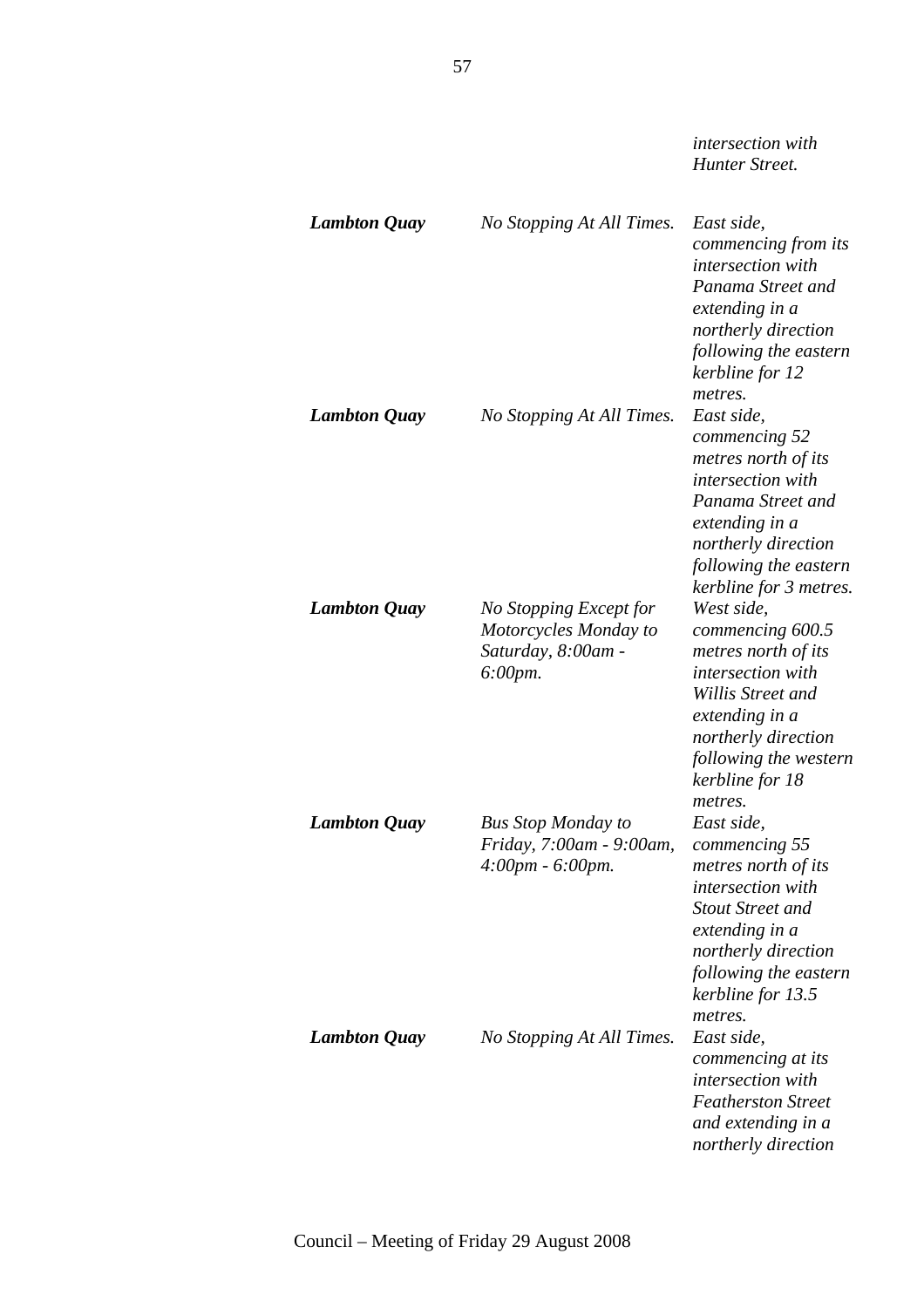|                     |                                                                                                                                           | following the eastern<br>kerbline for 34<br>metres.                                                                                                                                                    |
|---------------------|-------------------------------------------------------------------------------------------------------------------------------------------|--------------------------------------------------------------------------------------------------------------------------------------------------------------------------------------------------------|
| <b>Lambton Quay</b> | <b>Bus Stop At All Times.</b>                                                                                                             | East side,<br>commencing 34<br>metres north of its<br><i>intersection</i> with<br><b>Featherston Street</b><br>and extending in a<br>northerly direction<br>following the eastern<br>kerbline for 38.5 |
| <b>Lambton Quay</b> | No Stopping At All Times.                                                                                                                 | metres.<br>East side,<br>commencing 72.5<br>metres north of its<br><i>intersection</i> with<br><b>Featherston Street</b><br>and extending in a<br>northerly direction                                  |
| <b>Lambton Quay</b> | <b>Bus Stop Monday to</b><br>Friday, 4:00pm - 6:00pm.                                                                                     | following the eastern<br>kerbline for 12.5<br>metres.<br>West side,<br>commencing 784<br>metres north of its<br><i>intersection with</i><br>Willis Street and<br>extending in a                        |
| <b>Lambton Quay</b> | <b>Parking Meters P120</b><br>Maximum, Monday to<br>Thursday, 8:00am -<br>6:00pm, Friday 8:00am -<br>8:00pm, Saturday<br>8:00am - 1:00pm. | northerly direction<br>following the western<br>kerbline for 14<br>metres.<br>East side,<br>commencing 12<br>metres north of its<br><i>intersection</i> with<br>Panama Street and<br>extending in a    |
| <b>Lambton Quay</b> | <b>Parking Meters P120</b><br>Maximum, Monday to<br>Thursday, 8:00am -<br>6:00pm, Friday 8:00am -<br>8:00pm, Saturday                     | northerly direction<br>following the eastern<br>kerbline for 40<br>metres.(7 Car Parks)<br>West side,<br>commencing 443<br>metres north of its<br>intersection with<br>Willis Street and               |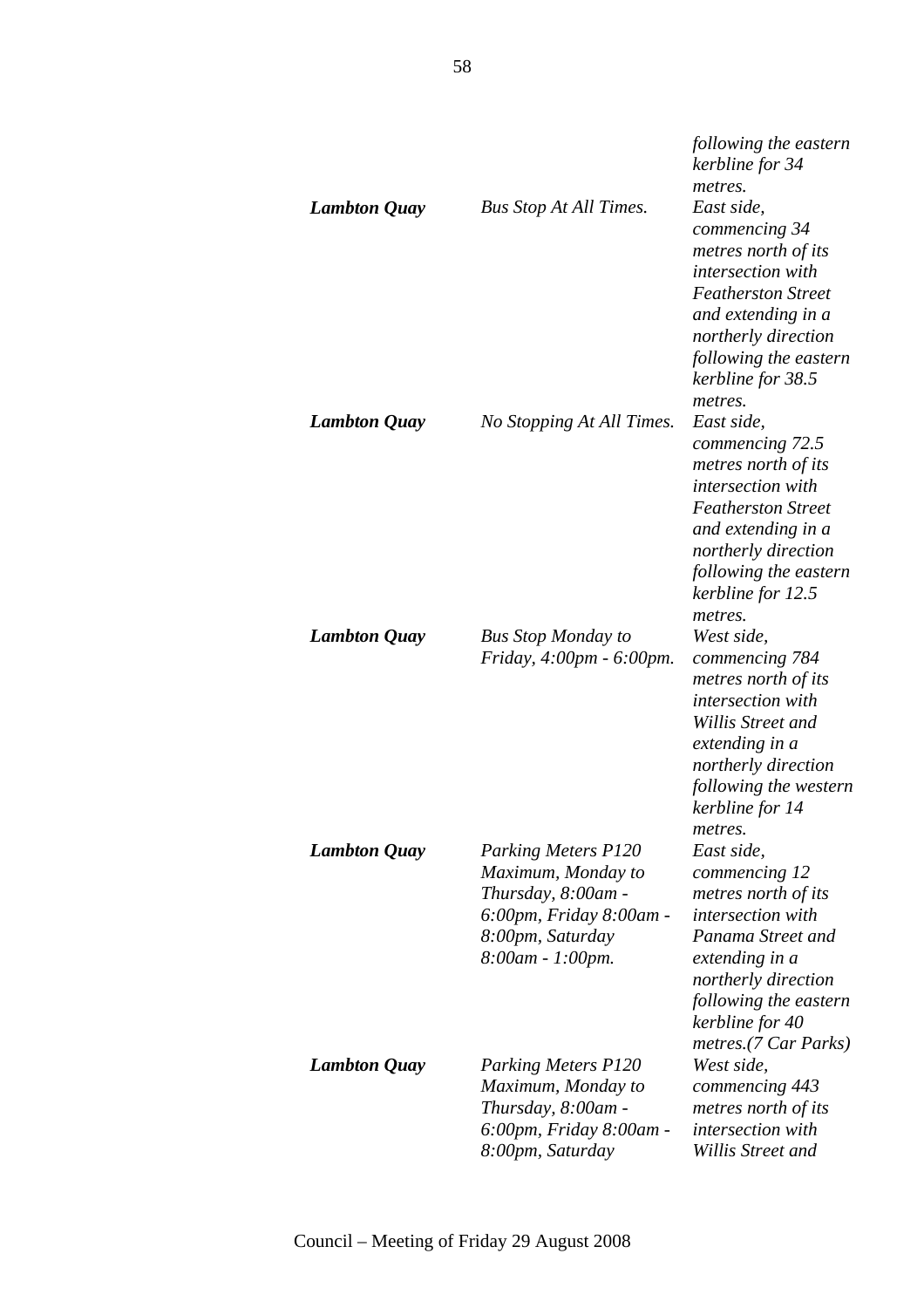|                     | 8:00am - 1:00pm.                                                                                                                             | extending in a<br>northerly direction<br>following the western<br>kerbline for 35.5<br>metres.(6 Car Parks)                                                                                                                       |
|---------------------|----------------------------------------------------------------------------------------------------------------------------------------------|-----------------------------------------------------------------------------------------------------------------------------------------------------------------------------------------------------------------------------------|
| <b>Lambton Quay</b> | <b>Parking Meters P120</b><br>Maximum, Monday to<br>Thursday, 8:00am -<br>6:00pm, Friday 8:00am -<br>8:00pm, Saturday<br>8:00am - 1:00pm.    | West side,<br>commencing 637.5<br>metres north of its<br>intersection with<br>Willis Street and<br>extending in a<br>northerly direction<br>following the western<br>kerbline for 12.5<br>metres.(2 Car Parks)                    |
| <b>Lambton Quay</b> | <b>Parking Meters P120</b><br>Maximum, Monday to<br>Thursday, 8:00am -<br>6:00pm, Friday 8:00am -<br>8:00pm, Saturday<br>$8:00$ am - 1:00pm. | West side.<br>commencing 676.5<br>metres north of its<br><i>intersection with</i><br>Willis Street and<br>extending in a<br>northerly direction<br>following the western<br>kerbline for 29<br>metres.(5 Car Parks)               |
| <b>Lambton Quay</b> | <b>Parking Meters P120</b><br>Maximum, Monday to<br>Thursday, 8:00am -<br>6:00pm, Friday 8:00am -<br>8:00pm, Saturday<br>8:00am - 1:00pm.    | West side,<br>commencing 312<br>metres north of its<br>intersection with<br>Willis Street and<br>extending in a<br>northerly direction<br>following the western<br>kerbline for 12.5<br>metres.(2 Car Parks)                      |
| <b>Lambton Quay</b> | <b>Parking Meters P120</b><br>Maximum, Monday to<br>Thursday, 8:00am -<br>6:00pm, Friday 8:00am -<br>8:00pm, Saturday<br>8:00am - 1:00pm.    | East side,<br>commencing 6.5<br>metres north of its<br><i>intersection with</i><br><b>Waring Taylor Street</b><br>and extending in a<br>northerly direction<br>following the eastern<br>kerbline for 40.5<br>metres.(7 Car Parks) |
| <b>Lambton Quay</b> | <b>Parking Meters P120</b><br>Maximum, Monday to<br>Thursday, 8:00am -                                                                       | East side,<br>commencing 33<br>metres north of its                                                                                                                                                                                |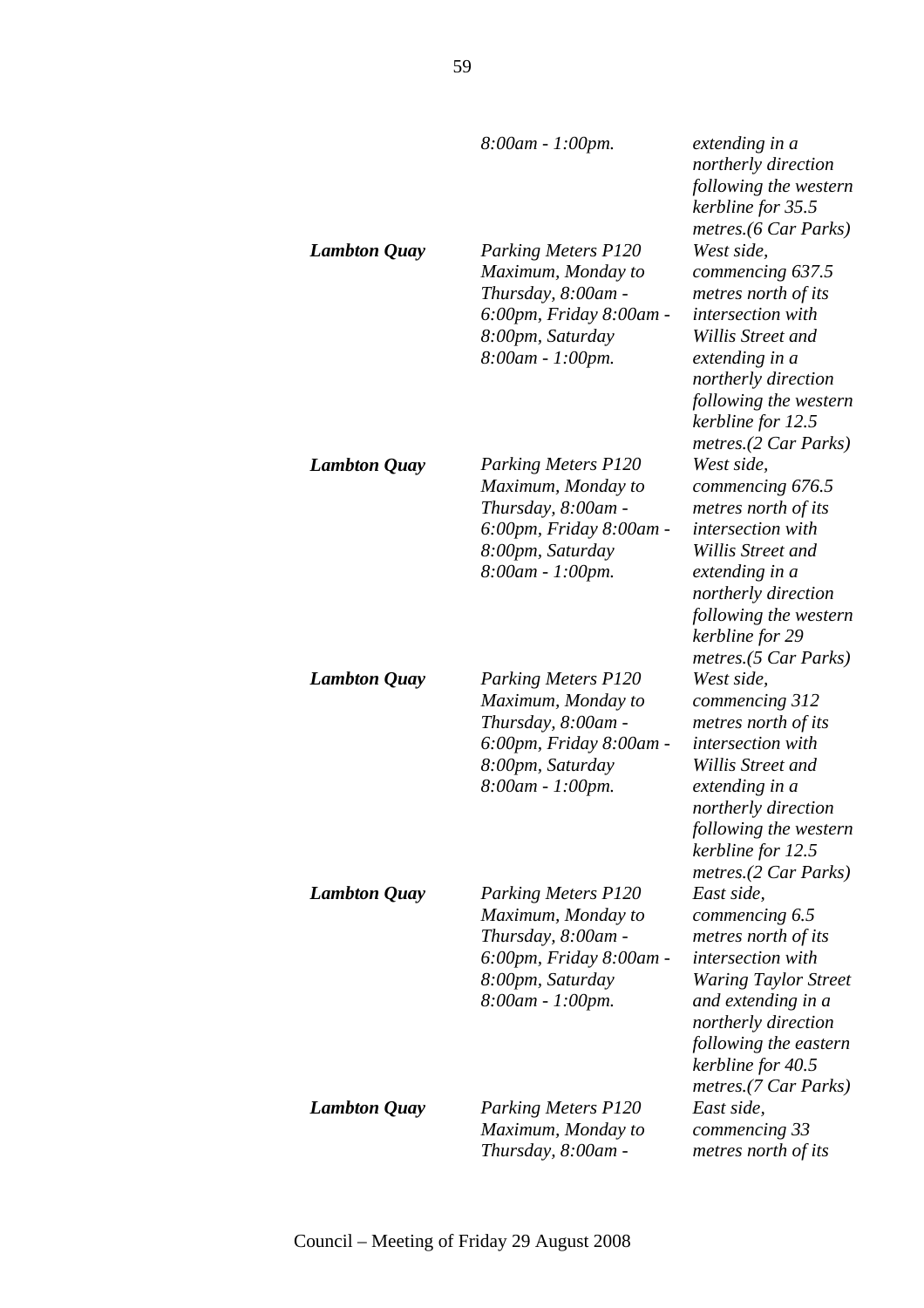|                     | 6:00pm, Friday 8:00am -<br>8:00pm, Saturday<br>8:00am - 1:00pm. | <i>intersection</i> with<br>Johnston Street and<br>extending in a<br>northerly direction<br>following the eastern<br>kerbline for 22.5<br>metres.(4 Car Parks)                     |
|---------------------|-----------------------------------------------------------------|------------------------------------------------------------------------------------------------------------------------------------------------------------------------------------|
| <b>Lambton Quay</b> | No Stopping At All Times.                                       | East side,<br>commencing from its<br>intersection with<br>Grey Street and<br>extending in a<br>northerly direction<br>following the eastern<br>kerbline for 3 metres.              |
| <b>Lambton Quay</b> | No Stopping At All Times.                                       | East side.<br>commencing 8 metres<br>from its intersection<br>with Grey Street and<br>extending in a<br>northerly direction<br>following the eastern<br>kerbline for 58<br>metres. |
| <b>Lambton Quay</b> | No Stopping At All Times.                                       | East side<br>commencing 55<br>metres from its<br>intersection with<br>Panama Street and<br>extending in a<br>northerly direction<br>for 6 metres.                                  |
| <b>Lambton Quay</b> | P120 Monday to<br>Saturday, 8:00am -<br>$6:00 \, \text{pm}.$    | East side<br>commencing 68.5<br>metres from its<br>intersection with<br><b>Stout Street and</b><br>extending in a<br>northerly direction<br>for 59.5 metres.                       |
| <b>Lambton Quay</b> | No Stopping At All Times.                                       | West side<br>commencing 26<br>metres from its<br>intersection with<br><b>Bowen Street and</b><br>extending in a<br>southerly direction<br>for 23 metres.                           |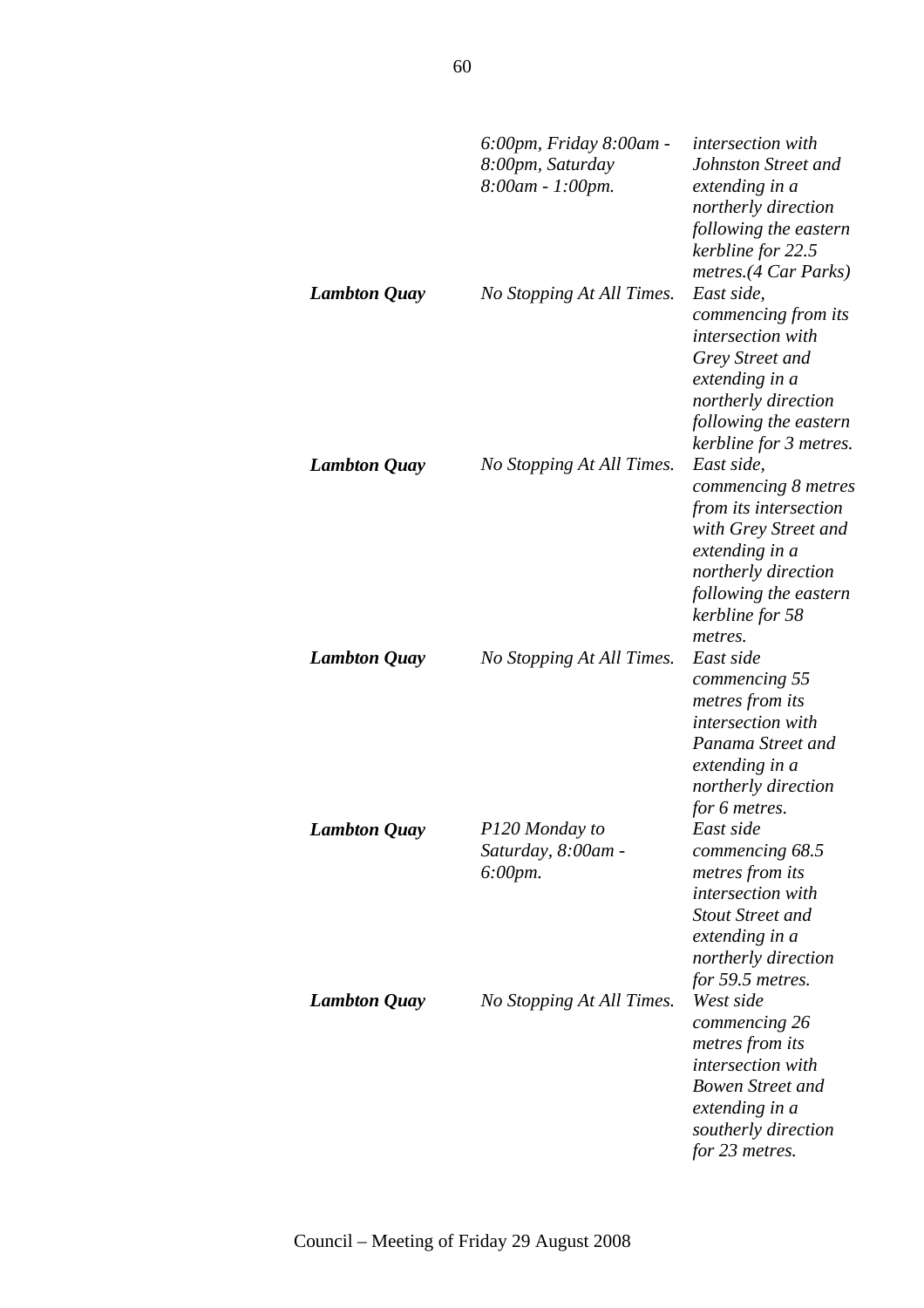| <b>Lambton Quay</b> | No Stopping At All Times.                                                                                                  | West side<br>commencing at its<br><i>intersection with</i><br>Willis Street and<br>extending in a<br>northerly direction<br>for 43 metres.                                                     |
|---------------------|----------------------------------------------------------------------------------------------------------------------------|------------------------------------------------------------------------------------------------------------------------------------------------------------------------------------------------|
| <b>Lambton Quay</b> | No Stopping At All Times.                                                                                                  | West side<br>commencing 67<br>metres from its<br>intersection with<br>Willis Street and<br>extending in a<br>northerly direction<br>for 64 metres.                                             |
| <b>Lambton Quay</b> | Loading Zone, Goods<br><b>Vehicles And Authorised</b><br>Vehicles Only P10<br>Monday to Saturday,<br>8:00am - 6:00pm Only. | West side,<br>commencing 43<br>metres from its<br>intersection with<br>Willis Street and<br>extending in a<br>northerly direction<br>for 24 metres.                                            |
| <b>Lambton Quay</b> | Loading Zone, Goods<br><b>Vehicles And Authorised</b><br>Vehicles Only P10 At<br>Other Times.                              | West side,<br>commencing 784<br>metres north of its<br>intersection with<br>Willis Street and<br>extending in a<br>northerly direction<br>following the western<br>kerbline for 14<br>metres.  |
| <b>Lambton Quay</b> | Loading Zone, Goods<br><b>Vehicles And Authorised</b><br>Vehicles Only P10<br>Monday to Saturday,<br>8:00am - 6:00pm Only. | West side,<br>commencing 41.5<br>metres north of its<br>intersection with<br>Willis Street and<br>extending in a<br>northerly direction<br>following the western<br>kerbline for 41<br>metres. |
| <b>Lambton Quay</b> | Loading Zone, Goods<br><b>Vehicles And Authorised</b><br>Vehicles Only P10<br>Monday to Saturday,<br>8:00am - 6:00pm Only. | West side,<br>commencing 295.5<br>metres north of its<br>intersection with<br>Willis Street and                                                                                                |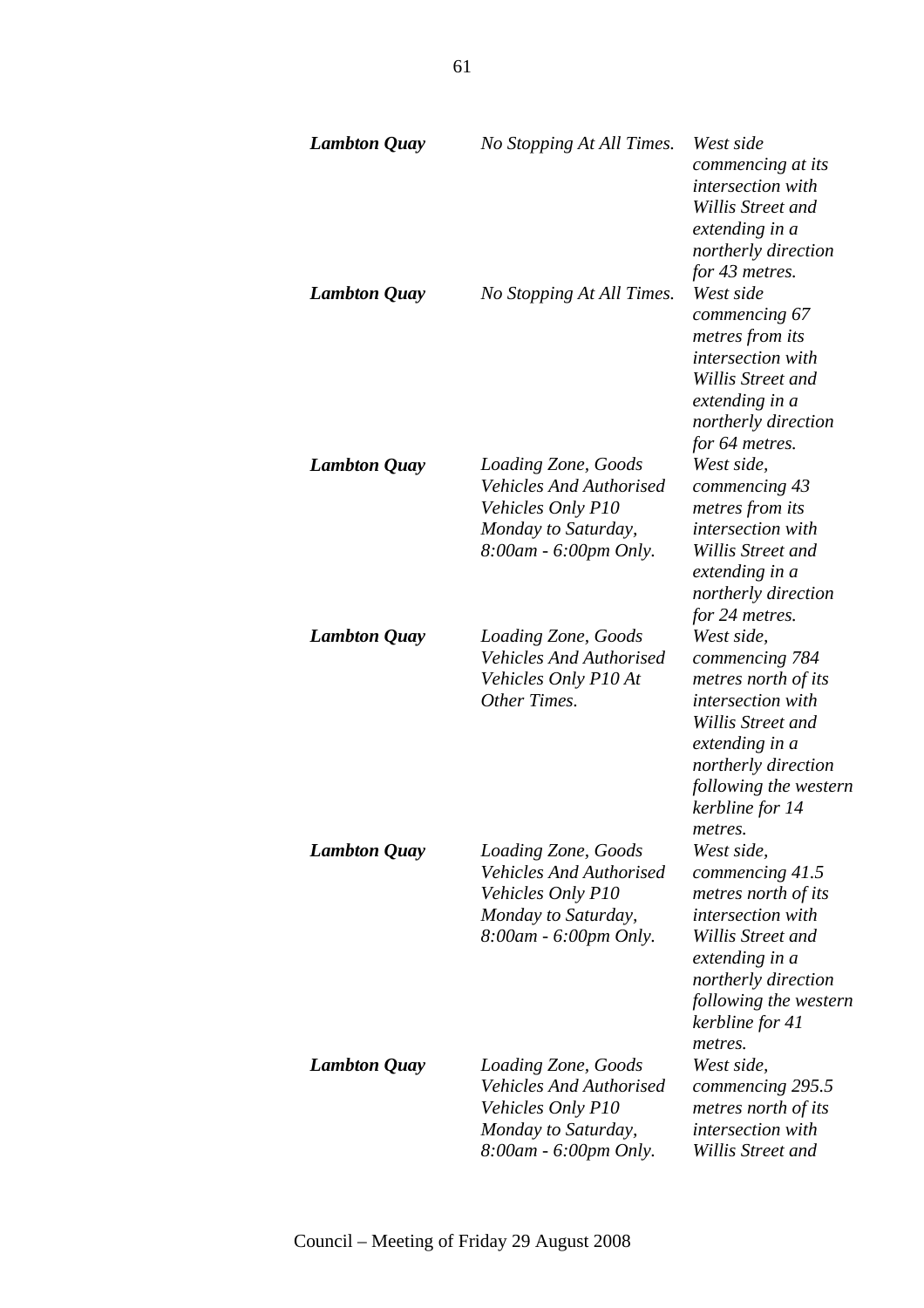|                     |                                                                                                                            | extending in a<br>northerly direction<br>following the western<br>kerbline for 18.5<br>metres.                                                                                                            |
|---------------------|----------------------------------------------------------------------------------------------------------------------------|-----------------------------------------------------------------------------------------------------------------------------------------------------------------------------------------------------------|
| <b>Lambton Quay</b> | Loading Zone, Goods<br><b>Vehicles And Authorised</b><br>Vehicles Only P10<br>Monday to Saturday,<br>8:00am - 6:00pm Only. | West side,<br>commencing 509<br>metres north of its<br><i>intersection with</i><br>Willis Street and<br>extending in a<br>northerly direction<br>following the western<br>kerbline for 43<br>metres.      |
| <b>Lambton Quay</b> | Loading Zone, Goods<br><b>Vehicles And Authorised</b><br>Vehicles Only P10<br>Monday to Saturday,<br>8:00am - 6:00pm Only. | West side,<br>commencing 618.5<br>metres north of its<br>intersection with<br>Willis Street and<br>extending in a<br>northerly direction<br>following the western<br>kerbline for 29.5<br>metres.         |
| <b>Lambton Quay</b> | Loading Zone, Goods<br><b>Vehicles And Authorised</b><br>Vehicles Only P10<br>Monday to Saturday,<br>8:00am - 6:00pm Only. | West side,<br>commencing 705.5<br>metres north of its<br>intersection with<br>Willis Street and<br>extending in a<br>northerly direction<br>following the western<br>kerbline for 14<br>metres.           |
| <b>Lambton Quay</b> | Loading Zone, Goods<br><b>Vehicles And Authorised</b><br>Vehicles Only P10<br>Monday to Saturday,<br>8:00am - 6:00pm Only. | West side,<br>commencing 28<br>metres south of its<br><i>intersection with</i><br><b>Bowen Street and</b><br>extending in a<br>southerly direction<br>following the western<br>kerbline for 36<br>metres. |
| <b>Lambton Quay</b> | <b>Bus Stop Monday to</b><br>Friday, 4:00pm - 6:00pm,<br>Loading Zone P10 At                                               | West side,<br>commencing 71<br>metres west of its                                                                                                                                                         |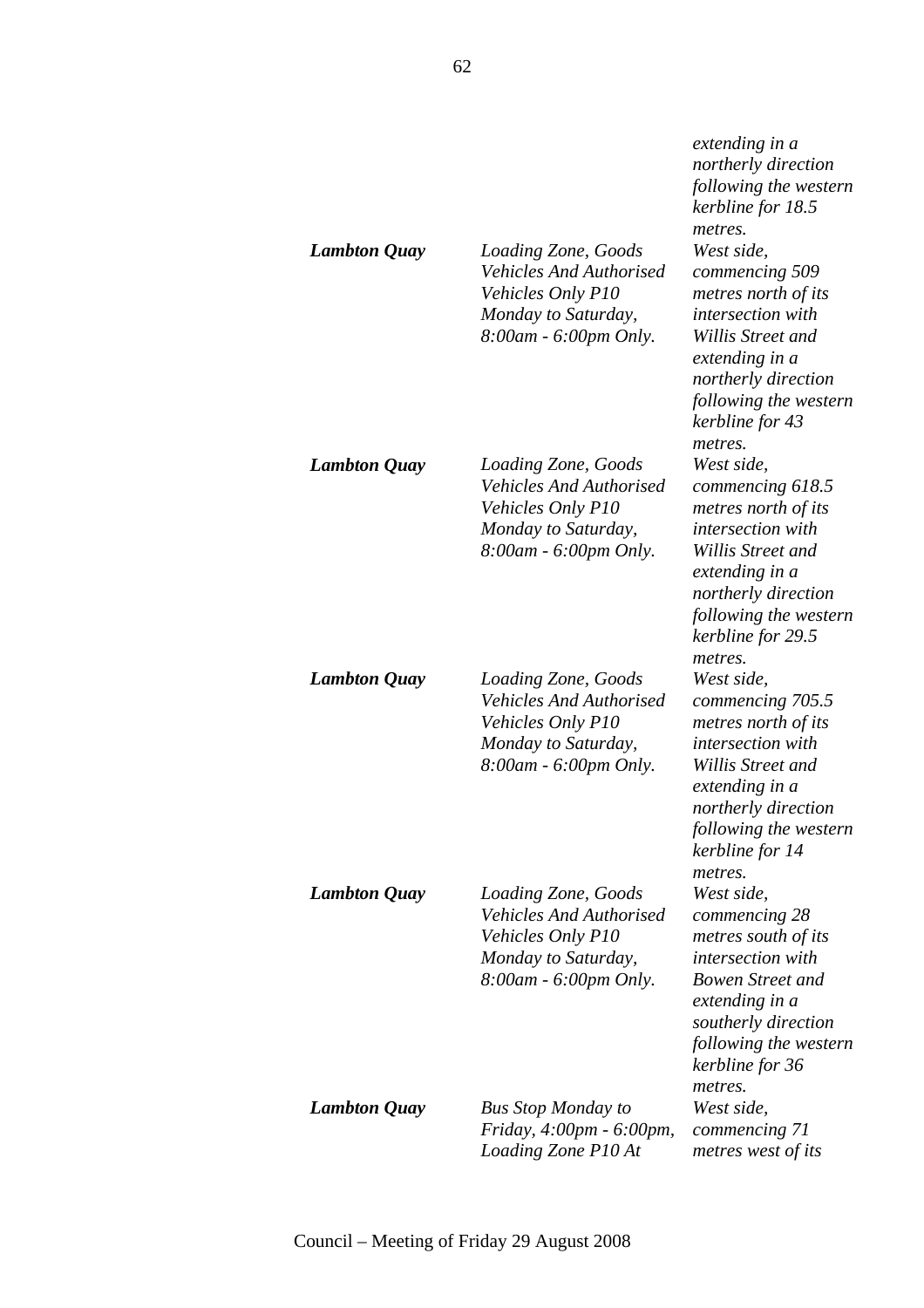|                     | Other Times.                                                                                 | <i>intersection with</i><br><b>Bowen Street and</b><br>extending in a<br>westerly direction<br>following the western<br>kerbline for 12<br>metres.                                                       |
|---------------------|----------------------------------------------------------------------------------------------|----------------------------------------------------------------------------------------------------------------------------------------------------------------------------------------------------------|
| <b>Lambton Quay</b> | <b>Bus Stop At All Times.</b>                                                                | West side,<br>commencing 83<br>metres west of its<br>intersection with<br><b>Bowen Street and</b><br>extending in a<br>westerly direction<br>following the western<br>kerbline for 36<br>metres.         |
| <b>Lambton Quay</b> | <b>Bus Stop Monday to</b><br>Friday, 4:00pm - 6:00pm,<br>Loading Zone P10 At<br>Other Times. | West side.<br>commencing 119<br>metres west of its<br><i>intersection with</i><br><b>Bowen Street and</b><br>extending in a<br>westerly direction<br>following the western<br>kerbline for 12<br>metres. |
| <b>Lambton Quay</b> | <b>Bus Stop At All Times.</b>                                                                | West side,<br>commencing 131<br>metres west of its<br><i>intersection with</i><br><b>Bowen Street and</b><br>extending in a<br>westerly direction<br>following the western<br>kerbline for 36<br>metres. |
| <b>Lambton Quay</b> | Loading Zone, Goods<br><b>Vehicles And Authorised</b><br>Vehicles Only P10 At All<br>Times.  | East side,<br>commencing 122<br>metres south of its<br>intersection with<br><b>Stout Street and</b><br>extending in a<br>northerly direction<br>following the eastern<br>kerbline for 12<br>metres.      |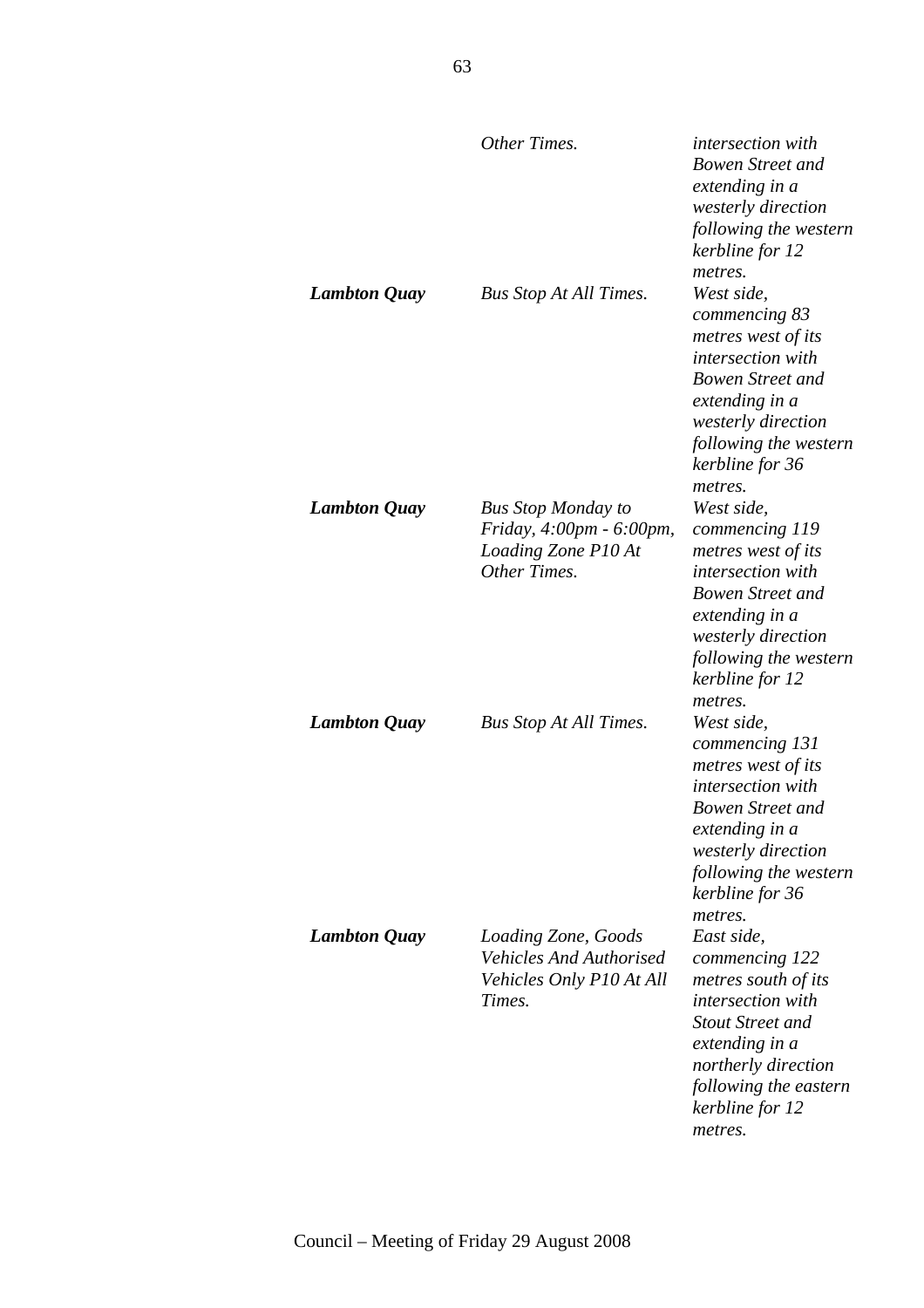| <b>Lambton Quay</b> | No Stopping At All Times.                                                                                                                                                  | East side,<br>commencing 134<br>metres north of its<br>intersection with<br><b>Stout Street and</b><br>extending in a<br>northerly direction<br>following the eastern<br>kerbline for 3 metres<br>to its intersection      |
|---------------------|----------------------------------------------------------------------------------------------------------------------------------------------------------------------------|----------------------------------------------------------------------------------------------------------------------------------------------------------------------------------------------------------------------------|
| <b>Lambton Quay</b> | <b>Bus Stop At All Times.</b>                                                                                                                                              | with Ballance Street.<br>North side<br>commencing 35<br>metres west of its<br>intersection with<br><b>Bowen Street and</b><br>extending in a<br>westerly direction<br>following the<br>northern kerbline for<br>30 metres. |
| <b>Lambton Quay</b> | <b>Bus Stop Monday to</b><br>Friday, 4:00pm - 6:00pm.                                                                                                                      | North side<br>commencing 65<br>metres west of its<br>intersection with<br><b>Bowen Street and</b><br>extending in a<br>westerly direction<br>following the<br>northern kerbline for<br>6 metres.                           |
| <b>Lambton Quay</b> | Loading Zone, Goods<br>Vehicles And Authorised<br>Vehicles Only P10<br>Monday to Friday,<br>12:00am - 4:00pm,<br>6:00pm - 12:00am,<br>Saturday and Sunday At<br>All Times. | North side<br>commencing 65<br>metres west of its<br><i>intersection</i> with<br><b>Bowen Street and</b><br>extending in a<br>westerly direction<br>following the<br>northern kerbline for<br>6 metres.                    |
| <b>Lambton Quay</b> | <b>Parking Meters P120</b><br>Maximum, Monday to<br>Thursday, 8:00am -<br>6:00pm, Friday 8:00am -<br>8:00pm, Saturday<br>8:00am - 1:00pm.                                  | East side,<br>commencing 15<br>metres south of its<br><i>intersection with</i><br><b>Ballance Street and</b><br>extending in a<br>southerly direction                                                                      |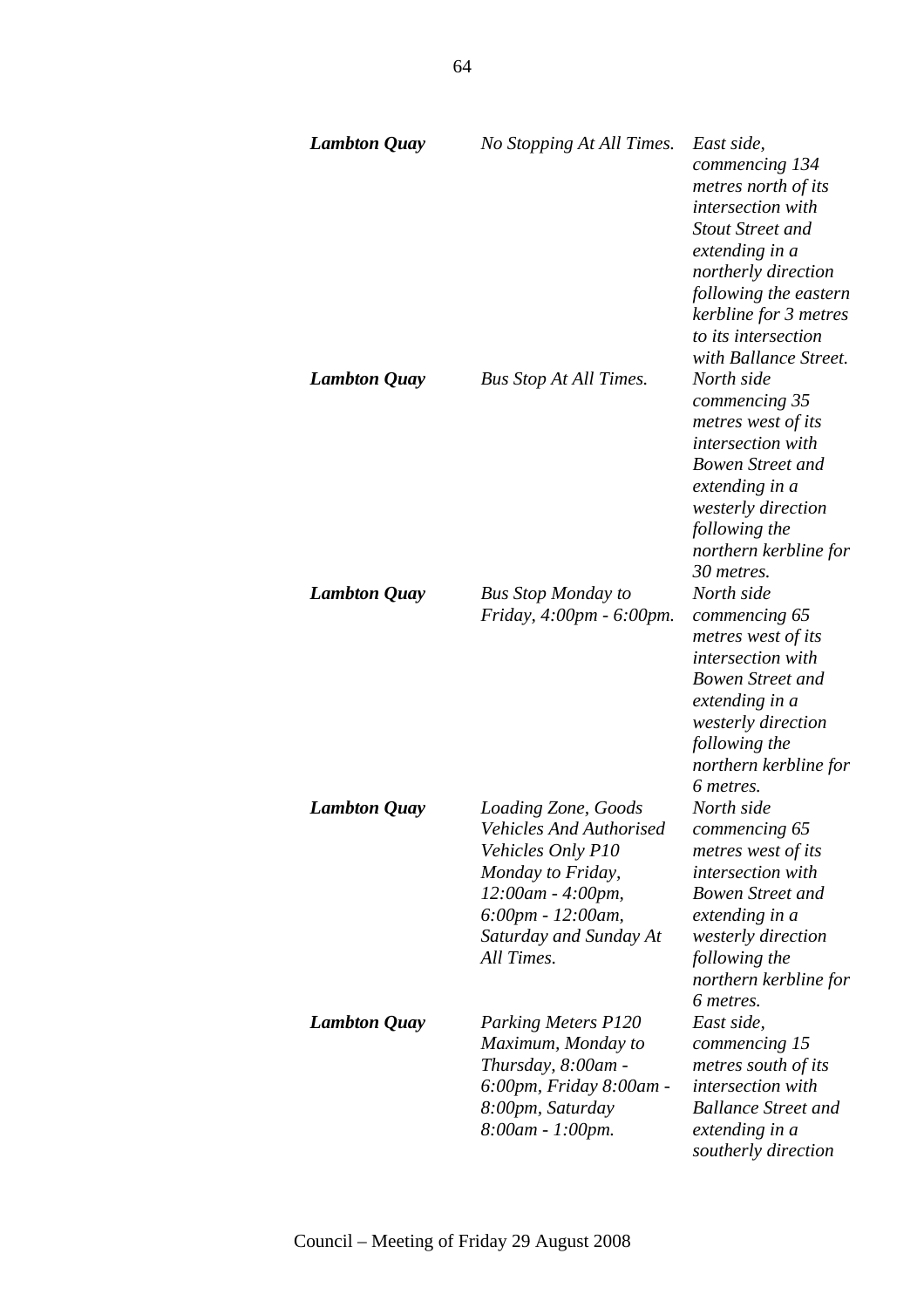*Lambton Quay Loading Zone, Goods Vehicles And Authorised Vehicles Only P10 At Other Times.* 

*following the eastern kerbline for 53.5 metres. (9 Car Parks) North side commencing 65 metres west of its intersection with Bowen Street and extending in a westerly direction following the northern kerbline for 6 metres.* 

*Add to Schedule B (Restricted Parking), Schedule D (No Stopping Restriction) and Schedule F (Metered Parking) of the Traffic Restrictions Schedule.* 

#### *East Side*

| <b>Column One</b>   | Column Two                     | <b>Column Three</b>        |
|---------------------|--------------------------------|----------------------------|
| <b>Lambton Quay</b> | No Stopping At All Times.      | East side, commencing      |
|                     |                                | at its intersection with   |
|                     |                                | <b>Ballance Street and</b> |
|                     |                                | extending in a southerly   |
|                     |                                | direction following the    |
|                     |                                | eastern kerbline for30     |
|                     |                                | metres.                    |
| <b>Lambton Quay</b> | Parking Meters, P120           | East side, commencing      |
|                     | Maximum, Monday to             | 30 metres south of its     |
|                     | Thursday, $8:00$ am $-$        | intersection with          |
|                     | $6.00$ pm, Friday $8:00$ am -  | <b>Ballance Street and</b> |
|                     | 8.00pm, Saturday 8:00am        | extending in a southerly   |
|                     | $-6:00$ pm.                    | direction following the    |
|                     |                                | eastern kerbline for31     |
|                     |                                | metres (4 parallel car     |
|                     |                                | <i>parks</i> ).            |
| <b>Lambton Quay</b> | Parking Meters, P120           | East side, commencing      |
|                     | Maximum, Monday to             | 61 metres south of its     |
|                     | Thursday, 8:00am-              | intersection with          |
|                     | 6.00pm, Friday 8:00am -        | <b>Ballance Street and</b> |
|                     | 8.00pm, Saturday 8:00am        | extending in a southerly   |
|                     | $-6:00$ pm.                    | direction following the    |
|                     |                                | eastern kerbline for26     |
|                     |                                | metres (8 angle car        |
|                     |                                | parks).                    |
| <b>Lambton Quay</b> | Loading Zone, Goods            | East side, commencing      |
|                     | <b>Vehicles and Authorised</b> | 87 metres south of its     |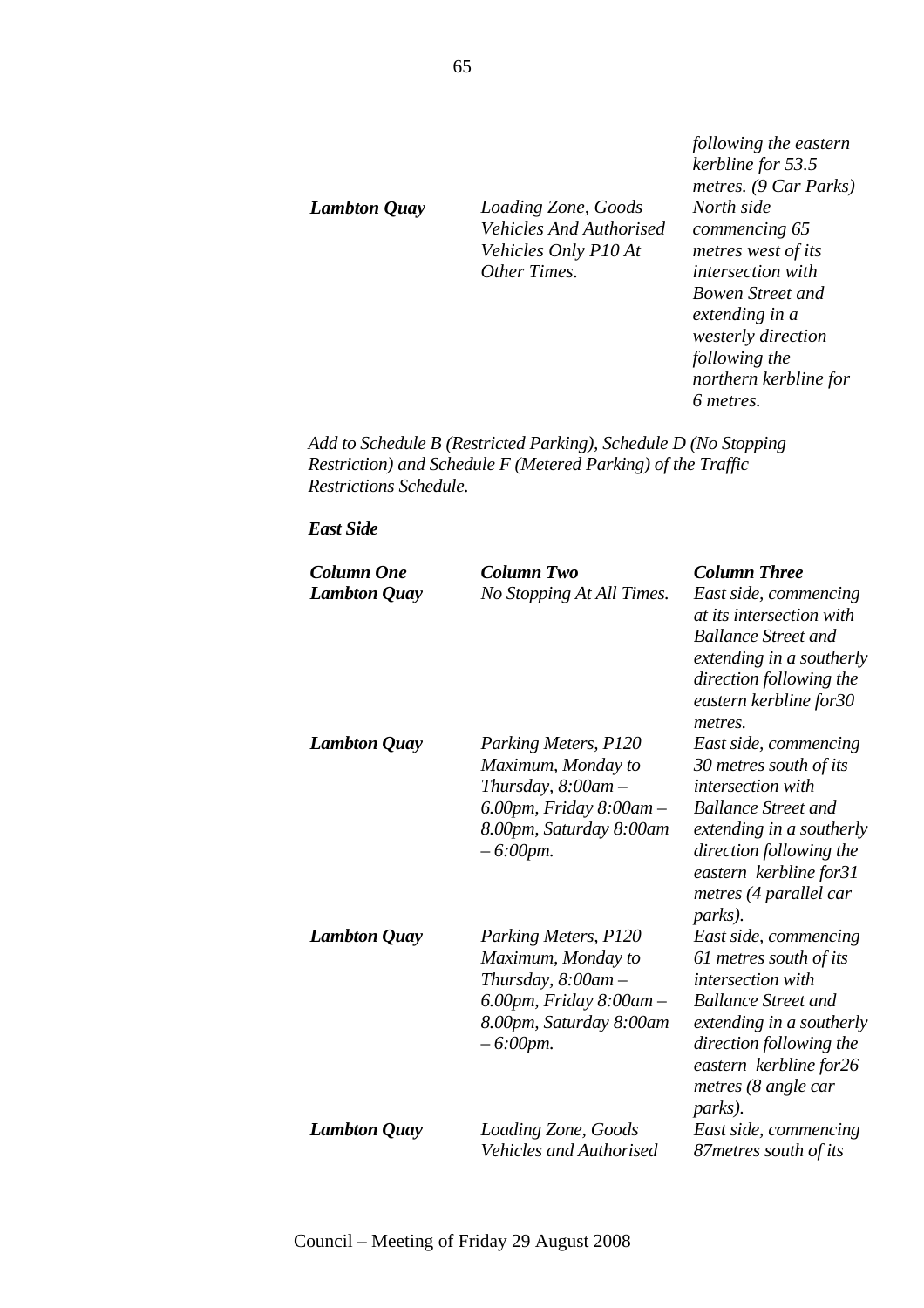|                     | Vehicles Only. P10 At All<br>Times.                                                                                                                | <i>intersection</i> with<br><b>Ballance Street and</b><br>extending in a southerly<br>direction following the<br>eastern kerbline for 8<br>metres.                                                        |
|---------------------|----------------------------------------------------------------------------------------------------------------------------------------------------|-----------------------------------------------------------------------------------------------------------------------------------------------------------------------------------------------------------|
| <b>Lambton Quay</b> | Bus Stop.                                                                                                                                          | East side, commencing<br>95 metres south of its<br>intersection with<br><b>Ballance Street and</b><br>extending in a southerly<br>direction following the<br>eastern kerbline for<br>23 metres.           |
| <b>Lambton Quay</b> | No Stopping At All Times.                                                                                                                          | East side, commencing<br>118 meters south of its<br>intersection with<br><b>Ballance Street and</b><br>extending in a southerly<br>direction following the<br>eastern kerbline for 18<br>metres.          |
| <b>Lambton Quay</b> | Parking Meters, P120<br>Maximum, Monday to<br>Thursday, $8:00$ am $-$<br>$6.00$ pm, Friday $8:00$ am $-$<br>8.00pm, Saturday 8:00am<br>$-6:00$ pm. | East side, commencing<br>7 metres south of its<br>intersection with Stout<br>Street and extending in<br>a southerly direction<br>following the eastern<br>kerbline for 41 metres<br>(13 angle car parks). |
| <b>Lambton Quay</b> | Loading Zone, Goods<br><b>Vehicles and Authorised</b><br>Vehicles Only. P10 At All<br>Times.                                                       | East side, commencing<br>3 metres south of its<br>intersection with<br><b>Waring Taylor Street</b><br>and extending in a<br>southerly direction<br>following the eastern<br>kerbline for22 metres.        |
| <b>Lambton Quay</b> | No Stopping At All Times.                                                                                                                          | East side, commencing<br>25 meters south of its<br>intersection with<br>Waring Taylor Street<br>and extending in a<br>southerly direction<br>following the eastern<br>kerbline for 14 metres.             |
| <b>Lambton Quay</b> | Parking Meters, P120<br>Maximum, Monday to                                                                                                         | East side, commencing<br>39 metres south of its                                                                                                                                                           |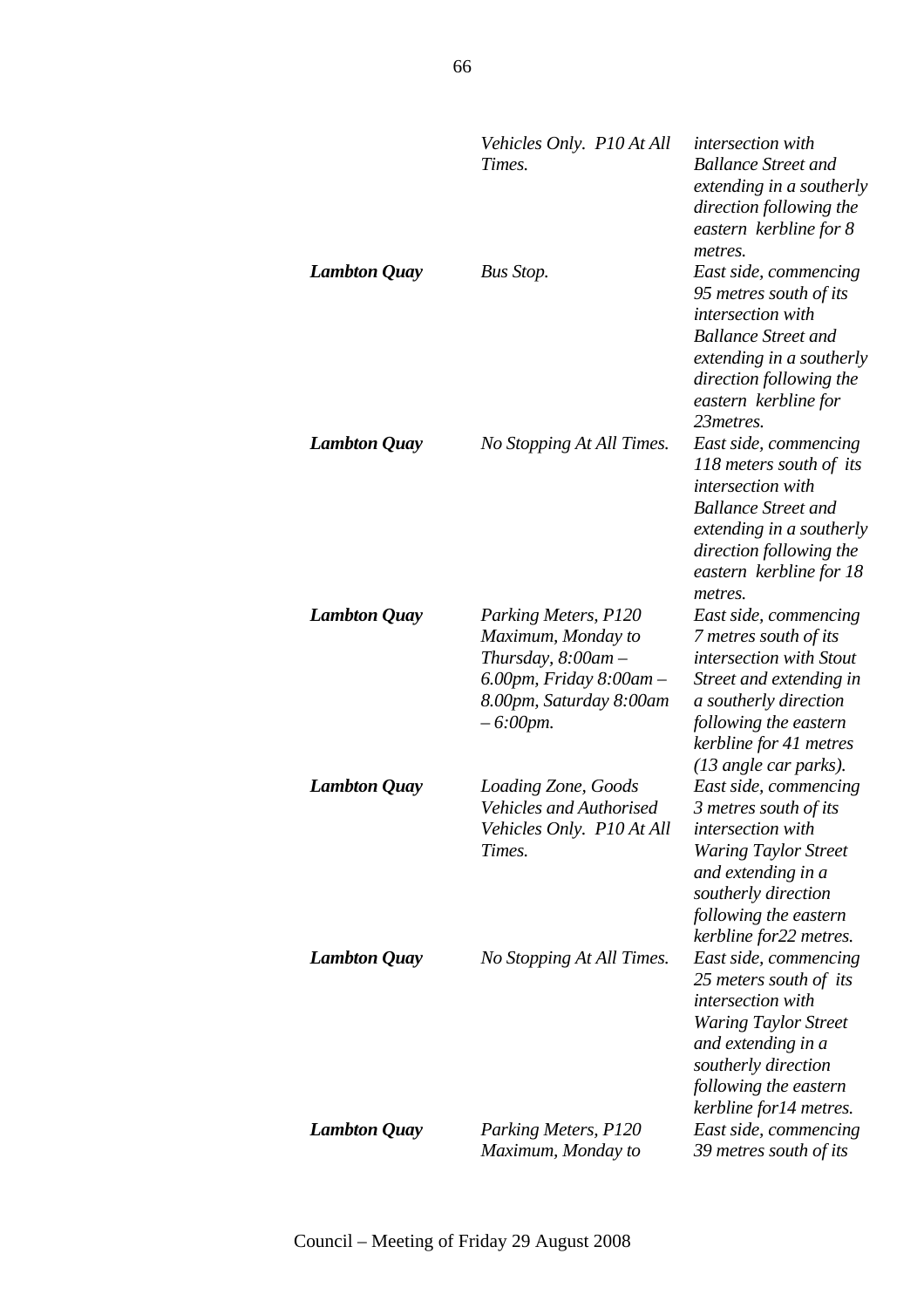|                     | Thursday, $8:00$ am $-$<br>$6.00$ pm, Friday $8:00$ am $-$<br>8.00pm, Saturday 8:00am<br>$-6:00$ pm.                                               | <i>intersection</i> with<br><b>Waring Taylor Street</b><br>and extending in a<br>southerly direction<br>following the eastern<br>kerbline for 12 metres                                                                         |
|---------------------|----------------------------------------------------------------------------------------------------------------------------------------------------|---------------------------------------------------------------------------------------------------------------------------------------------------------------------------------------------------------------------------------|
| <b>Lambton Quay</b> | Bus Stop.                                                                                                                                          | (2 parallel car parks).<br>East side, commencing<br>9 metres south of its<br>intersection with<br>Johnston Street and<br>extending in a southerly<br>direction following the<br>eastern kerbline for 43<br>metres.              |
| <b>Lambton Quay</b> | No Stopping At All Times.                                                                                                                          | East side, commencing<br>at its intersection with<br><b>Brandon Street and</b><br>extending in a southerly<br>direction following the<br>eastern kerbline for 17<br>metres.                                                     |
| <b>Lambton Quay</b> | Parking Meters, P120<br>Maximum, Monday to<br>Thursday, $8:00$ am $-$<br>$6.00$ pm, Friday $8:00$ am $-$<br>8.00pm, Saturday 8:00am<br>$-6:00$ pm. | East side, commencing<br>17 metres south of its<br>intersection with<br><b>Brandon Street and</b><br>extending in a southerly<br>direction following the<br>eastern kerbline for 30<br>metres (5 parallel car<br><i>parks</i> ) |
| <b>Lambton Quay</b> | No Stopping At All Times.                                                                                                                          | East side, commencing<br>47 meters south of its<br>intersection with<br><b>Brandon Street and</b><br>extending in a southerly<br>direction following the<br>eastern kerbline for17<br>metres.                                   |
| <b>Lambton Quay</b> | No Stopping At All Times.                                                                                                                          | East side, commencing<br>at its intersection with<br>Panama Street and<br>extending in a southerly<br>direction following the<br>eastern kerbline for 62<br>metres.                                                             |
| <b>Lambton Quay</b> | No Stopping At All Times                                                                                                                           | East side, commencing<br>at its intersection with                                                                                                                                                                               |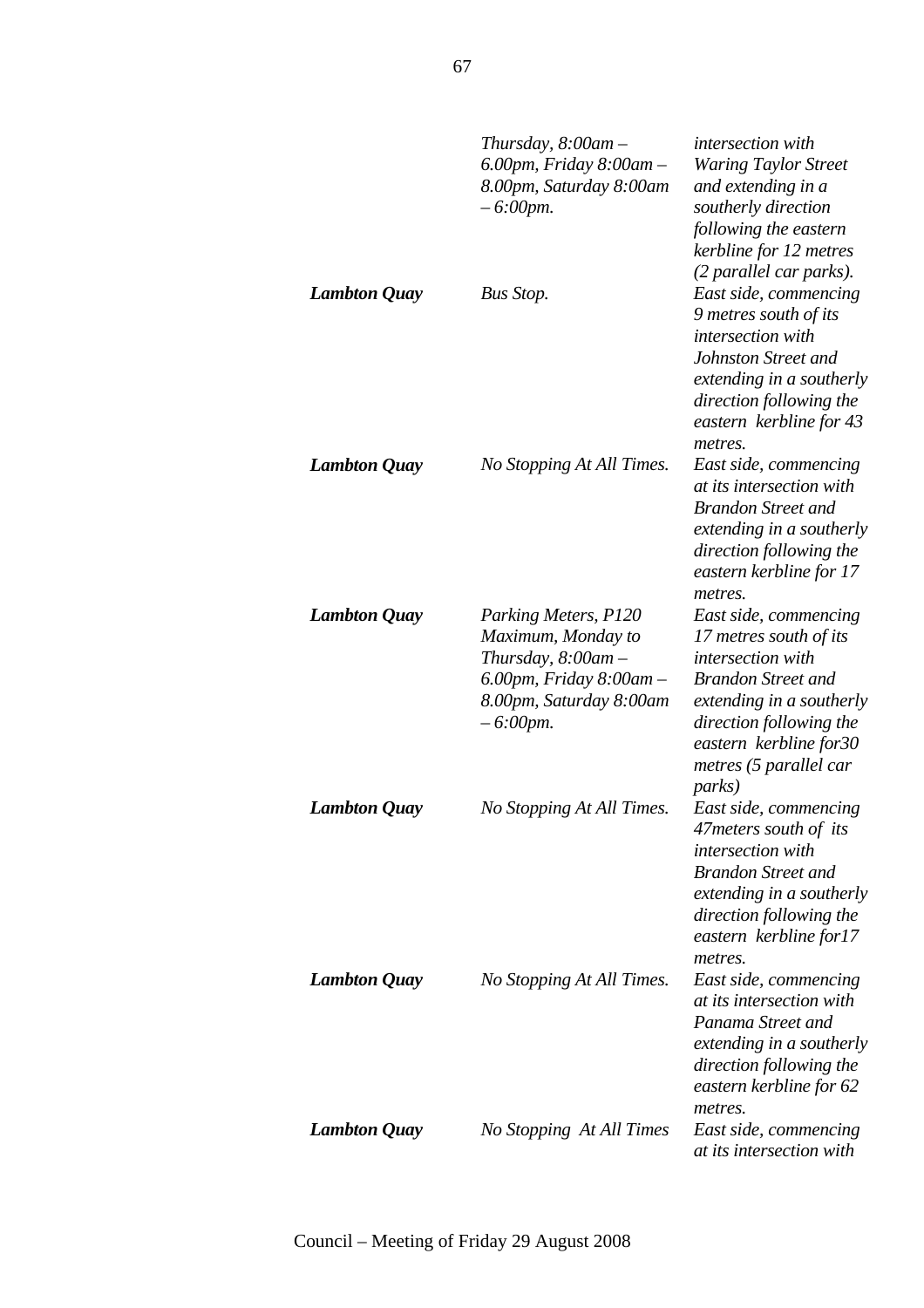| <b>Lambton Quay</b> | Bus Stop.                 | Grey Street and<br>extending in a southerly<br>direction following the<br>eastern kerbline for 21<br>metres.<br>East side, commencing<br>21 metres south of its<br><i>intersection with Grey</i><br>Street and extending in<br>a southerly direction<br>following the eastern |
|---------------------|---------------------------|-------------------------------------------------------------------------------------------------------------------------------------------------------------------------------------------------------------------------------------------------------------------------------|
| <b>Lambton Quay</b> | No Stopping At All Times. | kerbline for 39 metres.<br>East side, commencing<br>60 meters south of its<br>intersection with Grey<br>Street and extending in<br>a southerly direction<br>following the eastern                                                                                             |
| <b>Lambton Quay</b> | No Stopping At All Times. | kerbline for 21 metres.<br>East side, commencing<br><i>at its intersection with</i><br>Hunter Street and<br>extending in a southerly<br>direction following the<br>eastern kerbline for 125<br>metres.                                                                        |

*Add to Schedule B (Restricted Parking), Schedule D (No Stopping Restriction) and Schedule F (Metered Parking) of the Traffic Restrictions Schedule.* 

## *West Side*

| <b>Column One</b><br><b>Lambton Quay</b> | Column Two<br>No Stopping At All Times.                                               | <b>Column Three</b><br>West side, commencing<br><i>at its intersection with</i><br>Willis Street and<br>extending in a northerly<br>direction following the<br>western kerbline for 43<br>metres. |
|------------------------------------------|---------------------------------------------------------------------------------------|---------------------------------------------------------------------------------------------------------------------------------------------------------------------------------------------------|
| <b>Lambton Quay</b>                      | Loading Zone, Goods<br>Vehicles and Authorised<br>Vehicles Only. P10 At All<br>Times. | West side, commencing<br>43 metres north of its<br><i>intersection with Willis</i><br>Street and extending in<br>a northerly direction<br>following the western<br>kerbline for 25 metres.        |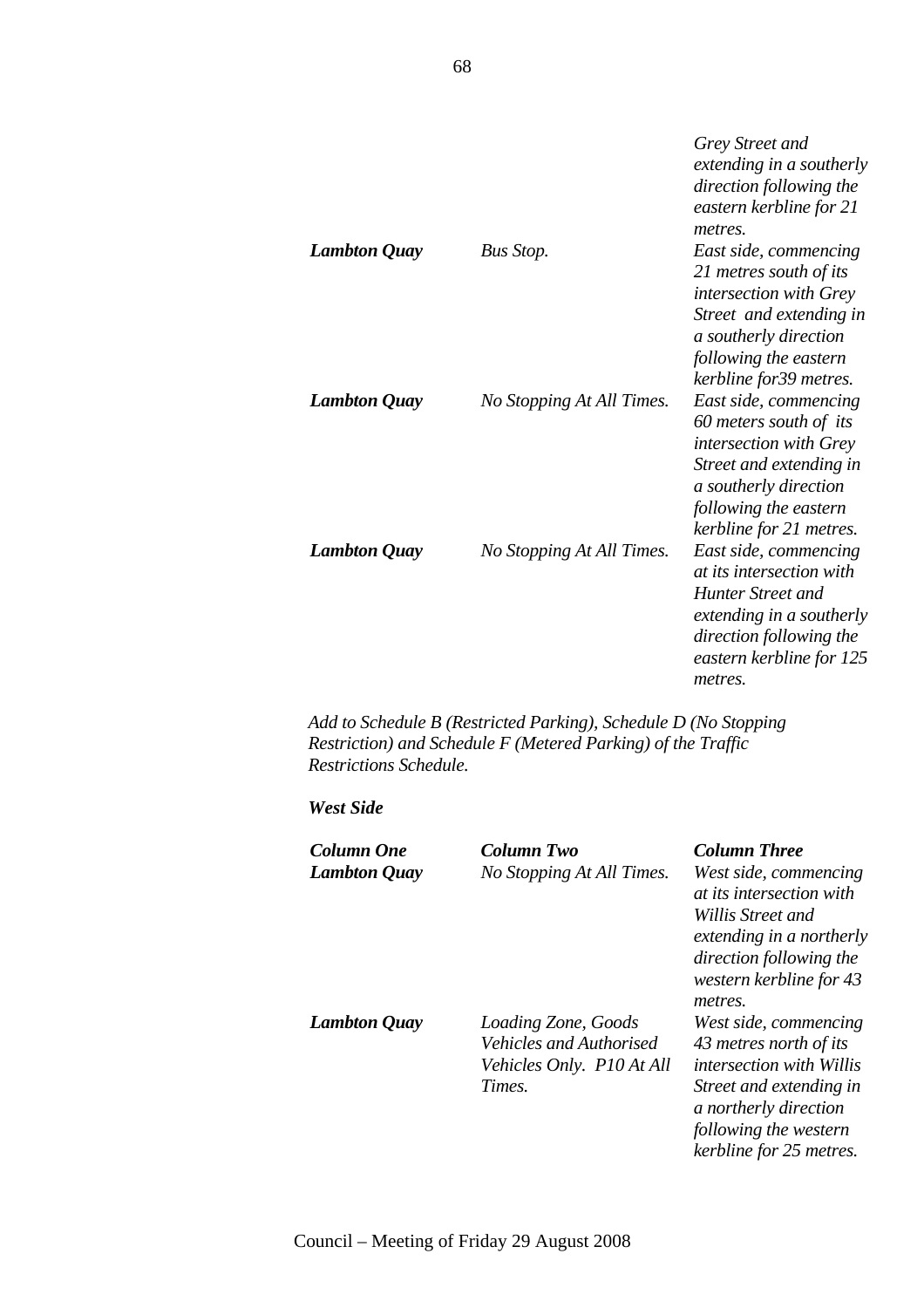| <b>Lambton Quay</b> | No Stopping At All Times.                                                                                                                                  | West side, commencing<br>68m north of its<br><i>intersection with Willis</i><br>Street and extending in<br>a northerly direction<br>following the western<br>kerbline for 104 metres.       |
|---------------------|------------------------------------------------------------------------------------------------------------------------------------------------------------|---------------------------------------------------------------------------------------------------------------------------------------------------------------------------------------------|
| <b>Lambton Quay</b> | Loading Zone, Goods<br><b>Vehicles and Authorised</b><br>Vehicles Only. P10, 9am<br>to 4pm Monday to Friday<br>and all other times<br>Saturday and Sunday. | West side, commencing<br>172 metres north of its<br><i>intersection with Willis</i><br>Street and extending in<br>a northerly direction<br>following the western<br>kerbline for 18 metres. |
| <b>Lambton Quay</b> | No Stopping At All Times.                                                                                                                                  | West side, commencing<br>190m north of its<br>intersection with Willis<br>Street and extending in<br>a northerly direction<br>following the western<br>kerbline for 62metres.               |
| <b>Lambton Quay</b> | <b>Bus Stop.</b>                                                                                                                                           | West side, commencing<br>252 metres north of its<br><i>intersection with Willis</i><br>Street and extending in<br>a northerly direction<br>following the western<br>kerbline for 45 metres. |
| <b>Lambton Quay</b> | No Stopping At All Times.                                                                                                                                  | West side, commencing<br>297 metres north of its<br>intersection with Willis<br>Street and extending in<br>a northerly direction<br>following the western<br>kerbline for 21 metres.        |
| <b>Lambton Quay</b> | Loading Zone, Goods<br>Vehicles and Authorised<br>Vehicles Only. P10 At All<br>Times.                                                                      | West side, commencing<br>318 metres north of its<br><i>intersection with Willis</i><br>Street and extending in<br>a northerly direction<br>following the western<br>kerbline for 14 metres. |
| <b>Lambton Quay</b> | Taxi Stand.                                                                                                                                                | West side, commencing<br>332 metres north of its<br><i>intersection with Willis</i><br>Street and extending in<br>a northerly direction<br>following the western                            |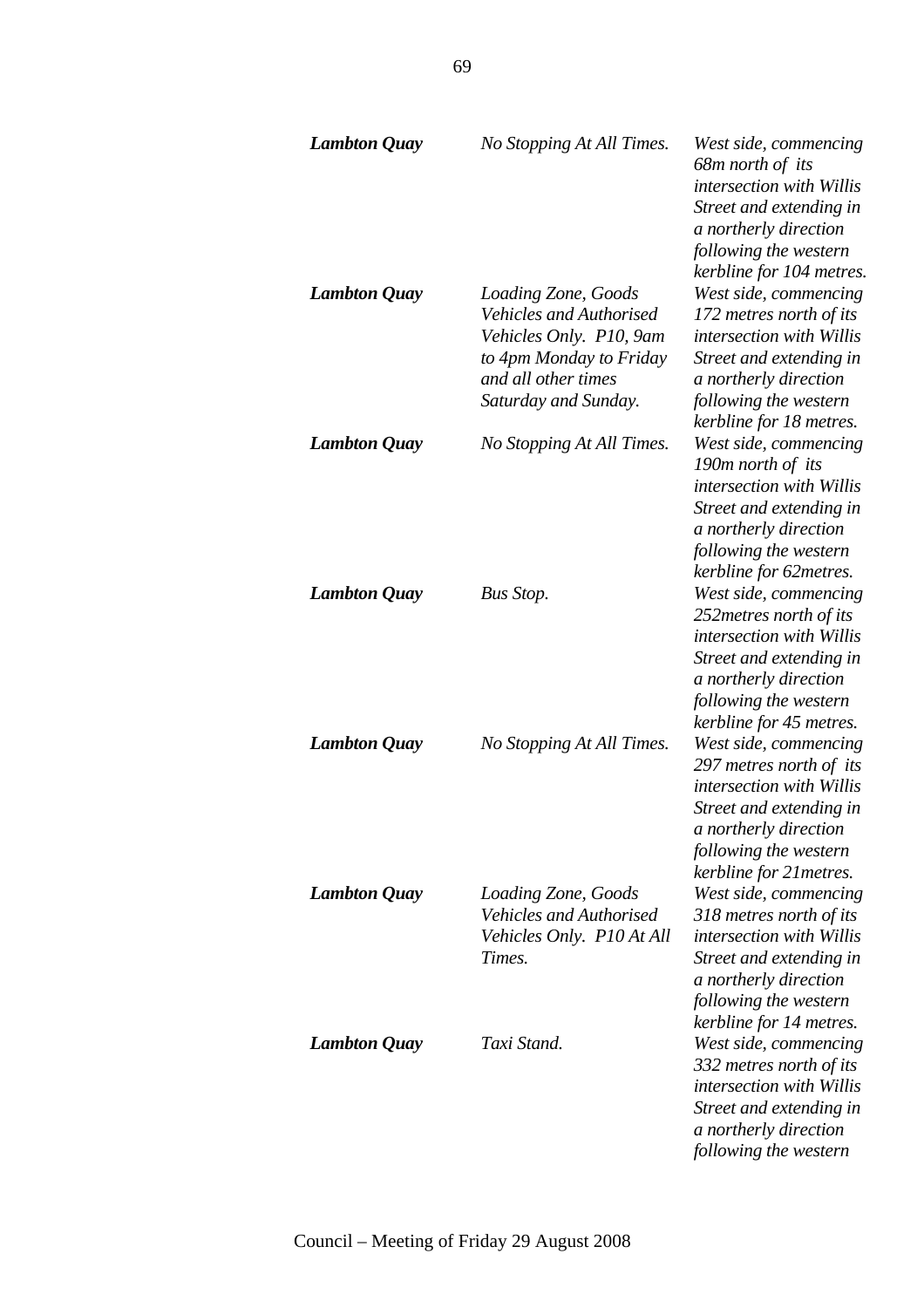|                     |                                | kerbline for 12 metres.                          |
|---------------------|--------------------------------|--------------------------------------------------|
| <b>Lambton Quay</b> | No Stopping At All Times.      | West side, commencing                            |
|                     |                                | 344 metres north of its                          |
|                     |                                | intersection with Willis                         |
|                     |                                | Street and extending in                          |
|                     |                                | a northerly direction                            |
|                     |                                | following the western                            |
|                     |                                | kerbline for 55metres.                           |
| <b>Lambton Quay</b> | Bus Stop.                      | West side, commencing                            |
|                     |                                | 399 metres north of its                          |
|                     |                                | intersection with Willis                         |
|                     |                                | Street and extending in                          |
|                     |                                | a northerly direction                            |
|                     |                                | following the western                            |
|                     |                                | kerbline for 37 metres.                          |
| <b>Lambton Quay</b> | Loading Zone, Goods            | West side, commencing                            |
|                     | <b>Vehicles and Authorised</b> | 436 metres north of its                          |
|                     | Vehicles Only. P10 At All      | intersection with Willis                         |
|                     | Times.                         | Street and extending in                          |
|                     |                                | a northerly direction                            |
|                     |                                | following the western                            |
|                     |                                | kerbline for 22 metres.                          |
| <b>Lambton Quay</b> | Taxi Stand.                    | West side, commencing                            |
|                     |                                | 458 metres north of its                          |
|                     |                                | intersection with Willis                         |
|                     |                                |                                                  |
|                     |                                | Street and extending in<br>a northerly direction |
|                     |                                | following the western                            |
|                     |                                | kerbline for 18 metres.                          |
| <b>Lambton Quay</b> | No Stopping At All Times.      | West side, commencing                            |
|                     |                                | 476 metres north of its                          |
|                     |                                | intersection with Willis                         |
|                     |                                | Street and extending in                          |
|                     |                                | a northerly direction                            |
|                     |                                | following the western                            |
|                     |                                | kerbline for 38 metres.                          |
| <b>Lambton Quay</b> | Loading Zone, Goods            | West side, commencing                            |
|                     | <b>Vehicles and Authorised</b> | 514 metres north of its                          |
|                     | Vehicles Only. P10 At All      | intersection with Willis                         |
|                     | Times.                         | Street and extending in                          |
|                     |                                | a northerly direction                            |
|                     |                                | following the western                            |
|                     |                                | kerbline for 31 metres.                          |
| <b>Lambton Quay</b> | No Stopping At All Times.      | West side, commencing                            |
|                     |                                | 545 metres north of its                          |
|                     |                                | <i>intersection with Willis</i>                  |
|                     |                                | Street and extending in                          |
|                     |                                | a northerly direction                            |
|                     |                                |                                                  |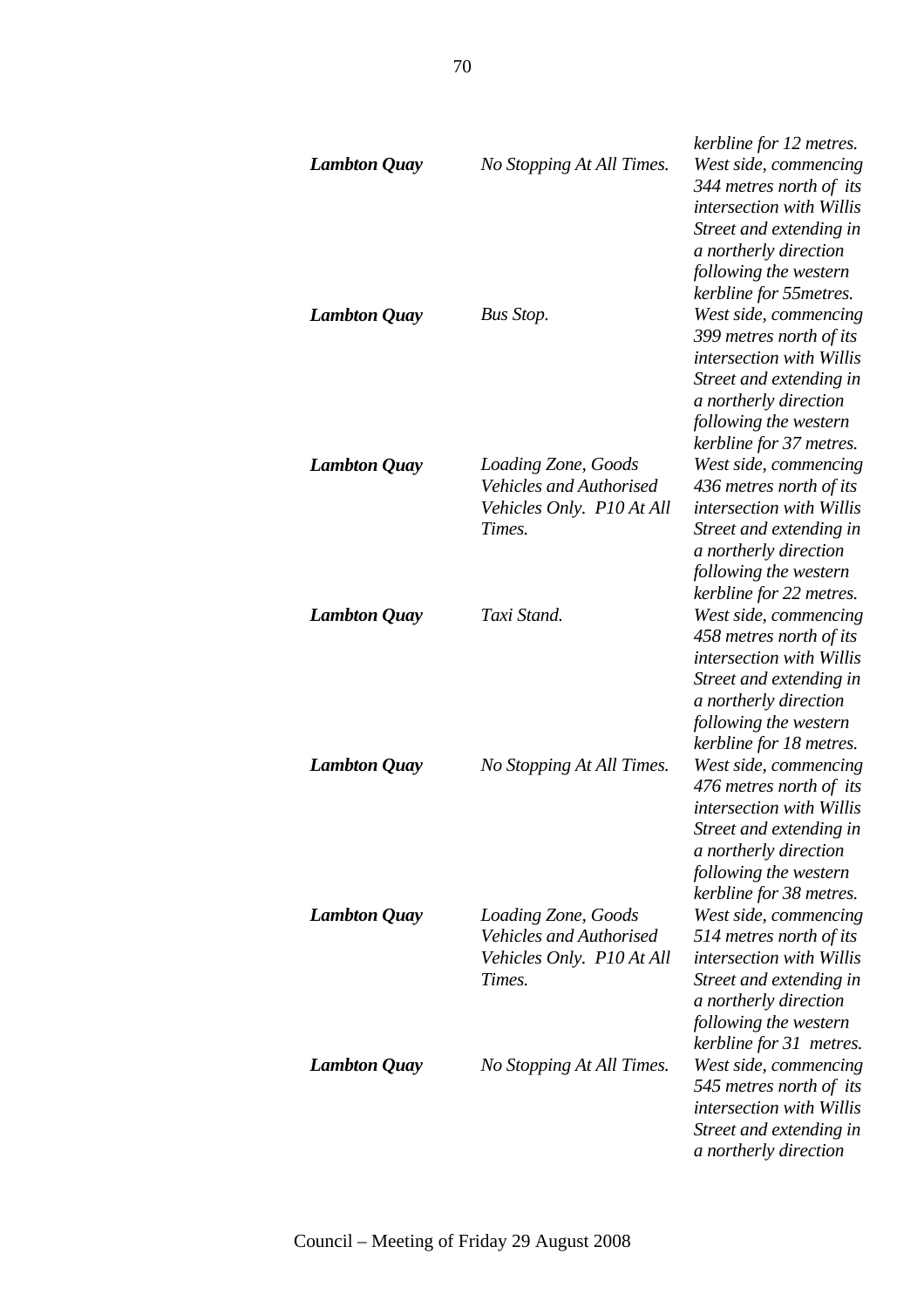| <b>Lambton Quay</b> | No Stopping Except for<br>Motorcycles - Monday to<br>Saturday 8:00am -<br>$6:00$ pm.         | following the western<br>kerbline for 58 metres.<br>West side, commencing<br>603 metres north of its<br>intersection with Willis<br>Street and extending in<br>a northerly direction<br>following the western<br>kerbline for12 metres. |
|---------------------|----------------------------------------------------------------------------------------------|-----------------------------------------------------------------------------------------------------------------------------------------------------------------------------------------------------------------------------------------|
| <b>Lambton Quay</b> | No Stopping At All Times.                                                                    | West side, commencing<br>615 metres north of its<br>intersection with Willis<br>Street and extending in<br>a northerly direction<br>following the western<br>kerbline for 13 metres.                                                    |
| <b>Lambton Quay</b> | Taxi Stand.                                                                                  | West side, commencing<br>628 metres north of its<br><i>intersection with Willis</i><br>Street and extending in<br>a northerly direction<br>following the western<br>kerbline for 12 metres.                                             |
| <b>Lambton Quay</b> | Loading Zone, Goods<br><b>Vehicles and Authorised</b><br>Vehicles Only. P10 At All<br>Times. | West side, commencing<br>640 metres north of its<br><i>intersection with Willis</i><br>Street and extending in<br>a northerly direction<br>following the western<br>kerbline for 9 metres.                                              |
| <b>Lambton Quay</b> | No Stopping At All Times.                                                                    | West side, commencing<br>649 metres north of its<br><i>intersection with Willis</i><br>Street and extending in<br>a northerly direction<br>following the western<br>kerbline for 23 metres.                                             |
| <b>Lambton Quay</b> | Loading Zone, Goods<br><b>Vehicles and Authorised</b><br>Vehicles Only. P10 At All<br>Times. | West side, commencing<br>672 metres north of its<br><i>intersection with Willis</i><br>Street and extending in<br>a northerly direction<br>following the western<br>kerbline for 10 metres.                                             |
| <b>Lambton Quay</b> | No Stopping At All Times.                                                                    | West side, commencing<br>682 metres north of its<br><i>intersection with Willis</i><br>Street and extending in                                                                                                                          |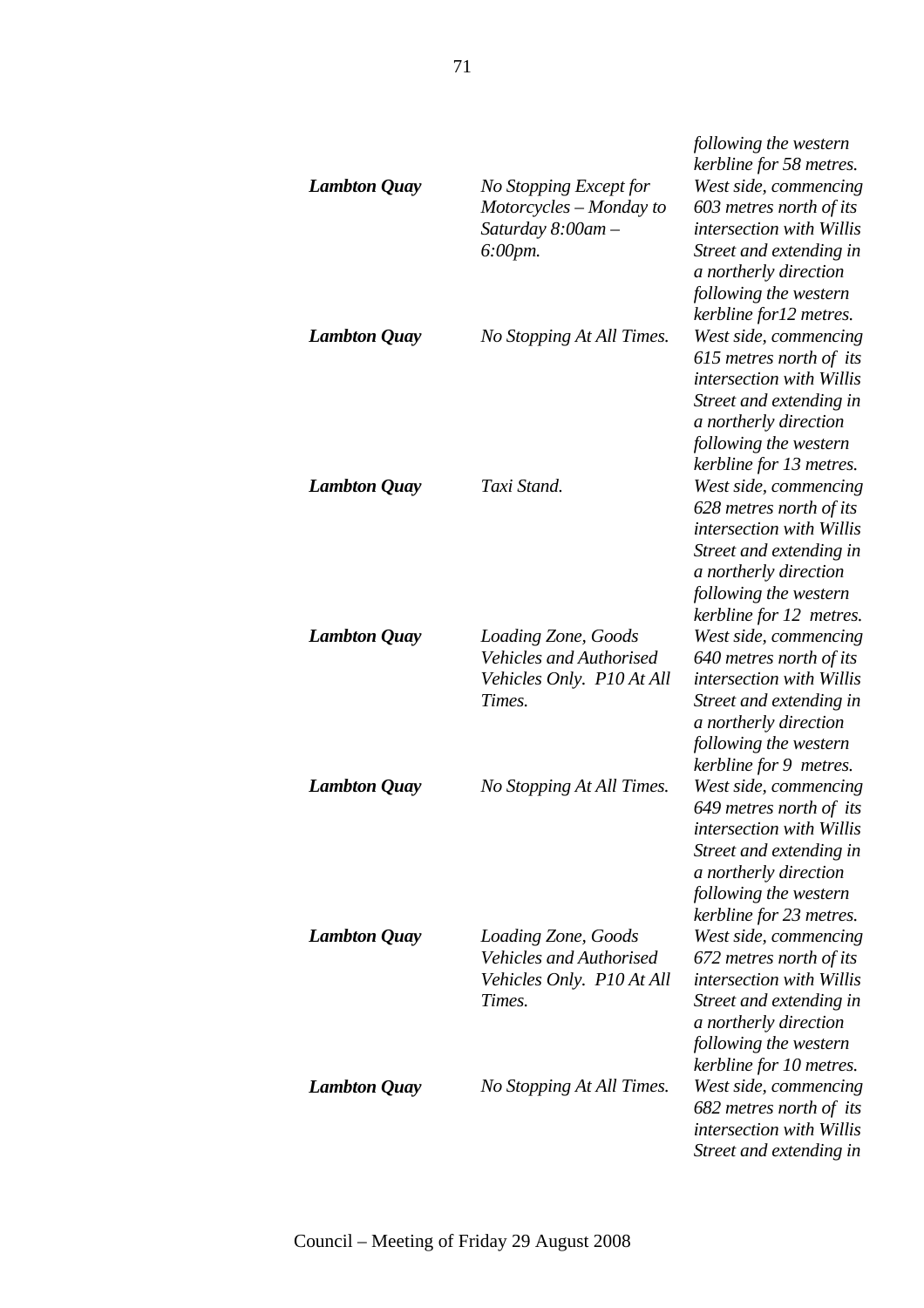| <b>Lambton Quay</b> | Bus Stop.                                                                                                                                              | a northerly direction<br>following the western<br>kerbline for 7 metres.<br>West side, commencing<br>689 metres north of its<br>intersection with Willis<br>Street and extending in<br>a northerly direction<br>following the western<br>kerbline for 18 metres |
|---------------------|--------------------------------------------------------------------------------------------------------------------------------------------------------|-----------------------------------------------------------------------------------------------------------------------------------------------------------------------------------------------------------------------------------------------------------------|
| <b>Lambton Quay</b> | <b>Bus Stop 4-6pm Monday</b><br>to Friday / Loading Zone,<br>Goods Vehicles and<br>Authorised Vehicles Only.<br>P10 At Other Times.                    | West side, commencing<br>707 metres north of its<br>intersection with Willis<br>Street and extending in<br>a northerly direction<br>following the western<br>kerbline for 12 metres.                                                                            |
| <b>Lambton Quay</b> | <b>Bus Stop.</b>                                                                                                                                       | West side, commencing<br>719 metres north of its<br><i>intersection with Willis</i><br>Street and extending in<br>a northerly direction<br>following the western<br>kerbline for 43 metres                                                                      |
| <b>Lambton Quay</b> | <b>Bus Stop 4-6pm Monday</b><br>to Friday / Loading Zone,<br>Goods Vehicles and<br>Authorised Vehicles Only.<br>P10 At Other Times.                    | West side, commencing<br>762 metres north of its<br>intersection with Willis<br>Street and extending in<br>a northerly direction<br>following the western<br>kerbline for 11 metres.                                                                            |
| <b>Lambton Quay</b> | Bus Stop 4-6pm / Loading<br>Zone At Other Times.<br>Vehicles must not be left<br>unattended. No waiting.<br>Pickup and set down of<br>passengers only. | West side, commencing<br>773 metres north of its<br>intersection with Willis<br>Street and extending in<br>a northerly direction<br>following the western<br>kerbline for 6 metres.                                                                             |
| <b>Lambton Quay</b> | <b>Bus Stop.</b>                                                                                                                                       | West side, commencing<br>779 metres north of its<br>intersection with Willis<br>Street and extending in<br>a northerly direction<br>following the western<br>kerbline for 25 metres                                                                             |
| <b>Lambton Quay</b> | No Stopping At All Times.                                                                                                                              | West side, commencing<br>804 metres north of its                                                                                                                                                                                                                |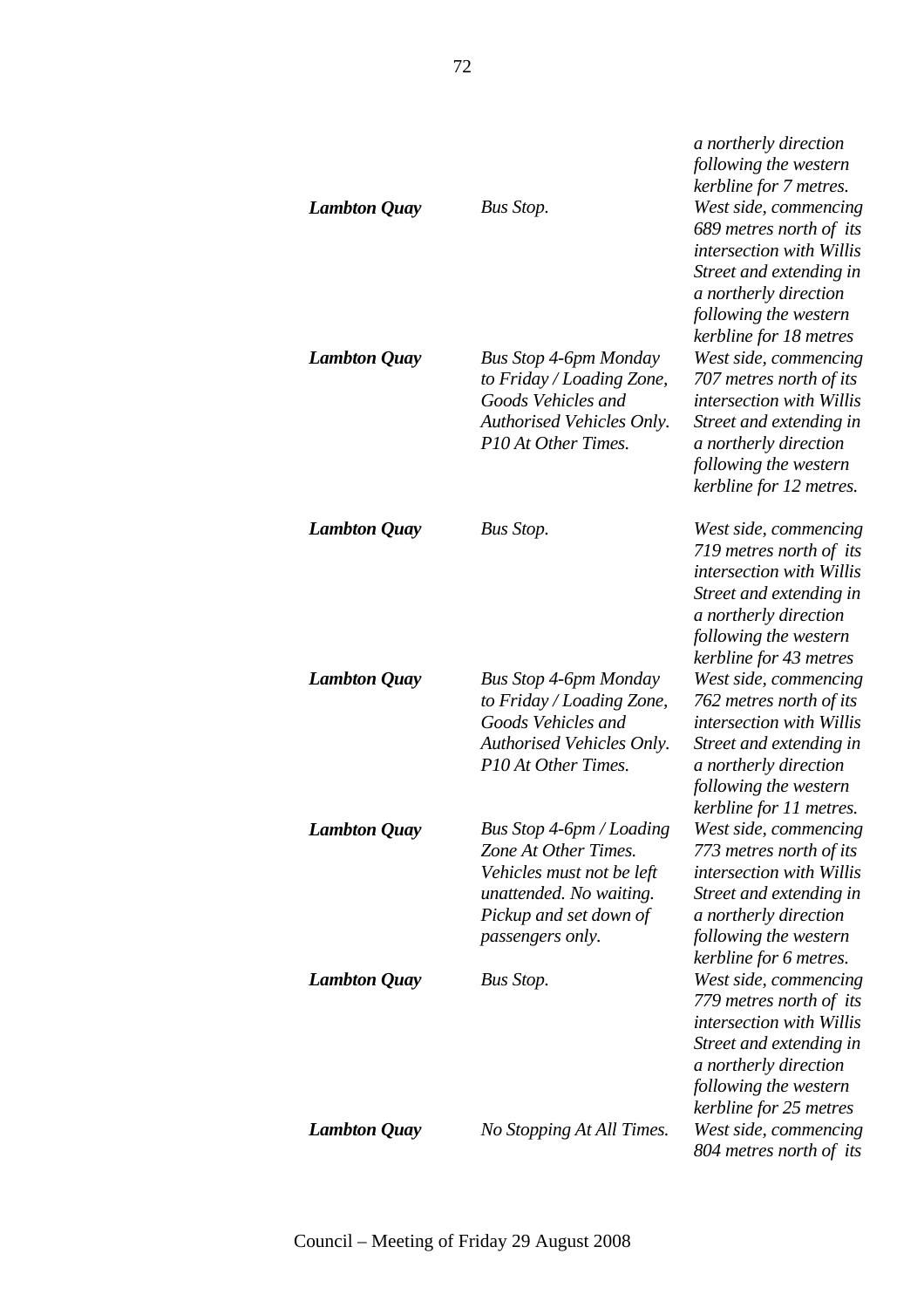*intersection with Willis Street and extending in a northerly direction following the western kerbline for 23 metres.* 

### 095/08C **STRATEGY AND POLICY COMMITTEE Meeting of Thursday 21 August 2008**  (1215/11/IM) (REPORT 6)

1. **ITEM 226/08P CENTRES POLICY** (1215/52/IM) (REPORT 1)

### **Moved Councillor Wade-Brown, seconded Councillor Cook the substantive motion.**

### **The substantive motion was put.**

| Voting for:          | Mayor Prendergast, Councillors Ahipene-Mercer, Best,<br>Cook, Coughlan, Gill, Goulden, McKinnon, Morrison,<br>Pannett, Pepperell, Ritchie, Wade-Brown and Wain. |
|----------------------|-----------------------------------------------------------------------------------------------------------------------------------------------------------------|
| Voting against: Nil. |                                                                                                                                                                 |
| Majority Vote: 14:0  |                                                                                                                                                                 |

## **The substantive motion was declared CARRIED.**

#### **RESOLVED:**

*THAT Council:* 

- *1. Agrees to the adoption of the final version of the Centres Policy as amended (attached as Appendix 2 of these minutes).*
- *2. Agrees to the revocation of the Council's Retail Strategy.*

# 2. **ITEM 228/08P ACCESS PATHS ON ROAD RESERVE TO PRIVATE PROPERTY POLICY** (1215/52/IM) (REPORT 3)

**Moved Councillor Wade-Brown, seconded Councillor Ahipene-Mercer the substantive motion.**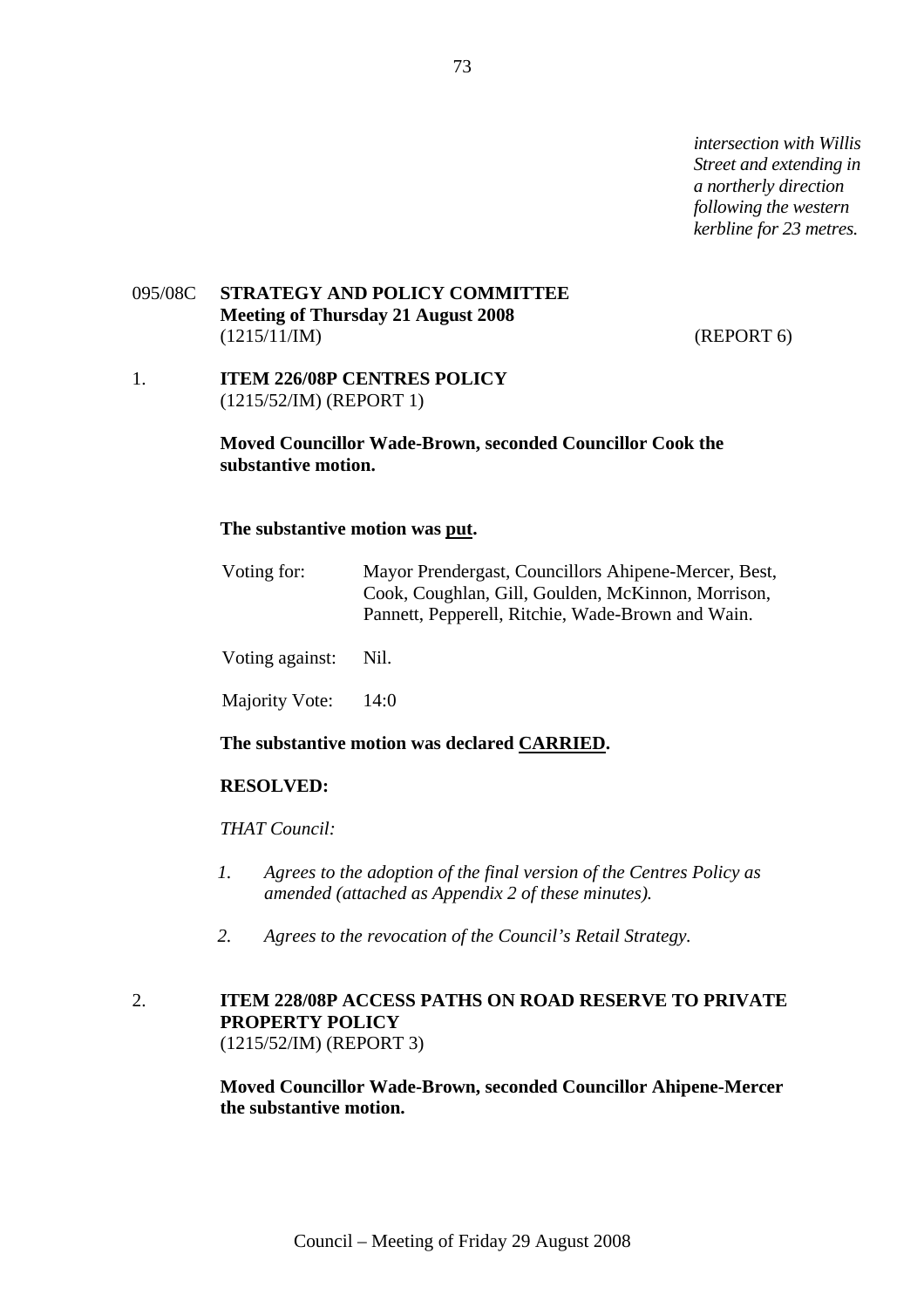# **The substantive motion recommendation 1(c) was put.**

| Voting for:     | Mayor Prendergast, Councillors Ahipene-Mercer, Best,<br>Cook, Coughlan, Gill, Goulden, McKinnon, Morrison,<br>Pannett, Pepperell, Wade-Brown and Wain. |
|-----------------|--------------------------------------------------------------------------------------------------------------------------------------------------------|
| Voting against: | Councillor Ritchie.                                                                                                                                    |

Majority Vote: 13:1

### **The substantive motion recommendation 1(c) was declared CARRIED.**

# **The substantive motion recommendations 1(a), (b), (d), (e) and (f) were put.**

| Voting for:     | Mayor Prendergast, Councillors Ahipene-Mercer, Best,<br>Cook, Coughlan, Gill, Goulden, McKinnon, Morrison,<br>Pannett, Pepperell, Ritchie, Wade-Brown and Wain. |
|-----------------|-----------------------------------------------------------------------------------------------------------------------------------------------------------------|
| Voting against: | Nil.                                                                                                                                                            |
| Majority Vote:  | 14:0                                                                                                                                                            |

# **The substantive motion recommendations 1(a), (b), (d), (e) and (f) were declared CARRIED.**

### **RESOLVED:**

### *THAT Council:*

- *1. (a) Confirms that where a private access path on unformed legal road serves three or more properties, Council will assist to the extent of half the cost of the maintenance of the access path. These paths are deemed to be Half Cost access paths. (Refer to Appendix 3 of these minutes).* 
	- *(b) Confirms that responsibility for access paths to private properties on unformed legal road reserve remains with the affected property owners.*
	- *(c) Confirms that where access paths on unformed legal road are considered unsafe by the Council, the Council will contact the property owners in the first instance and request that the access path be repaired and made safe within a specified time frame. If the property owners fail to do so, the Council will take any steps that it considers appropriate and reasonable to make the access path safe in the manner it sees fit. This will apply to all access paths found on road reserve.*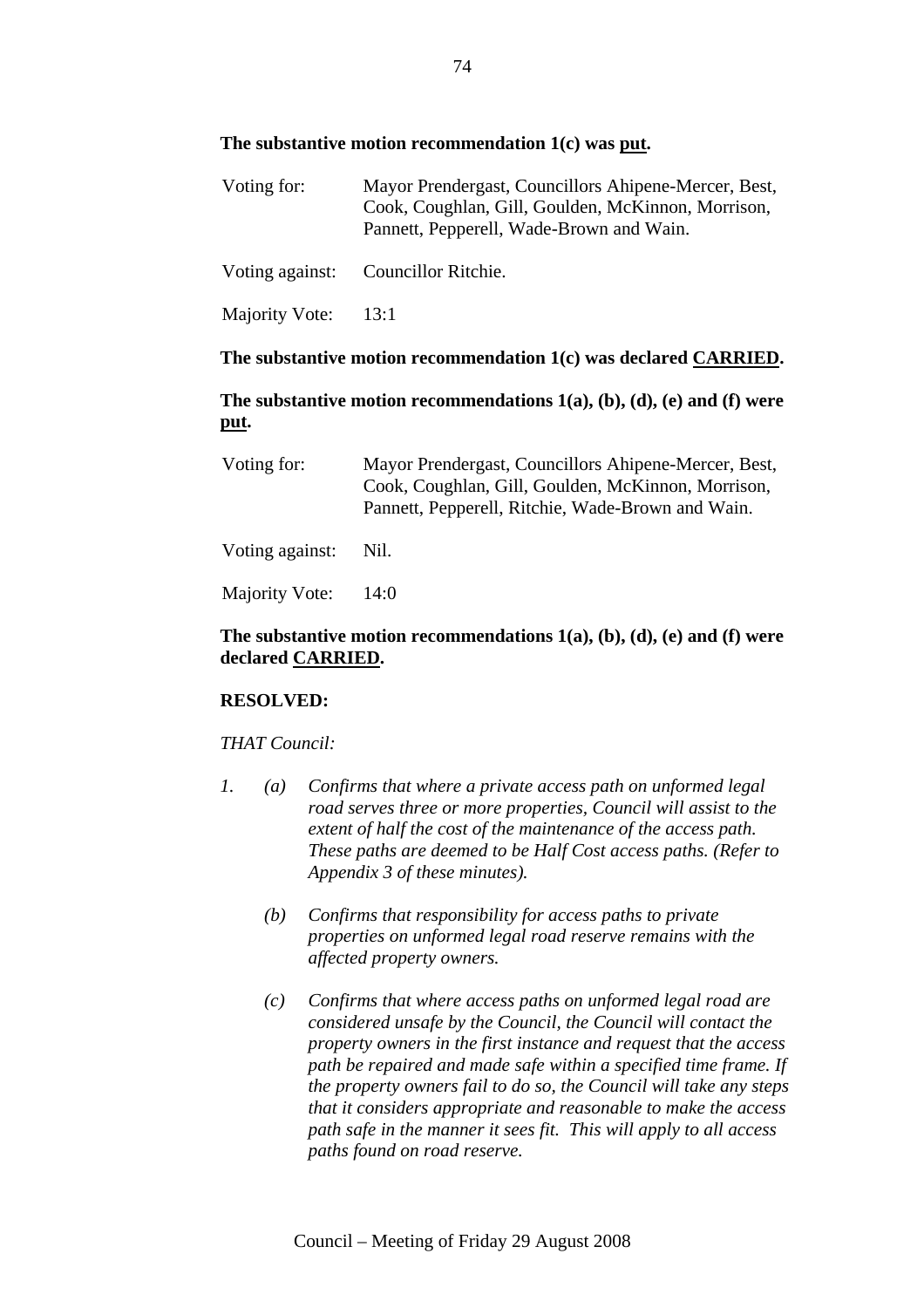- *(d) Confirms that it will:* 
	- *Seek to recover the cost of making safe access paths serving less than three properties and will have no ongoing responsibility for their maintenance.*
	- *Contribute up to half the cost of making Half Cost access paths serving three or more properties safe.*
	- *Continue to pay for the full cost of public access paths.*
- *(e) Confirms that it will remove the ability of property owners to provide a private quote for their labour only to complete the construction work for Half Cost access paths themselves. Council will no longer provide the required materials for this work. Instead, Council will provide residents with the option of carrying out such works through Council's contractors or a contractor of their choice provided their work meets Council's standard and the cost is reasonable to Council.*
- *(f) Confirms that for all new applications for access paths on unformed legal road reserve (regardless of the number of properties), the property owner's ongoing maintenance responsibilities will now be documented in an encumbrance on the title and noted in the Land Information Memorandum Report at the applicant's expense.*

# 096/08C **STRATEGY AND POLICY COMMITTEE Meeting of Wednesday 27 August 2008.**  (1215/11/IM) (REPORT 7)

1. **ITEM 236/08P REPORT FROM THE AUDIT AND RISK MANAGEMENT SUBCOMMITTEE: 2007/2008 FINANCIAL STATEMENTS** (1215/52/IM) (REPORT 2)

> **Moved Councillor McKinnon, seconded Councillor Best the substantive motion.**

(Councillor Foster returned to the meeting at 10.53am.)

The Audit New Zealand Officers who conducted the audit of the Wellington City Council's 2007/08 Financial Statements thanked the Neil Cherry - Chief Financial Officer, Helen Rogers – Financial Controller, Brian Hannah – Principal Adviser Accountability and Mehaka Rountree – Senior Adviser Evaluation for their work on the statements and then advised that they would be issuing an unqualified audit opinion.

Councillor McKinnon also thanked the officers mentioned above for their work.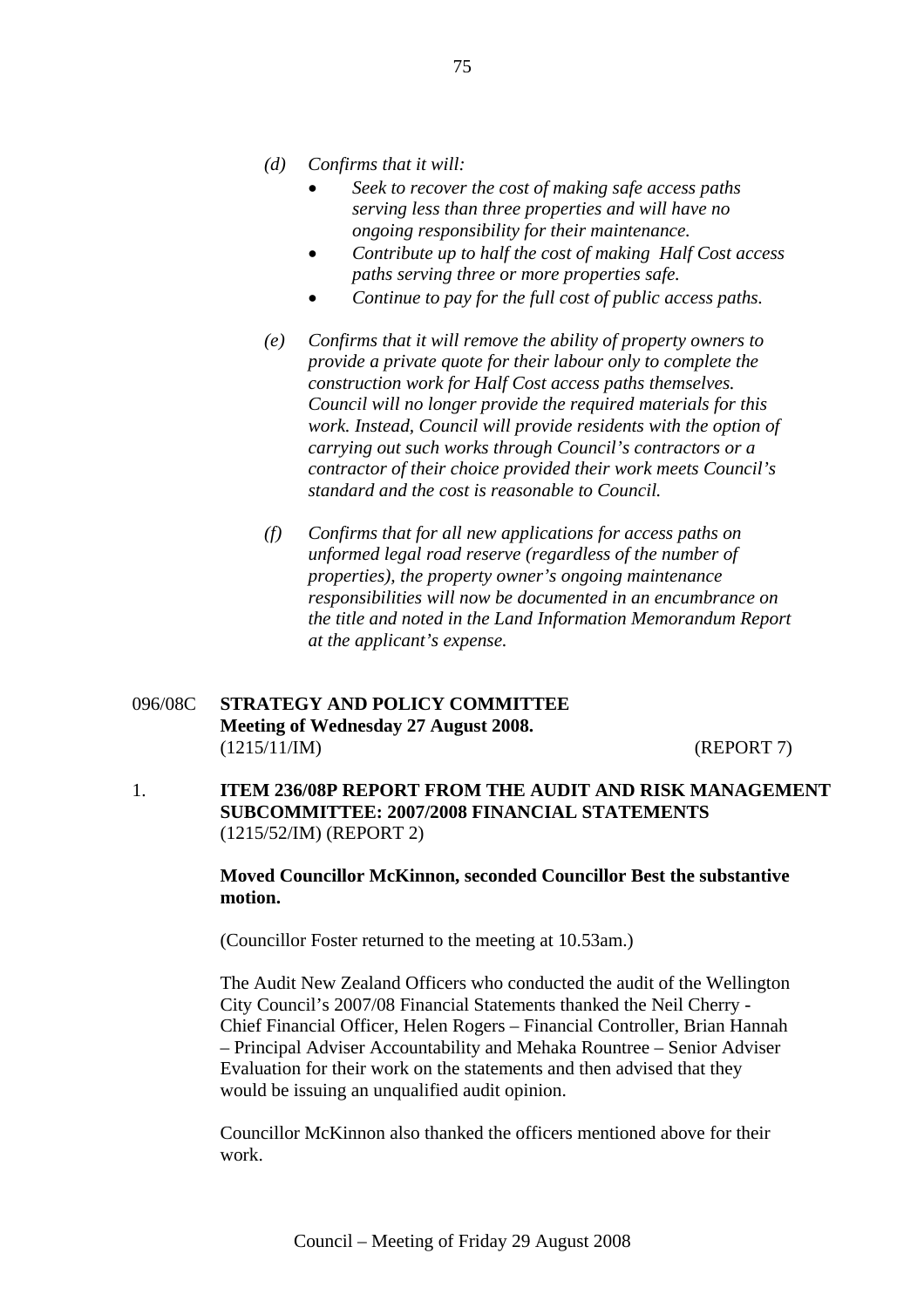### **The substantive motion was put.**

| Voting for: | Mayor Prendergast, Councillors Ahipene-Mercer, Best,  |
|-------------|-------------------------------------------------------|
|             | Cook, Coughlan, Foster, Gill, Goulden, McKinnon,      |
|             | Morrison, Pannett, Pepperell, Ritchie, Wade-Brown and |
|             | Wain.                                                 |
|             |                                                       |

Voting against: Nil.

Majority Vote: 15:0

### **The substantive motion was declared CARRIED.**

### **RESOLVED:**

### *THAT Council:*

- *1. Confirms the Statement of Accounting Policies, as contained within the financial statements, for Wellington City Council for the year ended 30 June 2008.*
- *2. Adopts the annual report, as amended, for Wellington City Council for the year ended 30 June 2008.*
- *3. Delegate to the Chief Executive Officer the authority to make minor editorial changes to the publication as required.*

# 2. **ITEM 237/08P NORTHERN RESERVES MANAGEMENT PLAN** (1215/52/IM) (REPORT 3)

### **Moved Councillor Wade-Brown, seconded Councillor Wain the substantive motion.**

### **The substantive motion was put.**

Voting for: Mayor Prendergast, Councillors Ahipene-Mercer, Best, Cook, Coughlan, Foster, Gill, Goulden, McKinnon, Morrison, Pannett, Pepperell, Ritchie, Wade-Brown and Wain.

Voting against: Nil.

Majority Vote: 15:0

### **The substantive motion was declared CARRIED.**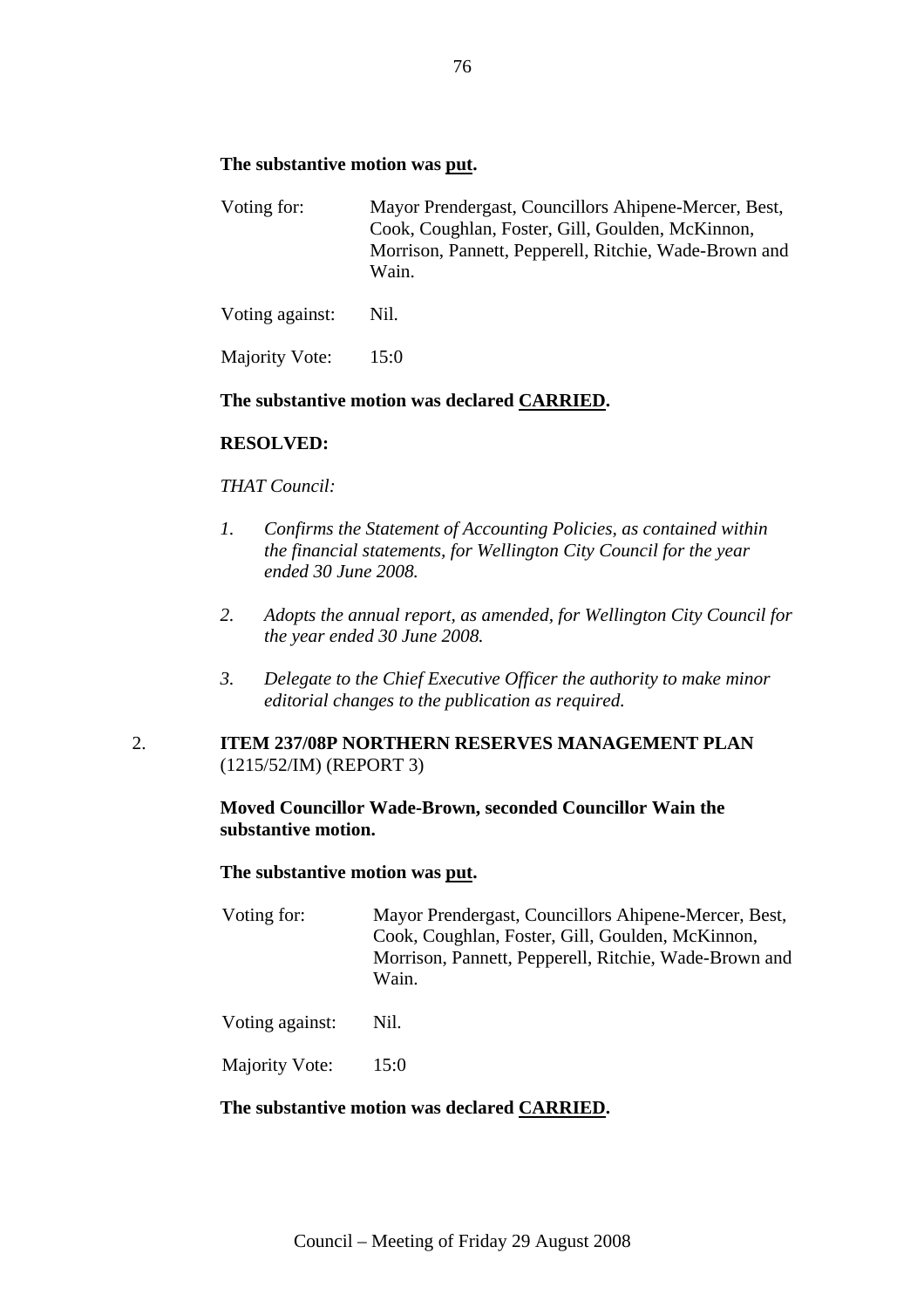# **RESOLVED:**

### *THAT Council:*

*1. Approves the Final Northern Reserves Management Plan and forward it to the Minister of Conservation for final sign-off under the Reserves Act 1977.* 

### 3. **ITEM 238/08P WASTE ADVISORY BOARD NOMINATION** (1215/52/IM) (REPORT 4)

## **NOTED:**

Councillor Wade-Brown advised that she had a conflict of interest with Report 7 "Strategy and Policy Committee Meeting of Wednesday 27 August 2008 clause 3 Item 238/08P Waste Advisory Board Nomination". She advised that she would not take part in discussion or voting on the matter.

(Councillor Wade-Brown withdrew from the table for this item.)

## **Moved Councillor McKinnon, seconded Councillor Foster the substantive motion.**

### **The substantive motion was put.**

| Voting for: | Mayor Prendergast, Councillors Ahipene-Mercer, Best, |
|-------------|------------------------------------------------------|
|             | Cook, Coughlan, Foster, Gill, Goulden, McKinnon,     |
|             | Morrison, Pannett, Pepperell, Ritchie, Wain,         |
|             |                                                      |

Voting against: Nil.

Majority Vote: 14:0

# **The substantive motion was declared CARRIED.**

### **RESOLVED:**

### *THAT Council:*

*1. Nominates Councillor Wade-Brown for the Waste Advisory Board, as proposed under the Waste Minimisation Bill.* 

(Councillor Wade-Brown returned to the table.)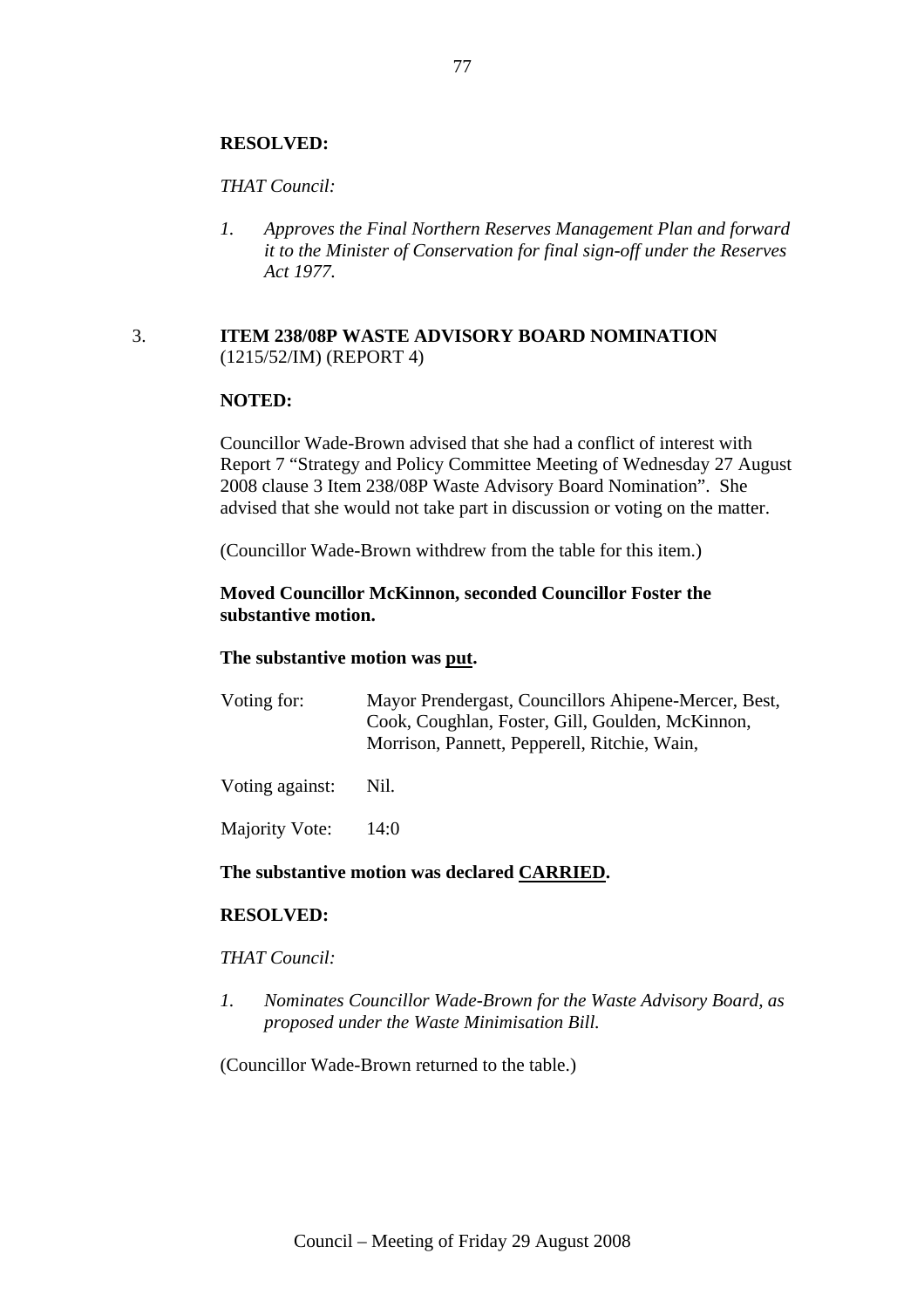# **Reports from Committee - Part B Committee decisions for Council to note.**

# 097/08C **RECEIPT OF INFORMATION FOR NOTING FROM COMMITTEES**  (1215/11/IM)

**Moved Mayor Prendergast, seconded Councillor Pepperell, the motion that Council receive the information for noting from the Regulatory Processes Committee meeting of Wednesday 6 August 2008 and the Strategy and Policy Committee meetings of Thursday 7 August 2008, Thursday 14 August 2008, Thursday 21 August 2008 and Wednesday 27 August 2008.** 

### **The motion was put.**

| Voting for:     | Mayor Prendergast, Councillors Ahipene-Mercer,<br>Best, Cook, Coughlan, Foster, Gill, Goulden,<br>McKinnon, Morrison, Pannett, Pepperell, Ritchie,<br>Wade-Brown and Wain. |
|-----------------|----------------------------------------------------------------------------------------------------------------------------------------------------------------------------|
| Voting against: | Nil.                                                                                                                                                                       |
| Majority Vote:  | 15:0                                                                                                                                                                       |

### **The substantive motion was declared CARRIED.**

### **RESOLVED:**

### *THAT Council:*

*1. Receive the information for noting from the Regulatory Processes Committee meeting of Wednesday 6 August 2008 and the Strategy and Policy Committee meetings of Thursday 7 August 2008, Thursday 14 August 2008, Thursday 21 August 2008 and Wednesday 27 August 2008.* 

# *REGULATORY PROCESSES COMMITTEE Meeting of Wednesday 6 August 2008 (1215/11/IM) (REPORT 8)*

*1. ITEM 046/08RP EARTHQUAKE PRONE BUILDING POLICY: REQUEST FOR EXTENSION OF TIME – 25 HUTT ROAD (1215/53/IM) (REPORT 1)*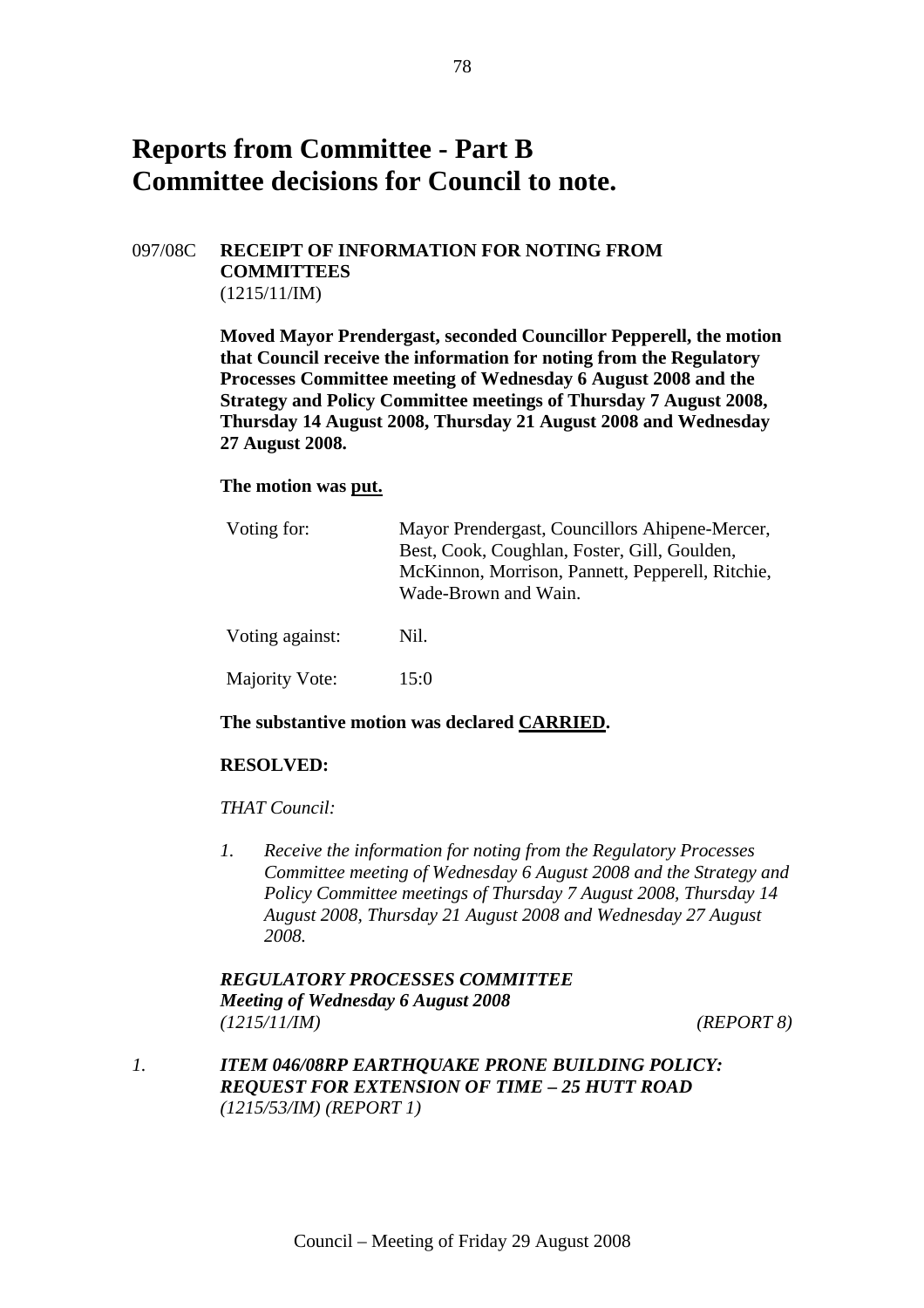*THAT the Regulatory Processes Committee:* 

- *1. Receives the information.*
- *2. Approve an extension of time related to 25 Hutt Road to reduce or remove the danger, subject to:* 
	- *(a) A Resource Consent and Building Consent for demolition and or strengthening to be applied for by 31 October 2008; and*
	- *(b) Substantive work on the demolition to have been undertaken by 31 March 2009 or by 30 September 2009 for strengthening.*

### *2. ITEM 047/08RP EARTHQUAKE PRONE BUILDING POLICY: REQUEST FOR EXTENSION OF TIME – 21 MANCHESTER TERRACE (1215/53/IM) (REPORT 2)*

*THAT the Regulatory Processes Committee:* 

- *1. Receives the information.*
- *2. Approves an extension of time related to 21 Manchester Terrace to 31 December 2009 to reduce or remove the danger with the following conditions:* 
	- *(a) Building Consent, NZ Historic Places Trust Approval and Resource Consent applications for the strengthening work will be applied for by 31 December 2008 and*
	- *(b) Substantive progress on the building work for seismic strengthening of the building will have been undertaken by 31 December 2009.*
- *3. ITEM 048/08RP PRIVATE DISTRICT PLAN CHANGE REQUEST: NGAURANGA FOREST, OFF HOMEBUSH ROAD, KHANDALLAH (1215/53/IM) (REPORT 3)*

*THAT the Regulatory Processes Committee:* 

- *1. Receives the information.*
- *2. Agrees to accept the private plan change request for the re-zoning of approximately 1.2ha of land to the east of Homebush Road in Khandallah, from Open Space B to Outer Residential, as outlined in Appendix 2 of the officer's report.*
- *3. Notes that the request will be publicly notified in accordance with the First Schedule of the Resource Management Act 1991.*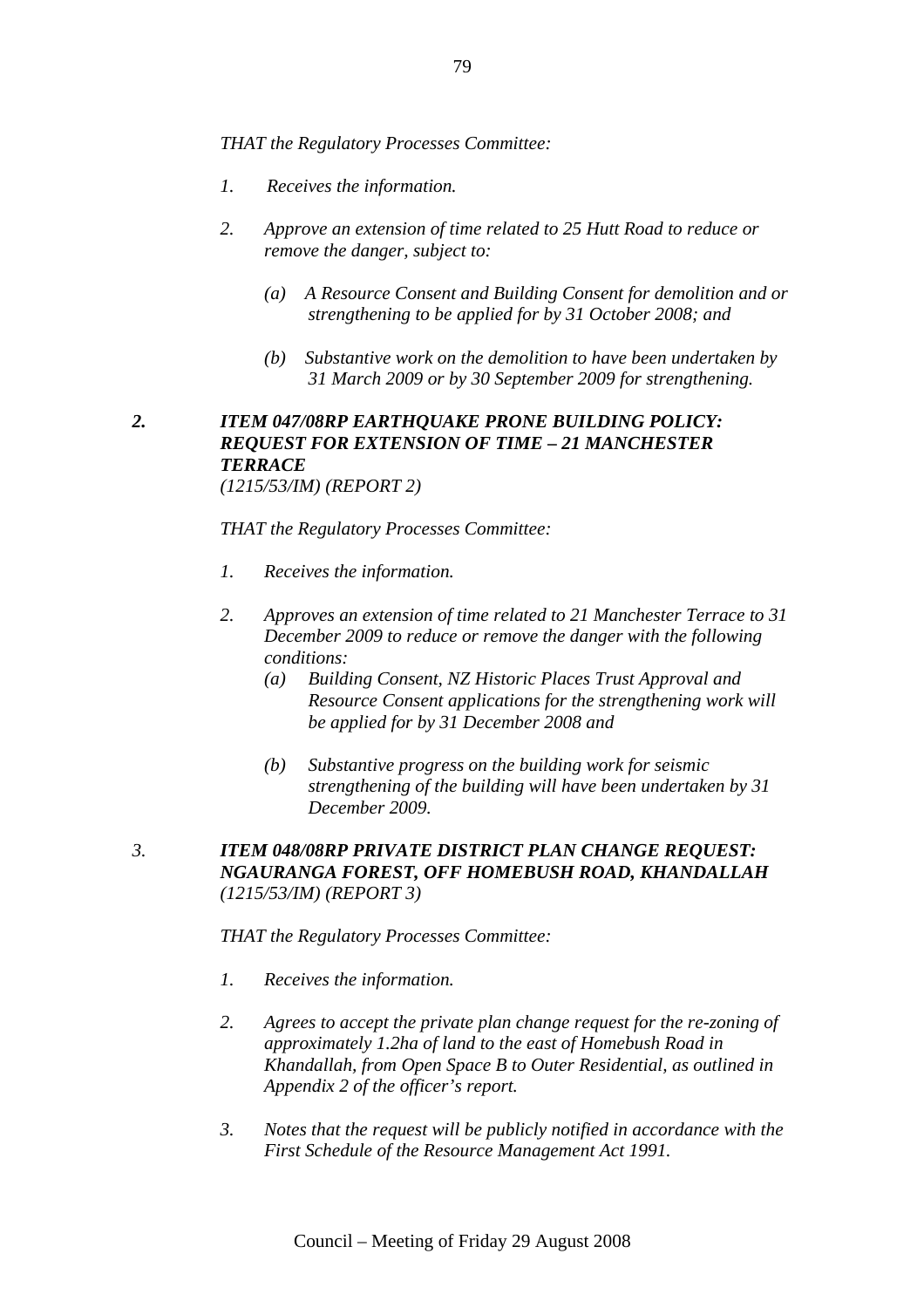*THAT the Regulatory Processes Committee:* 

- *1. Receives the information.*
- *2. Agrees to accept the proposed private plan change for the re-zoning of approximately 17.7ha of land zoned Rural Area to Outer Residential. The proposed changes to the District Plan will include:* 
	- *(i) Amendments to Planning Maps 22 and 23 to show the land proposed to be rezoned from Rural Area to Outer Residential as shown on the plan in Appendix1 of the officer's report.*

*AND* 

- *(ii) The inclusion of a new Appendix into Chapter 5 Residential Area to include the proposed provisions as set out in Appendix 2 of the officer's report.*
- *3. Agrees to publicly notify the proposed private plan change in accordance with the First Schedule of the Resource Management Act 1991.*
- *5. ITEM 050/08RP PROPOSED DEVELOPMENT TAKAPU ISLAND, TAWA – COMPREHENSIVE DEVELOPMENT PLAN (1215/53/IM) (REPORT 5)*

*THAT the Regulatory Processes Committee:* 

*1. Lay the report on the table until consultation with the Tawa Community Board has been conducted.* 

*STRATEGY AND POLICY COMMITTEE Meeting of Thursday 7 August 2008 (1215/11/IM) (REPORT 9)* 

*1. ITEM 203/08P APPROVAL OF NAME FOR A NEW RIGHT OF WAY: SADDLEBACK GROVE (1215/52/IM) (REPORT 4)* 

*THAT the Strategy and Policy Committee:* 

*1. Receives the information.*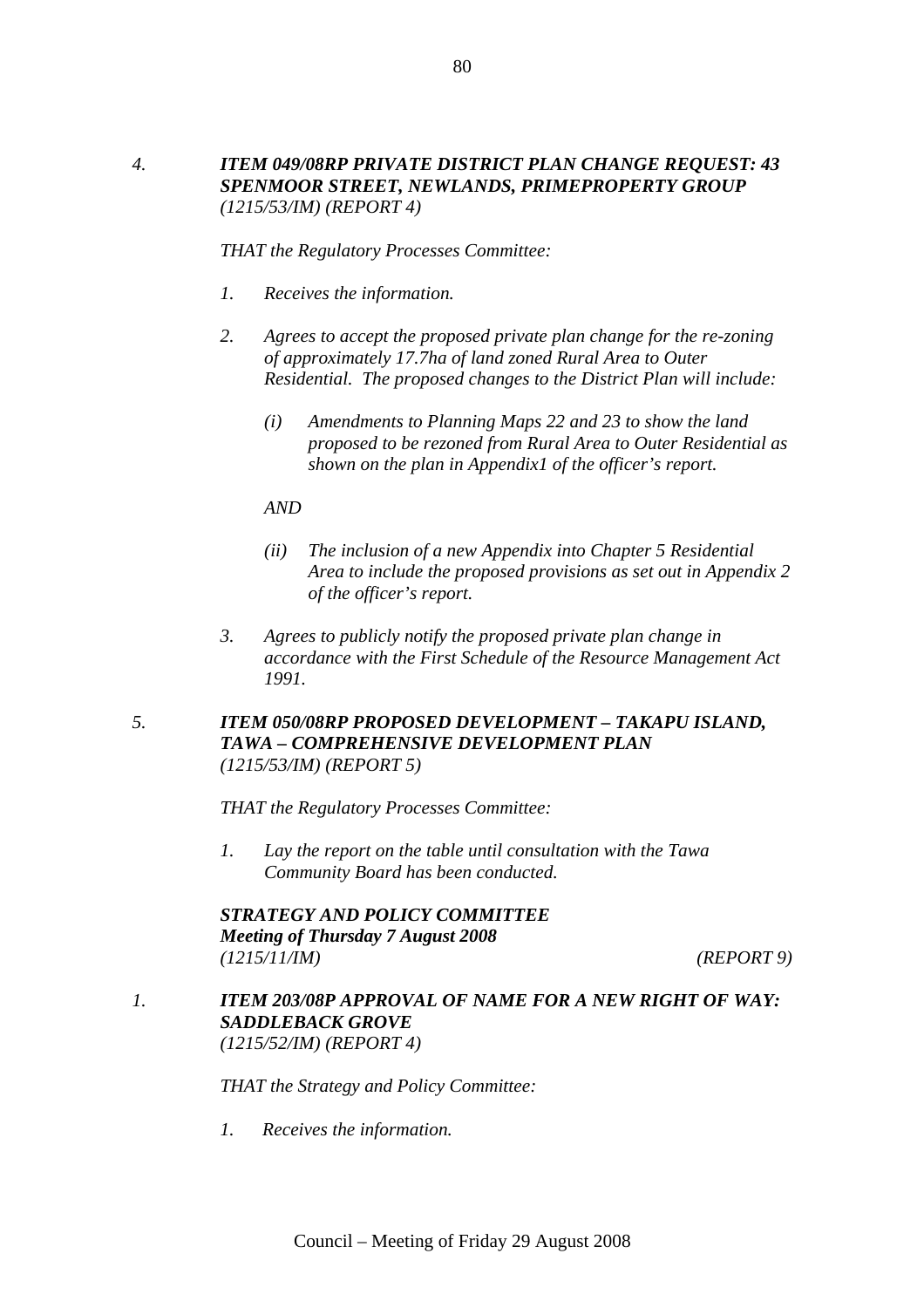*2. Agrees to give approval for the name Saddleback Grove to be allocated to a private Right of Way built as a result of residential development off Hazlewood Avenue as shown on Plan F 3029 (appendix 1 of the officer's report).* 

# *2. ITEM 208/08P WATER SECURITY IN WELLINGTON METROPOLITAN AREA (1215/52/IM) (REPORT 2)*

*THAT the Strategy and Policy Committee:* 

- *1. Receives the information.*
- *2. Notes that the 3 short term options to reinstate the security of supply standards (raising the Stuart Macaskill lakes and increasing extraction from Hutt River and the Hutt Aquifer) are intended to be progressed following consultation.*
- *3. Notes that the construction of the planned CBD reservoir will improve the security of supply for parts of Wellington City on a day to day basis and support the Mayor and officers' efforts to ensure equitable tripartite funding from Greater Wellington Regional Council, Wellington City Council and Capital and Coast District Health Board.*
- *4. Agree that all efforts to manage/reduce water consumption be considered to delay or avoid the need for and cost of a new dam and that officer's work with Greater Wellington Regional Council to that end.*
- *5. Request that Greater Wellington Regional Council work with its Territorial Local Authority customers to design the consultation to ensure that all issues are properly covered rather than merely focussing on an expensive engineering approach.*
- *6. Request population projections including the breakdown of components of population change (births/deaths/immigration) extended to 2060.*
- *7. Agrees that if a dam should be required in the future Wellington City Council agrees with the Greater Wellington Regional Council recommendation of the Whakatikei site.*

### *3. ITEM 209/08P COBBLESTONE PARK REDEVELOPMENT (1215/52/IM) (REPORT 3)*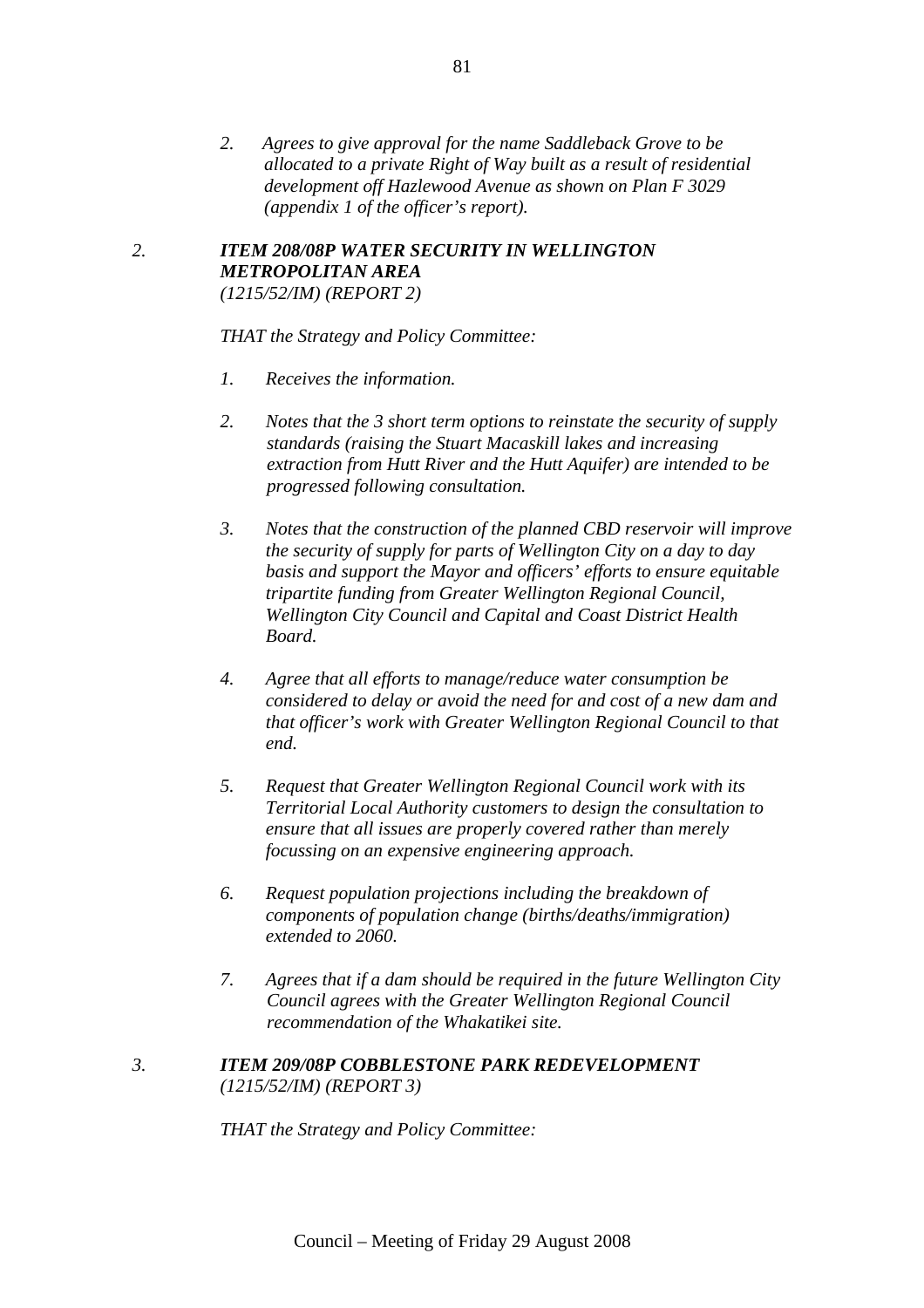- *1. Receives the information.*
- *2. Agrees the concept plan for Cobblestone Park noting the assessment panel's suggestions for refinements.*
- *3. Notes further work will be undertaken with key external stakeholders to finalise specific details of the plan.*

# *4. ITEM 210/08P DISPOSAL OF PART OF 11 VENNELL STREET (1215/52/IM) (REPORT 6)*

*THAT the Strategy and Policy Committee:* 

- *1. Receives the information.*
- *2. Request officers to consult the Vogelmorn Tennis Club and Kingston Vogelmorn Residents Association and report back to the Strategy and Policy Committee.*

# *STRATEGY AND POLICY COMMITTEE Meeting of Thursday 14 August 2008 (1215/11/IM) (REPORT 10)*

## *1. ITEM 219/08P DRAFT ADELAIDE ROAD FRAMEWORK FOR PUBLIC CONSULTATION (1215/52/IM) (REPORT 2)*

- *1. Receives the information.*
- *2. Agrees to publicly consult on the Draft Adelaide Road Framework over late August to September 2008.*
- *3. Notes that any proposed funding implications outlined in the draft action plan (Appendix 3 of the officer's report) will be considered as part of the LTCCP prioritisation process.*
- *4. Notes that the results of consultation and a final Adelaide Road Framework, including a detailed action plan, will be reported back to the Committee before the end of the year for further consideration.*
- *5. Notes that the implementation actions set out in the draft action plan propose that the Council takes a more directive role in facilitating redevelopment in Adelaide Road, including investigating land amalgamation tools.*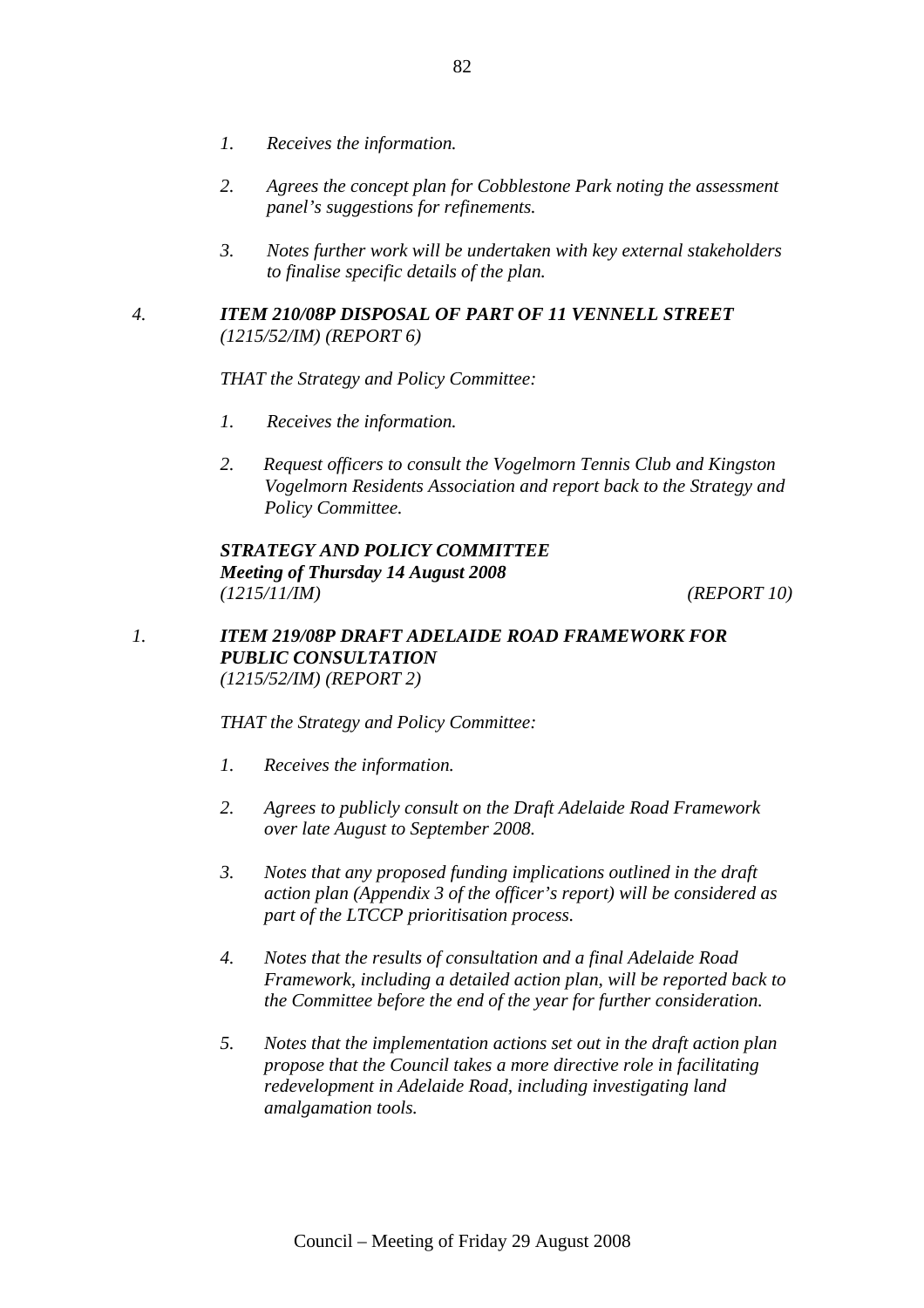# *2. ITEM 220/08P PROPOSED DISTRICT PLAN CHANGE 69 – CONTAMINATED LAND (1215/52/IM) (REPORT 3)*

- *1. Receives the information.*
- *2. Agrees to notify:* 
	- *a) a stand alone Contaminated Land Chapter as generally contained in Proposed Plan Change 69 (attached as Appendix One of the officer's report subject to any amendments under recommendations below) and*
	- *b) variations to plan changes that are still outstanding as at 1 November 2008 and which are necessary to give effect to the decision to introduce a stand alone Contaminated Land Charter in accordance with the First Schedule of the Resource Management Act 1991, to be publicly notified on 1 November 2008.*
- *3. Agrees to adopt the Section 32 Report for Proposed District Plan Change 69 (attached as Appendix Two of the officer's report subject to any amendments under recommendation 4).*
- *4. Delegates to the Portfolio Leader for Urban Development and Transport, the authority to approve minor editorial changes to Proposed District Plan Change 69, minor changes as necessary to align the proposed change with other proposed plan changes that become operative before 1 November 2008 and the authority to sign off the final plan change and variation documentation prior to public notification.*
- *5. Directs officers to prepare proposed plan variations in order to give effect to recommendation 2 above, as necessary before 1 November 2008, to align relevant provisions (that have not completed their statutory processes under the Act) with Proposed District Plan Change 69.*
- *6. Delegates to the Portfolio Leader for Urban Development and Transport, the authority to approve and confirm that the variations to proposed district plan changes, necessary to align these plan changes with Proposed District Plan Change 69; and the final plan variation documentation prior to notification, give effect to the decision in recommendation 2.*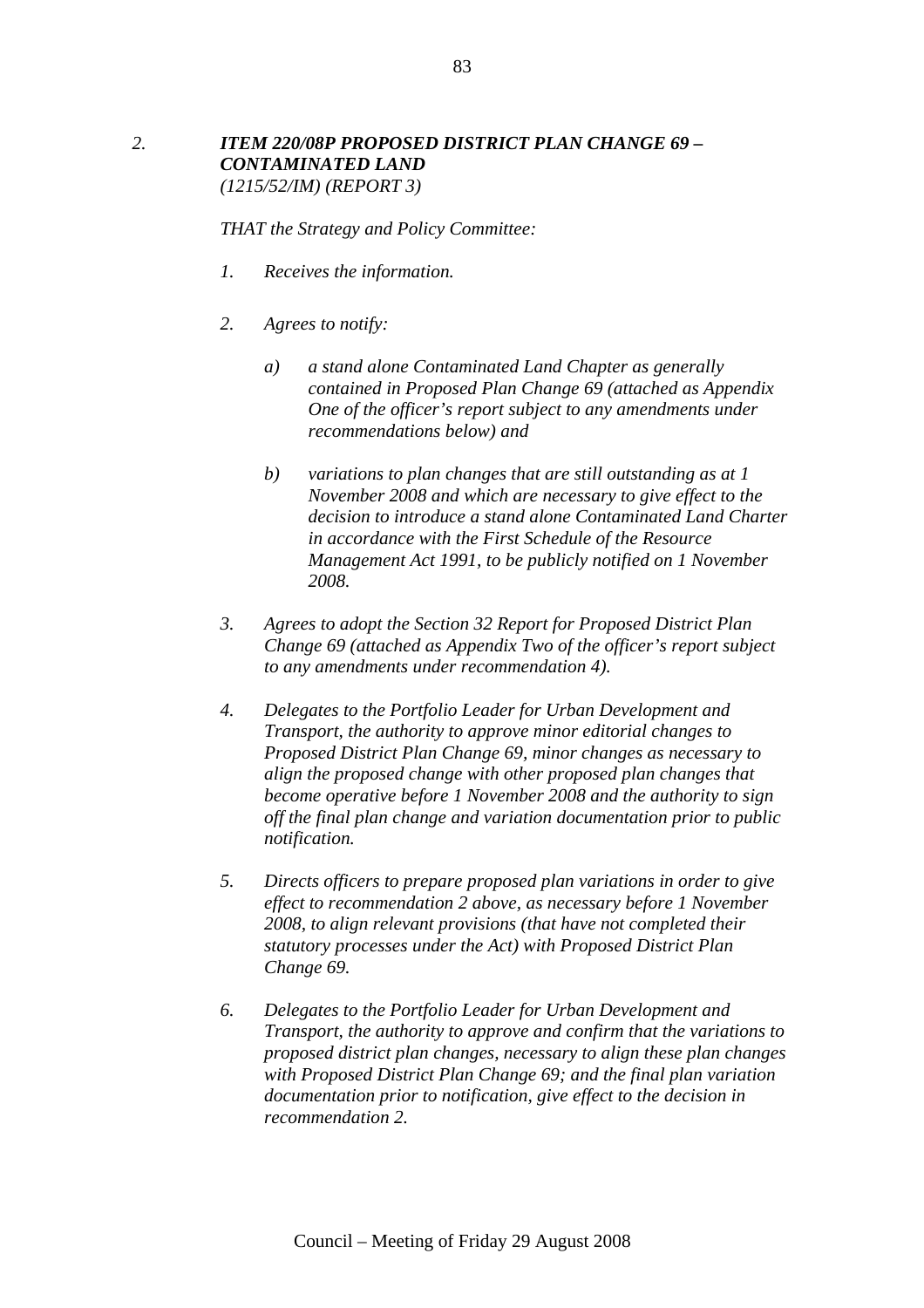- *7. Delegates to the Portfolio Leader for Urban Development and Transport, the authority to approve and sign off minor amendments to the Section 32 Report for Proposed District Plan Change 69 and aligned variations to district plan changes.*
- *8. Note that if Environment Court appeals are made in respect of Proposed District Plan Change 69 it is estimated that the costs of defending the Council's position could be in the order of \$10,000- \$50,000.*

### *3. ITEM 221/08P TRAFINZ CONFERENCE, CHRISTCHURCH, 7-10 SEPTEMBER 2008 (1215/52/IM) (REPORT 4)*

*THAT the Strategy and Policy Committee:* 

- *1. Receives the information.*
- *2. Approves the attendance of up to two Elected Members at the 'TRAFINZ Conference' to be held in Christchurch, 7-10 September 2008 and agree that the costs associated with attending the conference are met from the Elected Members Budget (GVEM01).*
- *3. Notes that there is an LGNZ Zone 4 meeting on Monday 8 September 2008 and a Strategy and Policy Committee Pre-Meeting Session and Disability Reference Group meeting on Tuesday 9 September 2008.*
- *4. Notes that a report on the conference will be presented to the Strategy and Policy Committee in accordance with Council policy.*

*STRATEGY AND POLICY COMMITTEE Meeting of Thursday 21 August 2008 (1215/11/IM) (REPORT 11)* 

*1. ITEM 227/08P WESTERN TREATMENT PLANT – RESOURCE CONSENT CONDITION OPTIONS (1215/52/IM) (REPORT 2)* 

- *1. Receives the information.*
- *2. Agrees to authorise officers to implement option 3 as outlined in section 5 of the officer's report. This option includes the replacement of the South Karori Wastewater Treatment Plant pipeline within 15 years.*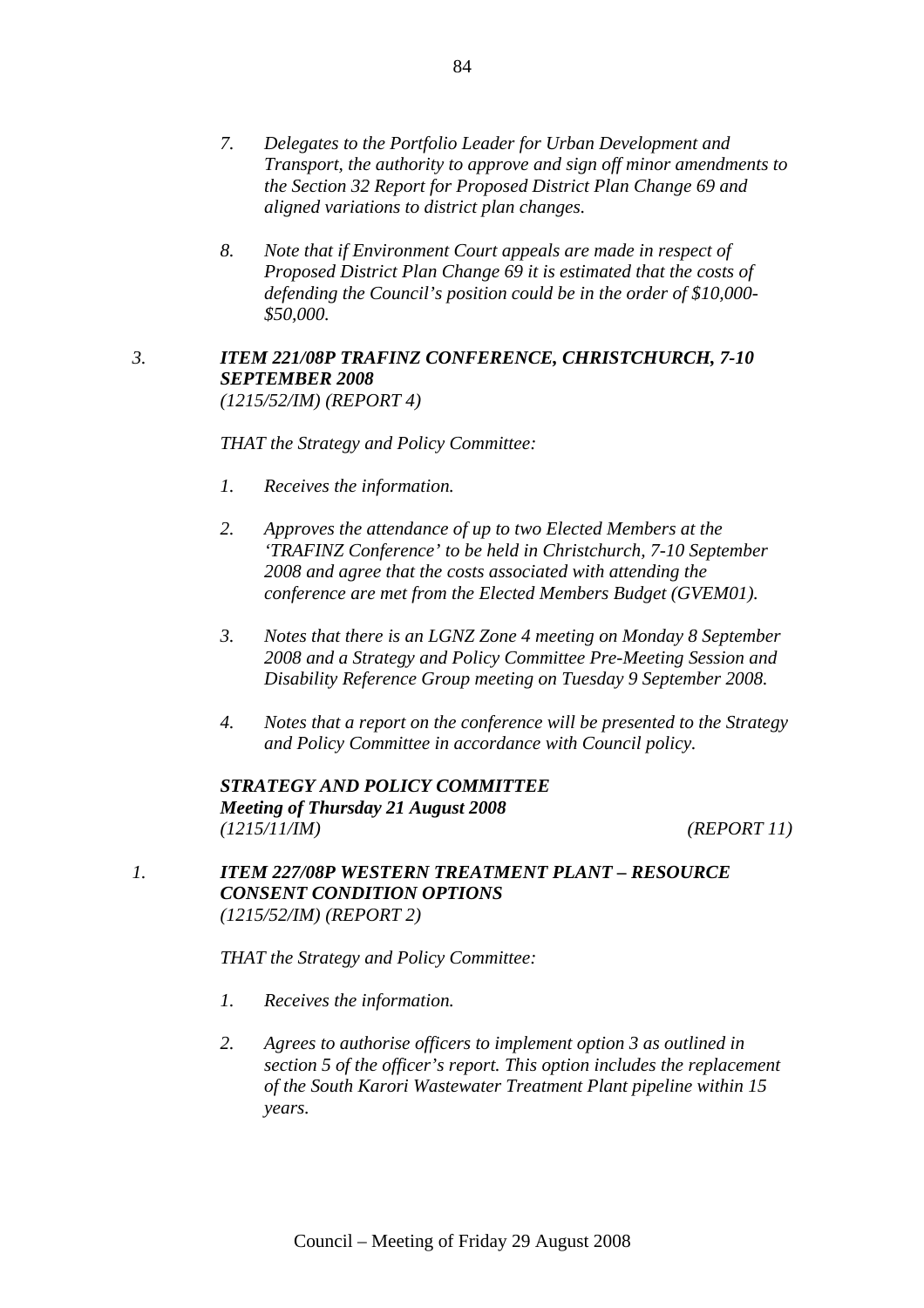# *2. ITEM 229/08P FEEDBACK ON THE 2008/09 DRAFT WATERFRONT PLAN (1215/52/IM) (REPORT 4)*

*THAT the Strategy and Policy Committee:* 

- *1. Receives the information.*
- *2. Approves the draft 2008/09 Waterfront Development Plan as amended subject to any changes required by the Committee.*
- *3. Approves the 2008/09 programme of work outlined in Appendix Four of the officer's report, subject to any changes required by the Committee.*
- *4. Delegates to the Portfolio Leader, Urban Development & Transport, the authority to approve any amendments to the 2008/09 Waterfront Development Plan as required to reflect the changes agreed by the Committee.*
- *5. Notes that there is a paper to be presented to the Committee in October 2008 that considers the 10 year work programme for the waterfront and implementation options in terms of the functions of Wellington Waterfront Limited and the Council.*

# *3. ITEM 231/08P WORLD CITIES SUMMIT 2008 AND EAST ASIA SUMMIT CONFERENCE ON LIVEABLE CITIES – MAYOR'S REPORT*

*(1215/52/IM) (REPORT 6)* 

*THAT the Strategy and Policy Committee:* 

*1. Receives the information.* 

*STRATEGY AND POLICY COMMITTEE Meeting of Wednesday 27 August 2008 (1215/11/IM) (REPORT 12)* 

*1. ITEM 239/08P LOCAL GOVERNMENT NEW ZEALAND CONFERENCE – REPORT BACK (1215/52/IM) (REPORT 5)* 

*THAT the Strategy and Policy Committee:* 

*1. Receives the information.*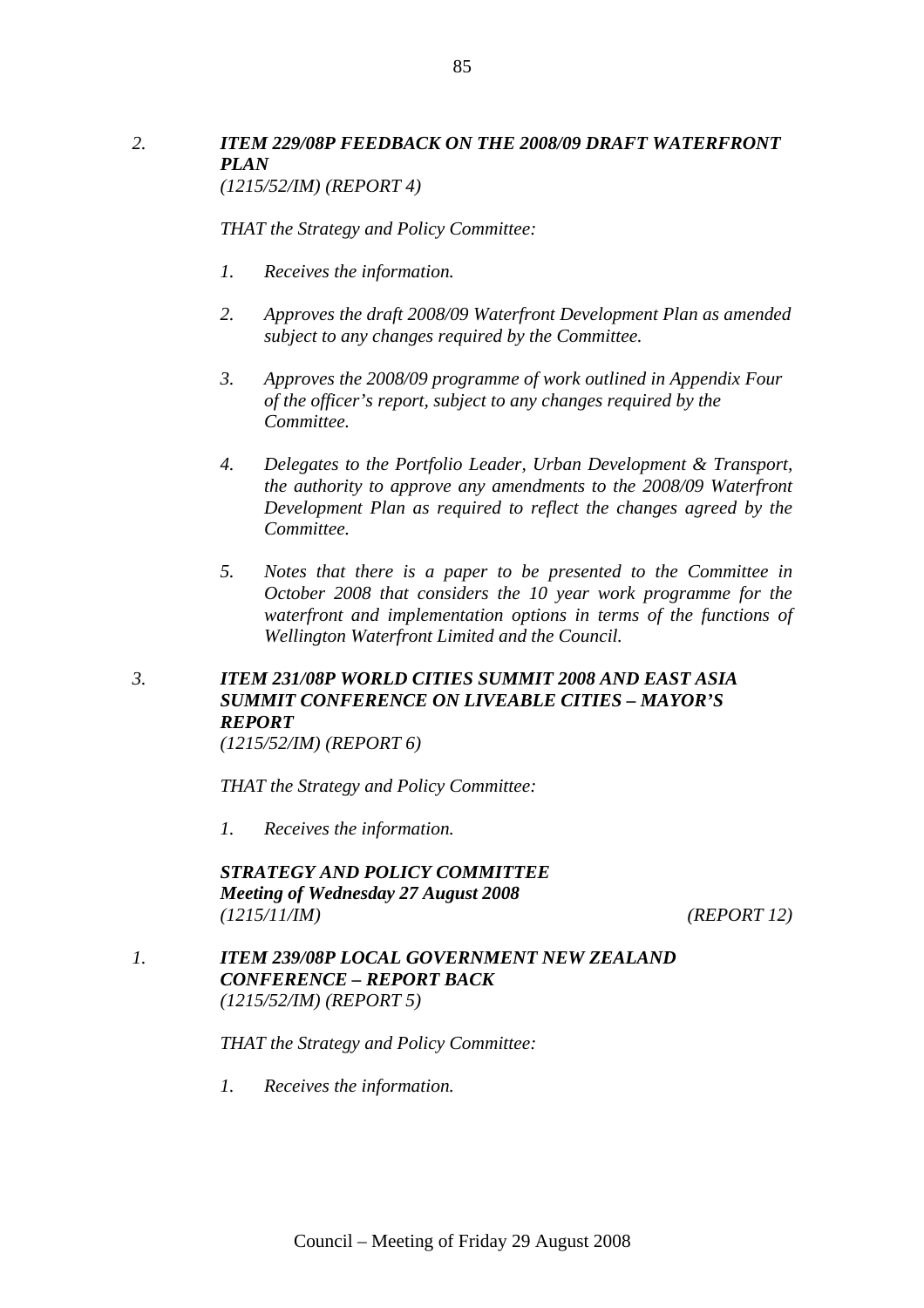### 098/08C **QUESTIONS**  (1215/11/IM)

### **NOTED:**

There were no questions.

# 099/08C **RESOLUTION TO EXCLUDE THE PUBLIC**  (1215/11/IM)

### **Moved Mayor Prendergast, seconded Councillor Morrison the motion that the public be excluded.**

### **The motion was put:**

| Voting for: | Mayor Prendergast, Councillors Ahipene-Mercer, Best,           |
|-------------|----------------------------------------------------------------|
|             | Cook, Coughlan, Foster, Gill, Goulden, McKinnon,               |
|             | Morrison, Pannett, Pepperell, Ritchie, Wade-Brown<br>and Wain. |
|             |                                                                |

Voting against: Nil.

Majority Vote: 15:0

## **The motion was declared CARRIED.**

### **RESOLVED:**

### *THAT Council:*

*1. Pursuant to the provisions of the Local Government Official Information and Meetings Act 1987, resolve that the public be excluded from the following part of the proceedings of this meeting namely:* 

*Report 13 - Appointments to the Wellington Regional Stadium Trust and the Audit and Risk Management Subcommittee* 

| Grounds: |                   | Section $48(1)(a)$ That public conduct of the whole |
|----------|-------------------|-----------------------------------------------------|
|          |                   | or the relevant part of the                         |
|          |                   | proceedings of the meeting would                    |
|          |                   | be likely to result in the disclosure               |
|          |                   | of information for which good                       |
|          |                   | reason for withholding would exist                  |
|          |                   | under Section 7                                     |
| Reason:  | Section $7(2)(a)$ | to protect the privacy of natural                   |
|          |                   |                                                     |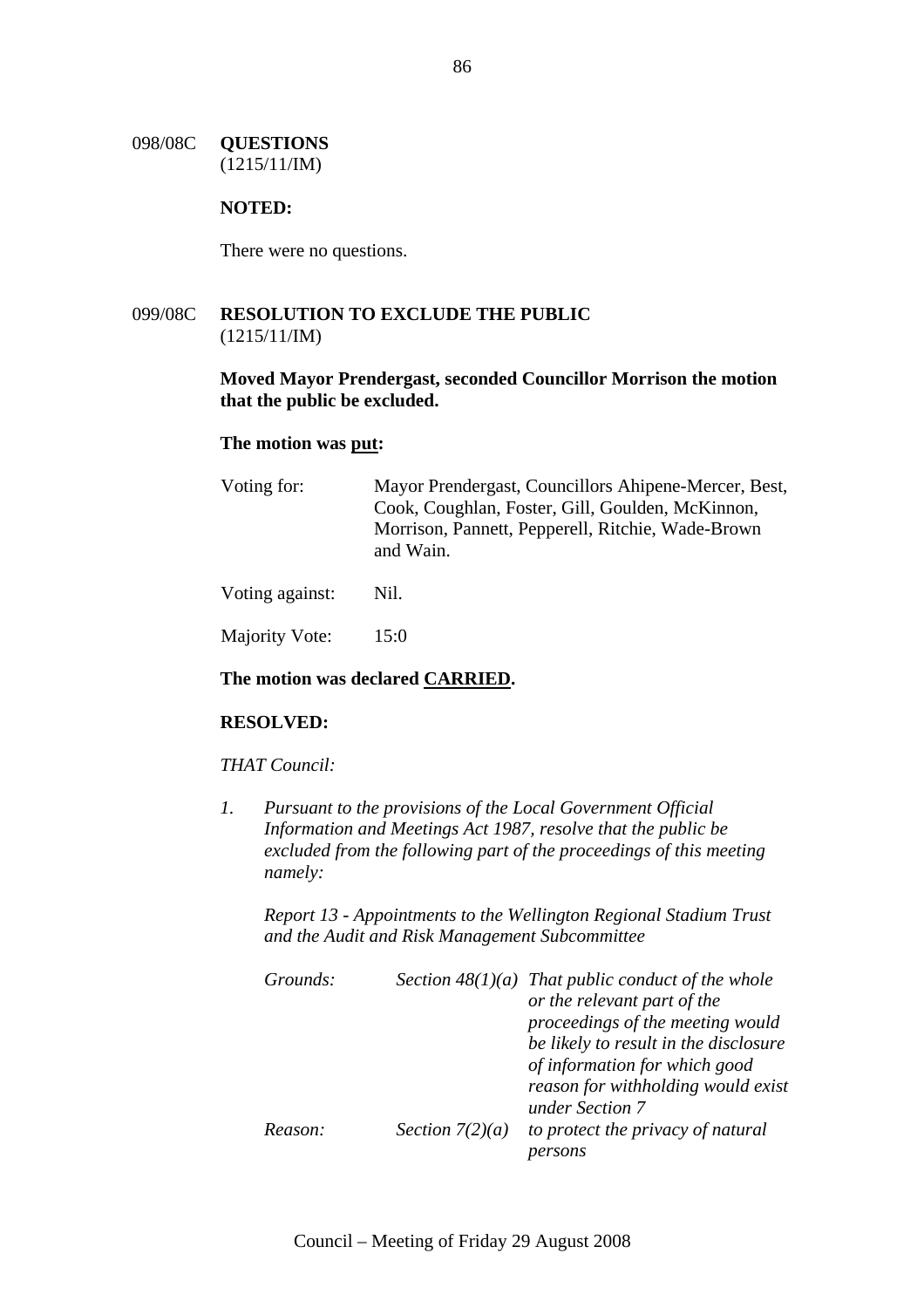*Report 14 - Regulatory Processes Committee, Meeting of Wednesday 6 August 2008* 

| Grounds: |                   | Section $48(1)(a)$ that public conduct of this item<br>would be likely to result in the<br>disclosure of information for which<br>good reasons for withholding                                                                                                                        |
|----------|-------------------|---------------------------------------------------------------------------------------------------------------------------------------------------------------------------------------------------------------------------------------------------------------------------------------|
| Reasons: |                   | would exist under Section 7.<br>Section $7.2(b)(ii)$ to protect information where the<br>making available of the<br>information would be likely to<br>unreasonably prejudice the<br>commercial position of the<br>applicant who supplied or who is<br>the subject of the information. |
|          | Section $7.2(h)$  | Enable any local authority holding<br>the information to carry out,<br>without prejudice or disadvantage,<br>commercial activities                                                                                                                                                    |
|          | Section 7.2 $(i)$ | Enable any local authority holding<br>the information to carry on,<br>without prejudice or disadvantage,<br>negotiations (including<br>commercial and industrial<br>negotiation).                                                                                                     |

*Report 15 - Strategy and Policy Committee, Meeting of Thursday 7 August 2008* 

| Grounds: |                  | Section $48(1)(a)$ That public conduct of this item<br>would be likely to result in the<br>disclosure of information for which<br>good reason for withholding would<br>exist under Section 7                                                    |
|----------|------------------|-------------------------------------------------------------------------------------------------------------------------------------------------------------------------------------------------------------------------------------------------|
| Reasons: |                  | Section 7.2(b)(ii) To protect information where the<br>making available of the<br>information would be likely to<br>unreasonably prejudice the<br>commercial position of the<br>applicant who supplied or who is<br>subject of the information. |
|          | Section $7.2(h)$ | Enable any local authority holding<br><i>the information to carry out,</i><br>without prejudice or disadvantage,<br><i>commercial activities.</i>                                                                                               |
|          | Section $7.2(i)$ | Enable any local authority holding<br><i>the information to carry on,</i>                                                                                                                                                                       |